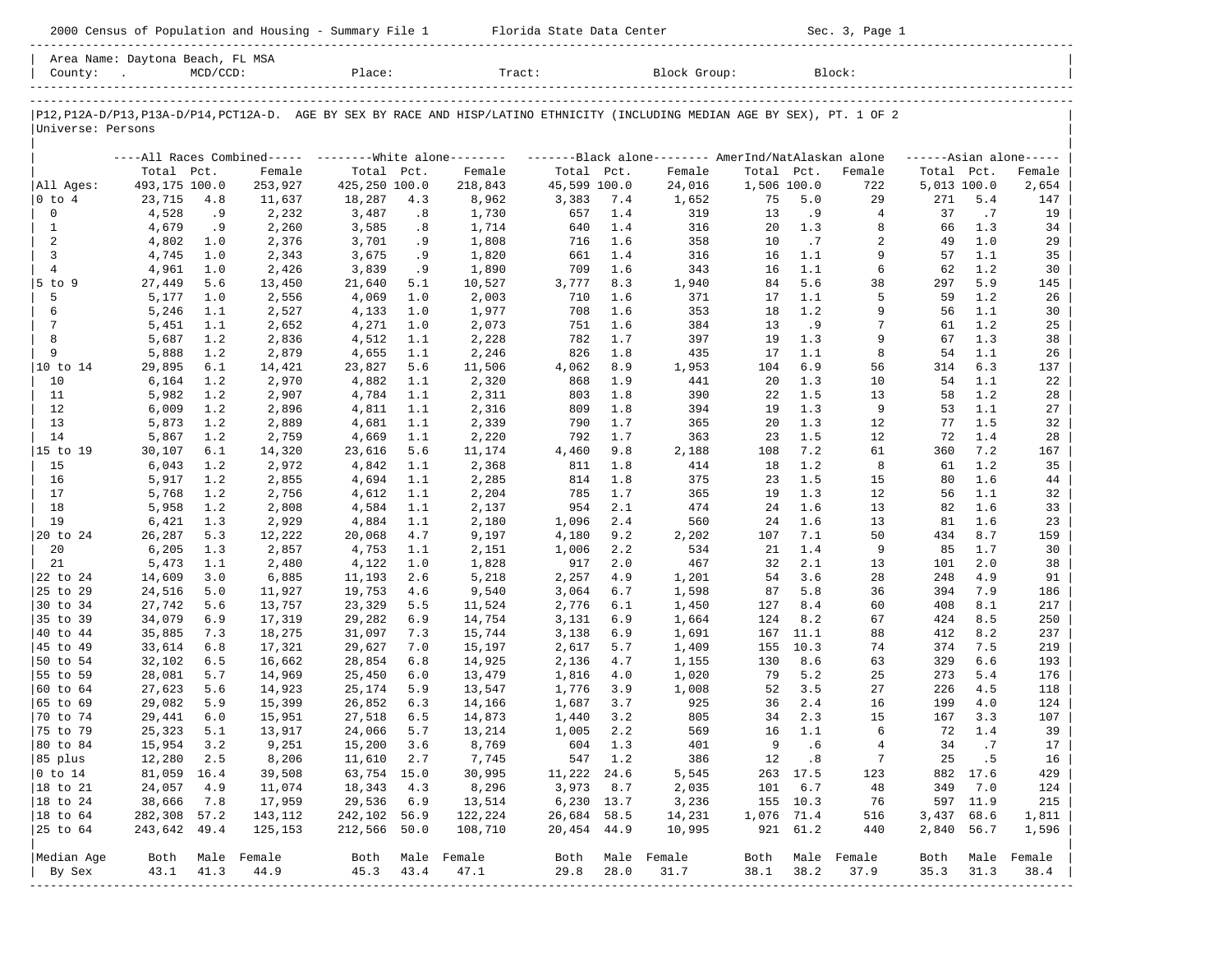|  |  |  | 2000 Census of Population and Housing - Summary File 1 |  |  |  |  |  |  |
|--|--|--|--------------------------------------------------------|--|--|--|--|--|--|
|--|--|--|--------------------------------------------------------|--|--|--|--|--|--|

2000 2000 2000 Florida State Data Center - Sec. 3, Page 2

|                         | Area Name: Daytona Beach, FL MSA                                                                               |                  |                   |                    |             |                         |                    |            |                       |                       |            |                            |                             |            |                  |
|-------------------------|----------------------------------------------------------------------------------------------------------------|------------------|-------------------|--------------------|-------------|-------------------------|--------------------|------------|-----------------------|-----------------------|------------|----------------------------|-----------------------------|------------|------------------|
| County:                 |                                                                                                                | $MCD/CCD$ :      |                   |                    | Place:      |                         | Tract:             |            |                       | Block Group:          |            | Block:                     |                             |            |                  |
|                         |                                                                                                                |                  |                   |                    |             |                         |                    |            |                       |                       |            |                            |                             |            |                  |
|                         |                                                                                                                |                  |                   |                    |             |                         |                    |            |                       |                       |            |                            |                             |            |                  |
|                         | P12E-I/P13E-I/PCT12E-I. AGE BY SEX BY RACE AND HISP/LATINO ETHNICITY (INCLUDING MEDIAN AGE BY SEX), PT. 2 OF 2 |                  |                   |                    |             |                         |                    |            |                       |                       |            |                            |                             |            |                  |
| Universe: Persons       |                                                                                                                |                  |                   |                    |             |                         |                    |            |                       |                       |            |                            |                             |            |                  |
|                         |                                                                                                                |                  |                   |                    |             |                         |                    |            |                       |                       |            |                            |                             |            |                  |
|                         | Hawaiian/OthPacifIsl alone                                                                                     |                  |                   |                    |             | -Some Other Race alone- |                    |            | --Two or More Races-- |                       |            | --Hisp/Latino (any race)-- | --White alone, Not Latino-- |            |                  |
|                         | Total                                                                                                          | Pct.             | Female            | Total              | Pct.        | Female                  | Total              | Pct.       | Female                | Total                 | Pct.       | Female                     | Total                       | Pct.       | Female           |
| All Ages:<br>$0$ to $4$ | 9                                                                                                              | 176 100.0<br>5.1 | 87<br>5           | 8,551 100.0<br>855 | 10.0        | 4,125<br>412            | 7,080 100.0<br>835 | 11.8       | 3,480<br>430          | 31,648 100.0<br>2,577 | 8.1        | 15,449<br>1,252            | 404,681 100.0<br>16,827     | 4.2        | 208,758<br>8,242 |
| $\mathbf 0$             | $\mathbf 0$                                                                                                    | $\cdot$ 0        | 0                 | 170                | 2.0         | 78                      | 164                | 2.3        | 82                    | 517                   | 1.6        | 245                        | 3,190                       | .8         | 1,585            |
| $\mathbf{1}$            | $\mathbf{1}$                                                                                                   | .6               | $\mathbf{0}$      | 167                | 2.0         | 82                      | 200                | 2.8        | 106                   | 495                   | 1.6        | 239                        | 3,310                       | .8         | 1,579            |
| 2                       | 3                                                                                                              | 1.7              | 3                 | 164                | 1.9         | 84                      | 159                | 2.2        | 92                    | 535                   | 1.7        | 272                        | 3,387                       | .8         | 1,653            |
| $\mathbf{3}$            | $\mathbf{1}$                                                                                                   | .6               | $\mathbf 0$       | 178                | 2.1         | 89                      | 157                | 2.2        | 74                    | 490                   | 1.5        | 236                        | 3,416                       | .8         | 1,694            |
| $\overline{4}$          | $\overline{4}$                                                                                                 | 2.3              | 2                 | 176                | 2.1         | 79                      | 155                | 2.2        | 76                    | 540                   | 1.7        | 260                        | 3,524                       | . 9        | 1,731            |
| $5$ to $9$              | 8                                                                                                              | 4.5              | 4                 | 876                | 10.2        | 422                     | 767                | 10.8       | 374                   | 2,721                 | 8.6        | 1,301                      | 20,072                      | 5.0        | 9,780            |
| 5                       | 1                                                                                                              | .6               | 1                 | 165                | 1.9         | 81                      | 156                | 2.2        | 69                    | 525                   | 1.7        | 241                        | 3,767                       | .9         | 1,864            |
| 6                       | 2                                                                                                              | 1.1              | $\mathbf{1}$      | 179                | 2.1         | 80                      | 150                | 2.1        | 77                    | 541                   | 1.7        | 258                        | 3,827                       | .9         | 1,827            |
| 7                       | 3                                                                                                              | 1.7              | $\mathbf{1}$      | 190                | 2.2         | 88                      | 162                | 2.3        | 74                    | 565                   | 1.8        | 260                        | 3,951                       | 1.0        | 1,925            |
| 8                       | $\mathbf{1}$                                                                                                   | .6               | $\mathbf{1}$      | 159                | 1.9         | 90                      | 147                | 2.1        | 73                    | 513                   | 1.6        | 262                        | 4,216                       | 1.0        | 2,090            |
| 9                       | 1                                                                                                              | .6               | $\mathbf 0$       | 183                | 2.1         | 83                      | 152                | 2.1        | 81                    | 577                   | 1.8        | 280                        | 4,311                       | 1.1        | 2,074            |
| 10 to 14                | 9                                                                                                              | 5.1              | 5                 | 896                | 10.5        | 430                     | 683                | 9.6        | 334                   | 2,668                 | 8.4        | 1,290                      | 22,286                      | 5.5        | 10,754           |
| 10                      | 2                                                                                                              | 1.1              | 2                 | 197                | 2.3         | 97                      | 141                | 2.0        | 78                    | 566                   | 1.8        | 271                        | 4,568                       | 1.1        | 2,174            |
| 11                      | 3                                                                                                              | 1.7              | 2                 | 165                | 1.9         | 85                      | 147                | 2.1        | 78                    | 522                   | 1.6        | 275                        | 4,471                       | 1.1        | 2,144            |
| 12                      | 2                                                                                                              | 1.1              | 1                 | 175                | 2.0         | 79                      | 140                | 2.0        | 70                    | 549                   | 1.7        | 256                        | 4,478                       | 1.1        | 2,160            |
| 13                      | $\mathbf{1}$                                                                                                   | .6               | $\mathbf 0$       | 167                | 2.0         | 81                      | 137                | 1.9        | 60                    | 515                   | 1.6        | 250                        | 4,394                       | 1.1        | 2,189            |
| 14                      | 1                                                                                                              | .6               | $\mathbf 0$       | 192                | 2.2         | 88                      | 118                | 1.7        | 48                    | 516                   | 1.6        | 238                        | 4,375                       | 1.1        | 2,087            |
| 15 to 19<br>15          | 15<br>$\mathbf{1}$                                                                                             | 8.5<br>.6        | 5                 | 947<br>180         | 11.1<br>2.1 | 433                     | 601<br>130         | 8.5<br>1.8 | 292<br>63             | 2,849                 | 9.0        | 1,280<br>261               | 21,948                      | 5.4        | 10,427           |
| 16                      | $\mathbf{1}$                                                                                                   | . 6              | 0<br>$\mathbf{1}$ | 189                | 2.2         | 84<br>84                | 116                | 1.6        | 51                    | 555<br>565            | 1.8<br>1.8 | 253                        | 4,513<br>4,366              | 1.1<br>1.1 | 2,210<br>2,132   |
| 17                      | $\overline{4}$                                                                                                 | 2.3              | $\mathbf{1}$      | 179                | 2.1         | 85                      | 113                | 1.6        | 57                    | 558                   | 1.8        | 256                        | 4,277                       | 1.1        | 2,053            |
| 18                      | 5                                                                                                              | 2.8              | 2                 | 202                | 2.4         | 93                      | 107                | 1.5        | 56                    | 566                   | 1.8        | 255                        | 4,257                       | 1.1        | 1,996            |
| 19                      | $\overline{4}$                                                                                                 | 2.3              | $\mathbf{1}$      | 197                | 2.3         | 87                      | 135                | 1.9        | 65                    | 605                   | 1.9        | 255                        | 4,535                       | 1.1        | 2,036            |
| 20 to 24                | 26                                                                                                             | 14.8             | 13                | 898                | 10.5        | 389                     | 574                | 8.1        | 212                   | 2,821                 | 8.9        | 1,172                      | 18,326                      | 4.5        | 8,493            |
| 20                      | 8                                                                                                              | 4.5              | $\overline{4}$    | 199                | 2.3         | 76                      | 133                | 1.9        | 53                    | 583                   | 1.8        | 229                        | 4,388                       | 1.1        | 2,007            |
| 21                      | 8                                                                                                              | 4.5              | 3                 | 179                | 2.1         | 87                      | 114                | 1.6        | 44                    | 593                   | 1.9        | 254                        | 3,750                       | .9         | 1,686            |
| 22 to 24                | 10                                                                                                             | 5.7              | 6                 | 520                | 6.1         | 226                     | 327                | 4.6        | 115                   | 1,645                 | 5.2        | 689                        | 10,188                      | 2.5        | 4,800            |
| 25 to 29                | 17                                                                                                             | 9.7              | 5                 | 766                | 9.0         | 369                     | 435                | 6.1        | 193                   | 2,427                 | 7.7        | 1,099                      | 18,288                      | 4.5        | 8,901            |
| 30 to 34                | 11                                                                                                             | 6.3              | 4                 | 691                | 8.1         | 319                     | 400                | 5.6        | 183                   | 2,379                 | 7.5        | 1,103                      | 21,805                      | 5.4        | 10,820           |
| 35 to 39                | 11                                                                                                             | 6.3              | 6                 | 636                | 7.4         | 326                     | 471                | 6.7        | 252                   | 2,374                 | 7.5        | 1,217                      | 27,735                      | 6.9        | 13,969           |
| 40 to 44                | 21                                                                                                             | 11.9             | 11                | 600                | 7.0         | 287                     | 450                | 6.4        | 217                   | 2,188                 | 6.9        | 1,059                      | 29,668                      | 7.3        | 15,049           |
| 45 to 49                | 13                                                                                                             | 7.4              | 7                 | 437                | 5.1         | 222                     | 391                | 5.5        | 193                   | 1,734                 | 5.5        | 897                        | 28,467                      | 7.0        | 14,588           |
| 50 to 54<br>55 to 59    | 10<br>5                                                                                                        | 5.7<br>2.8       | 6<br>4            | 301<br>206         | 3.5<br>2.4  | 153                     | 342<br>252         | 4.8<br>3.6 | 167                   | 1,461                 | 4.6<br>3.7 | 781                        | 27,801                      | 6.9<br>6.1 | 14,357           |
| 60 to 64                | 9                                                                                                              | 5.1              | 5                 | 137                | 1.6         | 117<br>79               | 249                | 3.5        | 148<br>139            | 1,174<br>1,086        | 3.4        | 644<br>632                 | 24,577<br>24,302            | 6.0        | 13,001<br>13,041 |
| 65 to 69                | 1                                                                                                              | .6               | $\mathbf{1}$      | 118                | 1.4         | 59                      | 189                | 2.7        | 108                   | 1,134                 | 3.6        | 613                        | 25,911                      | 6.4        | 13,654           |
| 70 to 74                | $\overline{4}$                                                                                                 | 2.3              | 3                 | 101                | 1.2         | 55                      | 177                | 2.5        | 93                    | 919                   | 2.9        | 493                        | 26,770                      | 6.6        | 14,472           |
| 75 to 79                | 2                                                                                                              | 1.1              | $\mathbf{1}$      | 43                 | .5          | 25                      | 119                | 1.7        | 63                    | 575                   | 1.8        | 291                        | 23,576                      | 5.8        | 12,975           |
| 80 to 84                | 3                                                                                                              | 1.7              | 2                 | 26                 | $\cdot$ 3   | 15                      | 78                 | 1.1        | 43                    | 310                   | 1.0        | 171                        | 14,940                      | 3.7        | 8,626            |
| 85 plus                 | $\overline{a}$                                                                                                 | 1.1              | $\mathbf 0$       |                    | 17 .2       | 13                      |                    | 67.9       | 39                    |                       | 251 .8     | 154                        | 11,382 2.8                  |            | 7,609            |
| $0$ to $14$             |                                                                                                                | 26 14.8          | 14                | 2,627 30.7         |             | 1,264                   | 2,285 32.3         |            | 1,138                 | 7,966 25.2            |            | 3,843                      | 59,185 14.6                 |            | 28,776           |
| 18 to 21                |                                                                                                                | 25 14.2          | 10                |                    | 777 9.1     | 343                     | 489                | 6.9        | 218                   | 2,347                 | 7.4        | 993                        | 16,930                      | 4.2        | 7,725            |
| 18 to 24                |                                                                                                                | 35 19.9          | 16                | 1,297 15.2         |             | 569                     |                    | 816 11.5   | 333                   | 3,992 12.6            |            | 1,682                      | 27,118                      | 6.7        | 12,525           |
| 18 to 64                |                                                                                                                | 132 75.0         | 64                | 5,071 59.3         |             | 2,441                   | 3,806 53.8         |            | 1,825                 | 18,815 59.5           |            | 9,114                      | 229,761 56.8                |            | 116,251          |
| 25 to 64                |                                                                                                                | 97 55.1          | 48                | 3,774 44.1         |             | 1,872                   | 2,990 42.2         |            | 1,492                 | 14,823 46.8           |            | 7,432                      | 202,643 50.1                |            | 103,726          |
|                         |                                                                                                                |                  |                   |                    |             |                         |                    |            |                       |                       |            |                            |                             |            |                  |
| Median Age              | Both                                                                                                           |                  | Male Female       | Both               |             | Male Female             | Both               |            | Male Female           | Both                  |            | Male Female                | Both                        |            | Male Female      |
| By Sex                  | 31.5                                                                                                           | 29.5             | 36.2              | 23.8               | 23.1        | 24.7                    | 25.9               | 24.8       | 27.6                  | 29.5                  | 27.8       | 31.4                       | 45.9                        | 44.1       | 47.7             |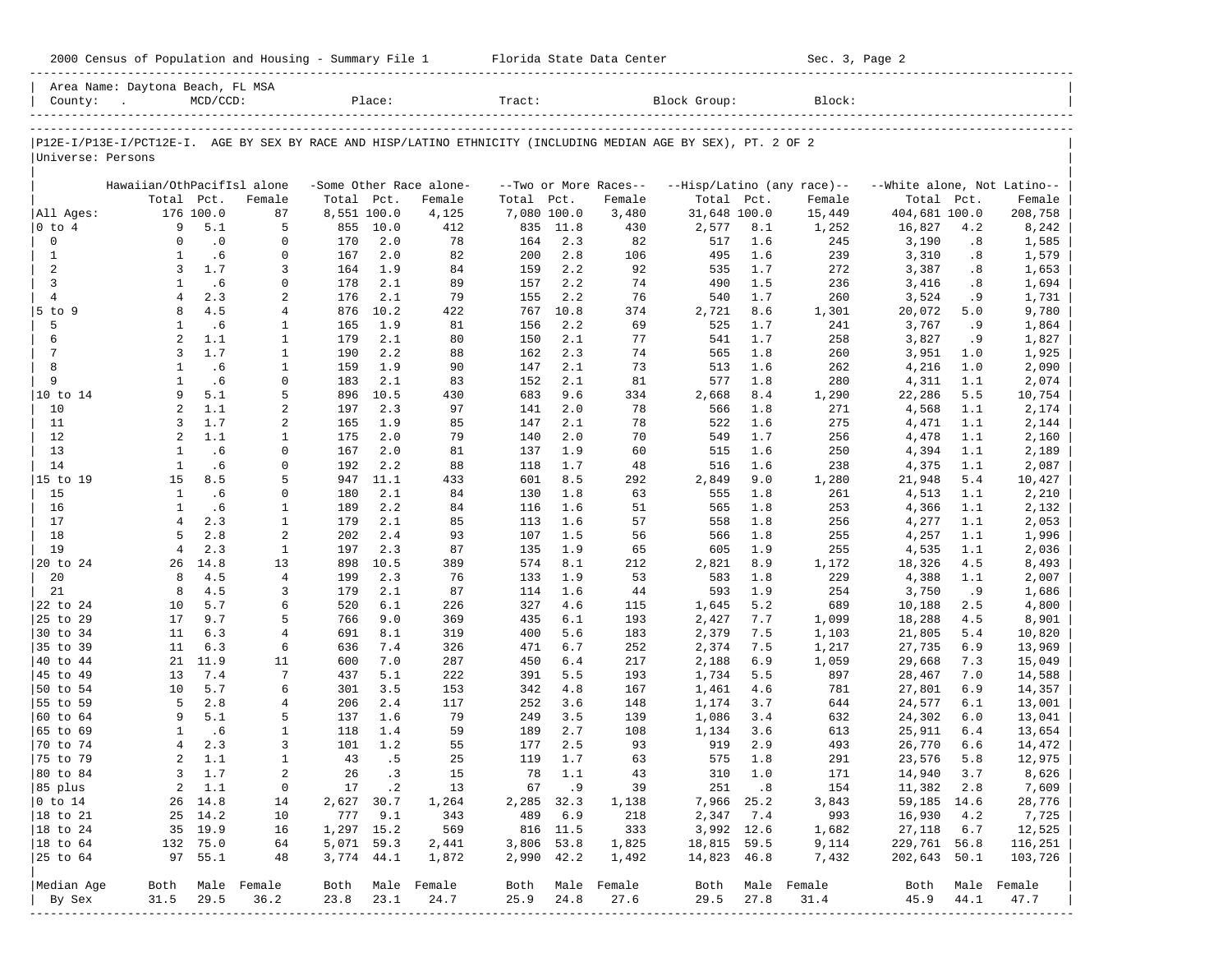|                      |                      |             |                                           |                  |            | 2000 Census of Population and Housing - Summary File 1 Florida State Data Center |              |            |                                                                                                                               |              |            | Sec. 3, Page 1      |              |            |                     |
|----------------------|----------------------|-------------|-------------------------------------------|------------------|------------|----------------------------------------------------------------------------------|--------------|------------|-------------------------------------------------------------------------------------------------------------------------------|--------------|------------|---------------------|--------------|------------|---------------------|
| County: .            |                      | $MCD/CCD$ : | Area Name: Fort Myers--Cape Coral, FL MSA | Place:           |            | Tract:                                                                           |              |            | Block Group:                                                                                                                  |              |            | Block:              |              |            |                     |
| Universe: Persons    |                      |             |                                           |                  |            |                                                                                  |              |            | P12, P12A-D/P13, P13A-D/P14, PCT12A-D. AGE BY SEX BY RACE AND HISP/LATINO ETHNICITY (INCLUDING MEDIAN AGE BY SEX), PT. 1 OF 2 |              |            |                     |              |            |                     |
|                      |                      |             |                                           |                  |            |                                                                                  |              |            | ----All Races Combined----- --------White alone-------- ---------Black alone-------- AmerInd/NatAlaskan alone                 |              |            |                     |              |            | $---Asian alone---$ |
|                      | Total Pct.           |             | Female                                    | Total Pct.       |            | Female                                                                           | Total Pct.   |            | Female                                                                                                                        | Total Pct.   |            | Female              | Total Pct.   |            | Female              |
| All Ages:            | 440,888 100.0        |             | 225,384                                   | 386,598 100.0    |            | 198,435                                                                          | 29,035 100.0 |            | 15,227                                                                                                                        | 1,248 100.0  |            | 612                 | 3,400 100.0  |            | 1,913               |
| $ 0 \t{to} 4$        | 22,970               | 5.2         | 11,200                                    | 17,352           | 4.5        | 8,445                                                                            | 2,954 10.2   |            | 1,470                                                                                                                         | 85           | 6.8        | 45                  | 208          | 6.1        | 109                 |
| $\mathbf 0$          | 4,589                | 1.0         | 2,234                                     | 3,393            | .9         | 1,661                                                                            | 618          | 2.1        | 325                                                                                                                           | 17           | 1.4        | 10                  | 40           | 1.2        | 19                  |
| $\mathbf{1}$         | 4,526                | 1.0         | 2,213                                     | 3,413            | .9         | 1,670                                                                            | 603          | 2.1        | 289                                                                                                                           | 18           | 1.4        | 8                   | 36           | 1.1        | 23                  |
| 2<br>3               | 4,639<br>4,503       | 1.1<br>1.0  | 2,257<br>2,253                            | 3,484<br>3,429   | .9<br>.9   | 1,687<br>1,707                                                                   | 598<br>566   | 2.1<br>1.9 | 297<br>289                                                                                                                    | 12<br>19     | 1.0<br>1.5 | 5<br>11             | 38<br>53     | 1.1<br>1.6 | 18<br>25            |
| 4                    | 4,713                | 1.1         | 2,243                                     | 3,633            | .9         | 1,720                                                                            | 569          | 2.0        | 270                                                                                                                           | 19           | 1.5        | 11                  | 41           | 1.2        | 24                  |
| 5 to 9               | 24,224               | 5.5         | 11,649                                    | 18,765           | 4.9        | 9,028                                                                            | 3,048        | 10.5       | 1,491                                                                                                                         | 96           | 7.7        | 51                  | 193          | 5.7        | 99                  |
| 5                    | 4,620                | 1.0         | 2,184                                     | 3,548            | .9         | 1,680                                                                            | 598          | 2.1        | 303                                                                                                                           | 14           | 1.1        | 7                   | 40           | 1.2        | 21                  |
| 6                    | 4,798                | 1.1         | 2,324                                     | 3,739            | 1.0        | 1,824                                                                            | 582          | 2.0        | 278                                                                                                                           | 13           | 1.0        | 7                   | 37           | 1.1        | 24                  |
| 7                    | 4,822                | 1.1         | 2,357                                     | 3,704            | 1.0        | 1,805                                                                            | 625          | 2.2        | 307                                                                                                                           | 23           | 1.8        | 16                  | 37           | 1.1        | 21                  |
| 8                    | 4,886                | 1.1         | 2,331                                     | 3,776            | 1.0        | 1,794                                                                            | 620          | 2.1        | 310                                                                                                                           | 25           | 2.0        | 15                  | 41           | 1.2        | 16                  |
| 9                    | 5,098                | 1.2         | 2,453                                     | 3,998            | 1.0        | 1,925                                                                            | 623          | 2.1        | 293                                                                                                                           | 21           | 1.7        | 6                   | 38           | 1.1        | 17                  |
| 10 to 14             | 25,034               | 5.7         | 12,248                                    | 19,634           | 5.1        | 9,609                                                                            | 3,228        | 11.1       | 1,582                                                                                                                         | 99           | 7.9        | 44                  | 205          | 6.0        | 98                  |
| 10                   | 5,200                | 1.2         | 2,560                                     | 4,071            | 1.1        | 2,008                                                                            | 656          | 2.3        | 316                                                                                                                           | 20           | 1.6        | 10                  | 39           | 1.1        | 20                  |
| 11                   | 5,041                | 1.1         | 2,512                                     | 3,993            | 1.0        | 2,009                                                                            | 630          | 2.2        | 301                                                                                                                           | 20           | 1.6        | 7                   | 50           | 1.5        | 22                  |
| 12                   | 5,030                | 1.1         | 2,482                                     | 3,934            | 1.0        | 1,927                                                                            | 677          | 2.3        | 334                                                                                                                           | 18           | 1.4        | 8                   | 38           | 1.1        | 20                  |
| 13                   | 4,959                | 1.1         | 2,389                                     | 3,882            | 1.0        | 1,877                                                                            | 645          | 2.2        | 313                                                                                                                           | 21           | 1.7        | 11                  | 44           | 1.3        | 20                  |
| 14                   | 4,804                | 1.1         | 2,305                                     | 3,754            | 1.0        | 1,788                                                                            | 620          | 2.1        | 318                                                                                                                           | 20           | 1.6        | 8                   | 34           | 1.0        | 16                  |
| 15 to 19             | 22,501               | 5.1         | 10,675                                    | 17,596           | 4.6        | 8,362                                                                            | 2,622        | 9.0        | 1,300                                                                                                                         | 102          | 8.2        | 45                  | 217          | 6.4        | 105                 |
| 15<br>16             | 4,840                | 1.1         | 2,292                                     | 3,876            | 1.0        | 1,836                                                                            | 556          | 1.9<br>1.9 | 267<br>268                                                                                                                    | 21<br>18     | 1.7<br>1.4 | 13<br>10            | 47<br>50     | 1.4<br>1.5 | 25<br>26            |
| 17                   | 4,671<br>4,649       | 1.1<br>1.1  | 2,231<br>2,192                            | 3,687<br>3,668   | 1.0<br>.9  | 1,744<br>1,747                                                                   | 539<br>528   | 1.8        | 262                                                                                                                           | 20           | 1.6        | 6                   | 44           | 1.3        | 18                  |
| 18                   | 4,352                | 1.0         | 2,025                                     | 3,348            | .9         | 1,559                                                                            | 527          | 1.8        | 257                                                                                                                           | 26           | 2.1        | 9                   | 43           | 1.3        | 23                  |
| 19                   | 3,989                | .9          | 1,935                                     | 3,017            | .8         | 1,476                                                                            | 472          | 1.6        | 246                                                                                                                           | 17           | 1.4        | 7                   | 33           | 1.0        | 13                  |
| 20 to 24             | 18,816               | 4.3         | 8,936                                     | 14,317           | 3.7        | 6,870                                                                            | 1,996        | 6.9        | 1,115                                                                                                                         | 89           | 7.1        | 39                  | 184          | 5.4        | 102                 |
| 20                   | 3,937                | .9          | 1,904                                     | 2,993            | .8         | 1,465                                                                            | 442          | 1.5        | 239                                                                                                                           | 14           | 1.1        | 5                   | 31           | .9         | 17                  |
| 21                   | 3,624                | .8          | 1,693                                     | 2,776            | .7         | 1,294                                                                            | 434          | 1.5        | 244                                                                                                                           | 20           | 1.6        | 10                  | 18           | .5         | 12                  |
| 22 to 24             | 11,255               | 2.6         | 5,339                                     | 8,548            | 2.2        | 4,111                                                                            | 1,120        | 3.9        | 632                                                                                                                           | 55           | 4.4        | 24                  | 135          | 4.0        | 73                  |
| 25 to 29             | 21,797               | 4.9         | 10,655                                    | 17,491           | 4.5        | 8,602                                                                            | 1,924        | 6.6        | 1,084                                                                                                                         | 95           | 7.6        | 49                  | 277          | 8.1        | 144                 |
| 30 to 34             | 24,694               | 5.6         | 12,104                                    | 20,556           | 5.3        | 10,055                                                                           | 1,899        | 6.5        | 1,014                                                                                                                         | 95           | 7.6        | 46                  | 289          | 8.5        | 166                 |
| 35 to 39             | 29,498               | 6.7         | 14,757                                    | 25,257           | 6.5        | 12,661                                                                           | 2,184        | 7.5        | 1,144                                                                                                                         | 117          | 9.4        | 60                  | 294          | 8.6        | 163                 |
| 40 to 44             | 29,734               | 6.7         | 15,080                                    | 26,039           | 6.7        | 13,198                                                                           | 2,007        | 6.9        | 1,060                                                                                                                         | 106          | 8.5        | 52                  | 289          | 8.5        | 177                 |
| 45 to 49             | 27,349               | 6.2         | 14,167                                    | 24,393           | 6.3        | 12,611                                                                           | 1,690        | 5.8        | 923                                                                                                                           | 87           | 7.0        | 45                  | 293          | 8.6        | 186                 |
| 50 to 54             | 27,484               | 6.2         | 14,608                                    | 25,169           | 6.5        | 13,373                                                                           | 1,310        | 4.5        | 713                                                                                                                           | 87           | 7.0        | 47                  | 257          | 7.6        | 155                 |
| 55 to 59             | 26,820               | 6.1         | 14,294                                    | 25,092           | 6.5        | 13,385                                                                           | 1,022        | 3.5        | 546                                                                                                                           | 55           | 4.4        | 25                  | 184          | 5.4        | 110                 |
| 60 to 64<br>65 to 69 | 27,856               | 6.3         | 14,900                                    | 26,321           | 6.8        | 14,096                                                                           | 937          | 3.2        | 498                                                                                                                           | 51           | 4.1        | 24                  | 162          | 4.8        | 92                  |
|                      | 29,921<br>30,642 7.0 | 6.8         | 15,508                                    | 28,672           | 7.4<br>7.7 | 14,831                                                                           | 775<br>629   | 2.7<br>2.2 | 448<br>346                                                                                                                    | 38           | 3.0<br>2.2 | 15                  | 145          | 4.3        | 83                  |
| 70 to 74<br>75 to 79 | 25,148               | 5.7         | 15,870<br>13,320                          | 29,637<br>24,546 | 6.3        | 15,317<br>12,976                                                                 | 376          | 1.3        | 218                                                                                                                           | 27<br>14     | 1.1        | 16<br>6             | 113<br>53    | 3.3<br>1.6 | 68<br>31            |
| 80 to 84             | 15,482               | 3.5         | 8,526                                     | 15,138           | 3.9        | 8,322                                                                            | 235          | .8         | 135                                                                                                                           | 5            | .4         | 3                   | 21           | .6         | 15                  |
| 85 plus              | 10,918               | 2.5         | 6,887                                     | 10,623           | 2.7        | 6,694                                                                            | 199          | .7         | 140                                                                                                                           | 0            | $\cdot$ 0  | $\mathbb O$         | 16           | .5         | 10                  |
| $0$ to $14$          | 72,228               | 16.4        | 35,097                                    | 55,751 14.4      |            | 27,082                                                                           | 9,230        | 31.8       | 4,543                                                                                                                         | 280          | 22.4       | 140                 | 606          | 17.8       | 306                 |
| 18 to 21             | 15,902               | 3.6         | 7,557                                     | 12,134           | 3.1        | 5,794                                                                            | 1,875        | 6.5        | 986                                                                                                                           | 77           | 6.2        | 31                  | 125          | 3.7        | 65                  |
| 18 to 24             | 27,157               | 6.2         | 12,896                                    | 20,682           | 5.3        | 9,905                                                                            | 2,995 10.3   |            | 1,618                                                                                                                         | 132          | 10.6       | 55                  | 260          | 7.6        | 138                 |
| 18 to 64             | 242,389              | 55.0        | 123,461                                   | 211,000          | 54.6       | 107,886                                                                          | 15,968       | 55.0       | 8,600                                                                                                                         | 825          | 66.1       | 403                 | 2,305        | 67.8       | 1,331               |
| 25 to 64             | 215,232 48.8         |             | 110,565                                   | 190,318          | 49.2       | 97,981                                                                           | 12,973 44.7  |            | 6,982                                                                                                                         | 693          | 55.5       | 348                 | 2,045 60.1   |            | 1,193               |
|                      |                      |             | Male Female                               |                  |            |                                                                                  |              |            |                                                                                                                               |              |            |                     |              |            | Male Female         |
| Median Age<br>By Sex | Both<br>45.2         | 43.5        | 46.9                                      | Both<br>48.3     | 46.6       | Male Female<br>49.9                                                              | Both<br>26.8 | 25.1       | Male Female<br>28.2                                                                                                           | Both<br>33.2 | 32.6       | Male Female<br>33.7 | Both<br>37.1 | 34.7       | 39.2                |
| ------------         |                      |             |                                           |                  | --------   |                                                                                  |              |            |                                                                                                                               |              |            |                     |              | --------   | --------            |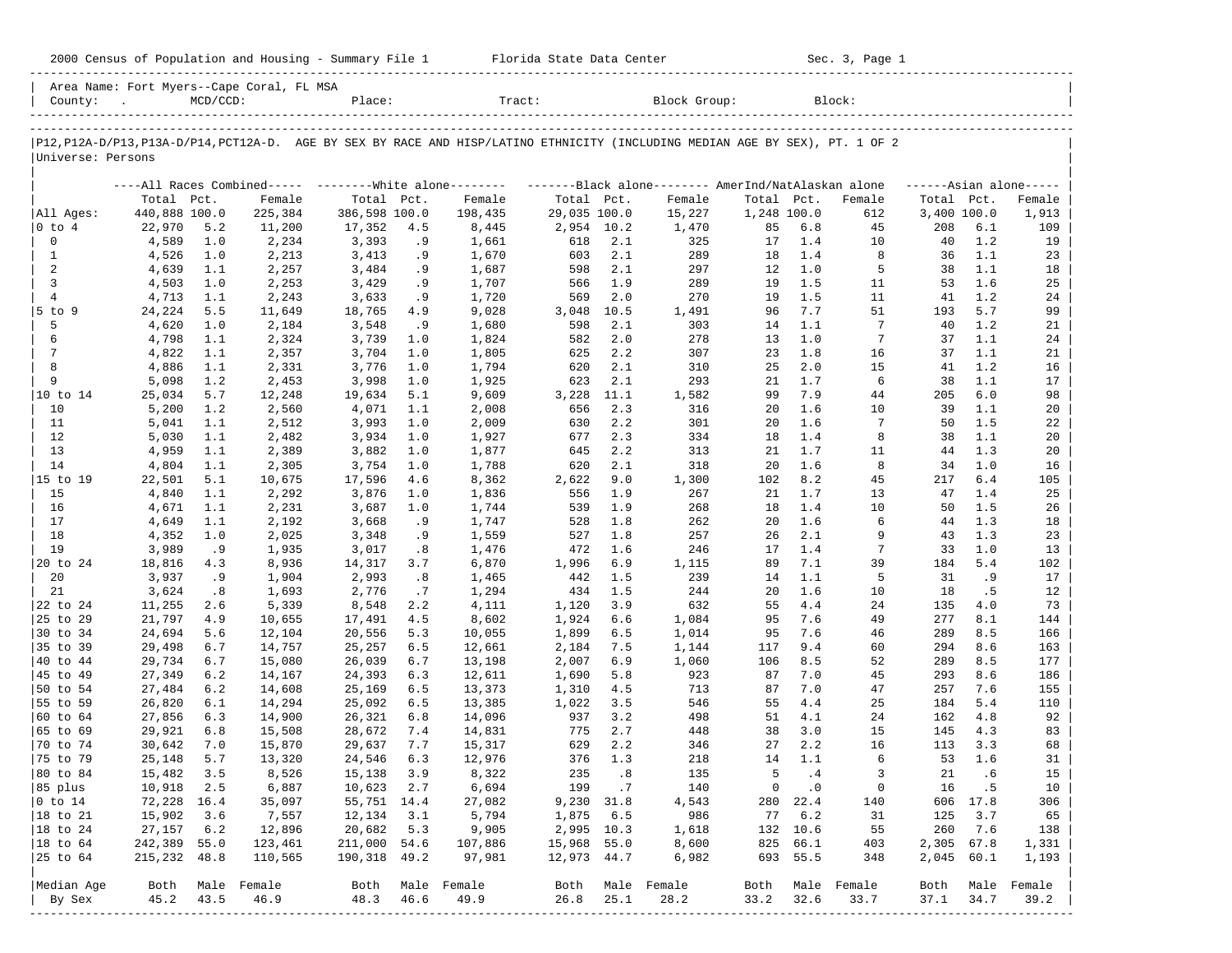|                           | 2000 Census of Population and Housing - Summary File 1 Florida State Data Center                               |               |                   |                   |             |                         |             |             |                       |                   |             | Sec. 3, Page 2             |                             |            |                  |
|---------------------------|----------------------------------------------------------------------------------------------------------------|---------------|-------------------|-------------------|-------------|-------------------------|-------------|-------------|-----------------------|-------------------|-------------|----------------------------|-----------------------------|------------|------------------|
|                           | Area Name: Fort Myers--Cape Coral, FL MSA<br>County: .                                                         | $MCD/CCD$ :   |                   |                   | Place:      |                         | Tract:      |             |                       | Block Group:      |             | Block:                     |                             |            |                  |
|                           |                                                                                                                |               |                   |                   |             |                         |             |             |                       |                   |             |                            |                             |            |                  |
| Universe: Persons         | P12E-I/P13E-I/PCT12E-I. AGE BY SEX BY RACE AND HISP/LATINO ETHNICITY (INCLUDING MEDIAN AGE BY SEX), PT. 2 OF 2 |               |                   |                   |             |                         |             |             |                       |                   |             |                            |                             |            |                  |
|                           | Hawaiian/OthPacifIsl alone                                                                                     |               |                   |                   |             | -Some Other Race alone- |             |             | --Two or More Races-- |                   |             | --Hisp/Latino (any race)-- | --White alone, Not Latino-- |            |                  |
|                           |                                                                                                                | Total Pct.    | Female            | Total Pct.        |             | Female                  | Total Pct.  |             | Female                | Total Pct.        |             | Female                     | Total Pct.                  |            | Female           |
| All Ages:                 |                                                                                                                | 209 100.0     | 84                | 13,545 100.0      |             | 5,857                   | 6,853 100.0 |             | 3,256                 | 42,042 100.0      |             | 18,910                     | 361,439 100.0               |            | 186,869          |
| $0$ to $4$<br>$\mathbf 0$ | 13<br>2                                                                                                        | 6.2<br>1.0    | 9<br>2            | 1,423 10.5<br>321 | 2.4         | 662<br>130              | 935<br>198  | 13.6<br>2.9 | 460<br>87             | 4,408 10.5<br>957 | 2.3         | 2,098<br>407               | 14,803<br>2,860             | 4.1<br>.8  | 7,222<br>1,433   |
| 1                         | 4                                                                                                              | 1.9           | 3                 | 277               | 2.0         | 131                     | 175         | 2.6         | 89                    | 862               | 2.1         | 413                        | 2,902                       | .8         | 1,424            |
| 2                         | $\mathbf{1}$                                                                                                   | . 5           | $\mathbf{1}$      | 294               | 2.2         | 138                     | 212         | 3.1         | 111                   | 900               | 2.1         | 415                        | 2,980                       | .8         | 1,455            |
| $\mathbf{3}$              | 3                                                                                                              | 1.4           | 2                 | 249               | 1.8         | 131                     | 184         | 2.7         | 88                    | 803               | 1.9         | 421                        | 2,954                       | .8         | 1,456            |
| $\overline{4}$            | 3                                                                                                              | 1.4           | $\mathbf{1}$      | 282               | 2.1         | 132                     | 166         | 2.4         | 85                    | 886               | 2.1         | 442                        | 3,107                       | . 9        | 1,454            |
| $5$ to $9$                | 15                                                                                                             | 7.2           | 7                 | 1,344             | 9.9         | 633                     | 763         | 11.1        | 340                   | 4,158             | 9.9         | 1,977                      | 16,301                      | 4.5        | 7,839            |
| 5                         | 3                                                                                                              | 1.4           | $\mathbf{1}$      | 261               | 1.9         | 104                     | 156         | 2.3         | 68                    | 786               | 1.9         | 354                        | 3,091                       | . 9        | 1,458            |
| 6                         | 1                                                                                                              | .5            | 0                 | 259               | 1.9         | 127                     | 167         | 2.4         | 64                    | 843               | 2.0         | 396                        | 3,221                       | . 9        | 1,576            |
| 7                         | 3                                                                                                              | 1.4           | 3                 | 284               | 2.1         | 133                     | 146         | 2.1         | 72                    | 866               | 2.1         | 425                        | 3,200                       | . 9        | 1,557            |
| 8                         | $\overline{4}$                                                                                                 | 1.9           | 2                 | 268               | 2.0         | 129                     | 152         | 2.2         | 65                    | 835               | 2.0         | 388                        | 3,278                       | . 9        | 1,568            |
| 9                         | $\overline{4}$                                                                                                 | 1.9           | 1                 | 272               | 2.0         | 140                     | 142         | 2.1         | 71                    | 828               | 2.0         | 414                        | 3,511                       | 1.0        | 1,680            |
| 10 to 14<br>10            | 13<br>3                                                                                                        | 6.2<br>1.4    | 5<br>$\mathbf{1}$ | 1,203<br>254      | 8.9<br>1.9  | 594<br>135              | 652<br>157  | 9.5<br>2.3  | 316<br>70             | 3,545<br>779      | 8.4<br>1.9  | 1,754<br>373               | 17,582<br>3,606             | 4.9<br>1.0 | 8,589<br>1,788   |
| 11                        | $\overline{4}$                                                                                                 | 1.9           | 2                 | 222               | 1.6         | 108                     | 122         | 1.8         | 63                    | 722               | 1.7         | 368                        | 3,559                       | 1.0        | 1,788            |
| 12                        | 5                                                                                                              | 2.4           | 2                 | 246               | 1.8         | 131                     | 112         | 1.6         | 60                    | 672               | 1.6         | 341                        | 3,551                       | 1.0        | 1,736            |
| 13                        | $\mathbf{1}$                                                                                                   | .5            | 0                 | 234               | 1.7         | 106                     | 132         | 1.9         | 62                    | 650               | 1.5         | 323                        | 3,516                       | 1.0        | 1,690            |
| 14                        | $\Omega$                                                                                                       | $\cdot$ 0     | $\mathbf 0$       | 247               | 1.8         | 114                     | 129         | 1.9         | 61                    | 722               | 1.7         | 349                        | 3,350                       | .9         | 1,587            |
| 15 to 19                  |                                                                                                                | 21 10.0       | 4                 | 1,400             | 10.3        | 592                     | 543         | 7.9         | 267                   | 3,779             | 9.0         | 1,581                      | 15,523                      | 4.3        | 7,499            |
| 15                        | 6                                                                                                              | 2.9           | $\mathbf{1}$      | 227               | 1.7         | 99                      | 107         | 1.6         | 51                    | 653               | 1.6         | 311                        | 3,497                       | 1.0        | 1,647            |
| 16                        | 1                                                                                                              | . 5           | $\mathbf{1}$      | 262               | 1.9         | 121                     | 114         | 1.7         | 61                    | 696               | 1.7         | 303                        | 3,309                       | . 9        | 1,590            |
| 17                        | 3                                                                                                              | 1.4           | 0                 | 262               | 1.9         | 106                     | 124         | 1.8         | 53                    | 753               | 1.8         | 295                        | 3,242                       | . 9        | 1,581            |
| 18                        | 6                                                                                                              | 2.9           | $\mathbf{1}$      | 304               | 2.2         | 130                     | 98          | 1.4         | 46                    | 831               | 2.0         | 332                        | 2,887                       | .8         | 1,382            |
| 19<br>20 to 24            | 5<br>25                                                                                                        | 2.4<br>12.0   | $\mathbf{1}$<br>9 | 345<br>1,702      | 2.5<br>12.6 | 136                     | 100         | 1.5         | 56<br>219             | 846               | 2.0         | 340                        | 2,588                       | .7         | 1,299            |
| 20                        | 6                                                                                                              | 2.9           | 2                 | 334               | 2.5         | 582<br>118              | 503<br>117  | 7.3<br>1.7  | 58                    | 4,412<br>884      | 10.5<br>2.1 | 1,596<br>307               | 11,942<br>2,511             | 3.3<br>.7  | 5,984<br>1,301   |
| 21                        | 6                                                                                                              | 2.9           | $\mathbf{1}$      | 291               | 2.1         | 103                     | 79          | 1.2         | 29                    | 828               | 2.0         | 315                        | 2,299                       | .6         | 1,105            |
| 22 to 24                  | 13                                                                                                             | 6.2           | 6                 | 1,077             | 8.0         | 361                     | 307         | 4.5         | 132                   | 2,700             | 6.4         | 974                        | 7,132                       | 2.0        | 3,578            |
| 25 to 29                  | 19                                                                                                             | 9.1           | 5                 | 1,507             | 11.1        | 561                     | 484         | 7.1         | 210                   | 4,256             | 10.1        | 1,674                      | 15,063                      | 4.2        | 7,609            |
| 30 to 34                  | 16                                                                                                             | 7.7           | 6                 | 1,346             | 9.9         | 588                     | 493         | 7.2         | 229                   | 3,824             | 9.1         | 1,643                      | 18,370                      | 5.1        | 9,118            |
| 35 to 39                  | 19                                                                                                             | 9.1           | 7                 | 1,097             | 8.1         | 475                     | 530         | 7.7         | 247                   | 3,439             | 8.2         | 1,528                      | 23,187                      | 6.4        | 11,729           |
| 40 to 44                  | 14                                                                                                             | 6.7           | 8                 | 794               | 5.9         | 347                     | 485         | 7.1         | 238                   | 2,523             | 6.0         | 1,166                      | 24,500                      | 6.8        | 12,470           |
| 45 to 49                  | 15                                                                                                             | 7.2           | 3                 | 553               | 4.1         | 268                     | 318         | 4.6         | 131                   | 1,956             | 4.7         | 953                        | 23,138                      | 6.4        | 11,977           |
| 50 to 54                  | 10                                                                                                             | 4.8           | 6                 | 387               | 2.9         | 175                     | 264         | 3.9         | 139                   | 1,492             | 3.5         | 725                        | 24,163                      | 6.7        | 12,878           |
| 55 to 59                  | 10                                                                                                             | 4.8           | 6                 | 246               | 1.8         | 116                     | 211         | 3.1         | 106                   | 1,125             | 2.7         | 580                        | 24,275                      | 6.7        | 12,953           |
| 60 to 64<br>65 to 69      | $7\phantom{.0}$<br>5                                                                                           | 3.3<br>2.4    | 1<br>2            | 205<br>137        | 1.5<br>1.0  | 101<br>57               | 173<br>149  | 2.5<br>2.2  | 88<br>72              | 937<br>836        | 2.2<br>2.0  | 481<br>427                 | 25,647<br>28,041            | 7.1<br>7.8 | 13,747<br>14,499 |
| 70 to 74                  |                                                                                                                | $2 \quad 1.0$ | 2                 | 91                | .7          | 51                      | 143         | 2.1         | 70                    | 615               | 1.5         | 320                        | 29,172                      | 8.1        | 15,079           |
| 75 to 79                  | 4                                                                                                              | 1.9           | 3                 | 59                | .4          | 32                      | 96          | 1.4         | 54                    | 356               | .8          | 190                        | 24,274                      | 6.7        | 12,831           |
| 80 to 84                  | 0                                                                                                              | $\cdot$ 0     | 0                 | 26                | $\cdot$ 2   | 14                      | 57          | .8          | 37                    | 217               | .5          | 120                        | 14,964                      | 4.1        | 8,229            |
| 85 plus                   | 1                                                                                                              | .5            | $\mathbf{1}$      | 25                | $\cdot$ 2   | 9                       | 54          | .8          | 33                    | 164               | .4          | 97                         | 10,494                      | 2.9        | 6,617            |
| $0$ to $14$               |                                                                                                                | 41 19.6       | 21                | 3,970             | 29.3        | 1,889                   | 2,350       | 34.3        | 1,116                 | 12,111            | 28.8        | 5,829                      | 48,686 13.5                 |            | 23,650           |
| 18 to 21                  | 23                                                                                                             | 11.0          | 5                 | 1,274             | 9.4         | 487                     | 394         | 5.7         | 189                   | 3,389             | 8.1         | 1,294                      | 10,285                      | 2.8        | 5,087            |
| 18 to 24                  | 36                                                                                                             | 17.2          | 11                | 2,351 17.4        |             | 848                     |             | 701 10.2    | 321                   | 6,089 14.5        |             | 2,268                      | 17,417                      | 4.8        | 8,665            |
| 18 to 64                  | 146                                                                                                            | 69.9          | 53                | 8,486             | 62.7        | 3,479                   | 3,659       | 53.4        | 1,709                 | 25,641 61.0       |             | 11,018                     | 195,760 54.2                |            | 101,146          |
| 25 to 64                  | 110                                                                                                            | 52.6          | 42                | 6,135             | 45.3        | 2,631                   | 2,958       | 43.2        | 1,388                 | 19,552 46.5       |             | 8,750                      | 178, 343 49.3               |            | 92,481           |
|                           |                                                                                                                |               |                   |                   |             |                         |             |             |                       |                   |             |                            |                             |            |                  |
| Median Age                | Both                                                                                                           |               | Male Female       | Both              |             | Male Female             | Both        |             | Male Female           | Both              |             | Male Female                | Both                        |            | Male Female      |
| By Sex<br>------          | 29.8                                                                                                           | 28.3          | 32.5              | 24.2              | 24.4        | 23.9                    | 25.3        | 25.1        | 25.5                  | 25.8              | 25.5        | 26.3                       | 50.1                        | 48.5       | 51.4             |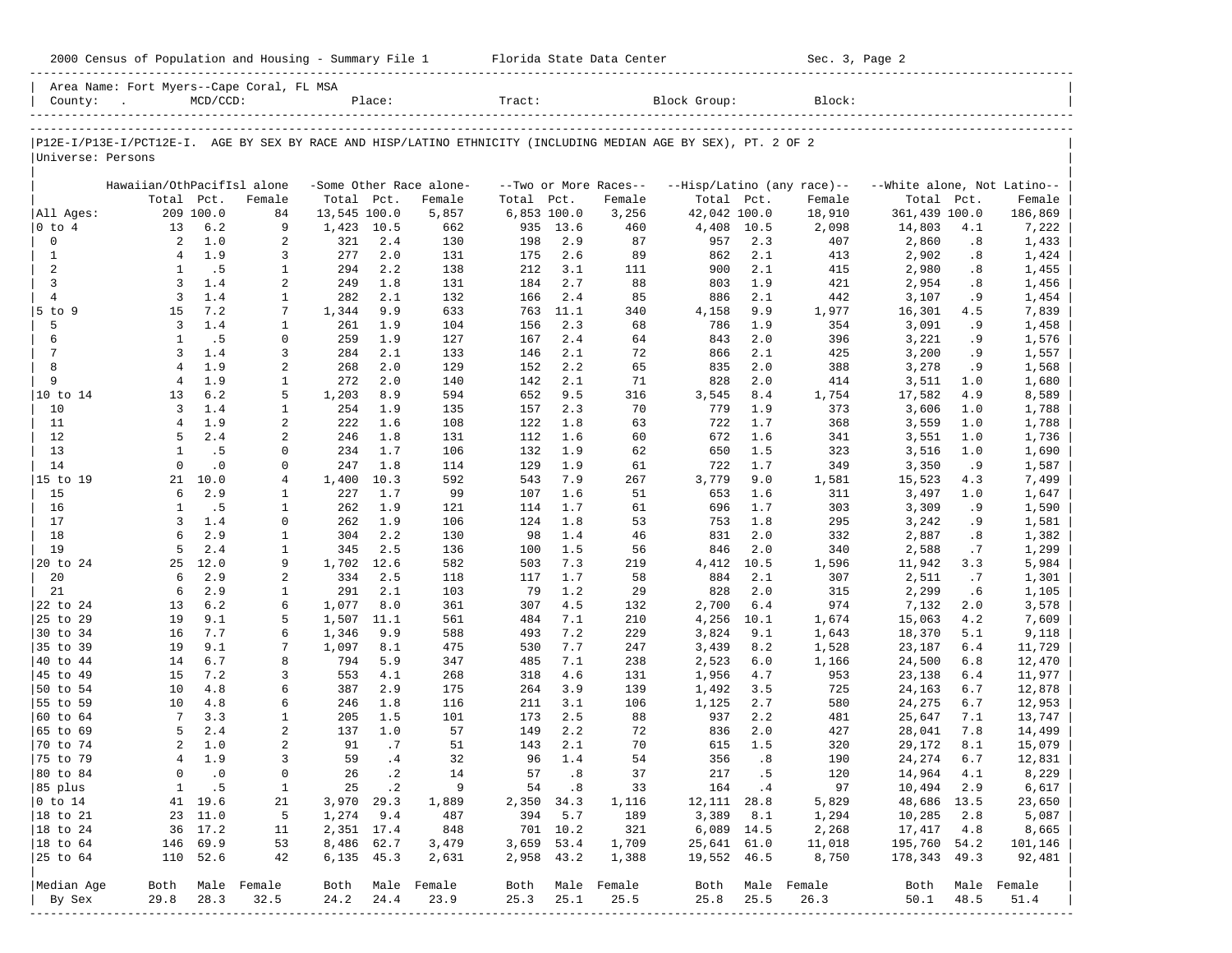|                             |                  |             |                                                |                                |            | 2000 Census of Population and Housing - Summary File 1 Florida State Data Center                                              |                   |            |                     |            |                  | Sec. 3, Page 1 |             |            |                     |
|-----------------------------|------------------|-------------|------------------------------------------------|--------------------------------|------------|-------------------------------------------------------------------------------------------------------------------------------|-------------------|------------|---------------------|------------|------------------|----------------|-------------|------------|---------------------|
| County:                     |                  | $MCD/CCD$ : | Area Name: Fort Pierce--Port St. Lucie, FL MSA | Place:                         |            |                                                                                                                               |                   |            | Tract: Block Group: |            |                  | Block:         |             |            |                     |
|                             |                  |             |                                                |                                |            | P12, P12A-D/P13, P13A-D/P14, PCT12A-D. AGE BY SEX BY RACE AND HISP/LATINO ETHNICITY (INCLUDING MEDIAN AGE BY SEX), PT. 1 OF 2 |                   |            |                     |            |                  |                |             |            |                     |
| Universe: Persons           |                  |             |                                                |                                |            |                                                                                                                               |                   |            |                     |            |                  |                |             |            |                     |
|                             |                  |             |                                                |                                |            | ----All Races Combined----- ---------White alone-------- ---------Black alone-------- AmerInd/NatAlaskan alone                |                   |            |                     |            |                  |                |             |            | $---Asian alone---$ |
|                             | Total Pct.       |             | Female                                         | Total Pct.                     |            | Female                                                                                                                        | Total Pct.        |            | Female              | Total Pct. |                  | Female         | Total Pct.  |            | Female              |
| All Ages:                   | 319,426 100.0    |             | 163,115                                        | 266,416 100.0                  |            | 136,859                                                                                                                       | 36,387 100.0      |            | 18,497              |            | 846 100.0        | 393            | 2,585 100.0 |            | 1,453               |
| $ 0 \t{to} 4$               | 16,349           | 5.1         | 7,983                                          | 11,620                         | 4.4        | 5,672                                                                                                                         | 3,002             | 8.3        | 1,462               | 77         | 9.1              | 43             | 146         | 5.6        | 72                  |
| 0                           | 3,181            | 1.0         | 1,553                                          | 2,216                          | .8         | 1,109                                                                                                                         | 613               | 1.7        | 278                 | 14         | 1.7              | 6              | 22          | .9         | 10                  |
| <sup>1</sup><br>2           | 3,146<br>3,227   | 1.0<br>1.0  | 1,521<br>1,618                                 | 2,197<br>2,265                 | .8<br>. 9  | 1,058<br>1,137                                                                                                                | 598<br>612        | 1.6<br>1.7 | 284<br>312          | 15<br>18   | 1.8<br>2.1       | 11<br>14       | 33<br>32    | 1.3<br>1.2 | 12<br>18            |
| $\overline{3}$              | 3,383            | 1.1         | 1,661                                          | 2,478                          | . 9        | 1,221                                                                                                                         | 586               | 1.6        | 283                 | 14         | 1.7              | 5              | 33          | 1.3        | 16                  |
| $\overline{4}$              | 3,412            | 1.1         | 1,630                                          | 2,464                          | .9         | 1,147                                                                                                                         | 593               | 1.6        | 305                 | 16         | 1.9              | 7              | 26          | 1.0        | 16                  |
| 5 to 9                      | 19,224           | 6.0         | 9,427                                          | 13,977                         | 5.2        | 6,874                                                                                                                         | 3,549             | 9.8        | 1,737               | 73         | 8.6              | 32             | 174         | 6.7        | 92                  |
| 5                           | 3,499            | 1.1         | 1,725                                          | 2,502                          | .9         | 1,233                                                                                                                         | 618               | 1.7        | 294                 | 20         | 2.4              | 11             | 44          | 1.7        | 23                  |
| 6                           | 3,747            | 1.2         | 1,823                                          | 2,722                          | 1.0        | 1,340                                                                                                                         | 693               | 1.9        | 337                 | 14         | 1.7              | 5              | 37          | 1.4        | 19                  |
| 7                           | 3,809            | 1.2         | 1,852                                          | 2,770                          | 1.0        | 1,350                                                                                                                         | 708               | 1.9        | 345                 | 17         | 2.0              | 8              | 23          | .9         | 12                  |
| 8                           | 3,908            | 1.2         | 1,910                                          | 2,841                          | 1.1        | 1,384                                                                                                                         | 734               | 2.0        | 367                 | 10         | 1.2              | 2              | 34          | 1.3        | 18                  |
| 9<br>$ 10 \tto 14$          | 4,261            | 1.3         | 2,117                                          | 3,142                          | 1.2        | 1,567                                                                                                                         | 796               | 2.2        | 394                 | 12         | 1.4<br>6.5       | 6<br>24        | 36<br>218   | 1.4<br>8.4 | 20                  |
| 10                          | 20,330<br>4,217  | 6.4<br>1.3  | 9,794<br>2,058                                 | 14,929<br>3,067                | 5.6<br>1.2 | 7,146<br>1,500                                                                                                                | 3,861 10.6<br>817 | 2.2        | 1,901<br>404        | 55<br>18   | 2.1              | 7              | 58          | 2.2        | 103<br>27           |
| 11                          | 4,004            | 1.3         | 1,938                                          | 2,935                          | 1.1        | 1,404                                                                                                                         | 758               | 2.1        | 377                 | 12         | 1.4              | 4              | 41          | 1.6        | 22                  |
| 12                          | 4,144            | 1.3         | 1,994                                          | 3,049                          | 1.1        | 1,475                                                                                                                         | 801               | 2.2        | 377                 | 7          | .8               | 2              | 39          | 1.5        | 19                  |
| 13                          | 4,014            | 1.3         | 1,938                                          | 2,920                          | 1.1        | 1,391                                                                                                                         | 778               | 2.1        | 393                 | 9          | 1.1              | 5              | 36          | 1.4        | 18                  |
| 14                          | 3,951            | 1.2         | 1,866                                          | 2,958                          | 1.1        | 1,376                                                                                                                         | 707               | 1.9        | 350                 | 9          | 1.1              | 6              | 44          | 1.7        | 17                  |
| 15 to 19                    | 17,617           | 5.5         | 8,457                                          | 12,814                         | 4.8        | 6,155                                                                                                                         | 3,222             | 8.9        | 1,582               | 61         | 7.2              | 30             | 205         | 7.9        | 106                 |
| 15                          | 3,823            | 1.2         | 1,879                                          | 2,861                          | 1.1        | 1,405                                                                                                                         | 668               | 1.8        | 327                 | 10         | 1.2              | 4              | 43          | 1.7        | 23                  |
| 16                          | 3,664            | 1.1         | 1,752                                          | 2,694                          | 1.0        | 1,305                                                                                                                         | 665               | 1.8        | 314                 | 11         | 1.3              | 6              | 47          | 1.8        | 23                  |
| 17                          | 3,816            | 1.2         | 1,873                                          | 2,751                          | 1.0        | 1,363                                                                                                                         | 720               | 2.0        | 365                 | 21         | 2.5              | 10             | 52          | 2.0        | 25                  |
| 18<br>19                    | 3,345<br>2,969   | 1.0<br>.9   | 1,592<br>1,361                                 | 2,393<br>2,115                 | . 9<br>.8  | 1,121<br>961                                                                                                                  | 637<br>532        | 1.8<br>1.5 | 322<br>254          | 10<br>9    | 1.2<br>1.1       | 5<br>5         | 36<br>27    | 1.4<br>1.0 | 21<br>14            |
| 20 to 24                    | 13,127           | 4.1         | 6,063                                          | 9,165                          | 3.4        | 4,304                                                                                                                         | 2,496             | 6.9        | 1,205               | 67         | 7.9              | 27             | 108         | 4.2        | 62                  |
| 20                          | 2,849            | .9          | 1,262                                          | 1,972                          | .7         | 892                                                                                                                           | 581               | 1.6        | 269                 | 12         | 1.4              | 7              | 26          | 1.0        | 10                  |
| 21                          | 2,673            | .8          | 1,196                                          | 1,864                          | .7         | 853                                                                                                                           | 512               | 1.4        | 242                 | 17         | 2.0              | 7              | 25          | 1.0        | 16                  |
| 22 to 24                    | 7,605            | 2.4         | 3,605                                          | 5,329                          | 2.0        | 2,559                                                                                                                         | 1,403             | 3.9        | 694                 | 38         | 4.5              | 13             | 57          | 2.2        | 36                  |
| 25 to 29                    | 14,286           | 4.5         | 7,015                                          | 10,612                         | 4.0        | 5,252                                                                                                                         | 2,191             | 6.0        | 1,145               | 65         | 7.7              | 28             | 155         | 6.0        | 91                  |
| 30 to 34                    | 17,433           | 5.5         | 8,677                                          | 13,646                         | 5.1        | 6,853                                                                                                                         | 2,399             | 6.6        | 1,215               | 77         | 9.1              | 37             | 210         | 8.1        | 120                 |
| 35 to 39                    | 22,415           | 7.0         | 11,263                                         | 18,300                         | 6.9        | 9,163                                                                                                                         | 2,695             | 7.4        | 1,399               | 78         | 9.2              | 43             | 255         | 9.9        | 159                 |
| 40 to 44                    | 23,262           | 7.3         | 11,701                                         | 19,300                         | 7.2        | 9,669                                                                                                                         | 2,750             | 7.6        | 1,444               | 77         | 9.1              | 36             | 269         | 10.4       | 168                 |
| 45 to 49                    | 20,707           | 6.5         | 10,411                                         | 17,630                         | 6.6        | 8,832                                                                                                                         | 2,208             | 6.1        | 1,151               | 59         | 7.0              | 26             | 220         | 8.5        | 131                 |
| 50 to 54<br> 55 to 59       | 19,492<br>17,754 | 6.1<br>5.6  | 10,011<br>9,557                                | 16,951<br>15,816               | 6.4<br>5.9 | 8,759<br>8,539                                                                                                                | 1,870<br>1,504    | 5.1<br>4.1 | 946<br>789          | 50<br>38   | 5.9<br>4.5       | 23<br>18       | 186<br>123  | 7.2<br>4.8 | 104<br>66           |
| 60 to 64                    | 17,891           | 5.6         | 9,611                                          | 16,188                         | 6.1        | 8,742                                                                                                                         | 1,372             | 3.8        | 695                 | 19         | 2.2              | 7              | 105         | 4.1        | 62                  |
| 65 to 69                    | 20,303           | 6.4         | 10,657                                         | 18,875                         | 7.1        | 9,923                                                                                                                         | 1,145             | 3.1        | 590                 | 18         | 2.1              | 6              | 98          | 3.8        | 58                  |
| 70 to 74                    | 21,362           | 6.7         | 11,242                                         | 20,296 7.6                     |            | 10,665                                                                                                                        | 854               | 2.3        | 471                 | 7          | .8               | 1              | 54          | 2.1        | 26                  |
| 75 to 79                    | 18,593           | 5.8         | 10,005                                         | 17,870                         | 6.7        | 9,607                                                                                                                         | 583               | 1.6        | 321                 | 13         | 1.5              | 5              | 34          | 1.3        | 18                  |
| 80 to 84                    | 11,393           | 3.6         | 6,259                                          | 10,926                         | 4.1        | 5,985                                                                                                                         | 376               | 1.0        | 229                 | 5          | .6               | 2              | 15          | .6         | 8                   |
| 85 plus                     | 7,888            | 2.5         | 4,982                                          | 7,501                          | 2.8        | 4,719                                                                                                                         | 310               | .9         | 215                 | 7          | .8               | 5              | 10          | $\cdot$ 4  | $7\phantom{.0}$     |
| $ 0 \t\t \text{to} \t\t 14$ | 55,903 17.5      |             | 27,204                                         | 40,526 15.2                    |            | 19,692                                                                                                                        | 10,412 28.6       |            | 5,100               | 205        | 24.2             | 99             |             | 538 20.8   | 267                 |
| 18 to 21                    | 11,836           | 3.7         | 5,411                                          | 8,344                          | 3.1        | 3,827                                                                                                                         | 2,262             | 6.2        | 1,087               | 48         | 5.7              | 24             | 114         | 4.4        | 61                  |
| $ 18$ to $24$               | 19,441           | 6.1         | 9,016                                          | 13,673                         | 5.1        | 6,386                                                                                                                         | 3,665 10.1        |            | 1,781               | 86         | 10.2             | 37             | 171         | 6.6        | 97                  |
| $ 18$ to $64$               | 172,681 54.1     |             | 87,262                                         | 142, 116 53.3<br>128, 443 48.2 |            | 72,195                                                                                                                        | 20,654 56.8       |            | 10,565              | 549        | 64.9<br>463 54.7 | 255            | 1,694 65.5  |            | 998<br>901          |
| 25 to 64                    | 153,240 48.0     |             | 78,246                                         |                                |            | 65,809                                                                                                                        | 16,989 46.7       |            | 8,784               |            |                  | 218            | 1,523 58.9  |            |                     |
| Median Age                  | Both             |             | Male Female                                    | Both                           |            | Male Female                                                                                                                   | Both              |            | Male Female         | Both       |                  | Male Female    | Both        |            | Male Female         |
| By Sex                      | 44.0             | 42.6        | 45.5                                           | 47.4                           | 45.8       | 49.1                                                                                                                          | 29.7              | 28.3       | 30.9                | 31.6       | 31.0             | 32.2           | 36.4        | 34.8       | 37.5                |
|                             |                  |             |                                                |                                |            |                                                                                                                               |                   |            |                     |            |                  |                |             |            |                     |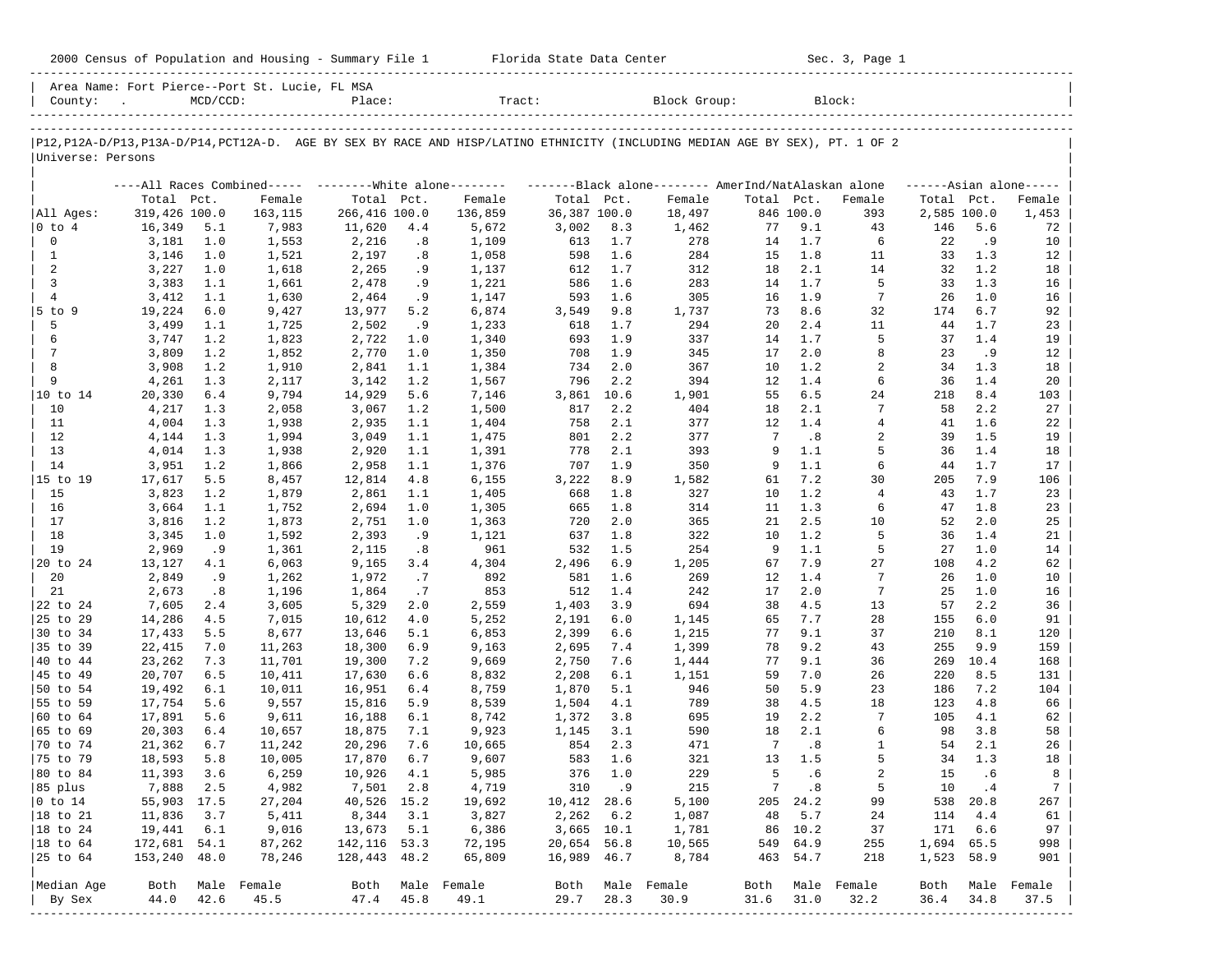|                           | 2000 Census of Population and Housing - Summary File 1 Florida State Data Center                               |                   |                     |              |                   |                         |              |              |                       |                   |             | Sec. 3, Page 2             |                             |             |                     |
|---------------------------|----------------------------------------------------------------------------------------------------------------|-------------------|---------------------|--------------|-------------------|-------------------------|--------------|--------------|-----------------------|-------------------|-------------|----------------------------|-----------------------------|-------------|---------------------|
|                           | Area Name: Fort Pierce--Port St. Lucie, FL MSA<br>County: .                                                    | $MCD/CCD$ :       |                     |              | Place:            |                         | Tract:       |              |                       | Block Group:      |             | Block:                     |                             |             |                     |
|                           |                                                                                                                |                   |                     |              |                   |                         |              |              |                       |                   |             |                            |                             |             |                     |
| Universe: Persons         | P12E-I/P13E-I/PCT12E-I. AGE BY SEX BY RACE AND HISP/LATINO ETHNICITY (INCLUDING MEDIAN AGE BY SEX), PT. 2 OF 2 |                   |                     |              |                   |                         |              |              |                       |                   |             |                            |                             |             |                     |
|                           | Hawaiian/OthPacifIsl alone                                                                                     |                   |                     |              |                   | -Some Other Race alone- |              |              | --Two or More Races-- |                   |             | --Hisp/Latino (any race)-- | --White alone, Not Latino-- |             |                     |
|                           |                                                                                                                | Total Pct.        | Female              | Total Pct.   |                   | Female                  | Total Pct.   |              | Female                | Total Pct.        |             | Female                     | Total Pct.                  |             | Female              |
| All Ages:                 |                                                                                                                | 224 100.0         | 113                 | 8,018 100.0  |                   | 3,450                   | 4,950 100.0  |              | 2,350                 | 25,239 100.0      |             | 11,253                     | 251,509 100.0               |             | 130,056             |
| $0$ to $4$<br>$\mathbf 0$ | 14<br>$\circ$                                                                                                  | 6.3<br>$\cdot$ 0  | 10<br>$\Omega$      | 185          | 890 11.1<br>2.3   | 442<br>90               | 600<br>131   | 12.1<br>2.6  | 282<br>60             | 2,592 10.3<br>540 | 2.1         | 1,267<br>261               | 10,181<br>1,914             | 4.0<br>.8   | 4,971<br>964        |
| $\mathbf{1}$              | 4                                                                                                              | 1.8               | 4                   | 182          | 2.3               | 89                      | 117          | 2.4          | 63                    | 512               | 2.0         | 262                        | 1,923                       | .8          | 915                 |
| 2                         | 3                                                                                                              | 1.3               | 0                   | 177          | 2.2               | 90                      | 120          | 2.4          | 47                    | 527               | 2.1         | 257                        | 1,966                       | .8          | 991                 |
| $\overline{3}$            | 3                                                                                                              | 1.3               | 2                   | 155          | 1.9               | 76                      | 114          | 2.3          | 58                    | 499               | 2.0         | 236                        | 2,195                       | . 9         | 1,088               |
| $\overline{4}$            | 4                                                                                                              | 1.8               | 4                   | 191          | 2.4               | 97                      | 118          | 2.4          | 54                    | 514               | 2.0         | 251                        | 2,183                       | . 9         | 1,013               |
| 5 to 9                    |                                                                                                                | 37 16.5           | 14                  | 857          | 10.7              | 394                     | 557          | 11.3         | 284                   | 2,469             | 9.8         | 1,134                      | 12,621                      | 5.0         | 6,262               |
| 5<br>6                    | 8<br>4                                                                                                         | 3.6<br>1.8        | 1<br>0              | 188<br>165   | 2.3<br>2.1        | 101<br>67               | 119<br>112   | 2.4<br>2.3   | 62<br>55              | 521<br>493        | 2.1<br>2.0  | 251<br>211                 | 2,228<br>2,444              | .9<br>1.0   | 1,115<br>1,213      |
| 7                         | 8                                                                                                              | 3.6               | 3                   | 169          | 2.1               | 75                      | 114          | 2.3          | 59                    | 473               | 1.9         | 225                        | 2,511                       | 1.0         | 1,229               |
| 8                         | 11                                                                                                             | 4.9               | 6                   | 163          | 2.0               | 73                      | 115          | 2.3          | 60                    | 489               | 1.9         | 224                        | 2,570                       | 1.0         | 1,259               |
| 9                         | 6                                                                                                              | 2.7               | 4                   | 172          | 2.1               | 78                      | 97           | 2.0          | 48                    | 493               | 2.0         | 223                        | 2,868                       | 1.1         | 1,446               |
| 10 to 14                  | 18                                                                                                             | 8.0               | 9                   | 784          | 9.8               | 386                     | 465          | 9.4          | 225                   | 2,272             | 9.0         | 1,089                      | 13,626                      | 5.4         | 6,530               |
| 10                        | 3                                                                                                              | 1.3               | 2                   | 164          | 2.0               | 75                      | 90           | 1.8          | 43                    | 506               | 2.0         | 245                        | 2,761                       | 1.1         | 1,347               |
| 11<br>12                  | 9<br>1                                                                                                         | 4.0               | 4<br>$\mathbf{1}$   | 147          | 1.8<br>2.0        | 72                      | 102          | 2.1<br>1.8   | 55                    | 483               | 1.9         | 225                        | 2,646                       | 1.1         | 1,278               |
| 13                        | $\overline{4}$                                                                                                 | .4<br>1.8         | 2                   | 160<br>163   | 2.0               | 78<br>81                | 87<br>104    | 2.1          | 42<br>48              | 423<br>443        | 1.7<br>1.8  | 203<br>204                 | 2,817<br>2,680              | 1.1<br>1.1  | 1,360<br>1,290      |
| 14                        | 1                                                                                                              | .4                | $\mathbf 0$         | 150          | 1.9               | 80                      | 82           | 1.7          | 37                    | 417               | 1.7         | 212                        | 2,722                       | 1.1         | 1,255               |
| 15 to 19                  | 18                                                                                                             | 8.0               | 11                  | 845          | 10.5              | 360                     | 452          | 9.1          | 213                   | 2,276             | 9.0         | 950                        | 11,606                      | 4.6         | 5,671               |
| 15                        | $\overline{4}$                                                                                                 | 1.8               | 3                   | 139          | 1.7               | 72                      | 98           | 2.0          | 45                    | 424               | 1.7         | 196                        | 2,614                       | 1.0         | 1,300               |
| 16                        | 2                                                                                                              | .9                | 2                   | 158          | 2.0               | 64                      | 87           | 1.8          | 38                    | 430               | 1.7         | 179                        | 2,463                       | 1.0         | 1,209               |
| 17                        | 4                                                                                                              | 1.8               | 2                   | 170          | 2.1               | 64                      | 98           | 2.0          | 44                    | 457               | 1.8         | 189                        | 2,515                       | 1.0         | 1,263               |
| 18<br>19                  | 5<br>3                                                                                                         | 2.2<br>1.3        | 2<br>2              | 188<br>190   | 2.3<br>2.4        | 79<br>81                | 76<br>93     | 1.5<br>1.9   | 42<br>44              | 469<br>496        | 1.9<br>2.0  | 185<br>201                 | 2,153                       | . 9         | 1,030               |
| 20 to 24                  | 21                                                                                                             | 9.4               | 10                  | 924          | 11.5              | 309                     | 346          | 7.0          | 146                   | 2,486             | 9.8         | 874                        | 1,861<br>7,844              | .7<br>3.1   | 869<br>3,814        |
| 20                        | $\overline{4}$                                                                                                 | 1.8               | $\mathbf{1}$        | 196          | 2.4               | 59                      | 58           | 1.2          | 24                    | 502               | 2.0         | 157                        | 1,708                       | .7          | 804                 |
| 21                        | $\overline{4}$                                                                                                 | 1.8               | 2                   | 187          | 2.3               | 49                      | 64           | 1.3          | 27                    | 502               | 2.0         | 165                        | 1,592                       | .6          | 755                 |
| 22 to 24                  | 13                                                                                                             | 5.8               | 7                   | 541          | 6.7               | 201                     | 224          | 4.5          | 95                    | 1,482             | 5.9         | 552                        | 4,544                       | 1.8         | 2,255               |
| 25 to 29                  | 23                                                                                                             | 10.3              | 11                  | 914          | 11.4              | 349                     | 326          | 6.6          | 139                   | 2,462             | 9.8         | 969                        | 9,290                       | 3.7         | 4,723               |
| 30 to 34                  | 17                                                                                                             | 7.6               | 8                   | 768          | 9.6               | 307                     | 316          | 6.4          | 137                   | 2,203             | 8.7         | 907                        | 12,406                      | 4.9         | 6,322               |
| 35 to 39<br>40 to 44      | 8                                                                                                              | 24 10.7<br>3.6    | 14                  | 658          | 8.2<br>6.0        | 299                     | 405          | 8.2          | 186                   | 2,063             | 8.2         | 902                        | 17,093                      | 6.8         | 8,631               |
| 45 to 49                  | 9                                                                                                              | 4.0               | 2<br>7              | 484<br>316   | 3.9               | 199<br>139              | 374<br>265   | 7.6<br>5.4   | 183<br>125            | 1,589<br>1,112    | 6.3<br>4.4  | 711<br>507                 | 18,349<br>16,917            | 7.3<br>6.7  | 9,226<br>8,499      |
| 50 to 54                  | 9                                                                                                              | 4.0               | 3                   | 213          | 2.7               | 82                      | 213          | 4.3          | 94                    | 899               | 3.6         | 435                        | 16,330                      | 6.5         | 8,436               |
| 55 to 59                  | 7                                                                                                              | 3.1               | 4                   | 118          | 1.5               | 60                      | 148          | 3.0          | 81                    | 671               | 2.7         | 348                        | 15,315                      | 6.1         | 8,280               |
| $ 60 \text{ to } 64$      | 5                                                                                                              | 2.2               | 4                   | 85           | 1.1               | 49                      | 117          | 2.4          | 52                    | 592               | 2.3         | 317                        | 15,731                      | 6.3         | 8,492               |
| 65 to 69                  | $\overline{a}$                                                                                                 | . 9               | 0                   | 62           | .8                | 27                      | 103          | 2.1          | 53                    | 556               | 2.2         | 288                        | 18,423                      | 7.3         | 9,683               |
| 70 to 74                  | 5                                                                                                              | 2.2               | 4                   | 55           | .7                | 29                      |              | 91 1.8       | 46                    |                   | 445 1.8     | 243                        | 19,932                      | 7.9         | 10,466              |
| 75 to 79                  | $\overline{2}$                                                                                                 | . 9               | $\mathbf{1}$        | 21           | .3                | 10                      | 70           | 1.4          | 43                    | 277               | 1.1         | 153                        | 17,641                      | 7.0         | 9,481               |
| 80 to 84                  | $\overline{4}$                                                                                                 | 1.8               | $\mathbf 1$         | 10           | $\cdot$ 1         | $\overline{4}$<br>5     | 57           | 1.2          | 30                    | 148               | .6          | 82                         | 10,803                      | 4.3         | 5,913               |
| 85 plus<br>$0$ to $14$    | 1<br>69                                                                                                        | $\cdot$ 4<br>30.8 | 0<br>33             | 14<br>2,531  | $\cdot$ 2<br>31.6 | 1,222                   | 45<br>1,622  | . 9<br>32.8  | 31<br>791             | 127<br>7,333      | . 5<br>29.1 | 77<br>3,490                | 7,401<br>36,428             | 2.9<br>14.5 | 4,656<br>17,763     |
| 18 to 21                  | 16                                                                                                             | 7.1               | 7                   | 761          | 9.5               | 268                     | 291          | 5.9          | 137                   | 1,969             | 7.8         | 708                        | 7,314                       | 2.9         | 3,458               |
| 18 to 24                  | 29                                                                                                             | 12.9              | 14                  | 1,302 16.2   |                   | 469                     | 515          | 10.4         | 232                   | 3,451 13.7        |             | 1,260                      | 11,858                      | 4.7         | 5,713               |
| $ 18$ to $64$             | 131                                                                                                            | 58.5              | 67                  | 4,858        | 60.6              | 1,953                   | 2,679        | 54.1         | 1,229                 | 15,042 59.6       |             | 6,356                      | 133,289                     | 53.0        | 68,322              |
| 25 to 64                  | 102                                                                                                            | 45.5              | 53                  | 3,556        | 44.4              | 1,484                   | 2,164 43.7   |              | 997                   | 11,591 45.9       |             | 5,096                      | 121,431                     | 48.3        | 62,609              |
|                           |                                                                                                                |                   |                     |              |                   |                         |              |              |                       |                   |             |                            |                             |             |                     |
| Median Age<br>By Sex      | Both<br>26.2                                                                                                   | 25.8              | Male Female<br>26.5 | Both<br>23.3 | Male<br>23.8      | Female<br>22.5          | Both<br>25.8 | Male<br>25.8 | Female<br>25.7        | Both<br>26.0      | 25.7        | Male Female<br>26.6        | Both<br>48.7                | 47.2        | Male Female<br>50.2 |
|                           |                                                                                                                |                   |                     |              |                   |                         |              |              |                       |                   |             |                            |                             |             |                     |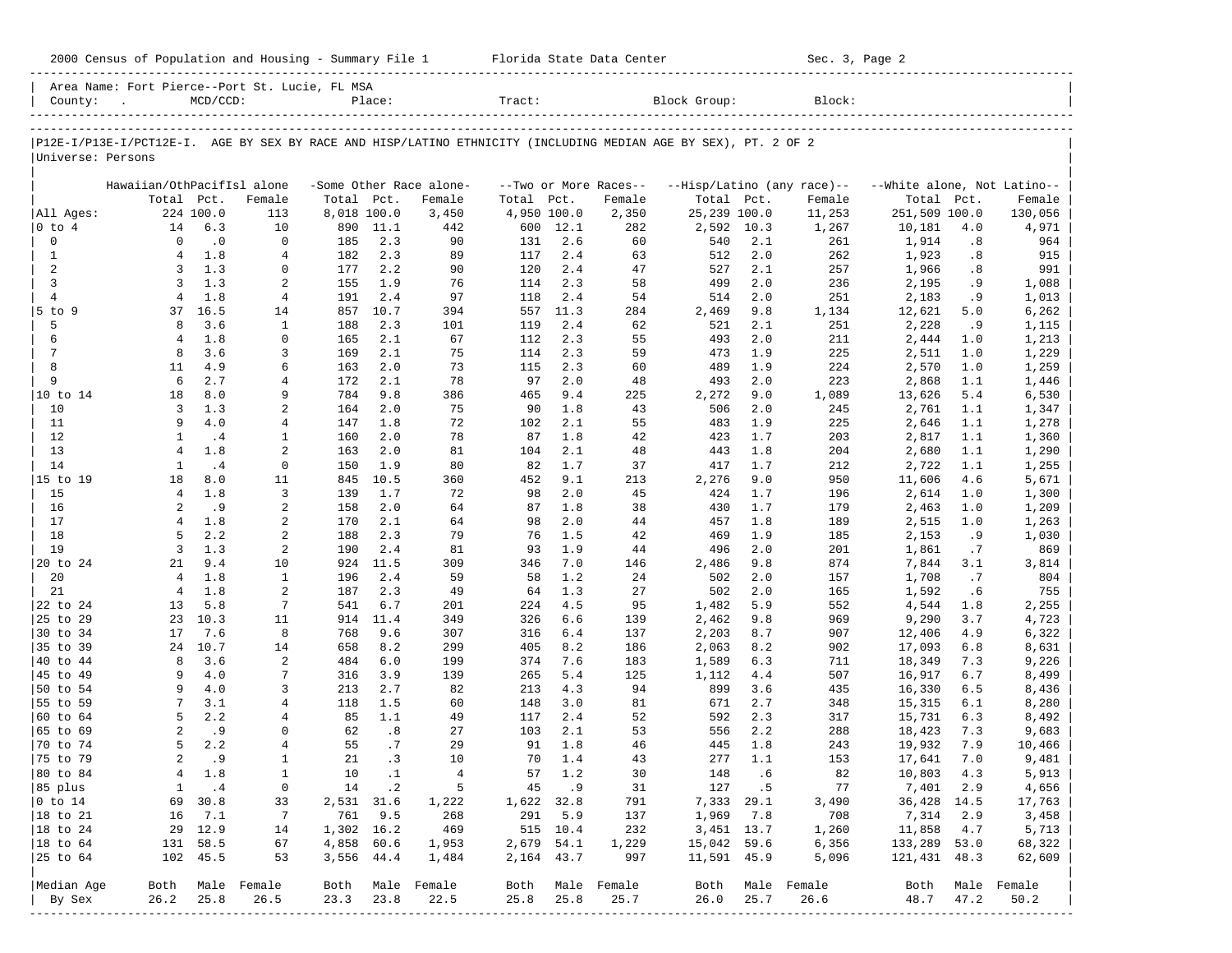|                      |                  |             |                                      |                 |            | 2000 Census of Population and Housing - Summary File 1 Florida State Data Center |                      |            |                                                                                                                               |             |                 | Sec. 3, Page 1 |             |              |                     |
|----------------------|------------------|-------------|--------------------------------------|-----------------|------------|----------------------------------------------------------------------------------|----------------------|------------|-------------------------------------------------------------------------------------------------------------------------------|-------------|-----------------|----------------|-------------|--------------|---------------------|
| County: .            |                  | $MCD/CCD$ : | Area Name: Fort Walton Beach, FL MSA | Place:          |            | Tract:                                                                           |                      |            | Block Group:                                                                                                                  |             |                 | Block:         |             |              |                     |
|                      |                  |             |                                      |                 |            |                                                                                  |                      |            | P12, P12A-D/P13, P13A-D/P14, PCT12A-D. AGE BY SEX BY RACE AND HISP/LATINO ETHNICITY (INCLUDING MEDIAN AGE BY SEX), PT. 1 OF 2 |             |                 |                |             |              |                     |
| Universe: Persons    |                  |             |                                      |                 |            |                                                                                  |                      |            |                                                                                                                               |             |                 |                |             |              |                     |
|                      |                  |             |                                      |                 |            |                                                                                  |                      |            | ----All Races Combined----- --------White alone-------- ---------Black alone-------- AmerInd/NatAlaskan alone                 |             |                 |                |             |              | $---Asian alone---$ |
|                      | Total Pct.       |             | Female                               | Total Pct.      |            | Female                                                                           | Total Pct.           |            | Female                                                                                                                        | Total Pct.  |                 | Female         | Total Pct.  |              | Female              |
| All Ages:            | 170,498 100.0    |             | 84,338                               | 142,218 100.0   |            | 70,010                                                                           | 15,508 100.0         |            | 7,206                                                                                                                         | 1,030 100.0 |                 | 502            | 4,205 100.0 |              | 2,941               |
| 0 to 4               | 10,843           | 6.4         | 5,312                                | 8,306           | 5.8        | 4,085                                                                            | 1,302                | 8.4        | 629                                                                                                                           | 44          | 4.3             | 22             | 161         | 3.8          | 71                  |
| $\mathbf 0$<br>1     | 2,175<br>2,146   | 1.3<br>1.3  | 1,023<br>1,076                       | 1,657<br>1,623  | 1.2<br>1.1 | 787<br>823                                                                       | 260<br>268           | 1.7<br>1.7 | 115<br>137                                                                                                                    | 11<br>7     | 1.1<br>.7       | 5<br>5         | 26<br>35    | .6<br>.8     | 9<br>13             |
| 2                    | 2,128            | 1.2         | 1,055                                | 1,664           | 1.2        | 810                                                                              | 227                  | 1.5        | 120                                                                                                                           | 6           | .6              | 2              | 31          | .7           | 16                  |
| 3                    | 2,219            | 1.3         | 1,100                                | 1,674           | 1.2        | 829                                                                              | 286                  | 1.8        | 143                                                                                                                           | 9           | . 9             | 5              | 37          | . 9          | 17                  |
| $\overline{4}$       | 2,175            | 1.3         | 1,058                                | 1,688           | 1.2        | 836                                                                              | 261                  | 1.7        | 114                                                                                                                           | 11          | 1.1             | 5              | 32          | .8           | 16                  |
| $5$ to $9$           | 11,599           | 6.8         | 5,674                                | 9,128           | 6.4        | 4,470                                                                            | 1,335                | 8.6        | 671                                                                                                                           | 72          | 7.0             | 27             | 173         | 4.1          | 83                  |
| 5                    | 2,267            | 1.3         | 1,152                                | 1,770           | 1.2        | 901                                                                              | 240                  | 1.5        | 130                                                                                                                           | 16          | 1.6             | 6              | 41          | 1.0          | 20                  |
| 6                    | 2,290            | 1.3         | 1,133                                | 1,770           | 1.2        | 887                                                                              | 287                  | 1.9        | 142                                                                                                                           | 17          | 1.7             | 6              | 23          | .5           | 4                   |
| 7                    | 2,340            | 1.4         | 1,135                                | 1,847           | 1.3        | 891                                                                              | 289                  | 1.9        | 145                                                                                                                           | 8           | .8              | 3              | 39          | .9           | 23                  |
| 8<br>9               | 2,290            | 1.3         | 1,074                                | 1,805           | 1.3        | 835<br>956                                                                       | 258<br>261           | 1.7        | 126<br>128                                                                                                                    | 15          | 1.5<br>1.6      | 7<br>5         | 32<br>38    | .8           | 19<br>17            |
| 10 to 14             | 2,412<br>12,223  | 1.4<br>7.2  | 1,180<br>6,041                       | 1,936<br>9,733  | 1.4<br>6.8 | 4,785                                                                            | 1,289                | 1.7<br>8.3 | 665                                                                                                                           | 16<br>82    | 8.0             | 47             | 225         | . 9<br>5.4   | 104                 |
| 10                   | 2,464            | 1.4         | 1,231                                | 1,976           | 1.4        | 996                                                                              | 252                  | 1.6        | 123                                                                                                                           | 20          | 1.9             | 13             | 38          | .9           | 17                  |
| 11                   | 2,479            | 1.5         | 1,221                                | 1,986           | 1.4        | 949                                                                              | 264                  | 1.7        | 151                                                                                                                           | 16          | 1.6             | 10             | 40          | 1.0          | 17                  |
| 12                   | 2,508            | 1.5         | 1,250                                | 2,001           | 1.4        | 1,003                                                                            | 262                  | 1.7        | 126                                                                                                                           | 12          | 1.2             | 6              | 42          | 1.0          | 20                  |
| 13                   | 2,398            | 1.4         | 1,225                                | 1,897           | 1.3        | 960                                                                              | 252                  | 1.6        | 140                                                                                                                           | 16          | 1.6             | 8              | 57          | 1.4          | 27                  |
| 14                   | 2,374            | 1.4         | 1,114                                | 1,873           | 1.3        | 877                                                                              | 259                  | 1.7        | 125                                                                                                                           | 18          | 1.7             | 10             | 48          | 1.1          | 23                  |
| 15 to 19             | 12,066           | 7.1         | 5,761                                | 9,400           | 6.6        | 4,501                                                                            | 1,465                | 9.4        | 662                                                                                                                           | 89          | 8.6             | 39             | 300         | 7.1          | 158                 |
| 15                   | 2,467            | 1.4         | 1,194                                | 1,971           | 1.4        | 951                                                                              | 271                  | 1.7        | 131                                                                                                                           | 14          | 1.4             | 6              | 46          | 1.1          | 27                  |
| 16                   | 2,503            | 1.5         | 1,220                                | 1,923           | 1.4        | 921                                                                              | 318                  | 2.1        | 147                                                                                                                           | 20          | 1.9             | 9<br>9         | 63          | 1.5          | 38                  |
| 17<br>18             | 2,498<br>2,207   | 1.5<br>1.3  | 1,180<br>1,041                       | 1,965<br>1,692  | 1.4<br>1.2 | 952<br>812                                                                       | 275<br>293           | 1.8<br>1.9 | 113<br>123                                                                                                                    | 22<br>14    | 2.1<br>1.4      | 9              | 65<br>65    | 1.5<br>1.5   | 28<br>33            |
| 19                   | 2,391            | 1.4         | 1,126                                | 1,849           | 1.3        | 865                                                                              | 308                  | 2.0        | 148                                                                                                                           | 19          | 1.8             | 6              | 61          | 1.5          | 32                  |
| 20 to 24             | 11,831           | 6.9         | 5,258                                | 9,053           | 6.4        | 4,032                                                                            | 1,543                | 9.9        | 673                                                                                                                           | 99          | 9.6             | 51             | 316         | 7.5          | 147                 |
| 20                   | 2,391            | 1.4         | 1,076                                | 1,815           | 1.3        | 805                                                                              | 324                  | 2.1        | 160                                                                                                                           | 17          | 1.7             | 9              | 61          | 1.5          | 24                  |
| 21                   | 2,389            | 1.4         | 1,019                                | 1,823           | 1.3        | 778                                                                              | 329                  | 2.1        | 135                                                                                                                           | 14          | 1.4             | 8              | 49          | 1.2          | 23                  |
| 22 to 24             | 7,051            | 4.1         | 3,163                                | 5,415           | 3.8        | 2,449                                                                            | 890                  | 5.7        | 378                                                                                                                           | 68          | 6.6             | 34             | 206         | 4.9          | 100                 |
| 25 to 29             | 11,717           | 6.9         | 5,378                                | 9,374           | 6.6        | 4,326                                                                            | 1,291                | 8.3        | 541                                                                                                                           | 69          | 6.7             | 40             | 340         | 8.1          | 185                 |
| 30 to 34             | 11,959           | 7.0         | 5,823                                | 9,793           | 6.9        | 4,697                                                                            | 1,287                | 8.3        | 580                                                                                                                           | 66          | 6.4             | 38             | 345         | 8.2          | 255                 |
| 35 to 39             | 15,033           | 8.8         | 7,104                                | 12,425          | 8.7        | 5,830                                                                            | 1,518                | 9.8        | 655                                                                                                                           | 117         | 11.4            | 48             | 446         | 10.6         | 326                 |
| 40 to 44<br>45 to 49 | 14,321<br>11,684 | 8.4<br>6.9  | 7,034<br>5,894                       | 12,022<br>9,797 | 8.5<br>6.9 | 5,805<br>4,849                                                                   | 1,296<br>1,025       | 8.4<br>6.6 | 589<br>458                                                                                                                    | 97<br>94    | 9.4<br>9.1      | 53<br>45       | 460<br>457  | 10.9<br>10.9 | 368<br>397          |
| 50 to 54             | 10,635           | 6.2         | 5,320                                | 9,234           | 6.5        | 4,515                                                                            | 725                  | 4.7        | 306                                                                                                                           | 53          | 5.1             | 27             | 380         | 9.0          | 341                 |
| 55 to 59             | 8,352            | 4.9         | 4,233                                | 7,531           | 5.3        | 3,735                                                                            | 433                  | 2.8        | 224                                                                                                                           | 48          | 4.7             | 20             | 216         | 5.1          | 182                 |
| 60 to 64             | 7,579            | 4.4         | 4,043                                | 6,932           | 4.9        | 3,662                                                                            | 354                  | 2.3        | 176                                                                                                                           | 43          | 4.2             | 22             | 145         | 3.4          | 125                 |
| 65 to 69             | 7,260            | 4.3         | 3,666                                | 6,763           | 4.8        | 3,369                                                                            | 265                  | 1.7        | 133                                                                                                                           | 24          | 2.3             | 8              | 121         | 2.9          | 103                 |
| 70 to 74             | 5,380            | 3.2         | 2,925                                | 5,069           | 3.6        | 2,721                                                                            |                      | 157 1.0    | 94                                                                                                                            |             | 15 1.5          | 5              |             | 81 1.9       | 66                  |
| 75 to 79             | 4,188            | 2.5         | 2,442                                | 3,994           | 2.8        | 2,308                                                                            | 119                  | .8         | 85                                                                                                                            | 10          | 1.0             | 5              | 26          | . 6          | 19                  |
| 80 to 84             | 2,258            | 1.3         | 1,281                                | 2,167           | 1.5        | 1,228                                                                            | 57                   | .4         | 29                                                                                                                            | 1           | $\cdot$ 1       | 0              | 9           | $\cdot$ 2    | 7                   |
| 85 plus              | 1,570            | . 9         | 1,149                                | 1,497           | 1.1        | 1,092                                                                            | 47                   | $\cdot$ 3  | 36                                                                                                                            | 7           | .7              | 5              | 4           | $\cdot$ 1    | $\overline{4}$      |
| $0$ to $14$          | 34,665           | 20.3        | 17,027                               | 27,167<br>7,179 | 19.1       | 13,340                                                                           | 3,926                | 25.3       | 1,965                                                                                                                         | 198         | 19.2            | 96<br>32       | 559         | 13.3         | 258<br>112          |
| 18 to 21<br>18 to 24 | 9,378<br>16,429  | 5.5<br>9.6  | 4,262<br>7,425                       | 12,594          | 5.0<br>8.9 | 3,260<br>5,709                                                                   | 1,254<br>2, 144 13.8 | 8.1        | 566<br>944                                                                                                                    | 64          | 6.2<br>132 12.8 | 66             | 236<br>442  | 5.6<br>10.5  | 212                 |
| 18 to 64             | 107,709          | 63.2        | 52,254                               | 89,702 63.1     |            | 43,128                                                                           | 10,073               | 65.0       | 4,473                                                                                                                         | 719         | 69.8            | 359            | 3,231       | 76.8         | 2,391               |
| 25 to 64             | 91,280           | 53.5        | 44,829                               | 77,108 54.2     |            | 37,419                                                                           | 7,929                | 51.1       | 3,529                                                                                                                         | 587         | 57.0            | 293            | 2,789       | 66.3         | 2,179               |
|                      |                  |             |                                      |                 |            |                                                                                  |                      |            |                                                                                                                               |             |                 |                |             |              |                     |
| Median Age           | Both             |             | Male Female                          | Both            |            | Male Female                                                                      | Both                 |            | Male Female                                                                                                                   | Both        | Male            | Female         | Both        | Male         | Female              |
| By Sex               | 36.1             | 35.1        | 37.1                                 | 37.6            | 36.7       | 38.6                                                                             | 28.0                 | 28.3       | 27.6                                                                                                                          | 34.6        | 35.7            | 32.8           | 37.8        | 25.6         | 42.0                |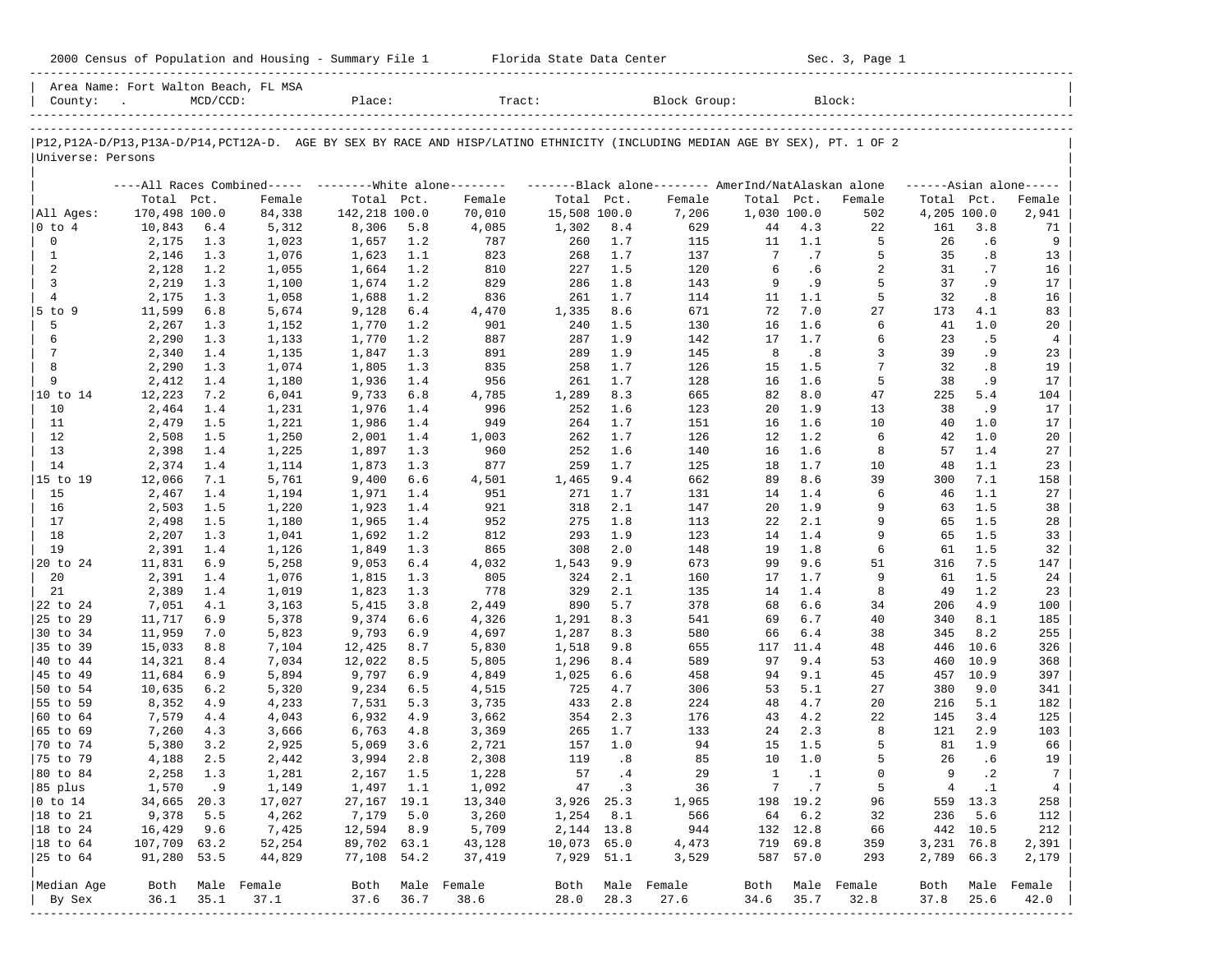| County:           | Area Name: Fort Walton Beach, FL MSA | $MCD/CCD$ : |                |                | Place:     |                         | Tract:      |             |                       | Block Group:                                                                                                   |            | Block:                     |                             |            |              |
|-------------------|--------------------------------------|-------------|----------------|----------------|------------|-------------------------|-------------|-------------|-----------------------|----------------------------------------------------------------------------------------------------------------|------------|----------------------------|-----------------------------|------------|--------------|
|                   |                                      |             |                |                |            |                         |             |             |                       |                                                                                                                |            |                            |                             |            |              |
|                   |                                      |             |                |                |            |                         |             |             |                       | P12E-I/P13E-I/PCT12E-I. AGE BY SEX BY RACE AND HISP/LATINO ETHNICITY (INCLUDING MEDIAN AGE BY SEX), PT. 2 OF 2 |            |                            |                             |            |              |
| Universe: Persons |                                      |             |                |                |            |                         |             |             |                       |                                                                                                                |            |                            |                             |            |              |
|                   | Hawaiian/OthPacifIsl alone           |             |                |                |            | -Some Other Race alone- |             |             | --Two or More Races-- |                                                                                                                |            | --Hisp/Latino (any race)-- | --White alone, Not Latino-- |            |              |
|                   | Total Pct.                           |             | Female         | Total Pct.     |            | Female                  | Total Pct.  |             | Female                | Total Pct.                                                                                                     |            | Female                     | Total                       | Pct.       | Female       |
| All Ages:         |                                      | 232 100.0   | 110            | 2,264 100.0    |            | 1,057                   | 5,041 100.0 |             | 2,512                 | 7,302 100.0                                                                                                    |            | 3,434                      | 138,059 100.0               |            | 68,071       |
| $ 0 \t{to} 4$     | 14                                   | 6.0         | 5              | 207            | 9.1        | 101                     | 809         | 16.0        | 399                   | 712                                                                                                            | 9.8        | 348                        | 7,947                       | 5.8        | 3,909        |
| $\mathbf 0$       | 2                                    | .9          | 0              | 49             | 2.2        | 26                      | 170         | 3.4         | 81                    | 161                                                                                                            | 2.2        | 66                         | 1,577                       | 1.1        | 757          |
| $\mathbf{1}$      | 5                                    | 2.2         | $\mathbf{1}$   | 38             | 1.7        | 13                      | 170         | 3.4         | 84                    | 128                                                                                                            | 1.8        | 66                         | 1,560                       | 1.1        | 784          |
| 2                 | 2                                    | .9          | $\mathbf{1}$   | 44             | 1.9        | 23                      | 154         | 3.1         | 83                    | 157                                                                                                            | 2.2        | 77                         | 1,580                       | 1.1        | 770          |
| 3                 | 3                                    | 1.3         | 2              | 38             | 1.7        | 21                      | 172         | 3.4         | 83                    | 148                                                                                                            | 2.0        | 80                         | 1,601                       | 1.2        | 792          |
| $\overline{4}$    | 2                                    | .9          | 1              | 38             | 1.7        | 18                      | 143         | 2.8         | 68                    | 118                                                                                                            | 1.6        | 59                         | 1,629                       | 1.2        | 806          |
| $5$ to $9$<br>5   | 15<br>5                              | 6.5<br>2.2  | 7<br>3         | 210<br>37      | 9.3<br>1.6 | 93<br>15                | 666<br>158  | 13.2<br>3.1 | 323<br>77             | 615<br>116                                                                                                     | 8.4<br>1.6 | 297<br>50                  | 8,829                       | 6.4<br>1.2 | 4,325<br>875 |
| 6                 | $\mathbf{1}$                         | .4          | $\mathbf{1}$   | 53             | 2.3        | 21                      | 139         | 2.8         | 72                    | 125                                                                                                            | 1.7        | 59                         | 1,714<br>1,721              | 1.2        | 863          |
| $7\phantom{.0}$   | 2                                    | . 9         | $\mathbf{1}$   | 33             | 1.5        | 15                      | 122         | 2.4         | 57                    | 133                                                                                                            | 1.8        | 73                         | 1,775                       | 1.3        | 851          |
| 8                 | 3                                    | 1.3         | $\mathbf{1}$   | 54             | 2.4        | 29                      | 123         | 2.4         | 57                    | 132                                                                                                            | 1.8        | 68                         | 1,742                       | 1.3        | 807          |
| 9                 | $\overline{4}$                       | 1.7         | $\mathbf{1}$   | 33             | 1.5        | 13                      | 124         | 2.5         | 60                    | 109                                                                                                            | 1.5        | 47                         | 1,877                       | 1.4        | 929          |
| 10 to 14          |                                      | 24 10.3     | 11             | 219            | 9.7        | 109                     | 651         | 12.9        | 320                   | 670                                                                                                            | 9.2        | 335                        | 9,386                       | 6.8        | 4,620        |
| 10                | 5                                    | 2.2         | 3              | 43             | 1.9        | 19                      | 130         | 2.6         | 60                    | 130                                                                                                            | 1.8        | 70                         | 1,906                       | 1.4        | 958          |
| 11                | 3                                    | 1.3         | $\mathbf{1}$   | 41             | 1.8        | 18                      | 129         | 2.6         | 75                    | 145                                                                                                            | 2.0        | 70                         | 1,903                       | 1.4        | 909          |
| 12                | 3                                    | 1.3         | $\mathbf{1}$   | 46             | 2.0        | 28                      | 142         | 2.8         | 66                    | 136                                                                                                            | 1.9        | 69                         | 1,933                       | 1.4        | 974          |
| 13                | 6                                    | 2.6         | $\overline{4}$ | 50             | 2.2        | 24                      | 120         | 2.4         | 62                    | 134                                                                                                            | 1.8        | 64                         | 1,831                       | 1.3        | 932          |
| 14                | $7\phantom{.0}$                      | 3.0         | 2              | 39             | 1.7        | 20                      | 130         | 2.6         | 57                    | 125                                                                                                            | 1.7        | 62                         | 1,813                       | 1.3        | 847          |
| 15 to 19          | 22                                   | 9.5         | 10             | 209            | 9.2        | 90                      | 581         | 11.5        | 301                   | 648                                                                                                            | 8.9        | 304                        | 9,047                       | 6.6        | 4,336        |
| 15                | 8                                    | 3.4         | 5              | 34             | 1.5        | 11                      | 123         | 2.4         | 63                    | 123                                                                                                            | 1.7        | 58                         | 1,895                       | 1.4        | 913          |
| 16                | 5                                    | 2.2         | 2              | 37             | 1.6        | 19                      | 137         | 2.7         | 84                    | 118                                                                                                            | 1.6        | 62                         | 1,862                       | 1.3        | 890          |
| 17                | 2                                    | .9          | 1              | 50             | 2.2        | 19                      | 119         | 2.4         | 58                    | 155                                                                                                            | 2.1        | 73                         | 1,880                       | 1.4        | 911          |
| 18                | $\overline{4}$                       | 1.7         | $\mathbf{1}$   | 42             | 1.9        | 16                      | 97          | 1.9         | 47                    | 115                                                                                                            | 1.6        | 51                         | 1,635                       | 1.2        | 789          |
| 19                | 3                                    | 1.3         | $\mathbf{1}$   | 46             | 2.0        | 25                      | 105         | 2.1         | 49                    | 137                                                                                                            | 1.9        | 60                         | 1,775                       | 1.3        | 833          |
| 20 to 24          | 27                                   | 11.6        | 14             | 331            | 14.6       | 134                     | 462         | 9.2         | 207                   | 837                                                                                                            | 11.5       | 315                        | 8,638                       | 6.3        | 3,886        |
| 20                | 2<br>6                               | .9          | $\mathbf{1}$   | 76             | 3.4        | 32                      | 96          | 1.9         | 45                    | 165                                                                                                            | 2.3        | 64                         | 1,747                       | 1.3        | 779          |
| 21<br>22 to 24    | 19                                   | 2.6<br>8.2  | 3<br>10        | 71<br>184      | 3.1<br>8.1 | 29<br>73                | 97<br>269   | 1.9<br>5.3  | 43<br>119             | 169<br>503                                                                                                     | 2.3<br>6.9 | 60<br>191                  | 1,738<br>5,153              | 1.3<br>3.7 | 748<br>2,359 |
| 25 to 29          | 26                                   | 11.2        | 15             | 282            | 12.5       | 116                     | 335         | 6.6         | 155                   | 723                                                                                                            | 9.9        | 306                        | 9,010                       | 6.5        | 4,176        |
| 30 to 34          | 17                                   | 7.3         | 6              | 172            | 7.6        | 100                     | 279         | 5.5         | 147                   | 582                                                                                                            | 8.0        | 286                        | 9,449                       | 6.8        | 4,547        |
| 35 to 39          | 25                                   | 10.8        | 13             | 224            | 9.9        | 103                     | 278         | 5.5         | 129                   | 666                                                                                                            | 9.1        | 311                        | 12,053                      | 8.7        | 5,652        |
| 40 to 44          | 23                                   | 9.9         | 8              | 172            | 7.6        | 84                      | 251         | 5.0         | 127                   | 572                                                                                                            | 7.8        | 269                        | 11,670                      | 8.5        | 5,649        |
| 45 to 49          | 15                                   | 6.5         | 6              | 95             | 4.2        | 43                      | 201         | 4.0         | 96                    | 399                                                                                                            | 5.5        | 178                        | 9,525                       | 6.9        | 4,719        |
| 50 to 54          | 12                                   | 5.2         | 5              | 65             | 2.9        | 35                      | 166         | 3.3         | 91                    | 282                                                                                                            | 3.9        | 149                        | 9,035                       | 6.5        | 4,404        |
| 55 to 59          | 5                                    | 2.2         | $\overline{4}$ | 29             | 1.3        | 18                      | 90          | 1.8         | 50                    | 178                                                                                                            | 2.4        | 89                         | 7,398                       | 5.4        | 3,672        |
| 60 to 64          | 2                                    | .9          | 1              | 18             | .8         | 9                       | 85          | 1.7         | 48                    | 148                                                                                                            | 2.0        | 83                         | 6,809                       | 4.9        | 3,592        |
| 65 to 69          | 2                                    | .9          | 2              | 21             | .9         | 15                      | 64          | 1.3         | 36                    | 112                                                                                                            | 1.5        | 65                         | 6,675                       | 4.8        | 3,319        |
| 70 to 74          | $\mathbf 0$                          | $\cdot$ 0   | 0              | $\overline{4}$ | $\cdot$ 2  | 3                       | 54          | 1.1         | 36                    | 78                                                                                                             | 1.1        | 45                         | 4,999                       | 3.6        | 2,683        |
| 75 to 79          | $\overline{2}$                       | . 9         | 2              | 3              | $\cdot$ 1  | $\mathbf{1}$            | 34          | .7          | 22                    | 43                                                                                                             | .6         | 27                         | 3,956                       | 2.9        | 2,284        |
| 80 to 84          | $\mathbf{1}$                         | .4          | $\mathbf{1}$   | $\overline{a}$ | $\cdot$ 1  | 2                       | 21          | .4          | 14                    | 19                                                                                                             | $\cdot$ 3  | 15                         | 2,151                       | 1.6        | 1,216        |
| 85 plus           | 0                                    | $\cdot$ 0   | 0              |                | 1 .0       | $\mathbf{1}$            |             | 14.3        | - 11                  |                                                                                                                | 18 .2      | 12                         | 1,482 1.1                   |            | 1,082        |
| $ 0 \t{to} 14$    |                                      | 53 22.8     | 23             |                | 636 28.1   | 303                     | 2,126 42.2  |             | 1,042                 | 1,997 27.3                                                                                                     |            | 980                        | 26, 162 18.9                |            | 12,854       |
| 18 to 21          | 15                                   | 6.5         | 6              |                | 235 10.4   | 102                     | 395         | 7.8         | 184                   | 586                                                                                                            | 8.0        | 235                        | 6,895                       | 5.0        | 3,149        |
| 18 to 24          |                                      | 34 14.7     | 16             |                | 419 18.5   | 175                     |             | 664 13.2    | 303                   | 1,089 14.9                                                                                                     |            | 426                        | 12,048 8.7                  |            | 5,508        |
| 18 to 64          |                                      | 159 68.5    | 74             | 1,476 65.2     |            | 683                     | 2,349 46.6  |             | 1,146                 |                                                                                                                | 4,639 63.5 | 2,097                      | 86,997 63.0<br>74,949 54.3  |            | 41,919       |
| 25 to 64          |                                      | 125 53.9    | 58             | 1,057 46.7     |            | 508                     | 1,685 33.4  |             | 843                   |                                                                                                                | 3,550 48.6 | 1,671                      |                             |            | 36,411       |
| Median Age        | Both                                 |             | Male Female    | Both           |            | Male Female             | Both        |             | Male Female           | Both                                                                                                           |            | Male Female                | Both                        |            | Male Female  |
| By Sex            | 27.3                                 | 28.0        | 26.5           | 24.3           | 23.9       | 25.1                    | 18.2        | 18.1        | 18.2                  | 26.1                                                                                                           | 25.5       | 27.0                       | 37.9                        | 37.0       | 38.8         |
|                   |                                      |             |                |                |            |                         |             |             |                       |                                                                                                                |            |                            |                             |            |              |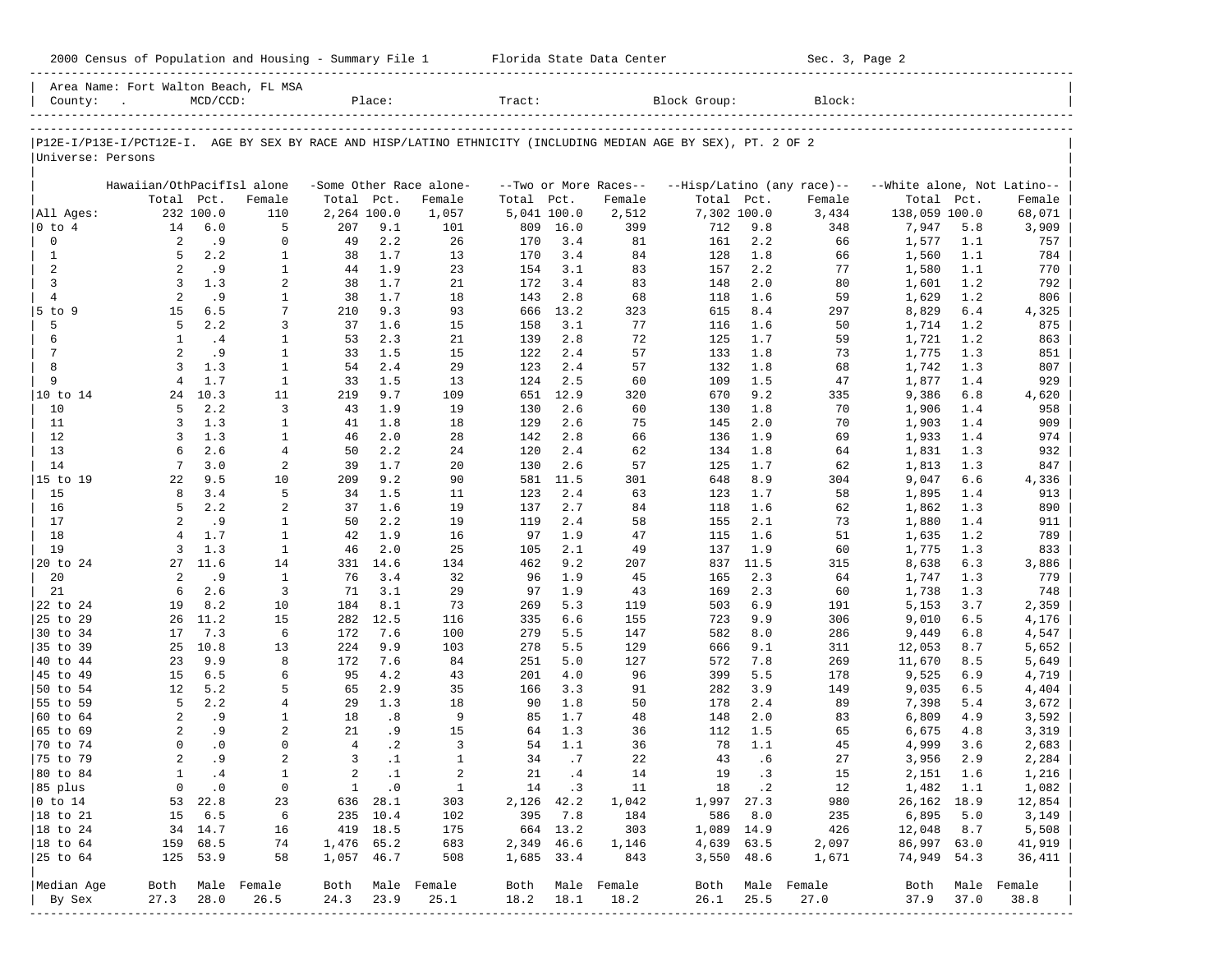| 2000<br>and<br>Population<br>Housing<br>.summa<br>Census | Center<br>lorida:<br>- Data<br>blale | Sec<br>Page |
|----------------------------------------------------------|--------------------------------------|-------------|
|                                                          |                                      |             |

2000 Florida State Data Center - Sec. 3, Page 1

| County:<br>$\sim$                                                                                                                                  |                         | $MCD/CCD$ : |                  |                             |            |                                                                                                              |                       |            |                  |                 |              |                  |                    |            |                     |
|----------------------------------------------------------------------------------------------------------------------------------------------------|-------------------------|-------------|------------------|-----------------------------|------------|--------------------------------------------------------------------------------------------------------------|-----------------------|------------|------------------|-----------------|--------------|------------------|--------------------|------------|---------------------|
|                                                                                                                                                    |                         |             |                  | Place:                      |            | Tract:                                                                                                       |                       |            | Block Group:     |                 |              | Block:           |                    |            |                     |
| P12, P12A-D/P13, P13A-D/P14, PCT12A-D. AGE BY SEX BY RACE AND HISP/LATINO ETHNICITY (INCLUDING MEDIAN AGE BY SEX), PT. 1 OF 2<br>Universe: Persons |                         |             |                  |                             |            |                                                                                                              |                       |            |                  |                 |              |                  |                    |            |                     |
|                                                                                                                                                    |                         |             |                  |                             |            |                                                                                                              |                       |            |                  |                 |              |                  |                    |            |                     |
|                                                                                                                                                    |                         |             |                  |                             |            | ----All Races Combined----- --------White alone-------- --------Black alone-------- AmerInd/NatAlaskan alone |                       |            |                  |                 |              |                  |                    |            | $---Asian alone---$ |
|                                                                                                                                                    | Total Pct.              |             | Female           | Total Pct.<br>160,128 100.0 |            | Female                                                                                                       | Total Pct.            |            | Female           | Total Pct.      | 538 100.0    | Female           | Total Pct.         |            | Female              |
| All Ages:<br>$ 0 \t{to} 4$                                                                                                                         | 217,955 100.0<br>11,161 | 5.1         | 111,550<br>5,475 | 6,776                       | 4.2        | 81,357<br>3,307                                                                                              | 42,062 100.0<br>3,310 | 7.9        | 22,312<br>1,617  | 28              | 5.2          | 275<br>18        | 7,709 100.0<br>343 | 4.4        | 3,841<br>191        |
| 0                                                                                                                                                  | 2,286                   | 1.0         | 1,146            | 1,378                       | . 9        | 689                                                                                                          | 691                   | 1.6        | 348              | 7               | 1.3          | 3                | 75                 | 1.0        | 42                  |
| $\mathbf{1}$                                                                                                                                       | 2,255                   | 1.0         | 1,054            | 1,359                       | .8         | 627                                                                                                          | 660                   | 1.6        | 311              | 3               | .6           | 3                | 75                 | 1.0        | 38                  |
| 2                                                                                                                                                  | 2,221                   | 1.0         | 1,124            | 1,317                       | .8         | 671                                                                                                          | 679                   | 1.6        | 336              | 6               | 1.1          | 3                | 76                 | 1.0        | 44                  |
| 3                                                                                                                                                  | 2,228                   | 1.0         | 1,085            | 1,392                       | . 9        | 670                                                                                                          | 635                   | 1.5        | 318              | 7               | 1.3          | 6                | 58                 | .8         | 27                  |
| $\overline{4}$                                                                                                                                     | 2,171                   | 1.0         | 1,066            | 1,330                       | .8         | 650                                                                                                          | 645                   | 1.5        | 304              | 5               | . 9          | 3                | 59                 | .8         | 40                  |
| $5$ to $9$                                                                                                                                         | 12,089                  | 5.5         | 5,808            | 7,207                       | 4.5        | 3,477                                                                                                        | 3,976                 | 9.5        | 1,885            | 26              | 4.8          | 17               | 310                | 4.0        | 167                 |
| 5                                                                                                                                                  | 2,283                   | 1.0         | 1,066            | 1,371                       | . 9        | 645                                                                                                          | 715                   | 1.7        | 328              | 5               | . 9          | 2                | 65                 | .8         | 33                  |
| 6                                                                                                                                                  | 2,345                   | 1.1         | 1,139            | 1,397                       | . 9        | 662                                                                                                          | 750                   | 1.8        | 372              | $7\phantom{.0}$ | 1.3          | 6                | 63                 | .8         | 38                  |
| 7                                                                                                                                                  | 2,396                   | 1.1         | 1,159            | 1,399                       | . 9        | 688                                                                                                          | 839                   | 2.0        | 394              | 2               | .4           | 2                | 53                 | .7         | 30                  |
| 8                                                                                                                                                  | 2,501                   | 1.1         | 1,217            | 1,486                       | . 9        | 741                                                                                                          | 848                   | 2.0        | 387              | 2               | . 4          | $\mathbf{1}$     | 56                 | .7         | 33                  |
| 9                                                                                                                                                  | 2,564                   | 1.2         | 1,227            | 1,554                       | 1.0        | 741                                                                                                          | 824                   | 2.0        | 404              | 10              | 1.9          | 6                | 73                 | . 9        | 33                  |
| 10 to 14                                                                                                                                           | 12,937                  | 5.9         | 6,404            | 8,071                       | 5.0        | 3,949                                                                                                        | 4,047                 | 9.6        | 2,042            | 26              | 4.8          | 16               | 287                | 3.7        | 146                 |
| 10                                                                                                                                                 | 2,650                   | 1.2         | 1,300            | 1,622                       | 1.0        | 794                                                                                                          | 852                   | 2.0        | 419              | 5               | . 9          | $\overline{4}$   | 62                 | .8         | 36                  |
| 11                                                                                                                                                 | 2,578                   | 1.2         | 1,259            | 1,550                       | 1.0        | 753                                                                                                          | 839                   | 2.0        | 412              | 6               | 1.1          | 4                | 78                 | 1.0        | 39                  |
| 12                                                                                                                                                 | 2,584                   | 1.2         | 1,331            | 1,636                       | 1.0        | 835                                                                                                          | 801                   | 1.9        | 417              | 2               | .4           | $\overline{2}$   | 50                 | .6         | 24                  |
| 13                                                                                                                                                 | 2,571                   | 1.2         | 1,271            | 1,631                       | 1.0        | 784                                                                                                          | 790                   | 1.9        | 410              | 5               | .9           | 2                | 46                 | . 6        | 25                  |
| 14                                                                                                                                                 | 2,554                   | 1.2         | 1,243            | 1,632                       | 1.0        | 783                                                                                                          | 765                   | 1.8        | 384              | 8               | 1.5          | $\overline{4}$   | 51                 | .7         | 22                  |
| 15 to 19                                                                                                                                           | 22,354                  | 10.3        | 11,719           | 15,860                      | 9.9        | 8,322                                                                                                        | 4,489                 | 10.7       | 2,343            | 71              | 13.2         | 42               | 844                | 10.9       | 443                 |
| 15                                                                                                                                                 | 2,584                   | 1.2         | 1,276            | 1,692                       | 1.1        | 834                                                                                                          | 745                   | 1.8        | 366              | 8               | 1.5          | $\overline{4}$   | 42                 | . 5        | 23                  |
| 16                                                                                                                                                 | 2,501                   | 1.1         | 1,218            | 1,603                       | 1.0        | 786                                                                                                          | 737                   | 1.8        | 349              | 10              | 1.9          | 4                | 52                 | .7         | 24                  |
| 17                                                                                                                                                 | 2,666                   | 1.2         | 1,283            | 1,762                       | 1.1        | 854                                                                                                          | 747                   | 1.8        | 349              | 9               | 1.7          | 5                | 53                 | .7         | 29                  |
| 18                                                                                                                                                 | 5,558                   | 2.6         | 3,125            | 3,935                       | 2.5        | 2,219                                                                                                        | 1,041                 | 2.5        | 597              | 11              | 2.0          | 6                | 260                | 3.4        | 137                 |
| 19                                                                                                                                                 | 9,045                   | 4.1         | 4,817            | 6,868                       | 4.3        | 3,629                                                                                                        | 1,219                 | 2.9        | 682              | 33              | 6.1          | 23               | 437                | 5.7        | 230                 |
| 20 to 24                                                                                                                                           | 36,011 16.5             |             | 17,996           | 27,725                      | 17.3       | 13,715                                                                                                       | 4,402                 | 10.5       | 2,436            | 83              | 15.4         | 38               | 1,891              | 24.5       | 877                 |
| 20                                                                                                                                                 | 9,500                   | 4.4         | 5,132            | 7,342                       | 4.6        | 3,938                                                                                                        | 1,146                 | 2.7        | 665              | 20              | 3.7          | $\overline{4}$   | 479                | 6.2        | 247                 |
| 21                                                                                                                                                 | 8,924                   | 4.1         | 4,612            | 7,047                       | 4.4        | 3,613                                                                                                        | 921                   | 2.2        | 529              | 21              | 3.9          | 14               | 458                | 5.9        | 218                 |
| 22 to 24                                                                                                                                           | 17,587                  | 8.1         | 8,252            | 13,336                      | 8.3        | 6,164                                                                                                        | 2,335                 | 5.6        | 1,242            | 42              | 7.8          | 20               | 954                | 12.4       | 412                 |
| 25 to 29                                                                                                                                           | 17,651                  | 8.1         | 8,158            | 12,867                      | 8.0        | 5,773                                                                                                        | 2,885                 | 6.9        | 1,496            | 54              | 10.0         | 19               | 1,137 14.7         |            | 539                 |
| 30 to 34                                                                                                                                           | 13,756                  | 6.3         | 6,727            | 9,672                       | 6.0        | 4,589                                                                                                        | 2,694                 | 6.4        | 1,461            | 39              | 7.2          | 19               | 902                | 11.7       | 423                 |
| 35 to 39                                                                                                                                           | 14,299                  | 6.6         | 7,317            | 10,286                      | 6.4        | 5,188                                                                                                        | 3,071                 | 7.3        | 1,650            | 50              | 9.3          | 24               | 546                | 7.1        | 275                 |
| 40 to 44                                                                                                                                           | 14,704                  | 6.7         | 7,737            | 10,970                      | 6.9<br>6.9 | 5,721                                                                                                        | 3,003                 | 7.1        | 1,620            | 46<br>37        | 8.6<br>6.9   | 20<br>19         | 364<br>294         | 4.7<br>3.8 | 196<br>163          |
| 45 to 49                                                                                                                                           | 14,297                  | 6.6         | 7,484            | 11,125                      | 6.2        | 5,762                                                                                                        | 2,553                 | 6.1        | 1,392            | 37              | 6.9          | 22               | 247                |            |                     |
| 50 to 54<br>55 to 59                                                                                                                               | 12,384<br>8,749         | 5.7<br>4.0  | 6,274<br>4,522   | 9,930<br>7,052              | 4.4        | 4,940<br>3,630                                                                                               | 1,954<br>1,398        | 4.6<br>3.3 | 1,074<br>746     | 13              | 2.4          | 7                | 184                | 3.2<br>2.4 | 132<br>95           |
| 60 to 64                                                                                                                                           | 6,645                   | 3.0         | 3,606            | 5,211                       | 3.3        | 2,786                                                                                                        | 1,207                 | 2.9        | 692              | 11              | 2.0          | 6                | 125                | 1.6        | 74                  |
| 65 to 69                                                                                                                                           | 5,646                   | 2.6         | 3,005            | 4,498                       | 2.8        | 2,396                                                                                                        | 965                   | 2.3        | 516              | 5               | . 9          | 1                | 101                | 1.3        | 48                  |
| 70 to 74                                                                                                                                           | 5,223                   | 2.4         | 2,981            | 4,379                       | 2.7        | 2,469                                                                                                        | 735                   | 1.7        | 444              | 2               | .4           | $\mathbf{1}$     | 60                 | .8         | 33                  |
| 75 to 79                                                                                                                                           | 4,490                   | 2.1         | 2,690            | 3,821                       | 2.4        | 2,272                                                                                                        | 598                   | 1.4        | 380              | $\overline{4}$  | .7           | $\overline{3}$   | 33                 | .4         | 16                  |
| 80 to 84                                                                                                                                           | 3,059                   | 1.4         | 1,859            | 2,612                       | 1.6        | 1,582                                                                                                        | 383                   | . 9        | 236              | 5               | . 9          | $\overline{3}$   | 28                 | .4         | 18                  |
| 85 plus                                                                                                                                            | 2,500 1.1               |             | 1,788            | 2,066 1.3                   |            | 1,479                                                                                                        |                       | 392.9      | 282              |                 | $1 \quad .2$ | 0                |                    | 13 .2      | 5                   |
| $ 0 \t{to} 14$                                                                                                                                     | 36,187 16.6             |             | 17,687           | 22,054 13.8                 |            | 10,733                                                                                                       | 11,333 26.9           |            | 5,544            |                 | 80 14.9      | 51               |                    | 940 12.2   | 504                 |
| $ 18 \text{ to } 21$                                                                                                                               | 33,027 15.2             |             | 17,686           | 25,192 15.7                 |            | 13,399                                                                                                       | 4,327 10.3            |            | 2,473            |                 | 85 15.8      | 47               | 1,634 21.2         |            | 832                 |
| $ 18$ to $24$                                                                                                                                      | 50,614 23.2             |             | 25,938           | 38,528 24.1                 |            | 19,563                                                                                                       | 6,662 15.8            |            | 3,715            |                 | 127 23.6     | 67               | 2,588 33.6         |            | 1,244               |
| $ 18 \text{ to } 64$                                                                                                                               | 153,099 70.2            |             | 77,763           | 115,641 72.2                |            | 57,952                                                                                                       | 25,427 60.5           |            | 13,846           |                 | 414 77.0     | 203              | 6,387 82.9         |            | 3,141               |
| 25 to 64                                                                                                                                           | 102,485 47.0            |             | 51,825           | 77,113 48.2                 |            | 38,389                                                                                                       | 18,765 44.6           |            | 10,131           |                 | 287 53.3     | 136              | 3,799 49.3         |            | 1,897               |
|                                                                                                                                                    |                         |             |                  |                             |            |                                                                                                              |                       |            |                  |                 |              |                  |                    |            |                     |
| Median Age                                                                                                                                         |                         |             | Both Male Female |                             |            | Both Male Female                                                                                             |                       |            | Both Male Female |                 |              | Both Male Female | Both               |            | Male Female         |
| By Sex                                                                                                                                             | 29.0                    | 28.1        | 30.1             | 30.7                        | 29.6       | 32.2                                                                                                         | 26.2                  | 24.9       | 27.6             | 28.1            | 29.3         | 26.8             | 25.7               | 25.5       | 25.8                |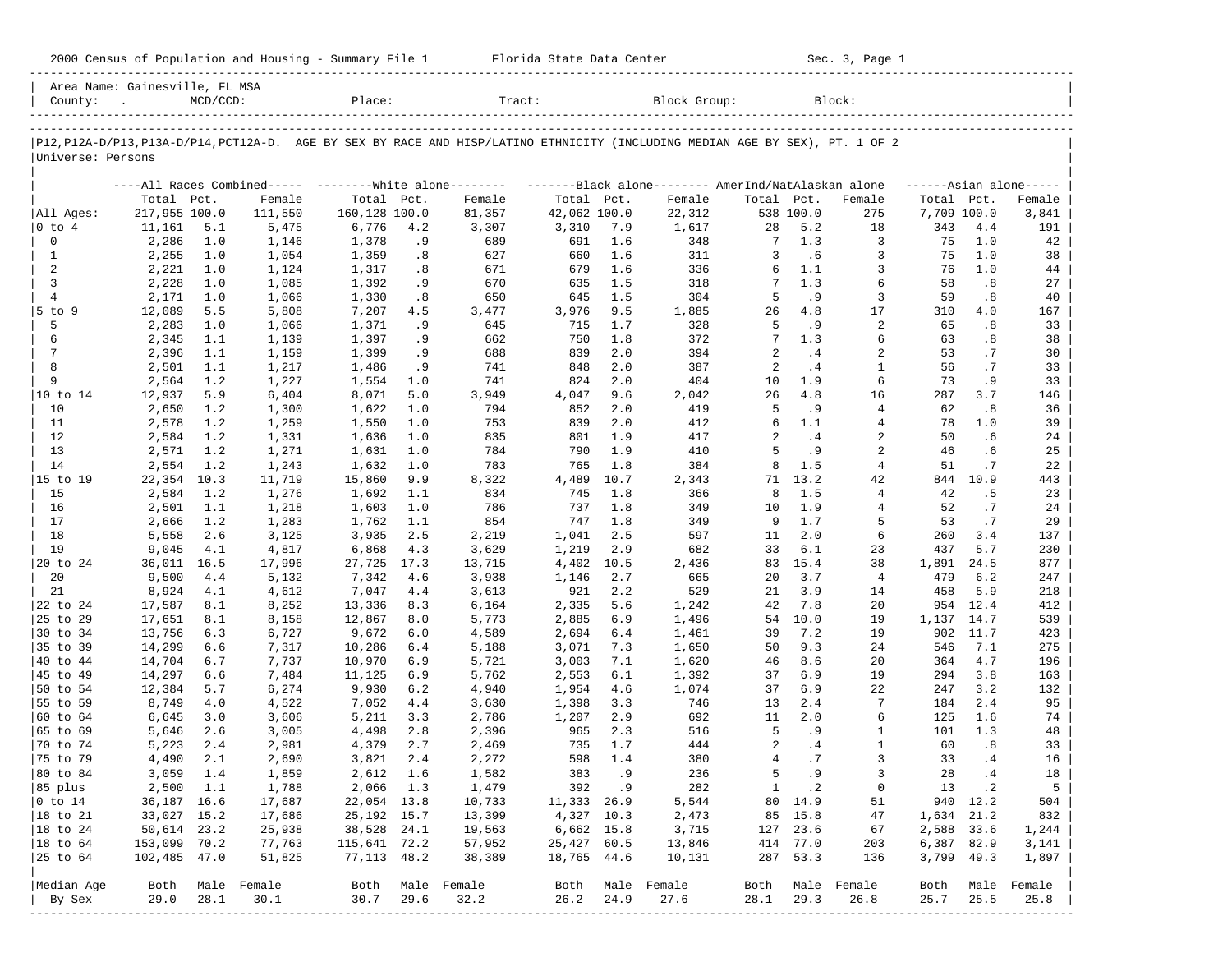|                      | Area Name: Gainesville, FL MSA                                                                                 |                        |                     |              |              |                         |              |            |                       |              |             |                            |                             |            |                     |
|----------------------|----------------------------------------------------------------------------------------------------------------|------------------------|---------------------|--------------|--------------|-------------------------|--------------|------------|-----------------------|--------------|-------------|----------------------------|-----------------------------|------------|---------------------|
| County:              |                                                                                                                | $MCD/CCD$ :            |                     |              | Place:       |                         | Tract:       |            |                       | Block Group: |             | Block:                     |                             |            |                     |
|                      |                                                                                                                |                        |                     |              |              |                         |              |            |                       |              |             |                            |                             |            |                     |
|                      |                                                                                                                |                        |                     |              |              |                         |              |            |                       |              |             |                            |                             |            |                     |
|                      | P12E-I/P13E-I/PCT12E-I. AGE BY SEX BY RACE AND HISP/LATINO ETHNICITY (INCLUDING MEDIAN AGE BY SEX), PT. 2 OF 2 |                        |                     |              |              |                         |              |            |                       |              |             |                            |                             |            |                     |
| Universe: Persons    |                                                                                                                |                        |                     |              |              |                         |              |            |                       |              |             |                            |                             |            |                     |
|                      |                                                                                                                |                        |                     |              |              |                         |              |            |                       |              |             |                            |                             |            |                     |
|                      | Hawaiian/OthPacifIsl alone                                                                                     |                        |                     |              |              | -Some Other Race alone- |              |            | --Two or More Races-- |              |             | --Hisp/Latino (any race)-- | --White alone, Not Latino-- |            |                     |
|                      | Total Pct.                                                                                                     |                        | Female              | Total        | Pct.         | Female                  | Total        | Pct.       | Female                | Total        | Pct.        | Female                     | Total                       | Pct.       | Female              |
| All Ages:            |                                                                                                                | 64 100.0               | 29                  | 3,045 100.0  |              | 1,533                   | 4,409 100.0  |            | 2,203                 | 12,493 100.0 |             | 6,315                      | 151,817 100.0               |            | 77,139              |
| 0 to 4               | 1                                                                                                              | 1.6                    | 1                   | 165          | 5.4          | 81                      | 538          | 12.2       | 260                   | 678          | 5.4         | 351                        | 6,367                       | 4.2        | 3,083               |
| $\mathbf 0$          | $\mathbf 0$                                                                                                    | $\cdot$ 0              | 0                   | 32           | 1.1          | 16                      | 103          | 2.3        | 48                    | 129          | 1.0         | 67                         | 1,304                       | .9         | 648                 |
| 1<br>2               | $\Omega$<br>$\Omega$                                                                                           | $\cdot$ 0              | 0<br>0              | 32           | 1.1<br>1.1   | 16                      | 126          | 2.9        | 59<br>54              | 140          | 1.1         | 72                         | 1,271                       | .8         | 578                 |
| 3                    | $\mathbf 0$                                                                                                    | $\cdot$ 0<br>$\cdot$ 0 | $\Omega$            | 32<br>39     | 1.3          | 16<br>17                | 111<br>97    | 2.5<br>2.2 | 47                    | 133<br>150   | 1.1<br>1.2  | 68<br>85                   | 1,242<br>1,300              | .8<br>.9   | 629<br>614          |
| $\overline{4}$       | 1                                                                                                              | 1.6                    | 1                   | 30           | 1.0          | 16                      | 101          | 2.3        | 52                    | 126          | 1.0         | 59                         | 1,250                       | .8         | 614                 |
| 5 to 9               | 1                                                                                                              | 1.6                    | $\Omega$            | 166          | 5.5          | 74                      | 403          | 9.1        | 188                   | 655          | 5.2         | 324                        | 6,787                       | 4.5        | 3,257               |
| 5                    | 1                                                                                                              | 1.6                    | 0                   | 33           | 1.1          | 15                      | 93           | 2.1        | 43                    | 115          | .9          | 59                         | 1,291                       | . 9        | 600                 |
| 6                    | $\mathbf 0$                                                                                                    | $\cdot$ 0              | $\Omega$            | 37           | 1.2          | 18                      | 91           | 2.1        | 43                    | 132          | 1.1         | 67                         | 1,321                       | . 9        | 619                 |
| 7                    | $\mathbf 0$                                                                                                    | $\cdot$ 0              | $\Omega$            | 29           | 1.0          | 9                       | 74           | 1.7        | 36                    | 122          | 1.0         | 56                         | 1,319                       | . 9        | 650                 |
| 8                    | $\Omega$                                                                                                       | $\cdot$ 0              | $\Omega$            | 33           | 1.1          | 20                      | 76           | 1.7        | 35                    | 136          | 1.1         | 68                         | 1,397                       | . 9        | 695                 |
| 9                    | $\Omega$                                                                                                       | $\cdot$ 0              | 0                   | 34           | 1.1          | 12                      | 69           | 1.6        | 31                    | 150          | 1.2         | 74                         | 1,459                       | 1.0        | 693                 |
|                      | 5                                                                                                              | 7.8                    | 1                   | 158          | 5.2          | 88                      | 343          | 7.8        | 162                   | 711          | 5.7         | 356                        | 7,612                       | 5.0        | 3,722               |
| 10                   | $\Omega$                                                                                                       | $\cdot$ 0              | $\Omega$            | 31           | 1.0          | 15                      | 78           | 1.8        | 32                    | 149          | 1.2         | 65                         | 1,527                       | 1.0        | 755                 |
| 11                   | 1                                                                                                              | 1.6                    | $\Omega$            | 32           | 1.1          | 16                      | 72           | 1.6        | 35                    | 139          | 1.1         | 69                         | 1,459                       | 1.0        | 707                 |
| 12                   | 1                                                                                                              | 1.6                    | 0                   | 31           | 1.0          | 21                      | 63           | 1.4        | 32                    | 139          | 1.1         | 81                         | 1,546                       | 1.0        | 780                 |
| 13                   | 1                                                                                                              | 1.6                    | 1                   | 33           | 1.1          | 17                      | 65           | 1.5        | 32                    | 145          | 1.2         | 67                         | 1,541                       | 1.0        | 746                 |
| 14                   | 2                                                                                                              | 3.1                    | $\Omega$            | 31           | 1.0          | 19                      | 65           | 1.5        | 31                    | 139          | 1.1         | 74                         | 1,539                       | 1.0        | 734                 |
| 15 to 19             | 8                                                                                                              | 12.5                   | 6                   | 518          | 17.0         | 258                     | 564          | 12.8       | 305                   | 1,882        | 15.1        | 1,014                      | 14,687                      | 9.7        | 7,678               |
| 15                   | 0                                                                                                              | $\cdot$ 0              | 0                   | 35           | 1.1          | 13                      | 62           | 1.4        | 36                    | 159          | 1.3         | 79                         | 1,590                       | 1.0        | 780                 |
| 16                   | 1                                                                                                              | 1.6                    | $\Omega$            | 30           | 1.0          | 19                      | 68           | 1.5        | 36                    | 132          | 1.1         | 68                         | 1,520                       | 1.0        | 746                 |
| 17                   | $\Omega$                                                                                                       | $\cdot$ 0              | 0                   | 39           | 1.3          | 18                      | 56           | 1.3        | 28                    | 173          | 1.4         | 92                         | 1,637                       | 1.1        | 784                 |
| 18                   | 4                                                                                                              | 6.3                    | 4                   | 153          | 5.0          | 79                      | 154          | 3.5        | 83                    | 538          | 4.3         | 308                        | 3,612                       | 2.4        | 2,025               |
| 19                   | 3                                                                                                              | 4.7                    | 2                   | 261          | 8.6          | 129                     | 224          | 5.1        | 122                   | 880          | 7.0         | 467                        | 6,328                       | 4.2        | 3,343               |
| 20 to 24             | 18                                                                                                             | 28.1                   | 6                   | 989          | 32.5         | 497                     | 903          | 20.5       | 427                   | 3,358        | 26.9        | 1,608                      | 25,581                      | 16.8       | 12,718              |
| 20                   | 4                                                                                                              | 6.3                    | 2                   | 269          | 8.8          | 144                     | 240          | 5.4        | 132                   | 918          | 7.3         | 494                        | 6,762                       | 4.5        | 3,627               |
| 21<br>22 to 24       | 6<br>8                                                                                                         | 9.4<br>12.5            | 3<br>$\mathbf{1}$   | 237<br>483   | 7.8<br>15.9  | 125<br>228              | 234<br>429   | 5.3<br>9.7 | 110<br>185            | 818<br>1,622 | 6.5<br>13.0 | 399<br>715                 | 6,517<br>12,302             | 4.3<br>8.1 | 3,363<br>5,728      |
| 25 to 29             | 7                                                                                                              | 10.9                   | $\mathbf{1}$        | 321          | 10.5         | 158                     | 380          | 8.6        | 172                   | 1,248        | 10.0        | 551                        | 12,034                      | 7.9        | 5,415               |
| 30 to 34             | 5                                                                                                              | 7.8                    | 4                   | 200          | 6.6          | 101                     | 244          | 5.5        | 130                   | 815          | 6.5         | 410                        | 9,139                       | 6.0        | 4,321               |
| 35 to 39             | 3                                                                                                              | 4.7                    | 3                   | 142          | 4.7          | 71                      | 201          | 4.6        | 106                   | 720          | 5.8         | 355                        | 9,799                       | 6.5        | 4,948               |
| 40 to 44             | 4                                                                                                              | 6.3                    | 2                   | 137          | 4.5          | 77                      | 180          | 4.1        | 101                   | 641          | 5.1         | 363                        | 10,507                      | 6.9        | 5,459               |
| 45 to 49             | 2                                                                                                              | 3.1                    | 2                   | 112          | 3.7          | 53                      | 174          | 3.9        | 93                    | 498          | 4.0         | 269                        | 10,777                      | 7.1        | 5,567               |
| 50 to 54             | 3                                                                                                              | 4.7                    | $\mathbf{1}$        | 47           | 1.5          | 22                      | 166          | 3.8        | 83                    | 359          | 2.9         | 184                        | 9,653                       | 6.4        | 4,797               |
| 55 to 59             | 2                                                                                                              | 3.1                    | $\mathbf 0$         | 28           | .9           | 12                      | 72           | 1.6        | 32                    | 202          | 1.6         | 111                        | 6,893                       | 4.5        | 3,538               |
| 60 to 64             | $\mathbf 0$                                                                                                    | $\cdot$ 0              | 0                   | 20           | .7           | 11                      | 71           | 1.6        | 37                    | 208          | 1.7         | 130                        | 5,037                       | 3.3        | 2,675               |
| 65 to 69             | 1                                                                                                              | 1.6                    | 1                   | 15           | . 5          | 8                       | 61           | 1.4        | 35                    | 177          | 1.4         | 95                         | 4,352                       | 2.9        | 2,320               |
| 70 to 74             | $\Omega$                                                                                                       | $\cdot$ 0              | 0                   | 8            | .3           | 7                       | 39           | . 9        | 27                    | 133          | 1.1         | 74                         | 4,262                       | 2.8        | 2,406               |
| 75 to 79             | 2                                                                                                              | 3.1                    | $\Omega$            | 6            | $\cdot$ 2    | $\overline{4}$          | 26           | . 6        | 15                    | 94           | .8          | 45                         | 3,740                       | 2.5        | 2,231               |
| 80 to 84             | $\Omega$                                                                                                       | $\cdot$ 0              | $\Omega$            | 6            | $\cdot$ 2    | $\overline{4}$          | 25           | . 6        | 16                    | 62           | . 5         | 38                         | 2,564                       | 1.7        | 1,552               |
| 85 plus              | 2                                                                                                              | 3.1                    | 1                   |              | $7 \ldots 2$ | $7\phantom{.0}$         |              | 19 .4      | 14                    |              | 52 .4       | 37                         | 2,026 1.3                   |            | 1,452               |
| $0$ to $14$          | 7                                                                                                              | 10.9                   | 2                   |              | 489 16.1     | 243                     | 1,284 29.1   |            | 610                   |              | 2,044 16.4  | 1,031                      | 20,766 13.7                 |            | 10,062              |
| $ 18 \text{ to } 21$ | 17                                                                                                             | 26.6                   | 11                  |              | 920 30.2     | 477                     |              | 852 19.3   | 447                   | 3, 154 25.2  |             | 1,668                      | 23, 219 15.3                |            | 12,358              |
| $ 18$ to $24$        |                                                                                                                | 25 39.1                | 12                  | 1,403 46.1   |              | 705                     | 1,281 29.1   |            | 632                   | 4,776 38.2   |             | 2,383                      | 35,521 23.4                 |            | 18,086              |
| $ 18$ to $64$        |                                                                                                                | 51 79.7                | 25                  | 2,410 79.1   |              | 1,210                   | 2,769 62.8   |            | 1,386                 | 9,467 75.8   |             | 4,756                      | 109,360 72.0                |            | 54,806              |
| 25 to 64             |                                                                                                                | 26 40.6                | 13                  | 1,007 33.1   |              | 505                     | 1,488 33.7   |            | 754                   | 4,691 37.5   |             | 2,373                      | 73,839 48.6                 |            | 36,720              |
|                      |                                                                                                                |                        |                     |              |              |                         |              |            |                       |              |             |                            |                             |            |                     |
| Median Age<br>By Sex | Both<br>24.5                                                                                                   | 24.3                   | Male Female<br>25.5 | Both<br>22.0 | 22.1         | Male Female<br>22.0     | Both<br>21.5 | 21.5       | Male Female<br>21.5   | Both<br>22.8 | 22.9        | Male Female<br>22.7        | Both<br>31.4                | 30.1       | Male Female<br>33.0 |
|                      |                                                                                                                |                        |                     |              |              |                         |              |            |                       |              |             |                            |                             |            |                     |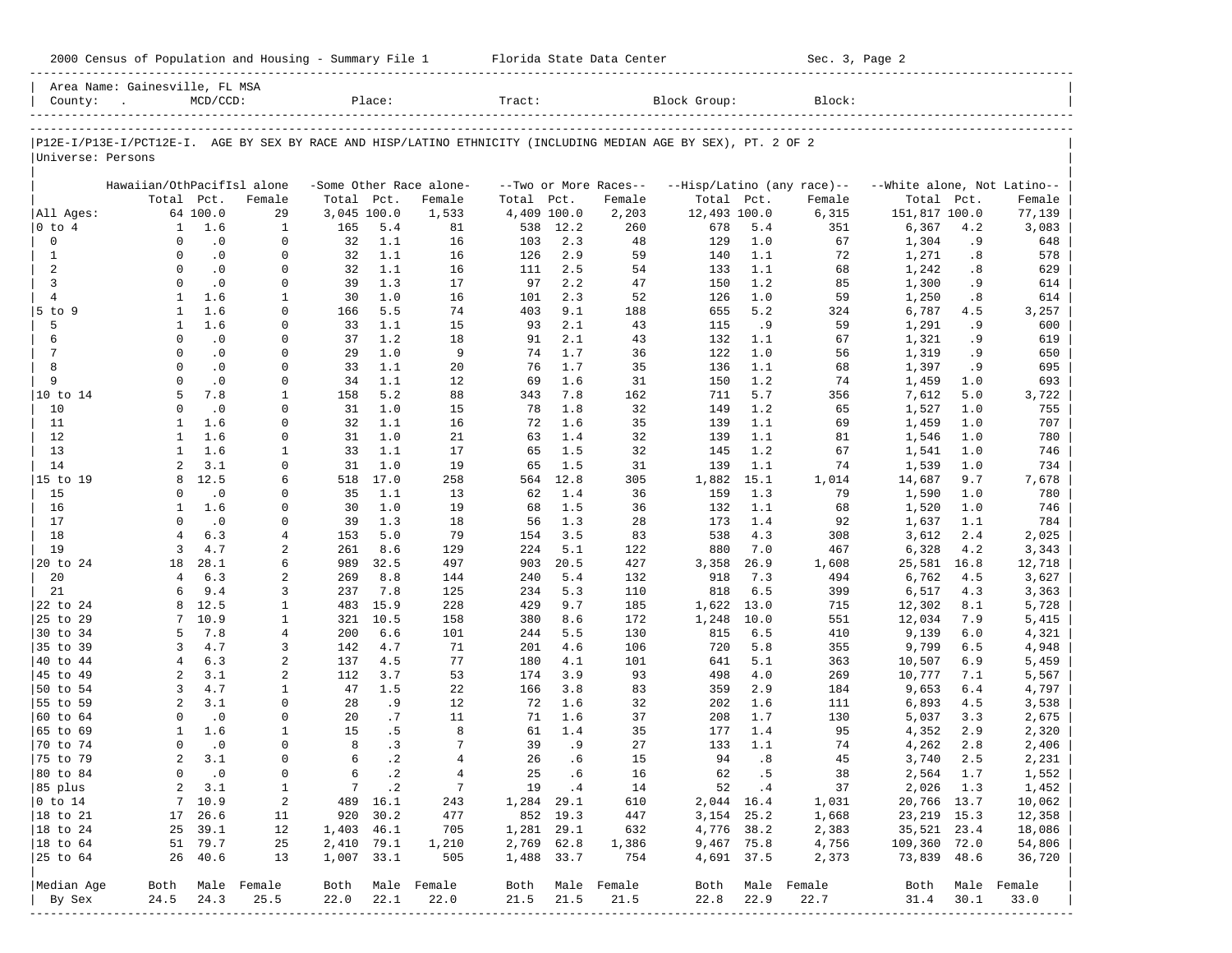| 2000<br>and<br>Population<br>Housing<br>.summa<br>Census | Center<br>lorida:<br>- Data<br>blale | Sec<br>Page |
|----------------------------------------------------------|--------------------------------------|-------------|
|                                                          |                                      |             |

2000 Florida State Data Center - Sec. 3, Page 1

| County:                      | Area Name: Jacksonville, FL MSA<br>$\sim$ | $MCD/CCD$ : |                  | Place:           |            | Tract:           |                  |            | Block Group:                                                                                                                  |             |            | Block:           |                |              |                     |
|------------------------------|-------------------------------------------|-------------|------------------|------------------|------------|------------------|------------------|------------|-------------------------------------------------------------------------------------------------------------------------------|-------------|------------|------------------|----------------|--------------|---------------------|
|                              |                                           |             |                  |                  |            |                  |                  |            |                                                                                                                               |             |            |                  |                |              |                     |
|                              |                                           |             |                  |                  |            |                  |                  |            | P12, P12A-D/P13, P13A-D/P14, PCT12A-D. AGE BY SEX BY RACE AND HISP/LATINO ETHNICITY (INCLUDING MEDIAN AGE BY SEX), PT. 1 OF 2 |             |            |                  |                |              |                     |
| Universe: Persons            |                                           |             |                  |                  |            |                  |                  |            |                                                                                                                               |             |            |                  |                |              |                     |
|                              |                                           |             |                  |                  |            |                  |                  |            | ----All Races Combined----- --------White alone-------- --------Black alone-------- AmerInd/NatAlaskan alone                  |             |            |                  |                |              | $---Asian alone---$ |
|                              | Total Pct.                                |             | Female           | Total Pct.       |            | Female           | Total Pct.       |            | Female                                                                                                                        | Total Pct.  |            | Female           | Total Pct.     |              | Female              |
| All Ages:                    | 1,100,491 100.0                           |             | 565,118          | 799,461 100.0    |            | 405,942          | 238,428 100.0    |            | 127,155                                                                                                                       | 3,828 100.0 |            | 1,847            | 25,369 100.0   |              | 13,731              |
| $ 0 \t{to} 4$<br>$\mathbf 0$ | 75,647<br>15,240                          | 6.9<br>1.4  | 37,174<br>7,623  | 48,458<br>9,714  | 6.1<br>1.2 | 23,713<br>4,863  | 20,888<br>4,179  | 8.8<br>1.8 | 10,293<br>2,099                                                                                                               | 205<br>33   | 5.4<br>. 9 | 112<br>21        | 1,658<br>347   | 6.5<br>1.4   | 833<br>177          |
| $\mathbf{1}$                 | 15,156                                    | 1.4         | 7,284            | 9,686            | 1.2        | 4,613            | 4,221            | 1.8        | 2,039                                                                                                                         | 39          | 1.0        | 19               | 319            | 1.3          | 157                 |
| 2                            | 14,852                                    | 1.3         | 7,290            | 9,492            | 1.2        | 4,697            | 4,127            | 1.7        | 1,967                                                                                                                         | 48          | 1.3        | 29               | 332            | 1.3          | 170                 |
| 3                            | 15,118                                    | 1.4         | 7,437            | 9,741            | 1.2        | 4,776            | 4,172            | 1.7        | 2,058                                                                                                                         | 42          | 1.1        | 22               | 323            | 1.3          | 165                 |
| $\overline{4}$               | 15,281                                    | 1.4         | 7,540            | 9,825            | 1.2        | 4,764            | 4,189            | 1.8        | 2,130                                                                                                                         | 43          | 1.1        | 21               | 337            | 1.3          | 164                 |
| $5$ to $9$                   | 80,915                                    | 7.4         | 39,553           | 52,107           | 6.5        | 25,386           | 23,156           | 9.7        | 11,412                                                                                                                        | 250         | 6.5        | 122              | 1,576          | 6.2          | 788                 |
| 5                            | 15,311                                    | 1.4         | 7,368            | 9,882            | 1.2        | 4,784            | 4,308            | 1.8        | 2,026                                                                                                                         | 50          | 1.3        | 26               | 308            | 1.2          | 160                 |
| 6                            | 15,622                                    | 1.4         | 7,717            | 10,077           | 1.3        | 5,015            | 4,434            | 1.9        | 2,169                                                                                                                         | 47          | 1.2        | 22               | 319            | 1.3          | 161                 |
| $7\phantom{.0}$              | 16,388                                    | 1.5         | 8,094            | 10,484           | 1.3        | 5,137            | 4,730            | 2.0        | 2,379                                                                                                                         | 48          | 1.3        | 27               | 317            | 1.2          | 153                 |
| 8                            | 16,506                                    | 1.5         | 7,963            | 10,720           | 1.3        | 5,166            | 4,698            | 2.0        | 2,273                                                                                                                         | 53          | 1.4        | 20               | 293            | 1.2          | 152                 |
| 9                            | 17,088                                    | 1.6         | 8,411            | 10,944           | 1.4        | 5,284            | 4,986            | 2.1        | 2,565                                                                                                                         | 52          | 1.4        | 27               | 339            | 1.3          | 162                 |
|                              | 83,151                                    | 7.6         | 40,556           | 54,408           | 6.8        | 26,403           | 23,540           | 9.9        | 11,595                                                                                                                        | 256         | 6.7        | 110              | 1,680          | 6.6          | 826                 |
| 10                           | 17,141                                    | 1.6         | 8,350            | 11,162           | 1.4        | 5,423            | 4,931            | 2.1        | 2,437                                                                                                                         | 50          | 1.3        | 21               | 295            | 1.2          | 134                 |
| 11                           | 16,793                                    | 1.5         | 8,136            | 10,927           | 1.4        | 5,254            | 4,782            | 2.0        | 2,349                                                                                                                         | 37          | 1.0        | 11               | 344            | 1.4          | 184                 |
| 12<br>13                     | 16,518<br>16,370                          | 1.5<br>1.5  | 8,011<br>7,967   | 10,784<br>10,773 | 1.3<br>1.3 | 5,155<br>5,216   | 4,711<br>4,575   | 2.0<br>1.9 | 2,349<br>2,247                                                                                                                | 43<br>64    | 1.1<br>1.7 | 20<br>28         | 357<br>313     | 1.4<br>1.2   | 167<br>164          |
| 14                           | 16,329                                    | 1.5         | 8,092            | 10,762           | 1.3        | 5,355            | 4,541            | 1.9        | 2,213                                                                                                                         | 62          | 1.6        | 30               | 371            | 1.5          | 177                 |
| 15 to 19                     | 76,998                                    | 7.0         | 37,958           | 50,963           | 6.4        | 24,909           | 20,764           | 8.7        | 10,449                                                                                                                        | 310         | 8.1        | 154              | 1,872          | 7.4          | 914                 |
| 15                           | 16,180                                    | 1.5         | 7,973            | 10,648           | 1.3        | 5,203            | 4,460            | 1.9        | 2,227                                                                                                                         | 57          | 1.5        | 31               | 365            | 1.4          | 193                 |
| 16                           | 15,701                                    | 1.4         | 7,699            | 10,388           | 1.3        | 5,018            | 4,283            | 1.8        | 2,166                                                                                                                         | 58          | 1.5        | 33               | 390            | 1.5          | 183                 |
| 17                           | 15,620                                    | 1.4         | 7,690            | 10,290           | 1.3        | 4,987            | 4,283            | 1.8        | 2,175                                                                                                                         | 61          | 1.6        | 26               | 384            | 1.5          | 191                 |
| 18                           | 14,758                                    | 1.3         | 7,276            | 9,781            | 1.2        | 4,842            | 3,919            | 1.6        | 1,950                                                                                                                         | 64          | 1.7        | 29               | 380            | 1.5          | 173                 |
| 19                           | 14,739                                    | 1.3         | 7,320            | 9,856            | 1.2        | 4,859            | 3,819            | 1.6        | 1,931                                                                                                                         | 70          | 1.8        | 35               | 353            | 1.4          | 174                 |
| 20 to 24                     | 69,213                                    | 6.3         | 34,735           | 46,727           | 5.8        | 23,094           | 17,118           | 7.2        | 9,094                                                                                                                         | 333         | 8.7        | 141              | 1,918          | 7.6          | 987                 |
| 20                           | 14,546                                    | 1.3         | 7,248            | 9,732            | 1.2        | 4,818            | 3,688            | 1.5        | 1,916                                                                                                                         | 85          | 2.2        | 40               | 379            | 1.5          | 186                 |
| 21                           | 13,591                                    | 1.2         | 6,762            | 9,090            | 1.1        | 4,404            | 3,431            | 1.4        | 1,838                                                                                                                         | 65          | 1.7        | 31               | 396            | 1.6          | 198                 |
| 22 to 24                     | 41,076                                    | 3.7         | 20,725           | 27,905           | 3.5        | 13,872           | 9,999            | 4.2        | 5,340                                                                                                                         | 183         | 4.8        | 70               | 1,143          | 4.5          | 603                 |
| 25 to 29                     | 77,088                                    | 7.0         | 38,889           | 53,208           | 6.7        | 26,108           | 18,258           | 7.7        | 10,052                                                                                                                        | 289         | 7.5        | 137              | 2,356          | 9.3          | 1,199               |
| 30 to 34                     | 82,125                                    | 7.5         | 41,503           | 58,388           | 7.3        | 28,777           | 18,359           | 7.7        | 10,018                                                                                                                        | 317         | 8.3        | 171              | 2,373          | 9.4          | 1,274               |
| 35 to 39                     | 94,552                                    | 8.6         | 48,082           | 69,633           | 8.7        | 34,723           | 19,789           | 8.3        | 10,701                                                                                                                        | 380         | 9.9        | 182              | 2,166          | 8.5          | 1,215               |
| 40 to 44                     | 91,963                                    | 8.4         | 46,982           | 69,026           | 8.6        | 34,565           | 18,277           | 7.7        | 9,893                                                                                                                         | 374         | 9.8        | 176              | 2,126          | 8.4<br>8.3   | 1,274               |
| 45 to 49<br>50 to 54         | 80,940<br>71,321                          | 7.4<br>6.5  | 41,816<br>36,631 | 61,817<br>56,766 | 7.7<br>7.1 | 31,332<br>28,552 | 15,084<br>11,260 | 6.3<br>4.7 | 8,265<br>6,259                                                                                                                | 360<br>274  | 9.4<br>7.2 | 171<br>139       | 2,094<br>1,883 | 7.4          | 1,243<br>1,071      |
| 55 to 59                     | 53,108                                    | 4.8         | 27,764           | 43,202           | 5.4        | 22,237           | 7,647            | 3.2        | 4,303                                                                                                                         | 186         | 4.9        | 82               | 1,253          | 4.9          | 718                 |
| 60 to 64                     | 41,099                                    | 3.7         | 21,531           | 33,096           | 4.1        | 17,094           | 6,379            | 2.7        | 3,587                                                                                                                         | 110         | 2.9        | 49               | 941            | 3.7          | 480                 |
| 65 to 69                     | 34,971                                    | 3.2         | 18,701           | 28,496           | 3.6        | 14,972           | 5,399            | 2.3        | 3,105                                                                                                                         | 72          | 1.9        | 37               | 612            | 2.4          | 376                 |
| 70 to 74                     | 31,876                                    | 2.9         | 18,073           | 26,591           | 3.3        | 14,897           | 4,526            | 1.9        | 2,742                                                                                                                         | 55          | 1.4        | 31               | 400            | 1.6          | 238                 |
| 75 to 79                     | 26,177                                    | 2.4         | 15,573           | 22,179           | 2.8        | 13,090           | 3,498            | 1.5        | 2,182                                                                                                                         | 31          | .8         | 19               | 246            | 1.0          | 155                 |
| 80 to 84                     | 16,325                                    | 1.5         | 10,250           | 13,749           | 1.7        | 8,466            | 2,322            | 1.0        | 1,616                                                                                                                         | 15          | .4         | 8                | 127            | . 5          | 88                  |
| 85 plus                      | 13,022 1.2                                |             | 9,347            | 10,647           | 1.3        | 7,624            | 2,164            | .9         | 1,589                                                                                                                         | 11          | $\cdot$ 3  | -6               | 88             | $\cdot$ 3    | 52                  |
| $ 0 \t{to} 14$               | 239,713 21.8                              |             | 117,283          | 154,973 19.4     |            | 75,502           | 67,584 28.3      |            | 33,300                                                                                                                        |             | 711 18.6   | 344              | 4,914 19.4     |              | 2,447               |
| 18 to 21                     | 57,634                                    | 5.2         | 28,606           | 38,459           | 4.8        | 18,923           | 14,857 6.2       |            | 7,635                                                                                                                         | 284         | 7.4        | 135              | 1,508          | 5.9          | 731                 |
| $ 18$ to $24$                | 98,710                                    | 9.0         | 49,331           | 66,364           | 8.3        | 32,795           | 24,856 10.4      |            | 12,975                                                                                                                        |             | 467 12.2   | 205              | 2,651 10.4     |              | 1,334               |
| $ 18$ to $64$                | 690,906 62.8                              |             | 352,529          | 511,500 64.0     |            | 256,183          | 139,909 58.7     |            | 76,053                                                                                                                        | 2,757 72.0  |            | 1,312            | 17,843 70.3    |              | 9,808               |
| 25 to 64                     | 592,196 53.8                              |             | 303,198          | 445,136 55.7     |            | 223,388          | 115,053 48.3     |            | 63,078                                                                                                                        | 2,290 59.8  |            | 1,107            | 15, 192 59.9   |              | 8,474               |
| Median Age                   | Both                                      |             | Male Female      |                  |            | Both Male Female | Both             |            | Male Female                                                                                                                   |             |            | Both Male Female | Both           |              | Female              |
| By Sex                       | 35.3                                      | 34.1        | 36.3             | 37.6             | 36.6       | 38.6             | 28.8             | 26.9       | 30.3                                                                                                                          | 34.3        | 34.1       | 34.4             | 33.3           | Male<br>31.3 | 35.2                |
| -----------                  |                                           |             |                  |                  |            |                  |                  |            |                                                                                                                               |             |            |                  |                |              |                     |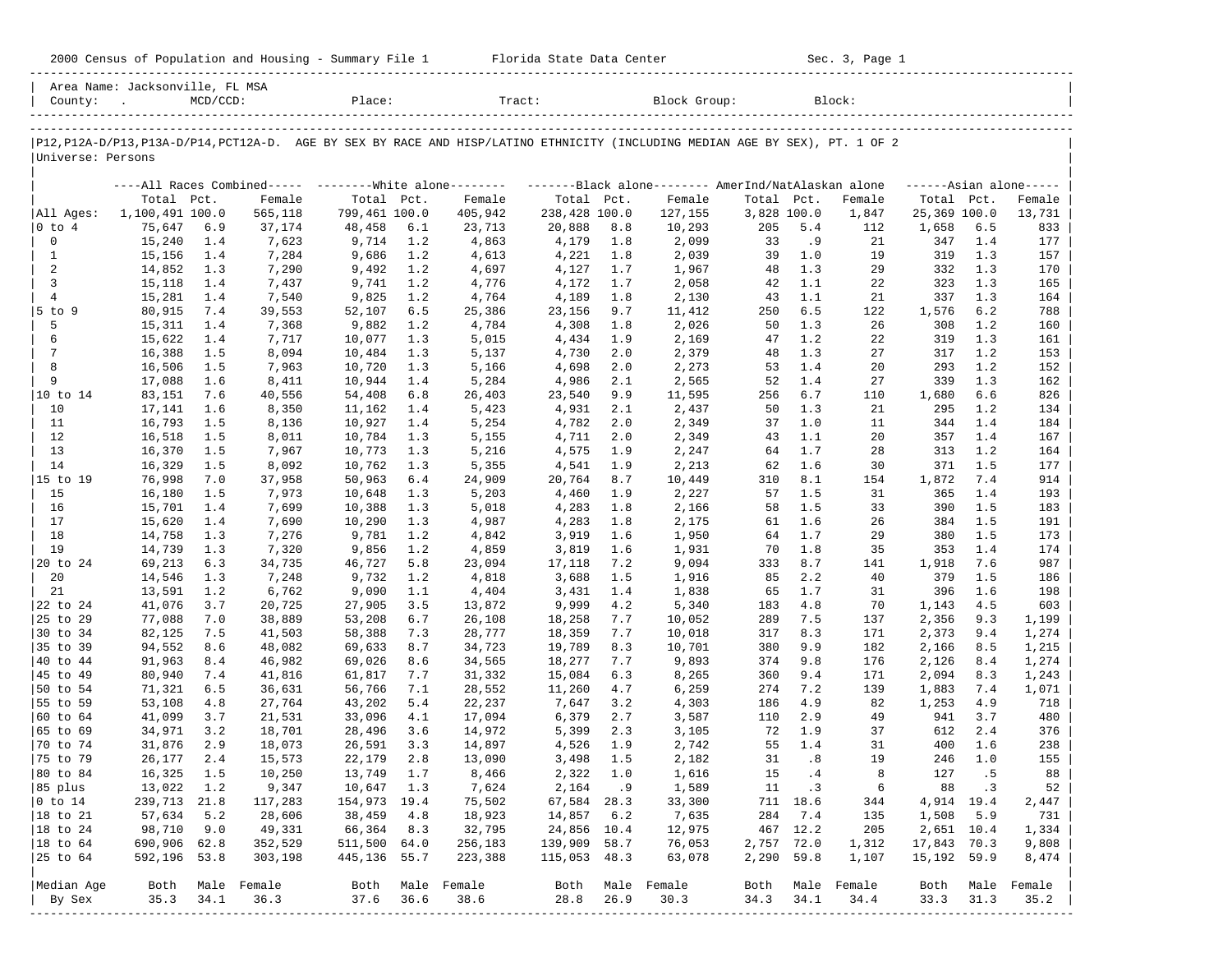| County:                  | Area Name: Jacksonville, FL MSA                                                                                | $MCD/CCD$ : |                                    |                | Place:      |                         | Tract:         |             |                       | Block Group:    |             | Block:                     |                             |            |                                 |
|--------------------------|----------------------------------------------------------------------------------------------------------------|-------------|------------------------------------|----------------|-------------|-------------------------|----------------|-------------|-----------------------|-----------------|-------------|----------------------------|-----------------------------|------------|---------------------------------|
| Universe: Persons        | P12E-I/P13E-I/PCT12E-I. AGE BY SEX BY RACE AND HISP/LATINO ETHNICITY (INCLUDING MEDIAN AGE BY SEX), PT. 2 OF 2 |             |                                    |                |             |                         |                |             |                       |                 |             |                            |                             |            |                                 |
|                          | Hawaiian/OthPacifIsl alone                                                                                     |             |                                    |                |             | -Some Other Race alone- |                |             | --Two or More Races-- |                 |             | --Hisp/Latino (any race)-- | --White alone, Not Latino-- |            |                                 |
|                          | Total Pct.                                                                                                     |             | Female                             | Total Pct.     |             | Female                  | Total Pct.     |             | Female                | Total Pct.      |             | Female                     | Total Pct.                  |            | Female                          |
| All Ages:                |                                                                                                                | 669 100.0   | 354                                | 12,873 100.0   |             | 6,172                   | 19,863 100.0   |             | 9,917                 | 42,122 100.0    |             | 20,918                     | 775,279 100.0               |            | 393,690                         |
| $ 0 \t{to} 4$            | 58                                                                                                             | 8.7         | 26                                 | 1,359 10.6     |             | 669                     | 3,021 15.2     |             | 1,528                 | 4,044           | 9.6         | 2,002                      | 46,453                      | 6.0        | 22,723                          |
| $\Omega$<br>$\mathbf{1}$ | 16<br>$\overline{4}$                                                                                           | 2.4<br>.6   | 10                                 | 279            | 2.2<br>2.0  | 127                     | 672<br>631     | 3.4<br>3.2  | 326                   | 832             | 2.0         | 406                        | 9,309                       | 1.2        | 4,667                           |
| 2                        | 14                                                                                                             | 2.1         | 3<br>5                             | 256<br>275     | 2.1         | 132<br>129              | 564            | 2.8         | 321<br>293            | 788<br>830      | 1.9<br>2.0  | 391<br>410                 | 9,310<br>9,077              | 1.2<br>1.2 | 4,427<br>4,489                  |
| $\mathbf{3}$             | $12 \overline{ }$                                                                                              | 1.8         | 2                                  | 252            | 2.0         | 124                     | 576            | 2.9         | 290                   | 793             | 1.9         | 392                        | 9,330                       | 1.2        | 4,569                           |
| $\overline{4}$           | 12                                                                                                             | 1.8         | 6                                  | 297            | 2.3         | 157                     | 578            | 2.9         | 298                   | 801             | 1.9         | 403                        | 9,427                       | 1.2        | 4,571                           |
| $5$ to $9$               | 45                                                                                                             | 6.7         | 21                                 | 1,289          | 10.0        | 616                     | 2,492          | 12.5        | 1,208                 | 3,854           | 9.1         | 1,920                      | 50,095                      | 6.5        | 24,347                          |
| 5                        | 8                                                                                                              | 1.2         | $\overline{4}$                     | 245            | 1.9         | 123                     | 510            | 2.6         | 245                   | 789             | 1.9         | 384                        | 9,483                       | 1.2        | 4,584                           |
| 6                        | 7                                                                                                              | 1.0         | 2                                  | 265            | 2.1         | 125                     | 473            | 2.4         | 223                   | 779             | 1.8         | 402                        | 9,649                       | 1.2        | 4,778                           |
| 7                        | 8                                                                                                              | 1.2         | $\mathbf{1}$                       | 241            | 1.9         | 118                     | 560            | 2.8         | 279                   | 787             | 1.9         | 400                        | 10,080                      | 1.3        | 4,924                           |
| 8<br>9                   | 13<br>9                                                                                                        | 1.9<br>1.3  | 9<br>5                             | 272<br>266     | 2.1<br>2.1  | 120                     | 457<br>492     | 2.3<br>2.5  | 223<br>238            | 748<br>751      | 1.8<br>1.8  | 378<br>356                 | 10,317                      | 1.3<br>1.4 | 4,954                           |
| 10 to 14                 | 45                                                                                                             | 6.7         | 28                                 | 1,195          | 9.3         | 130<br>601              | 2,027          | 10.2        | 993                   | 3,662           | 8.7         | 1,779                      | 10,566<br>52,329            | 6.7        | 5,107<br>25,410                 |
| 10                       | 11                                                                                                             | 1.6         | 8                                  | 244            | 1.9         | 116                     | 448            | 2.3         | 211                   | 710             | 1.7         | 353                        | 10,770                      | 1.4        | 5,232                           |
| 11                       | $7\phantom{.0}$                                                                                                | 1.0         | $\overline{4}$                     | 244            | 1.9         | 116                     | 452            | 2.3         | 218                   | 749             | 1.8         | 336                        | 10,505                      | 1.4        | 5,062                           |
| 12                       | 10                                                                                                             | 1.5         | 6                                  | 214            | 1.7         | 110                     | 399            | 2.0         | 204                   | 701             | 1.7         | 351                        | 10,380                      | 1.3        | 4,957                           |
| 13                       | $7\phantom{.0}$                                                                                                | 1.0         | 4                                  | 261            | 2.0         | 129                     | 377            | 1.9         | 179                   | 763             | 1.8         | 357                        | 10,328                      | 1.3        | 5,016                           |
| 14                       | 10                                                                                                             | 1.5         | 6                                  | 232            | 1.8         | 130                     | 351            | 1.8         | 181                   | 739             | 1.8         | 382                        | 10,346                      | 1.3        | 5,143                           |
| 15 to 19                 | 73                                                                                                             | 10.9        | 38                                 | 1,233          | 9.6         | 596                     | 1,783          | 9.0         | 898                   | 3,724           | 8.8         | 1,721                      | 48,965                      | 6.3        | 24,009                          |
| 15                       | 19                                                                                                             | 2.8         | 9                                  | 249            | 1.9         | 125                     | 382            | 1.9         | 185                   | 720             | 1.7         | 333                        | 10,277                      | 1.3        | 5,036                           |
| 16<br>17                 | 14<br>18                                                                                                       | 2.1<br>2.7  | 9<br>11                            | 217<br>218     | 1.7<br>1.7  | 114<br>110              | 351<br>366     | 1.8<br>1.8  | 176<br>190            | 707<br>702      | 1.7<br>1.7  | 339<br>332                 | 9,970<br>9,918              | 1.3<br>1.3 | 4,817<br>4,825                  |
| 18                       | 13                                                                                                             | 1.9         | 6                                  | 269            | 2.1         | 118                     | 332            | 1.7         | 158                   | 795             | 1.9         | 370                        | 9,355                       | 1.2        | 4,638                           |
| 19                       | 9                                                                                                              | 1.3         | 3                                  | 280            | 2.2         | 129                     | 352            | 1.8         | 189                   | 800             | 1.9         | 347                        | 9,445                       | 1.2        | 4,693                           |
| 20 to 24                 | 62                                                                                                             | 9.3         | 23                                 | 1,557          | 12.1        | 673                     | 1,498          | 7.5         | 723                   | 3,899           | 9.3         | 1,724                      | 44,921                      | 5.8        | 22,281                          |
| 20                       | 16                                                                                                             | 2.4         | 3                                  | 315            | 2.4         | 126                     | 331            | 1.7         | 159                   | 806             | 1.9         | 355                        | 9,351                       | 1.2        | 4,644                           |
| 21                       | 14                                                                                                             | 2.1         | 8                                  | 305            | 2.4         | 134                     | 290            | 1.5         | 149                   | 759             | 1.8         | 335                        | 8,730                       | 1.1        | 4,242                           |
| 22 to 24                 | 32                                                                                                             | 4.8         | 12                                 | 937            | 7.3         | 413                     | 877            | 4.4         | 415                   | 2,334           | 5.5         | 1,034                      | 26,840                      | 3.5        | 13,395                          |
| 25 to 29                 | 65                                                                                                             | 9.7         | 34                                 | 1,449          | 11.3        | 652                     | 1,463          | 7.4         | 707                   | 3,867           | 9.2         | 1,814                      | 51,247                      | 6.6        | 25,161                          |
| 30 to 34                 | 57                                                                                                             | 8.5         | 32                                 | 1,216          | 9.4         | 541                     | 1,415          | 7.1         | 690                   | 3,711           | 8.8         | 1,761                      | 56,316                      | 7.3        | 27,774                          |
| 35 to 39<br>40 to 44     | 70<br>53                                                                                                       | 10.5<br>7.9 | 41<br>31                           | 1,159<br>866   | 9.0<br>6.7  | 561<br>425              | 1,355<br>1,241 | 6.8<br>6.2  | 659<br>618            | 3,856           | 9.2<br>7.5  | 1,908<br>1,622             | 67,336<br>67,078            | 8.7<br>8.7 | 33,582                          |
| 45 to 49                 | 39                                                                                                             | 5.8         | 19                                 | 569            | 4.4         | 290                     | 977            | 4.9         | 496                   | 3,161<br>2,224  | 5.3         | 1,159                      | 60,367                      | 7.8        | 33,549<br>30,571                |
| 50 to 54                 | 31                                                                                                             | 4.6         | 18                                 | 366            | 2.8         | 193                     | 741            | 3.7         | 399                   | 1,714           | 4.1         | 917                        | 55,606                      | 7.2        | 27,927                          |
| 55 to 59                 | 18                                                                                                             | 2.7         | $7\phantom{.0}$                    | 219            | 1.7         | 115                     | 583            | 2.9         | 302                   | 1,272           | 3.0         | 718                        | 42,266                      | 5.5        | 21,700                          |
| 60 to 64                 | 24                                                                                                             | 3.6         | 17                                 | 133            | 1.0         | 83                      | 416            | 2.1         | 221                   | 949             | 2.3         | 530                        | 32,374                      | 4.2        | 16,692                          |
| 65 to 69                 | 9                                                                                                              | 1.3         | 5                                  | 101            | .8          | 57                      | 282            | 1.4         | 149                   | 741             | 1.8         | 447                        | 27,930                      | 3.6        | 14,625                          |
| 70 to 74                 | 5                                                                                                              | .7          | $\overline{4}$                     | 68             | .5          | 33                      | 231            | 1.2         | 128                   | 567             | 1.3         | 317                        | 26,149                      | 3.4        | 14,642                          |
| 75 to 79                 | 5                                                                                                              | .7          | 2                                  | 41             | .3          | 30                      | 177            | .9          | 95                    | 444             | 1.1         | 285                        | 21,808                      | 2.8        | 12,852                          |
| 80 to 84                 | 3                                                                                                              | $\cdot$ 4   | 3                                  | 29             | $\cdot$ 2   | 19                      | 80             | .4          | 50                    | 251             | .6          | 169                        | 13,538                      | 1.7        | 8,317                           |
| 85 plus                  | 7                                                                                                              | 1.0         | 5                                  | 24             | $\cdot$ 2   | 18                      | 81             | .4          | 53                    | 182             | .4          | 125                        | 10,501                      | 1.4        | 7,528                           |
| $0$ to $14$<br>18 to 21  | 148<br>52                                                                                                      | 22.1<br>7.8 | 75<br>20                           | 3,843<br>1,169 | 29.9<br>9.1 | 1,886<br>507            | 7,540<br>1,305 | 38.0<br>6.6 | 3,729<br>655          | 11,560<br>3,160 | 27.4<br>7.5 | 5,701<br>1,407             | 148,877 19.2<br>36,881      | 4.8        | 72,480<br>18,217                |
| 18 to 24                 |                                                                                                                | 84 12.6     | 32                                 | 2,106 16.4     |             | 920                     | 2,182 11.0     |             | 1,070                 | 5,494 13.0      |             | 2,441                      | 63,721                      | 8.2        | 31,612                          |
| $ 18$ to $64$            | 441                                                                                                            | 65.9        | 231                                | 8,083 62.8     |             | 3,780                   | 10,373         | 52.2        | 5,162                 | 26,248          | 62.3        | 12,870                     | 496,311 64.0                |            | 248,568                         |
| $ 25$ to $64$            |                                                                                                                | 357 53.4    | 199                                | 5,977 46.4     |             | 2,860                   | 8,191 41.2     |             | 4,092                 | 20,754 49.3     |             | 10,429                     | 432,590                     | 55.8       | 216,956                         |
|                          |                                                                                                                |             |                                    |                |             |                         |                |             |                       |                 |             |                            |                             |            |                                 |
| Median Age               | Both                                                                                                           |             | Male Female                        | Both           |             | Male Female             | Both           |             | Male Female           | Both            |             | Male Female                | Both                        | Male       | Female                          |
| By Sex<br>-------------  | 28.6                                                                                                           | 25.9        | 31.3<br>-------------------------- | 24.3           | 24.2        | 24.5                    | 22.0           | 21.7        | 22.2                  | 27.5            | 26.3        | 28.8                       | 37.8                        | 36.9       | 38.8<br>----------------------- |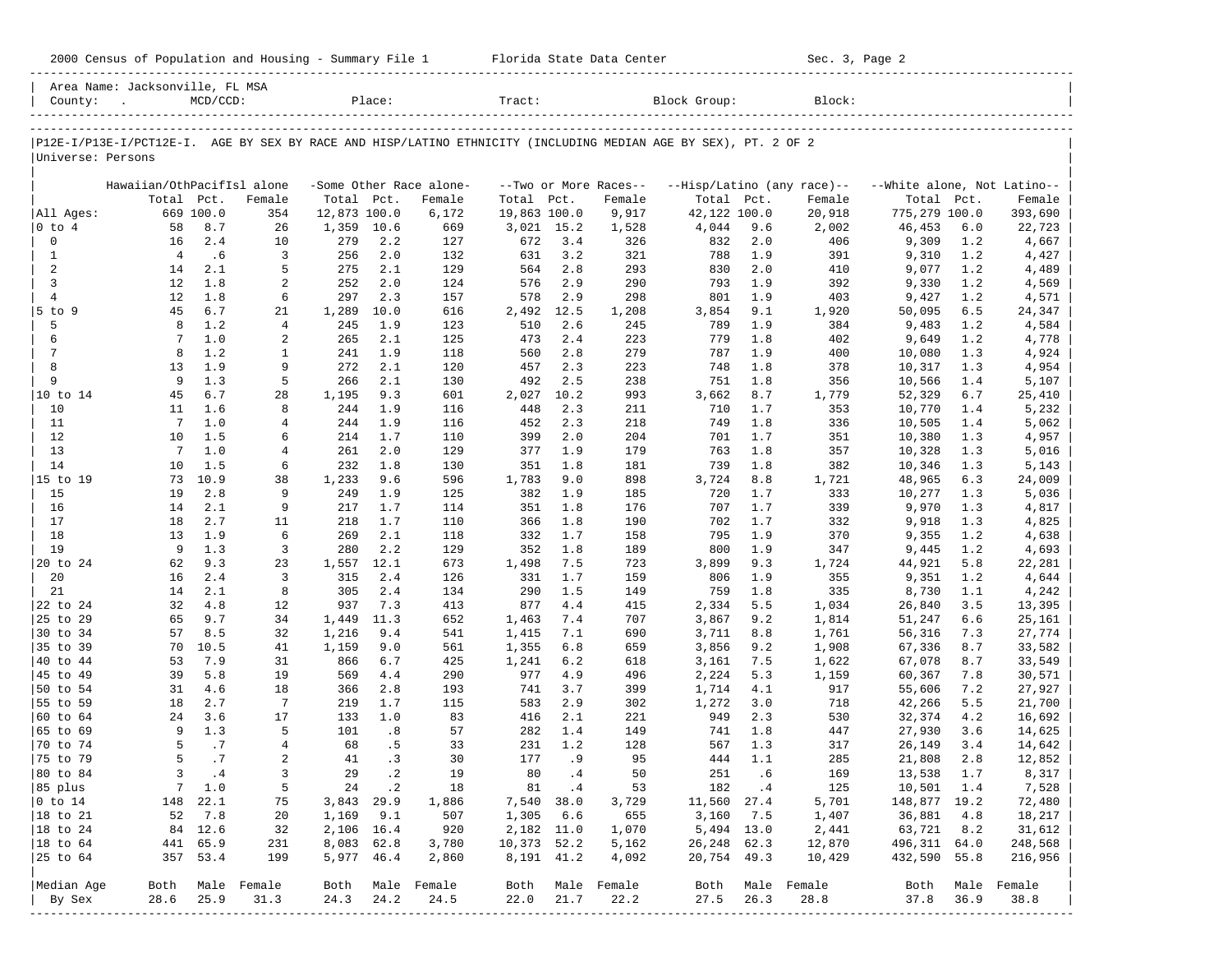|                                                                                                                               |                  |             |                                           |                  |              |                  |                |             | 2000 Census of Population and Housing - Summary File 1 Florida State Data Center                                |              |              | Sec. 3, Page 1       |              |              |                     |
|-------------------------------------------------------------------------------------------------------------------------------|------------------|-------------|-------------------------------------------|------------------|--------------|------------------|----------------|-------------|-----------------------------------------------------------------------------------------------------------------|--------------|--------------|----------------------|--------------|--------------|---------------------|
| County:                                                                                                                       |                  | $MCD/CCD$ : | Area Name: Lakeland--Winter Haven, FL MSA |                  |              | Place:           |                |             | Tract: Block Group: Block:                                                                                      |              |              |                      |              |              |                     |
| P12, P12A-D/P13, P13A-D/P14, PCT12A-D. AGE BY SEX BY RACE AND HISP/LATINO ETHNICITY (INCLUDING MEDIAN AGE BY SEX), PT. 1 OF 2 |                  |             |                                           |                  |              |                  |                |             |                                                                                                                 |              |              |                      |              |              |                     |
| Universe: Persons                                                                                                             |                  |             |                                           |                  |              |                  |                |             |                                                                                                                 |              |              |                      |              |              |                     |
|                                                                                                                               |                  |             |                                           |                  |              |                  |                |             | ----All Races Combined----- ---------White alone-------- ----------Black alone-------- AmerInd/NatAlaskan alone |              |              |                      |              |              | $---Asian alone---$ |
|                                                                                                                               | Total Pct.       |             | Female                                    | Total Pct.       |              | Female           | Total Pct.     |             | Female                                                                                                          | Total Pct.   |              | Female               | Total Pct.   |              | Female              |
| All Ages:                                                                                                                     | 483,924 100.0    |             | 246,558                                   | 385,099 100.0    |              | 197,562          | 65,545 100.0   |             | 33,589                                                                                                          | 1,839 100.0  |              | 847                  | 4,515 100.0  |              | 2,434               |
| $ 0 \t{to} 4$                                                                                                                 | 31,186           | 6.4         | 15,192                                    | 21,572           | 5.6          | 10,483           | 5,855          | 8.9         | 2,845                                                                                                           | 137          | 7.4          | 65                   | 315          | 7.0          | 165                 |
| $\mathbf 0$                                                                                                                   | 6,211            | 1.3         | 3,020                                     | 4,267            | 1.1          | 2,078            | 1,127          | 1.7         | 553                                                                                                             | 23           | 1.3          | 11                   | 67           | 1.5          | 31                  |
| 1<br>2                                                                                                                        | 6,275<br>6,206   | 1.3<br>1.3  | 3,044<br>3,000                            | 4,391<br>4,293   | 1.1<br>1.1   | 2,142<br>2,079   | 1,131<br>1,159 | 1.7<br>1.8  | 539<br>544                                                                                                      | 26<br>24     | 1.4<br>1.3   | 10<br>12             | 53<br>59     | 1.2<br>1.3   | 34<br>31            |
| $\overline{3}$                                                                                                                | 6,189            | 1.3         | 3,055                                     | 4,239            | 1.1          | 2,056            | 1,219          | 1.9         | 607                                                                                                             | 33           | 1.8          | 15                   | 71           | 1.6          | 40                  |
| $\overline{4}$                                                                                                                | 6,305            | 1.3         | 3,073                                     | 4,382            | 1.1          | 2,128            | 1,219          | 1.9         | 602                                                                                                             | 31           | 1.7          | 17                   | 65           | 1.4          | 29                  |
| 5 to 9                                                                                                                        | 33,184           | 6.9         | 16,029                                    | 23,299           | 6.1          | 11,258           | 6,502          | 9.9         | 3,134                                                                                                           | 147          | 8.0          | 75                   | 327          | 7.2          | 171                 |
| 5                                                                                                                             | 6,320            | 1.3         | 3,056                                     | 4,387            | 1.1          | 2,123            | 1,267          | 1.9         | 632                                                                                                             | 29           | 1.6          | 10                   | 67           | 1.5          | 33                  |
| 6                                                                                                                             | 6,513            | 1.3         | 3,169                                     | 4,531            | 1.2          | 2,217            | 1,277          | 1.9         | 610                                                                                                             | 27           | 1.5          | 19                   | 58           | 1.3          | 33                  |
| 7                                                                                                                             | 6,650            | 1.4         | 3,195                                     | 4,651            | 1.2          | 2,251            | 1,292          | 2.0         | 601                                                                                                             | 26           | 1.4          | 10                   | 69           | 1.5          | 37                  |
| 8<br>9                                                                                                                        | 6,726            | 1.4         | 3,215                                     | 4,783            | 1.2          | 2,272            | 1,273          | 1.9         | 622                                                                                                             | 27           | 1.5          | 15                   | 59           | 1.3          | 26                  |
|                                                                                                                               | 6,975<br>33,853  | 1.4<br>7.0  | 3,394<br>16,415                           | 4,947<br>24,147  | 1.3<br>6.3   | 2,395<br>11,690  | 1,393<br>6,696 | 2.1<br>10.2 | 669<br>3,213                                                                                                    | 38<br>166    | 2.1<br>9.0   | 21<br>82             | 74<br>322    | 1.6<br>7.1   | 42<br>174           |
| 10                                                                                                                            | 7,163            | 1.5         | 3,444                                     | 5,037            | 1.3          | 2,399            | 1,458          | 2.2         | 715                                                                                                             | 39           | 2.1          | 19                   | 70           | 1.6          | 43                  |
| 11                                                                                                                            | 6,800            | 1.4         | 3,360                                     | 4,859            | 1.3          | 2,392            | 1,326          | 2.0         | 640                                                                                                             | 29           | 1.6          | 19                   | 62           | 1.4          | 40                  |
| 12                                                                                                                            | 6,576            | 1.4         | 3,238                                     | 4,665            | 1.2          | 2,299            | 1,296          | 2.0         | 628                                                                                                             | 41           | 2.2          | 20                   | 64           | 1.4          | 26                  |
| 13                                                                                                                            | 6,589            | 1.4         | 3,173                                     | 4,755            | 1.2          | 2,288            | 1,264          | 1.9         | 612                                                                                                             | 27           | 1.5          | 9                    | 71           | 1.6          | 34                  |
| 14                                                                                                                            | 6,725            | 1.4         | 3,200                                     | 4,831            | 1.3          | 2,312            | 1,352          | 2.1         | 618                                                                                                             | 30           | 1.6          | 15                   | 55           | 1.2          | 31                  |
| 15 to 19                                                                                                                      | 32,604           | 6.7         | 15,646                                    | 22,970           | 6.0          | 11,221           | 6,287          | 9.6         | 2,949                                                                                                           | 155          | 8.4          | 61                   | 308          | 6.8          | 139                 |
| 15                                                                                                                            | 6,595            | 1.4         | 3,144                                     | 4,692            | 1.2          | 2,280            | 1,312          | 2.0         | 588                                                                                                             | 32           | 1.7          | 10                   | 64           | 1.4          | 26                  |
| 16<br>17                                                                                                                      | 6,740<br>6,647   | 1.4<br>1.4  | 3,198<br>3,155                            | 4,716<br>4,649   | 1.2<br>1.2   | 2,281<br>2,248   | 1,399<br>1,308 | 2.1<br>2.0  | 623<br>596                                                                                                      | 27<br>34     | 1.5<br>1.8   | 14<br>13             | 52<br>64     | 1.2<br>1.4   | 30<br>26            |
| 18                                                                                                                            | 6,521            | 1.3         | 3,177                                     | 4,590            | 1.2          | 2,276            | 1,218          | 1.9         | 614                                                                                                             | 25           | 1.4          | 8                    | 64           | 1.4          | 30                  |
| 19                                                                                                                            | 6,101            | 1.3         | 2,972                                     | 4,323            | 1.1          | 2,136            | 1,050          | 1.6         | 528                                                                                                             | 37           | 2.0          | 16                   | 64           | 1.4          | 27                  |
| 20 to 24                                                                                                                      | 27,308           | 5.6         | 13,433                                    | 19,440           | 5.0          | 9,715            | 4,500          | 6.9         | 2,305                                                                                                           | 127          | 6.9          | 47                   | 264          | 5.8          | 145                 |
| 20                                                                                                                            | 5,812            | 1.2         | 2,901                                     | 4,094            | 1.1          | 2,062            | 1,011          | 1.5         | 524                                                                                                             | 29           | 1.6          | 15                   | 60           | 1.3          | 33                  |
| 21                                                                                                                            | 5,527            | 1.1         | 2,689                                     | 3,942            | 1.0          | 1,974            | 907            | 1.4         | 440                                                                                                             | 17           | . 9          | 6                    | 52           | 1.2          | 28                  |
| 22 to 24                                                                                                                      | 15,969           | 3.3         | 7,843                                     | 11,404           | 3.0          | 5,679            | 2,582          | 3.9         | 1,341                                                                                                           | 81           | 4.4          | 26                   | 152          | 3.4          | 84                  |
| 25 to 29                                                                                                                      | 28,809           | 6.0         | 14,292                                    | 21,422           | 5.6          | 10,681           | 4,356          | 6.6         | 2,344                                                                                                           | 133          | 7.2          | 65                   | 394          | 8.7          | 215                 |
| 30 to 34<br>35 to 39                                                                                                          | 30,527<br>34,558 | 6.3         | 15,196<br>17,156                          | 23,435<br>26,976 | 6.1          | 11,727<br>13,337 | 4,315<br>4,999 | 6.6<br>7.6  | 2,281<br>2,648                                                                                                  | 140          | 7.6          | 67<br>68             | 430<br>385   | 9.5<br>8.5   | 208<br>220          |
| 40 to 44                                                                                                                      | 34,035           | 7.1<br>7.0  | 17,187                                    | 26,960           | 7.0<br>7.0   | 13,607           | 4,920          | 7.5         | 2,634                                                                                                           | 166<br>153   | 9.0<br>8.3   | 70                   | 383          | 8.5          | 198                 |
| 45 to 49                                                                                                                      | 30,593           | 6.3         | 15,529                                    | 24,847           | 6.5          | 12,628           | 4,072          | 6.2         | 2,112                                                                                                           | 138          | 7.5          | 67                   | 360          | 8.0          | 215                 |
| 50 to 54                                                                                                                      | 28,886           | 6.0         | 14,948                                    | 24,436           | 6.3          | 12,677           | 3,166          | 4.8         | 1,639                                                                                                           | 120          | 6.5          | 50                   | 295          | 6.5          | 179                 |
| 55 to 59                                                                                                                      | 25,474           | 5.3         | 13,456                                    | 22,264           | 5.8          | 11,798           | 2,293          | 3.5         | 1,216                                                                                                           | 95           | 5.2          | 47                   | 238          | 5.3          | 119                 |
| 60 to 64                                                                                                                      | 24,169           | 5.0         | 12,758                                    | 21,400           | 5.6          | 11,348           | 2,101          | 3.2         | 1,070                                                                                                           | 54           | 2.9          | 27                   | 186          | 4.1          | 95                  |
| $ 65 \t{to} 69$                                                                                                               | 24,250           | 5.0         | 12,829                                    | 22,001           | 5.7          | 11,620           | 1,773          | 2.7         | 960                                                                                                             | 34           | 1.8          | 17                   | 125          | 2.8          | 82                  |
| 170 to 74                                                                                                                     | 23,872 4.9       |             | 12,703                                    | 22,005           | 5.7          | 11,658           | 1,510 2.3      |             | 864                                                                                                             |              | 26 1.4       | 10                   | 88           | 1.9          | 52                  |
| 75 to 79<br>80 to 84                                                                                                          | 19,644           | 4.1         | 10,726                                    | 18,384           | 4.8          | 9,982            | 990            | 1.5         | 577                                                                                                             | 27           | 1.5          | 16                   | 52           | 1.2          | 30                  |
| 85 plus                                                                                                                       | 11,920<br>9,052  | 2.5<br>1.9  | 6,976<br>6,087                            | 11,184<br>8,357  | 2.9<br>2.2   | 6,516<br>5,616   | 620<br>590     | .9<br>.9    | 385<br>413                                                                                                      | 11<br>10     | .6<br>. 5    | 6<br>$7\phantom{.0}$ | 27<br>16     | .6<br>. 4    | 18<br>9             |
| $ 0 \t\t \text{to} 14$                                                                                                        | 98,223           | 20.3        | 47,636                                    | 69,018           | 17.9         | 33,431           | 19,053         | 29.1        | 9,192                                                                                                           | 450          | 24.5         | 222                  | 964          | 21.4         | 510                 |
| 18 to 21                                                                                                                      | 23,961           | 5.0         | 11,739                                    | 16,949           | 4.4          | 8,448            | 4,186          | 6.4         | 2,106                                                                                                           | 108          | 5.9          | 45                   | 240          | 5.3          | 118                 |
| 18 to 24                                                                                                                      | 39,930           | 8.3         | 19,582                                    | 28,353           | 7.4          | 14,127           | 6,768 10.3     |             | 3,447                                                                                                           | 189          | 10.3         | 71                   | 392          | 8.7          | 202                 |
| $ 18$ to $64$                                                                                                                 | 276,981 57.2     |             | 140,104                                   | 220,093          | 57.2         | 111,930          | 36,990         | 56.4        | 19,391                                                                                                          | 1,188        | 64.6         | 532                  | 3,063 67.8   |              | 1,651               |
| 25 to 64                                                                                                                      | 237,051 49.0     |             | 120,522                                   | 191,740          | 49.8         | 97,803           | 30,222         | 46.1        | 15,944                                                                                                          | 999          | 54.3         | 461                  | 2,671 59.2   |              | 1,449               |
|                                                                                                                               |                  |             |                                           |                  |              |                  |                |             |                                                                                                                 |              |              |                      |              |              |                     |
| Median Age<br>By Sex                                                                                                          | Both<br>38.6     | 37.1        | Male Female<br>40.0                       | Both<br>41.7     | Male<br>40.2 | Female<br>43.2   | Both<br>28.4   | 26.5        | Male Female<br>30.0                                                                                             | Both<br>32.3 | Male<br>32.0 | Female<br>32.4       | Both<br>33.7 | Male<br>32.6 | Female<br>35.0      |
|                                                                                                                               |                  |             |                                           |                  |              |                  |                |             |                                                                                                                 |              |              |                      |              |              |                     |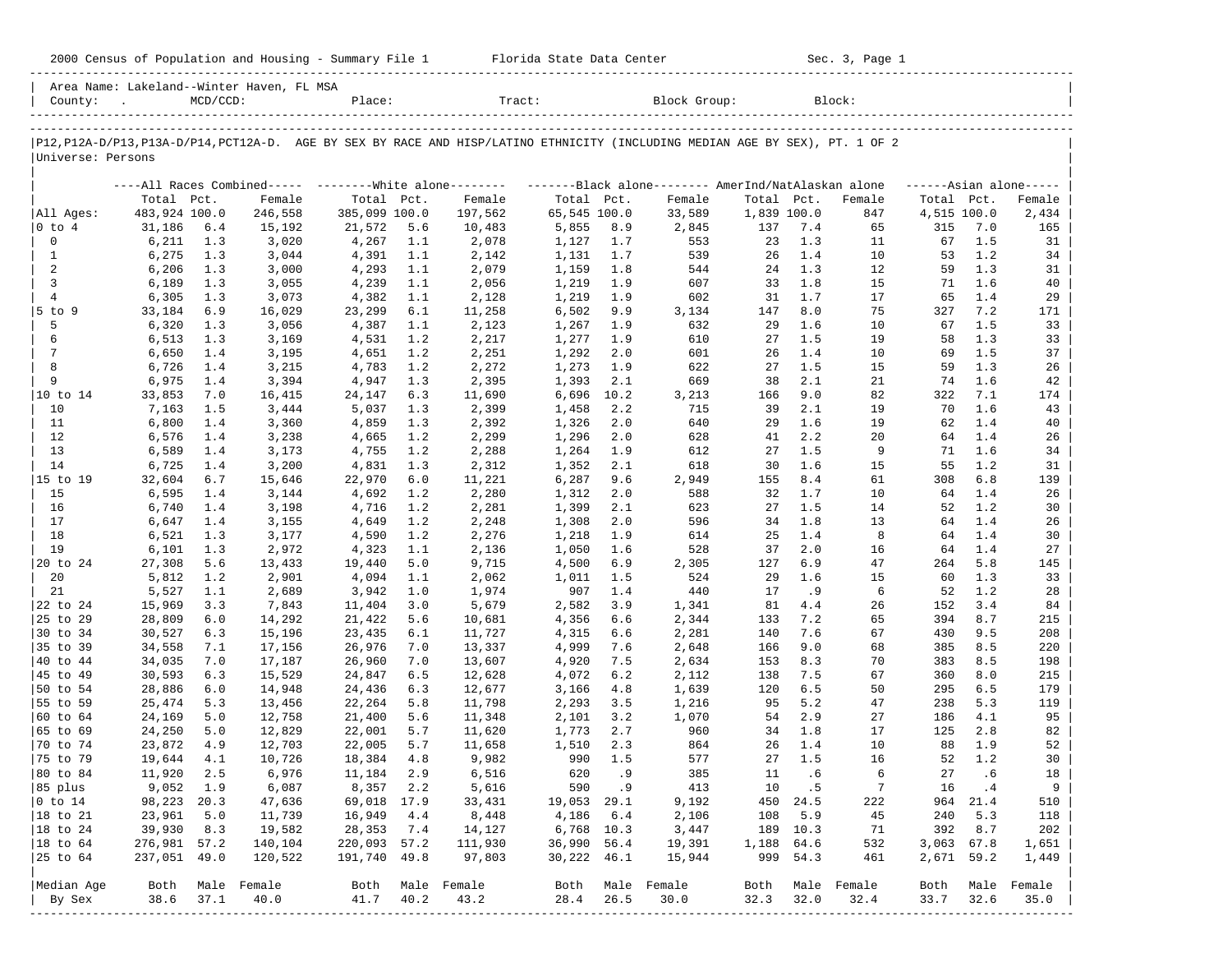| Area Name: Lakeland--Winter Haven, FL MSA<br>$MCD/CCD$ :<br>Tract:<br>Block Group:<br>Block:<br>county:<br>Place:<br>P12E-I/P13E-I/PCT12E-I. AGE BY SEX BY RACE AND HISP/LATINO ETHNICITY (INCLUDING MEDIAN AGE BY SEX), PT. 2 OF 2<br>Universe: Persons<br>Hawaiian/OthPacifIsl alone<br>-Some Other Race alone-<br>--Hisp/Latino (any race)--<br>--Two or More Races-- | --White alone, Not Latino--<br>Female<br>186,631<br>5.3<br>9,247<br>1.0<br>1,796<br>1.1<br>1,888 |
|--------------------------------------------------------------------------------------------------------------------------------------------------------------------------------------------------------------------------------------------------------------------------------------------------------------------------------------------------------------------------|--------------------------------------------------------------------------------------------------|
|                                                                                                                                                                                                                                                                                                                                                                          |                                                                                                  |
|                                                                                                                                                                                                                                                                                                                                                                          |                                                                                                  |
|                                                                                                                                                                                                                                                                                                                                                                          |                                                                                                  |
|                                                                                                                                                                                                                                                                                                                                                                          |                                                                                                  |
| Total Pct.<br>Total Pct.<br>Total Pct.<br>Total Pct.<br>Female<br>Female<br>Total Pct.<br>Female<br>Female                                                                                                                                                                                                                                                               |                                                                                                  |
| 207 100.0<br>18,466 100.0<br>8,253 100.0<br>3,967<br>45,933 100.0<br>20,690<br>361,366 100.0<br>All Ages:<br>99<br>8,060                                                                                                                                                                                                                                                 |                                                                                                  |
| 13<br>2,101 11.4<br>19,003<br>$ 0 \t{to} 4$<br>6.3<br>4<br>1,035<br>1,193 14.5<br>595<br>5,202 11.3<br>2,530                                                                                                                                                                                                                                                             |                                                                                                  |
| $\mathbf 0$<br>1.4<br>2.5<br>3,697<br>3<br>$\mathbf 0$<br>465<br>231<br>259<br>3.1<br>116<br>1,158<br>2.5<br>567                                                                                                                                                                                                                                                         |                                                                                                  |
| 1.4<br>1<br>3<br>2<br>424<br>2.3<br>209<br>247<br>3.0<br>108<br>1,058<br>2.3<br>504<br>3,856<br>2<br>1.0<br>2.9<br>2<br>1<br>428<br>206<br>241<br>127<br>505                                                                                                                                                                                                             |                                                                                                  |
| 2.3<br>1,056<br>2.3<br>3,788<br>3<br>1.4<br>397<br>3<br>2.1<br>213<br>227<br>2.8<br>123<br>935<br>2.0<br>481<br>3,789<br>1                                                                                                                                                                                                                                               | 1.0<br>1,842<br>1.0<br>1,844                                                                     |
| 1.0<br>995<br>4<br>2<br>$\mathbf 0$<br>387<br>2.1<br>176<br>219<br>2.7<br>121<br>2.2<br>473<br>3,873                                                                                                                                                                                                                                                                     | 1.1<br>1,877                                                                                     |
| $5$ to $9$<br>7.2<br>1,989<br>11.0<br>435<br>15<br>8<br>10.8<br>948<br>905<br>4,855<br>10.6<br>2,264<br>20,847                                                                                                                                                                                                                                                           | 5.8<br>10,127                                                                                    |
| 1.0<br>2.2<br>2.0<br>5<br>2<br>2<br>407<br>193<br>161<br>63<br>967<br>2.1<br>449<br>3,910                                                                                                                                                                                                                                                                                | 1.1<br>1,897                                                                                     |
| 6<br>2.4<br>395<br>5<br>$\mathbf{1}$<br>2.1<br>182<br>220<br>2.7<br>107<br>967<br>2.1<br>457<br>4,062                                                                                                                                                                                                                                                                    | 1.1<br>1,987                                                                                     |
| 7<br>5<br>2.4<br>2.3<br>97<br>978<br>3<br>415<br>2.2<br>196<br>192<br>2.1<br>459<br>4,170                                                                                                                                                                                                                                                                                | 1.2<br>2,029                                                                                     |
| 8<br>2<br>1.0<br>2<br>411<br>2.2<br>189<br>171<br>2.1<br>89<br>1,020<br>2.2<br>451<br>4,235                                                                                                                                                                                                                                                                              | 1.2<br>2,038                                                                                     |
| 9<br>.5<br>2.0<br>1<br>$\mathbf 0$<br>361<br>2.0<br>188<br>161<br>79<br>923<br>2.0<br>448<br>4,470                                                                                                                                                                                                                                                                       | 1.2<br>2,176                                                                                     |
| 874<br> 10 to 14<br>16<br>7.7<br>8<br>1,745<br>9.4<br>761<br>9.2<br>374<br>4,145<br>9.0<br>1,989<br>22,101                                                                                                                                                                                                                                                               | 6.1<br>10,753                                                                                    |
| 3.9<br>5<br>382<br>169<br>2.0<br>89<br>934<br>10<br>8<br>2.1<br>174<br>2.0<br>438<br>4,561                                                                                                                                                                                                                                                                               | 1.3<br>2,180                                                                                     |
| 11<br>1.0<br>369<br>153<br>1.9<br>74<br>2<br>$\mathbf{1}$<br>2.0<br>194<br>857<br>1.9<br>425<br>4,439                                                                                                                                                                                                                                                                    | 1.2<br>2,195                                                                                     |
| 12<br>1.0<br>1.9<br>2.0<br>4,275<br>2<br>1<br>344<br>178<br>164<br>86<br>807<br>1.8<br>408                                                                                                                                                                                                                                                                               | 1.2<br>2,111                                                                                     |
| 13<br>3<br>1.4<br>327<br>1.8<br>1.7<br>63<br>798<br>1<br>166<br>142<br>1.7<br>382<br>4,364                                                                                                                                                                                                                                                                               | 1.2<br>2,107                                                                                     |
| 14<br>.5<br>323<br>1.7<br>1.6<br>749<br>1<br>$\mathbf 0$<br>162<br>133<br>62<br>1.6<br>336<br>4,462                                                                                                                                                                                                                                                                      | 1.2<br>2,160                                                                                     |
| $ 15$ to 19<br>2,108<br>11.4<br>916<br>753<br>9.1<br>10.2<br>23<br>11.1<br>11<br>349<br>4,664<br>2,024<br>20,802                                                                                                                                                                                                                                                         | 5.8<br>10,286                                                                                    |
| 15<br>1.0<br>1.8<br>1.9<br>4,323<br>2<br>$\mathbf 0$<br>335<br>168<br>158<br>72<br>771<br>1.7<br>380                                                                                                                                                                                                                                                                     | 1.2<br>2,106                                                                                     |
| 16<br>2.4<br>3<br>2.2<br>1.7<br>70<br>905<br>4,283<br>5<br>402<br>177<br>139<br>2.0<br>413                                                                                                                                                                                                                                                                               | 1.2<br>2,077                                                                                     |
| 17<br>2.9<br>2<br>2.3<br>165<br>2.0<br>78<br>950<br>4,208<br>6<br>421<br>192<br>2.1<br>416                                                                                                                                                                                                                                                                               | 1.2<br>2,067                                                                                     |
| 18<br>5<br>2.4<br>2.5<br>175<br>155<br>1.9<br>4<br>464<br>70<br>1,022<br>2.2<br>402<br>4,115                                                                                                                                                                                                                                                                             | 1.1<br>2,082                                                                                     |
| 19<br>5<br>2.4<br>486<br>2.6<br>204<br>1.6<br>59<br>3,873<br>2<br>136<br>1,016<br>2.2<br>413                                                                                                                                                                                                                                                                             | 1.1<br>1,954                                                                                     |
| 11.1<br>12.9<br>934<br>7.0<br>20 to 24<br>23<br>13<br>2,373<br>581<br>274<br>4,949<br>10.8<br>2,035<br>17,222                                                                                                                                                                                                                                                            | 4.8<br>8,766                                                                                     |
| 20<br>6.8<br>466<br>2.5<br>1.7<br>69<br>433<br>3,629<br>14<br>7<br>191<br>138<br>1,017<br>2.2                                                                                                                                                                                                                                                                            | 1.0<br>1,862                                                                                     |
| 21<br>$\overline{4}$<br>1.9<br>$\overline{4}$<br>2.6<br>175<br>1.5<br>971<br>374<br>3,523<br>481<br>124<br>62<br>2.1                                                                                                                                                                                                                                                     | 1.0<br>1,802                                                                                     |
| 5<br>2.4<br>1,426<br>3.9<br>2,961<br>10,070<br>22 to 24<br>2<br>7.7<br>568<br>319<br>143<br>6.4<br>1,228                                                                                                                                                                                                                                                                 | 2.8<br>5,102                                                                                     |
| 25 to 29<br>9.2<br>1,955<br>10.6<br>6.4<br>222<br>1,793<br>19<br>8<br>757<br>530<br>4,448<br>9.7<br>19,258                                                                                                                                                                                                                                                               | 5.3<br>9,771                                                                                     |
| 30 to 34<br>8.2<br>1,599<br>8.7<br>21,479<br>17<br>5<br>647<br>591<br>7.2<br>261<br>3,870<br>8.4<br>1,617                                                                                                                                                                                                                                                                | 5.9<br>10,889                                                                                    |
| 18<br>8.7<br>7.2<br>35 to 39<br>7<br>1,422<br>7.7<br>590<br>592<br>286<br>3,478<br>7.6<br>1,530<br>25,197<br>7.2<br>8<br>1,074<br>5.8<br>6.4<br> 40 to 44<br>15<br>424<br>530<br>246<br>2,718<br>5.9<br>1,213<br>25,543                                                                                                                                                  | 7.0<br>12,531<br>7.1<br>12,920                                                                   |
| 8.7<br>3.8<br>5.5<br>909<br>45 to 49<br>18<br>8<br>702<br>284<br>456<br>215<br>2,016<br>4.4<br>23,688                                                                                                                                                                                                                                                                    | 6.6<br>12,065                                                                                    |
| 50 to 54<br>9<br>4.3<br>5<br>499<br>2.7<br>219<br>361<br>4.4<br>179<br>1,501<br>3.3<br>689<br>23,539                                                                                                                                                                                                                                                                     | 6.5<br>12,253                                                                                    |
| 55 to 59<br>4.8<br>10<br>5<br>318<br>1.7<br>143<br>256<br>3.1<br>128<br>1,157<br>2.5<br>569<br>21,509                                                                                                                                                                                                                                                                    | 6.0<br>11,413                                                                                    |
| 1.0<br>2<br>202<br>2.7<br>$ 60 \text{ to } 64$<br>2<br>1.1<br>105<br>224<br>111<br>907<br>2.0<br>462<br>20,753                                                                                                                                                                                                                                                           | 5.7<br>11,019                                                                                    |
| 2<br>1.0<br>161<br>. 9<br>70<br>154<br>1.9<br>78<br>$ 65 \t{to} 69$<br>2<br>768<br>1.7<br>388<br>21,438                                                                                                                                                                                                                                                                  | 5.9<br>11,327                                                                                    |
| 101<br>50<br>141 1.7<br>559<br>70 to 74<br>1.5<br>.5<br>68<br>1.2<br>291<br>21,588                                                                                                                                                                                                                                                                                       | 6.0<br>11,440                                                                                    |
| 1.9<br>.4<br>75 to 79<br>4<br>4<br>40<br>1.4<br>77<br>369<br>.8<br>205<br>18,112<br>68<br>119                                                                                                                                                                                                                                                                            | 5.0<br>9,837                                                                                     |
| .5<br>$\cdot$ 2<br>.6<br>80 to 84<br>0<br>30<br>17<br>47<br>34<br>187<br>99<br>11,038<br>1<br>.4                                                                                                                                                                                                                                                                         | 3.1<br>6,440                                                                                     |
| .5<br>19<br>$\cdot$ 1<br>8,249<br>85 plus<br>0<br>7<br>59<br>.7<br>35<br>140<br>$\cdot$ 3<br>83<br>1                                                                                                                                                                                                                                                                     | 2.3<br>5,547                                                                                     |
| 5,835<br>61,951 17.1<br>$ 0 \t{to} 14$<br>44<br>21.3<br>20<br>31.6<br>2,857<br>2,859<br>34.6<br>1,404<br>14,202<br>30.9<br>6,783                                                                                                                                                                                                                                         | 30,127                                                                                           |
| 13.5<br>$ 18 \text{ to } 21$<br>28<br>1,897<br>10.3<br>745<br>553<br>6.7<br>260<br>4,026<br>8.8<br>1,622<br>15,140<br>17                                                                                                                                                                                                                                                 | 4.2<br>7,700                                                                                     |
| 15.9<br>3,323 18.0<br>25,210<br> 18 to 24<br>33<br>19<br>1,313<br>872<br>10.6<br>403<br>6,987 15.2<br>2,850                                                                                                                                                                                                                                                              | 7.0<br>12,802                                                                                    |
| 11,094 60.1<br>206,176<br>$ 18 \text{ to } 64$<br>141<br>68.1<br>67<br>4,482<br>4,412<br>53.5<br>2,051<br>27,082<br>59.0<br>11,632                                                                                                                                                                                                                                       | 57.1<br>105,663                                                                                  |
| 7,771 42.1<br>25 to 64<br>108<br>52.2<br>48<br>3,169<br>3,540<br>42.9<br>1,648<br>20,095<br>43.7<br>8,782<br>180,966                                                                                                                                                                                                                                                     | 50.1<br>92,861                                                                                   |
|                                                                                                                                                                                                                                                                                                                                                                          |                                                                                                  |
| Median Age<br>Male Female<br>Both<br>Male<br>Female<br>Male Female<br>Both<br>Female<br>Both<br>Male<br>Both<br>Both                                                                                                                                                                                                                                                     | Male Female                                                                                      |
| 29.2<br>29.3<br>29.2<br>22.7<br>23.6<br>21.4<br>24.3<br>24.5<br>24.0<br>24.1<br>24.4<br>23.7<br>42.9<br>By Sex                                                                                                                                                                                                                                                           | 41.5<br>44.2                                                                                     |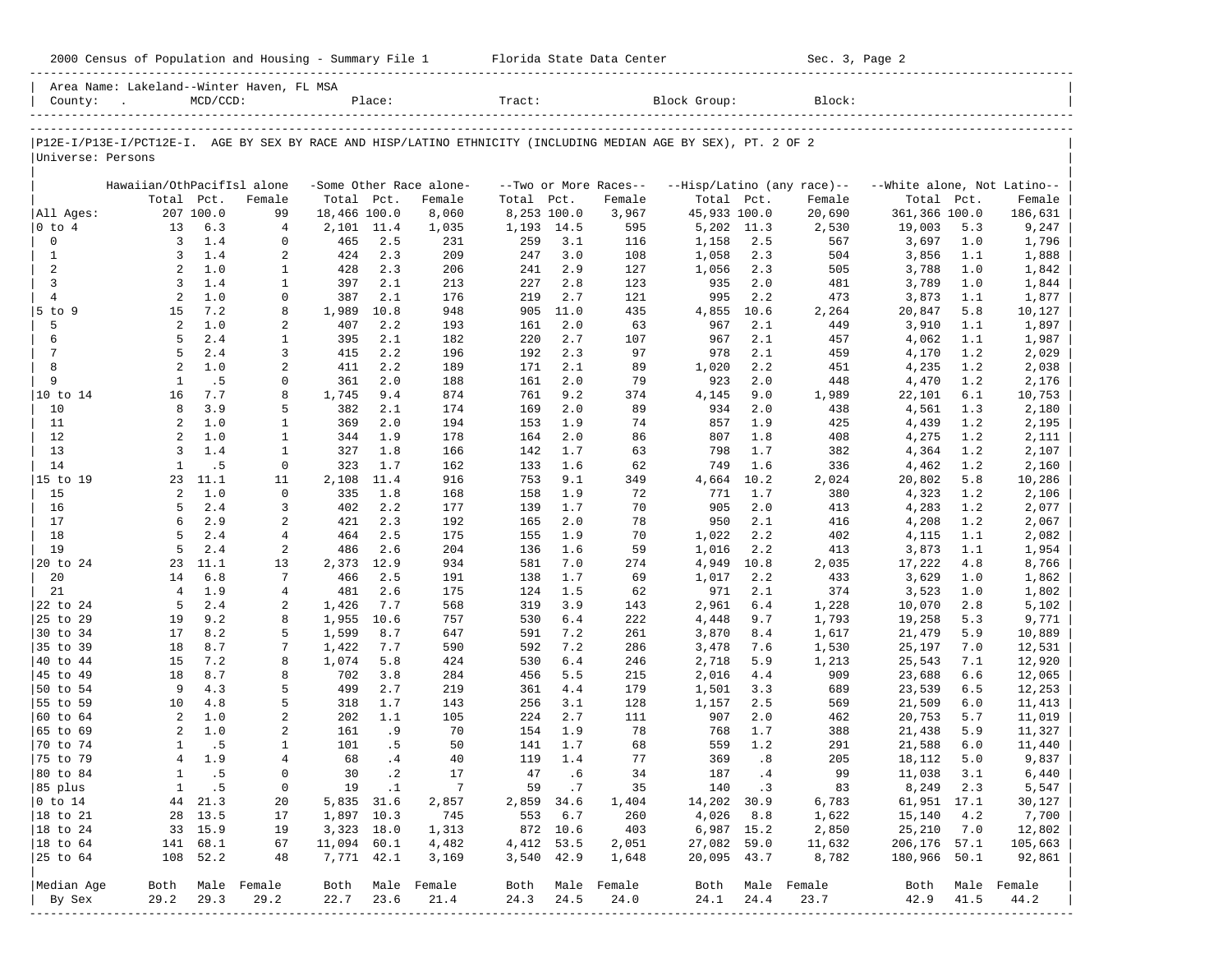|                           |                        |             |                                                    |                        |            | 2000 Census of Population and Housing - Summary File 1 Florida State Data Center                                              |                           |            |                 |              |             | Sec. 3, Page 1 |                   |            |                      |
|---------------------------|------------------------|-------------|----------------------------------------------------|------------------------|------------|-------------------------------------------------------------------------------------------------------------------------------|---------------------------|------------|-----------------|--------------|-------------|----------------|-------------------|------------|----------------------|
| County:                   |                        | $MCD/CCD$ : | Area Name: Melbourne--Titusville--Palm Bay, FL MSA | Place:                 |            |                                                                                                                               | $\texttt{Tract}$ :        |            | Block Group:    |              |             | Block:         |                   |            |                      |
|                           |                        |             |                                                    |                        |            | P12, P12A-D/P13, P13A-D/P14, PCT12A-D. AGE BY SEX BY RACE AND HISP/LATINO ETHNICITY (INCLUDING MEDIAN AGE BY SEX), PT. 1 OF 2 |                           |            |                 |              |             |                |                   |            |                      |
| Universe: Persons         |                        |             |                                                    |                        |            |                                                                                                                               |                           |            |                 |              |             |                |                   |            |                      |
|                           |                        |             |                                                    |                        |            | ----All Races Combined----- --------White alone-------- --------Black alone--------- AmerInd/NatAlaskan alone                 |                           |            |                 |              |             |                |                   |            | $----Asian alone---$ |
|                           | Total Pct.             |             | Female                                             | Total Pct.             |            | Female                                                                                                                        | Total Pct.                |            | Female          | Total Pct.   |             | Female         | Total Pct.        |            | Female               |
| All Ages:                 | 476,230 100.0          |             | 243,044                                            | 413,411 100.0          |            | 210,254                                                                                                                       | 40,000 100.0              |            | 20,766          | 1,765 100.0  |             | 847            | 7,152 100.0       |            | 4,219                |
| $ 0 \tto 4$               | 24,707                 | 5.2         | 12,057                                             | 19,479                 | 4.7        | 9,396                                                                                                                         | 3,128                     | 7.8        | 1,587           | 84           | 4.8         | 45             | 359               | 5.0        | 183                  |
| 0                         | 4,854                  | 1.0         | 2,357                                              | 3,749                  | .9         | 1,817                                                                                                                         | 660                       | 1.7        | 322             | 15           | .8          | 11             | 79                | 1.1        | 37                   |
| <sup>1</sup><br>2         | 4,804<br>4,819         | 1.0<br>1.0  | 2,362<br>2,315                                     | 3,792<br>3,796         | .9<br>.9   | 1,825<br>1,786                                                                                                                | 609<br>599                | 1.5<br>1.5 | 331<br>304      | 15<br>10     | .8<br>. 6   | 12<br>6        | 74<br>78          | 1.0<br>1.1 | 37<br>42             |
| 3                         | 5,047                  | 1.1         | 2,456                                              | 4,023                  | 1.0        | 1,934                                                                                                                         | 609                       | 1.5        | 304             | 22           | 1.2         | 6              | 68                | 1.0        | 33                   |
| $\overline{4}$            | 5,183                  | 1.1         | 2,567                                              | 4,119                  | 1.0        | 2,034                                                                                                                         | 651                       | 1.6        | 326             | 22           | 1.2         | 10             | 60                | .8         | 34                   |
| 5 to 9                    | 29,546                 | 6.2         | 14,498                                             | 23,754                 | 5.7        | 11,708                                                                                                                        | 3,777                     | 9.4        | 1,806           | 142          | 8.0         | 66             | 338               | 4.7        | 146                  |
| 5                         | 5,419                  | 1.1         | 2,619                                              | 4,337                  | 1.0        | 2,107                                                                                                                         | 667                       | 1.7        | 319             | 29           | 1.6         | 12             | 68                | 1.0        | 37                   |
| 6                         | 5,679                  | 1.2         | 2,825                                              | 4,543                  | 1.1        | 2,277                                                                                                                         | 738                       | 1.8        | 348             | 25           | 1.4         | 15             | 65                | . 9        | 25                   |
| 7                         | 5,900                  | 1.2         | 2,906                                              | 4,743                  | 1.1        | 2,343                                                                                                                         | 763                       | 1.9        | 378             | 26           | 1.5         | 14             | 70                | 1.0        | 24                   |
| 8                         | 6,141                  | 1.3         | 3,028                                              | 4,953                  | 1.2        | 2,448                                                                                                                         | 780                       | 2.0        | 376             | 32           | 1.8         | 13             | 65                | . 9        | 29                   |
| 9                         | 6,407                  | 1.3         | 3,120                                              | 5,178                  | 1.3        | 2,533                                                                                                                         | 829                       | 2.1        | 385             | 30           | 1.7         | 12             | 70                | 1.0        | 31                   |
| 10 to 14<br>10            | 31,999<br>6,597        | 6.7<br>1.4  | 15,546<br>3,190                                    | 26,121<br>5,414        | 6.3<br>1.3 | 12,642<br>2,604                                                                                                               | 3,898<br>771              | 9.7<br>1.9 | 1,930<br>389    | 139<br>28    | 7.9<br>1.6  | 73<br>16       | 408<br>88         | 5.7<br>1.2 | 199<br>42            |
| 11                        | 6,383                  | 1.3         | 3,111                                              | 5,157                  | 1.2        | 2,509                                                                                                                         | 809                       | 2.0        | 405             | 34           | 1.9         | 10             | 77                | 1.1        | 41                   |
| 12                        | 6,390                  | 1.3         | 3,132                                              | 5,205                  | 1.3        | 2,534                                                                                                                         | 786                       | 2.0        | 388             | 24           | 1.4         | 16             | 90                | 1.3        | 47                   |
| 13                        | 6,291                  | 1.3         | 3,051                                              | 5,175                  | 1.3        | 2,498                                                                                                                         | 770                       | 1.9        | 377             | 27           | 1.5         | 16             | 64                | . 9        | 31                   |
| 14                        | 6,338                  | 1.3         | 3,062                                              | 5,170                  | 1.3        | 2,497                                                                                                                         | 762                       | 1.9        | 371             | 26           | 1.5         | 15             | 89                | 1.2        | 38                   |
| 15 to 19                  | 29,172                 | 6.1         | 13,827                                             | 23,383                 | 5.7        | 11,139                                                                                                                        | 3,739                     | 9.3        | 1,741           | 133          | 7.5         | 65             | 501               | 7.0        | 252                  |
| 15                        | 6,231                  | 1.3         | 2,976                                              | 5,055                  | 1.2        | 2,386                                                                                                                         | 775                       | 1.9        | 389             | 22           | 1.2         | 9              | 90                | 1.3        | 54                   |
| 16                        | 6,109                  | 1.3         | 2,908                                              | 4,941                  | 1.2        | 2,380                                                                                                                         | 742                       | 1.9        | 349             | 32           | 1.8         | 17             | 119               | 1.7        | 56                   |
| 17                        | 6,107                  | 1.3         | 2,875                                              | 4,888                  | 1.2        | 2,281                                                                                                                         | 784                       | 2.0        | 377             | 30           | 1.7         | 17             | 112               | 1.6        | 57                   |
| 18<br>19                  | 5,578                  | 1.2         | 2,652                                              | 4,495                  | 1.1        | 2,171<br>1,921                                                                                                                | 682<br>756                | 1.7<br>1.9 | 296<br>330      | 21           | 1.2<br>1.6  | 9<br>13        | 97<br>83          | 1.4        | 49                   |
| 20 to 24                  | 5,147<br>21,502        | 1.1<br>4.5  | 2,416<br>10,029                                    | 4,004<br>16,886        | 1.0<br>4.1 | 7,946                                                                                                                         | 2,820                     | 7.0        | 1,287           | 28<br>107    | 6.1         | 49             | 455               | 1.2<br>6.4 | 36<br>231            |
| 20                        | 4,871                  | 1.0         | 2,151                                              | 3,783                  | .9         | 1,709                                                                                                                         | 683                       | 1.7        | 271             | 28           | 1.6         | 9              | 93                | 1.3        | 43                   |
| 21                        | 4,471                  | .9          | 2,007                                              | 3,475                  | .8         | 1,603                                                                                                                         | 649                       | 1.6        | 264             | 23           | 1.3         | 13             | 91                | 1.3        | 45                   |
| 22 to 24                  | 12,160                 | 2.6         | 5,871                                              | 9,628                  | 2.3        | 4,634                                                                                                                         | 1,488                     | 3.7        | 752             | 56           | 3.2         | 27             | 271               | 3.8        | 143                  |
| 25 to 29                  | 22,727                 | 4.8         | 11,396                                             | 18,682                 | 4.5        | 9,265                                                                                                                         | 2,337                     | 5.8        | 1,252           | 104          | 5.9         | 49             | 632               | 8.8        | 337                  |
| 30 to 34                  | 27,918                 | 5.9         | 14,216                                             | 23,700                 | 5.7        | 12,028                                                                                                                        | 2,549                     | 6.4        | 1,342           | 142          | 8.0         | 66             | 635               | 8.9        | 342                  |
| 35 to 39                  | 38,674                 | 8.1         | 19,531                                             | 33,761                 | 8.2        | 16,834                                                                                                                        | 3,075                     | 7.7        | 1,686           | 190          | 10.8        | 87             | 626               | 8.8        | 388                  |
| 40 to 44                  | 39,753                 | 8.3         | 19,754                                             | 34,987                 | 8.5        | 17,132                                                                                                                        | 2,935                     | 7.3        | 1,574           | 160          | 9.1         | 79             | 733               | 10.2       | 470                  |
| 45 to 49                  | 33,325                 | 7.0         | 16,649                                             | 29,425                 | 7.1        | 14,470                                                                                                                        | 2,373                     | 5.9        | 1,272           | 175          | 9.9         | 81             | 656               | 9.2        | 453                  |
| 50 to 54<br>55 to 59      | 29,913<br>26,842       | 6.3<br>5.6  | 15,602<br>14,199                                   | 26,665<br>24,227       | 6.4<br>5.9 | 13,769<br>12,709                                                                                                              | 2,053<br>1,764            | 5.1<br>4.4 | 1,140<br>968    | 113<br>84    | 6.4<br>4.8  | 55<br>40       | 570<br>407        | 8.0<br>5.7 | 390<br>272           |
| $ 60 \text{ to } 64$      | 25,471                 | 5.3         | 13,547                                             | 23,181                 | 5.6        | 12,290                                                                                                                        | 1,595                     | 4.0        | 845             | 68           | 3.9         | 23             | 286               | 4.0        | 189                  |
| 65 to 69                  | 26,887                 | 5.6         | 13,943                                             | 24,947                 | 6.0        | 12,830                                                                                                                        | 1,346                     | 3.4        | 754             | 49           | 2.8         | 28             | 242               | 3.4        | 165                  |
| 170 to 74                 | 25,059 5.3             |             | 13,451                                             | 23,548                 | 5.7        | 12,582                                                                                                                        | 1,068 2.7                 |            | 611             |              | 28 1.6      | 16             |                   | 164 2.3    | 111                  |
| 75 to 79                  | 21,000                 | 4.4         | 11,704                                             | 19,994                 | 4.8        | 11,104                                                                                                                        | 735                       | 1.8        | 446             | 26           | 1.5         | 13             | 72                | 1.0        | 48                   |
| 80 to 84                  | 12,775                 | 2.7         | 7,151                                              | 12,192                 | 2.9        | 6,792                                                                                                                         | 448                       | 1.1        | 270             | 11           | .6          | 7              | 39                | .5         | 27                   |
| 85 plus                   | 8,960                  | 1.9         | 5,944                                              | 8,479                  | 2.1        | 5,618                                                                                                                         | 360                       | .9         | 255             | 10           | . 6         | 5              | 29                | . 4        | 16                   |
| $ 0 \t\t \text{to} 14$    | 86,252 18.1            |             | 42,101                                             | 69,354                 | 16.8       | 33,746                                                                                                                        | 10,803 27.0               |            | 5,323           | 365          | 20.7        | 184            | 1,105 15.5        |            | 528                  |
| 18 to 21                  | 20,067                 | 4.2         | 9,226                                              | 15,757                 | 3.8        | 7,404                                                                                                                         | 2,770                     | 6.9        | 1,161           | 100          | 5.7         | 44             | 364               | 5.1        | 173                  |
| 18 to 24<br>$ 18$ to $64$ | 32,227<br>276,850 58.1 | 6.8         | 15,097<br>139,991                                  | 25,385<br>240,013 58.1 | 6.1        | 12,038<br>120,535                                                                                                             | 4,258 10.6<br>22,939 57.3 |            | 1,913<br>11,992 | 156<br>1,192 | 8.8<br>67.5 | 71<br>551      | 635<br>5,180 72.4 | 8.9        | 316<br>3,157         |
| 25 to 64                  | 244,623 51.4           |             | 124,894                                            | 214,628 51.9           |            | 108,497                                                                                                                       | 18,681 46.7               |            | 10,079          | 1,036 58.7   |             | 480            | 4,545 63.5        |            | 2,841                |
|                           |                        |             |                                                    |                        |            |                                                                                                                               |                           |            |                 |              |             |                |                   |            |                      |
| Median Age                | Both                   |             | Male Female                                        | Both                   |            | Male Female                                                                                                                   | Both                      |            | Male Female     | Both         |             | Male Female    | Both              |            | Male Female          |
| By Sex<br>--------------- | 41.4                   | 40.3        | 42.6<br>------------------------------             | 42.9                   | 41.8       | 44.1                                                                                                                          | 30.6                      | 28.0       | 33.1            | 35.9         | 36.1        | 35.6           | 36.8              | 31.8       | 40.3                 |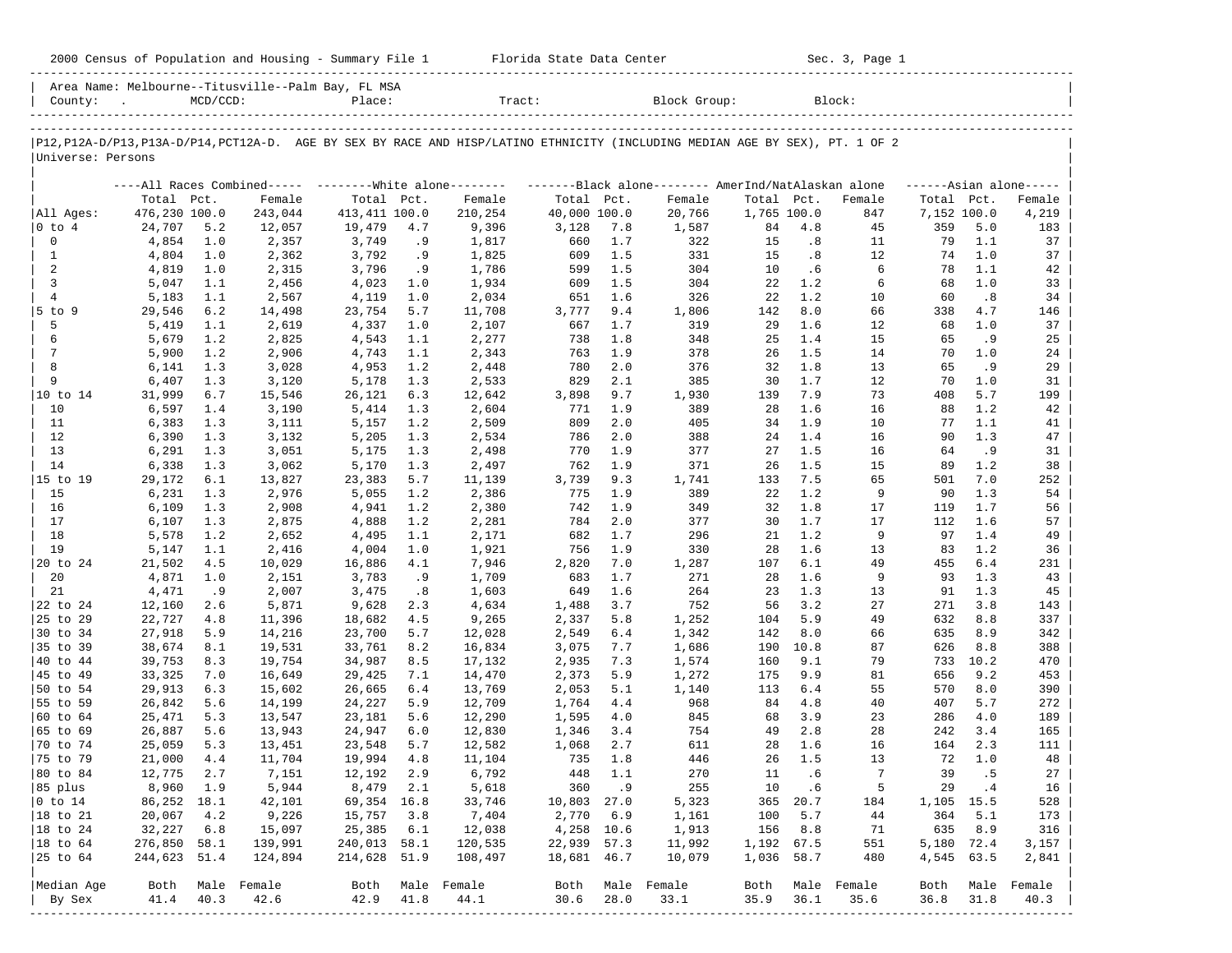|                      | 2000 Census of Population and Housing - Summary File 1 Florida State Data Center |             |                     |             |            |                         |              |             |                       |                                                                                                                |            | Sec. 3, Page 2             |                             |            |                  |
|----------------------|----------------------------------------------------------------------------------|-------------|---------------------|-------------|------------|-------------------------|--------------|-------------|-----------------------|----------------------------------------------------------------------------------------------------------------|------------|----------------------------|-----------------------------|------------|------------------|
| County:              | Area Name: Melbourne--Titusville--Palm Bay, FL MSA<br><b>Contract</b>            | $MCD/CCD$ : |                     |             | Place:     |                         | Tract:       |             |                       | Block Group:                                                                                                   |            | Block:                     |                             |            |                  |
|                      |                                                                                  |             |                     |             |            |                         |              |             |                       | P12E-I/P13E-I/PCT12E-I. AGE BY SEX BY RACE AND HISP/LATINO ETHNICITY (INCLUDING MEDIAN AGE BY SEX), PT. 2 OF 2 |            |                            |                             |            |                  |
| Universe: Persons    |                                                                                  |             |                     |             |            |                         |              |             |                       |                                                                                                                |            |                            |                             |            |                  |
|                      | Hawaiian/OthPacifIsl alone                                                       |             |                     |             |            | -Some Other Race alone- |              |             | --Two or More Races-- |                                                                                                                |            | --Hisp/Latino (any race)-- | --White alone, Not Latino-- |            |                  |
|                      | Total Pct.                                                                       |             | Female              | Total Pct.  |            | Female                  | Total Pct.   |             | Female                | Total Pct.                                                                                                     |            | Female                     | Total Pct.                  |            | Female           |
| All Ages:            |                                                                                  | 305 100.0   | 142                 | 5,168 100.0 |            | 2,575                   | 8,429 100.0  |             | 4,241                 | 21,970 100.0                                                                                                   |            | 11,138                     | 398,695 100.0               |            | 202,757          |
| $ 0 \t{to} 4$        | 16                                                                               | 5.2         | $7\phantom{.0}$     | 457         | 8.8        | 246                     | 1,184 14.0   |             | 593                   | 1,802                                                                                                          | 8.2        | 895                        | 18,395                      | 4.6        | 8,873            |
| $\mathbf 0$          | $\overline{4}$                                                                   | 1.3         | $\mathbf 0$         | 109         | 2.1        | 55                      | 238          | 2.8         | 115                   | 406                                                                                                            | 1.8        | 204                        | 3,505                       | .9         | 1,702            |
| $\mathbf{1}$         | $\overline{3}$                                                                   | 1.0         | 2                   | 75          | 1.5        | 35                      | 236          | 2.8         | 120                   | 351                                                                                                            | 1.6        | 172                        | 3,577                       | .9         | 1,720            |
| 2                    | 2                                                                                | .7          | 2                   | 91          | 1.8        | 49                      | 243          | 2.9         | 126                   | 338                                                                                                            | 1.5        | 173                        | 3,599                       | .9         | 1,687            |
| 3                    | $\overline{3}$                                                                   | 1.0         | $\mathbf 0$         | 86          | 1.7        | 55                      | 236          | 2.8         | 124                   | 341                                                                                                            | 1.6        | 174                        | 3,818                       | 1.0        | 1,834            |
| $\overline{4}$       | $\overline{4}$                                                                   | 1.3         | 3                   | 96          | 1.9        | 52                      | 231          | 2.7         | 108                   | 366                                                                                                            | 1.7        | 172                        | 3,896                       | 1.0        | 1,930            |
| $5$ to $9$<br>5      | 22<br>6                                                                          | 7.2<br>2.0  | 10<br>2             | 500<br>88   | 9.7<br>1.7 | 244<br>39               | 1,013<br>224 | 12.0<br>2.7 | 518<br>103            | 1,856<br>361                                                                                                   | 8.4<br>1.6 | 937<br>166                 | 22,608<br>4,105             | 5.7<br>1.0 | 11,120<br>1,992  |
| 6                    | 3                                                                                | 1.0         | $\mathbf{1}$        | 102         | 2.0        | 45                      | 203          | 2.4         | 114                   | 338                                                                                                            | 1.5        | 177                        | 4,337                       | 1.1        | 2,166            |
| 7                    | $\overline{4}$                                                                   | 1.3         | $\mathbf{1}$        | 102         | 2.0        | 62                      | 192          | 2.3         | 84                    | 372                                                                                                            | 1.7        | 193                        | 4,518                       | 1.1        | 2,227            |
| 8                    | $\overline{3}$                                                                   | 1.0         | $\overline{a}$      | 113         | 2.2        | 55                      | 195          | 2.3         | 105                   | 393                                                                                                            | 1.8        | 199                        | 4,717                       | 1.2        | 2,325            |
| 9                    | 6                                                                                | 2.0         | 4                   | 95          | 1.8        | 43                      | 199          | 2.4         | 112                   | 392                                                                                                            | 1.8        | 202                        | 4,931                       | 1.2        | 2,410            |
|                      | 18                                                                               | 5.9         | 8                   | 520         | 10.1       | 277                     | 895          | 10.6        | 417                   | 1,900                                                                                                          | 8.6        | 933                        | 24,914                      | 6.2        | 12,066           |
| 10                   | 3                                                                                | 1.0         | 2                   | 107         | 2.1        | 59                      | 186          | 2.2         | 78                    | 406                                                                                                            | 1.8        | 194                        | 5,155                       | 1.3        | 2,480            |
| 11                   | 3                                                                                | 1.0         | $\mathbf{1}$        | 118         | 2.3        | 56                      | 185          | 2.2         | 89                    | 372                                                                                                            | 1.7        | 171                        | 4,937                       | 1.2        | 2,412            |
| 12                   | $\overline{4}$                                                                   | 1.3         | 3                   | 101         | 2.0        | 58                      | 180          | 2.1         | 86                    | 379                                                                                                            | 1.7        | 203                        | 4,963                       | 1.2        | 2,404            |
| 13                   | 5                                                                                | 1.6         | $\mathbf{1}$        | 92          | 1.8        | 51                      | 158          | 1.9         | 77                    | 376                                                                                                            | 1.7        | 184                        | 4,920                       | 1.2        | 2,384            |
| 14                   | $\overline{3}$                                                                   | 1.0         | $\mathbf{1}$        | 102         | 2.0        | 53                      | 186          | 2.2         | 87                    | 367                                                                                                            | 1.7        | 181                        | 4,939                       | 1.2        | 2,386            |
| 15 to 19             | 30                                                                               | 9.8         | 8                   | 564         | 10.9       | 229                     | 822          | 9.8         | 393                   | 1,974                                                                                                          | 9.0        | 833                        | 22,139                      | 5.6        | 10,618           |
| 15                   | 6                                                                                | 2.0         | $\mathbf{1}$        | 112         | 2.2        | 50                      | 171          | 2.0         | 87                    | 401                                                                                                            | 1.8        | 177                        | 4,796                       | 1.2        | 2,273            |
| 16<br>17             | $\overline{4}$<br>3                                                              | 1.3<br>1.0  | 2<br>$\mathbf{1}$   | 110<br>109  | 2.1<br>2.1 | 42<br>51                | 161<br>181   | 1.9<br>2.1  | 62<br>91              | 367<br>415                                                                                                     | 1.7<br>1.9 | 160<br>169                 | 4,706                       | 1.2<br>1.2 | 2,275            |
| 18                   | 6                                                                                | 2.0         | $\mathbf{1}$        | 110         | 2.1        | 42                      | 167          | 2.0         | 84                    | 409                                                                                                            | 1.9        | 174                        | 4,625<br>4,228              | 1.1        | 2,181<br>2,056   |
| 19                   | 11                                                                               | 3.6         | 3                   | 123         | 2.4        | 44                      | 142          | 1.7         | 69                    | 382                                                                                                            | 1.7        | 153                        | 3,784                       | .9         | 1,833            |
| 20 to 24             | 31                                                                               | 10.2        | 18                  | 576         | 11.1       | 226                     | 627          | 7.4         | 272                   | 1,757                                                                                                          | 8.0        | 724                        | 15,907                      | 4.0        | 7,530            |
| 20                   | $\overline{4}$                                                                   | 1.3         | 3                   | 144         | 2.8        | 51                      | 136          | 1.6         | 65                    | 395                                                                                                            | 1.8        | 160                        | 3,565                       | .9         | 1,613            |
| 21                   | 5                                                                                | 1.6         | $\mathbf{1}$        | 116         | 2.2        | 38                      | 112          | 1.3         | 43                    | 347                                                                                                            | 1.6        | 136                        | 3,271                       | .8         | 1,516            |
| 22 to 24             | 22                                                                               | 7.2         | 14                  | 316         | 6.1        | 137                     | 379          | 4.5         | 164                   | 1,015                                                                                                          | 4.6        | 428                        | 9,071                       | 2.3        | 4,401            |
| 25 to 29             | 24                                                                               | 7.9         | 6                   | 431         | 8.3        | 220                     | 517          | 6.1         | 267                   | 1,510                                                                                                          | 6.9        | 725                        | 17,767                      | 4.5        | 8,836            |
| 30 to 34             | 29                                                                               | 9.5         | 16                  | 408         | 7.9        | 203                     | 455          | 5.4         | 219                   | 1,540                                                                                                          | 7.0        | 782                        | 22,715                      | 5.7        | 11,529           |
| 35 to 39             | 25                                                                               | 8.2         | 14                  | 459         | 8.9        | 241                     | 538          | 6.4         | 281                   | 1,808                                                                                                          | 8.2        | 946                        | 32,547                      | 8.2        | 16,214           |
| 40 to 44             | 22                                                                               | 7.2         | 12                  | 392         | 7.6        | 209                     | 524          | 6.2         | 278                   | 1,745                                                                                                          | 7.9        | 910                        | 33,789                      | 8.5        | 16,521           |
| 45 to 49             | 23                                                                               | 7.5         | 13                  | 276         | 5.3        | 153                     | 397          | 4.7         | 207                   | 1,345                                                                                                          | 6.1        | 736                        | 28,473                      | 7.1        | 13,937           |
| 50 to 54             | 27                                                                               | 8.9         | 14                  | 176         | 3.4        | 91                      | 309          | 3.7         | 143                   | 1,032                                                                                                          | 4.7        | 555                        | 25,880                      | 6.5        | 13,344           |
| 55 to 59<br>60 to 64 | 9<br>5                                                                           | 3.0<br>1.6  | $\overline{4}$<br>3 | 102<br>90   | 2.0<br>1.7 | 60<br>52                | 249<br>246   | 3.0<br>2.9  | 146<br>145            | 830<br>740                                                                                                     | 3.8<br>3.4 | 490<br>421                 | 23,570                      | 5.9<br>5.7 | 12,322<br>11,951 |
| 165 to 69            | 8                                                                                | 2.6         | $\overline{4}$      | 86          | 1.7        | 51                      | 209          | 2.5         | 111                   | 738                                                                                                            | 3.4        | 416                        | 22,589<br>24,346            | 6.1        | 12,493           |
| $ 70 \text{ to } 74$ | 6                                                                                | 2.0         |                     | 68          | 1.3        | 32                      | 177          | 2.1         | 97                    | 613                                                                                                            | 2.8        | 360                        | 23,044                      | 5.8        | 12,283           |
| 75 to 79             | 6                                                                                | 2.0         | $\mathbf{1}$        | 33          | .6         | 21                      | 134          | 1.6         | 71                    | 422                                                                                                            | 1.9        | 242                        | 19,633                      | 4.9        | 10,901           |
| 80 to 84             | $\mathbf 0$                                                                      | $\cdot$ 0   | $\mathbf 0$         | 13          | .3         | 10                      | 72           | . 9         | 45                    | 202                                                                                                            | .9         | 127                        | 12,021                      | 3.0        | 6,681            |
| 85 plus              | 4                                                                                | 1.3         | $\overline{a}$      | 17          | .3         | 10                      | 61           | .7          | 38                    | 156                                                                                                            | .7         | 106                        | 8,358                       | 2.1        | 5,538            |
| $ 0 \t{to} 14$       | 56                                                                               | 18.4        | 25                  | 1,477       | 28.6       | 767                     | 3,092 36.7   |             | 1,528                 | 5,558                                                                                                          | 25.3       | 2,765                      | 65,917 16.5                 |            | 32,059           |
| 18 to 21             | 26                                                                               | 8.5         | 8                   | 493         | 9.5        | 175                     | 557          | 6.6         | 261                   | 1,533                                                                                                          | 7.0        | 623                        | 14,848                      | 3.7        | 7,018            |
| 18 to 24             | 48                                                                               | 15.7        | 22                  | 809         | 15.7       | 312                     |              | 936 11.1    | 425                   | 2,548 11.6                                                                                                     |            | 1,051                      | 23,919                      | 6.0        | 11,419           |
| 18 to 64             | 212                                                                              | 69.5        | 104                 | 3,143 60.8  |            | 1,541                   | 4, 171 49.5  |             | 2,111                 | 13,098                                                                                                         | 59.6       | 6,616                      | 231,249                     | 58.0       | 116,073          |
| 25 to 64             |                                                                                  | 164 53.8    | 82                  | 2,334 45.2  |            | 1,229                   | 3,235 38.4   |             | 1,686                 | 10,550 48.0                                                                                                    |            | 5,565                      | 207,330                     | 52.0       | 104,654          |
| Median Age           | Both                                                                             |             | Male Female         | Both        |            | Male Female             | Both         |             | Male Female           | Both                                                                                                           |            | Male Female                | Both                        |            | Male Female      |

| By Sex 31.8 28.9 34.5 24.6 23.2 26.5 22.4 21.4 23.7 30.6 27.8 33.5 43.2 42.2 44.4 | -----------------------------------------------------------------------------------------------------------------------------------------------------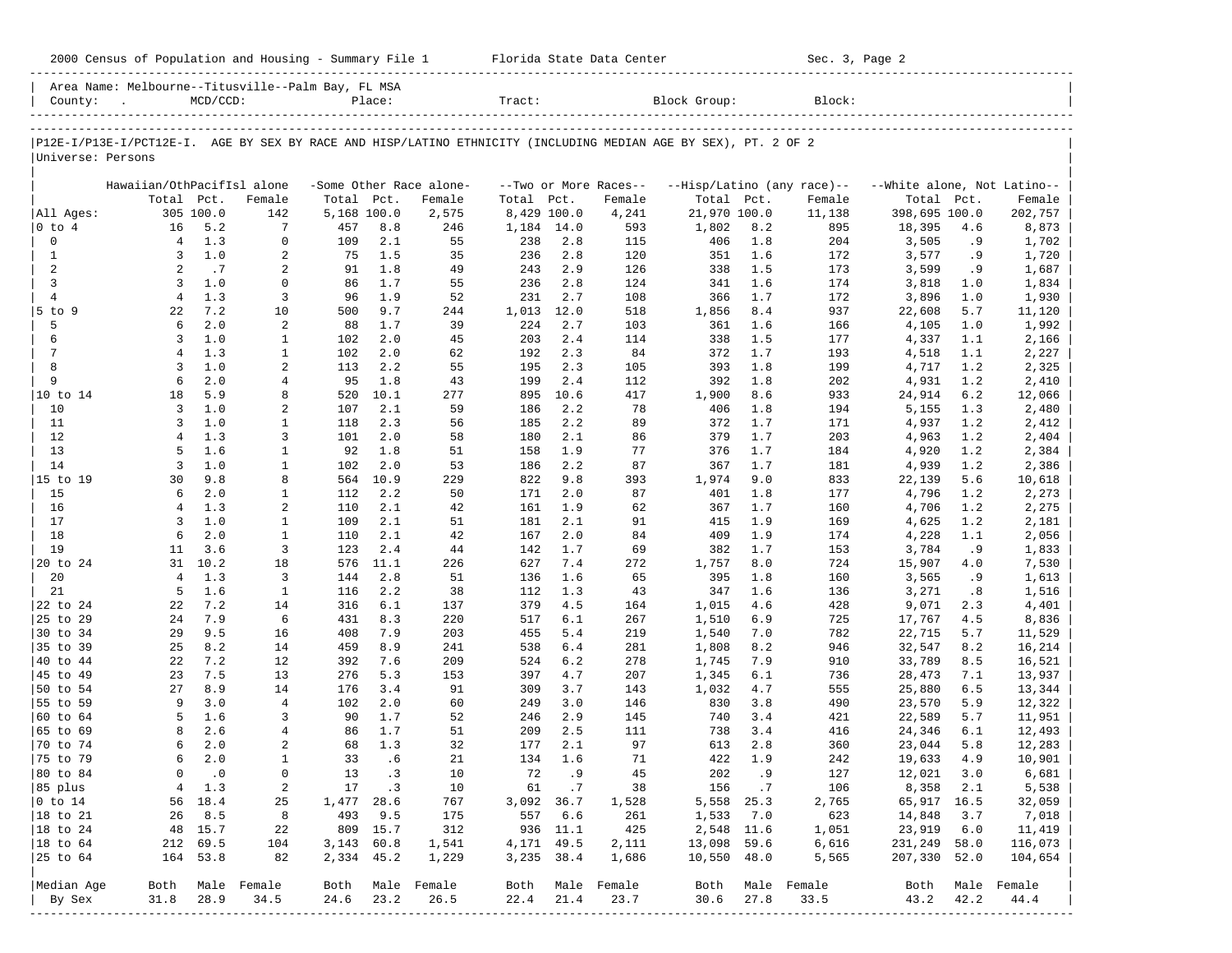|                              |                    |             |                                            |                           |            |                                                                                                                               |                              |            |                    |             |            | Sec. 3, Page 1 |                      |            |                         |
|------------------------------|--------------------|-------------|--------------------------------------------|---------------------------|------------|-------------------------------------------------------------------------------------------------------------------------------|------------------------------|------------|--------------------|-------------|------------|----------------|----------------------|------------|-------------------------|
|                              | County:            | $MCD/CCD$ : | Area Name: Miami--Fort Lauderdale, FL CMSA |                           |            | Place: Tract: Block Group: Block:                                                                                             |                              |            |                    |             |            |                |                      |            |                         |
|                              |                    |             |                                            |                           |            | P12, P12A-D/P13, P13A-D/P14, PCT12A-D. AGE BY SEX BY RACE AND HISP/LATINO ETHNICITY (INCLUDING MEDIAN AGE BY SEX), PT. 1 OF 2 |                              |            |                    |             |            |                |                      |            |                         |
| Universe: Persons            |                    |             |                                            |                           |            |                                                                                                                               |                              |            |                    |             |            |                |                      |            |                         |
|                              |                    |             |                                            |                           |            | ----All Races Combined----- ---------White alone-------- ---------Black alone-------- AmerInd/NatAlaskan alone                |                              |            |                    |             |            |                |                      |            | $---Asian alone---$     |
|                              | Total Pct.         |             | Female                                     | Total Pct.                |            | Female                                                                                                                        | Total Pct.                   |            | Female             | Total Pct.  |            | Female         | Total Pct.           |            | Female                  |
| All Ages:                    |                    |             | 3,876,380 100.0 2,004,253                  |                           |            | 2,715,845 100.0 1,397,929                                                                                                     | 790,518 100.0                |            | 416,880            | 8,232 100.0 |            | 4,021          | 68,334 100.0         |            | 35,314                  |
| $ 0 \t{to} 4$<br>$\mathbf 0$ | 248,793            | 6.4         | 121,153<br>24,012                          | 153,421                   | 5.6        | 74,311                                                                                                                        | 67,124<br>13,077             | 8.5        | 32,936             | 708         | 8.6        | 344            | 4,290                | 6.3        | 2,103                   |
| <sup>1</sup>                 | 48,979<br>48,861   | 1.3<br>1.3  | 23,747                                     | 30,226<br>30,218          | 1.1<br>1.1 | 14,753<br>14,536                                                                                                              | 13,002                       | 1.7<br>1.6 | 6,459<br>6,438     | 135<br>119  | 1.6<br>1.4 | 66<br>63       | 794<br>796           | 1.2<br>1.2 | 374<br>382              |
| 2                            | 49,246             | 1.3         | 24,064                                     | 30,335                    | 1.1        | 14,738                                                                                                                        | 13,319                       | 1.7        | 6,546              | 153         | 1.9        | 73             | 900                  | 1.3        | 441                     |
| $\overline{3}$               | 50,406             | 1.3         | 24,431                                     | 30,999                    | 1.1        | 14,973                                                                                                                        | 13,829                       | 1.7        | 6,713              | 138         | 1.7        | 65             | 870                  | 1.3        | 447                     |
| 4                            | 51,301             | 1.3         | 24,899                                     | 31,643                    | 1.2        | 15,311                                                                                                                        | 13,897                       | 1.8        | 6,780              | 163         | 2.0        | 77             | 930                  | 1.4        | 459                     |
| $5$ to $9$                   | 268,013            | 6.9         | 130,736                                    | 163,544                   | 6.0        | 79,405                                                                                                                        | 75,339                       | 9.5        | 37,051             | 755         | 9.2        | 387            | 4,421                | 6.5        | 2,157                   |
| 5                            | 51,398             | 1.3         | 25,206                                     | 31,558                    | 1.2        | 15,373                                                                                                                        | 14,085                       | 1.8        | 7,010              | 168         | 2.0        | 87             | 912                  | 1.3        | 455                     |
| 6                            | 53,080             | 1.4         | 25,985                                     | 32,508                    | 1.2        | 15,761                                                                                                                        | 14,713                       | 1.9        | 7,342              | 144         | 1.7        | 78             | 883                  | 1.3        | 442                     |
| 7                            | 53,657             | 1.4         | 25,906                                     | 32,568                    | 1.2        | 15,754                                                                                                                        | 15,250                       | 1.9        | 7,350              | 150         | 1.8        | 73             | 882                  | 1.3        | 393                     |
| 8<br>9                       | 53,887             | 1.4         | 26,179                                     | 32,878                    | 1.2        | 15,941                                                                                                                        | 15,176                       | 1.9        | 7,355              | 150         | 1.8        | 77             | 894                  | 1.3        | 452                     |
| 10 to 14                     | 55,991<br>269,886  | 1.4<br>7.0  | 27,460<br>132,049                          | 34,032<br>162,940         | 1.3<br>6.0 | 16,576<br>79,184                                                                                                              | 16,115<br>77,499             | 2.0<br>9.8 | 7,994<br>38,405    | 143<br>696  | 1.7<br>8.5 | 72<br>313      | 850<br>4,528         | 1.2<br>6.6 | 415<br>2,225            |
| 10                           | 57,022             | 1.5         | 28,022                                     | 34,632                    | 1.3        | 16,979                                                                                                                        | 16,380                       | 2.1        | 8,141              | 160         | 1.9        | 74             | 953                  | 1.4        | 468                     |
| 11                           | 54,289             | 1.4         | 26,493                                     | 33,003                    | 1.2        | 15,922                                                                                                                        | 15,434                       | 2.0        | 7,693              | 136         | 1.7        | 54             | 934                  | 1.4        | 489                     |
| 12                           | 53,642             | 1.4         | 26,294                                     | 32,754                    | 1.2        | 15,949                                                                                                                        | 15,120                       | 1.9        | 7,531              | 130         | 1.6        | 65             | 891                  | 1.3        | 427                     |
| 13                           | 52,315             | 1.3         | 25,577                                     | 31,309                    | 1.2        | 15,230                                                                                                                        | 15,230                       | 1.9        | 7,499              | 124         | 1.5        | 48             | 845                  | 1.2        | 410                     |
| 14                           | 52,618             | 1.4         | 25,663                                     | 31,242                    | 1.2        | 15,104                                                                                                                        | 15,335                       | 1.9        | 7,541              | 146         | 1.8        | 72             | 905                  | 1.3        | 431                     |
| 15 to 19                     | 250,150            | 6.5         | 122,783                                    | 146,677                   | 5.4        | 70,936                                                                                                                        | 72,675                       | 9.2        | 36,353             | 626         | 7.6        | 303            | 4,670                | 6.8        | 2,309                   |
| 15                           | 52,076             | 1.3         | 25,441                                     | 30,869                    | 1.1        | 14,859                                                                                                                        | 15,115                       | 1.9        | 7,501              | 126         | 1.5        | 59             | 938                  | 1.4        | 465                     |
| 16                           | 51,949             | 1.3         | 25,572                                     | 30,752                    | 1.1        | 15,011                                                                                                                        | 15,044                       | 1.9        | 7,471              | 127         | 1.5        | 66             | 910                  | 1.3        | 467                     |
| 17<br>18                     | 51,425<br>48,950   | 1.3<br>1.3  | 25,194<br>23,858                           | 30,074<br>28,401          | 1.1        | 14,598                                                                                                                        | 15,091                       | 1.9        | 7,462<br>7,195     | 131<br>129  | 1.6<br>1.6 | 68<br>63       | 963<br>920           | 1.4<br>1.3 | 456<br>470              |
| 19                           | 45,750             | 1.2         | 22,718                                     | 26,581                    | 1.0<br>1.0 | 13,541<br>12,927                                                                                                              | 14,286<br>13,139             | 1.8<br>1.7 | 6,724              | 113         | 1.4        | 47             | 939                  | 1.4        | 451                     |
| 20 to 24                     | 227,555            | 5.9         | 114,673                                    | 138,513                   | 5.1        | 68,539                                                                                                                        | 58,377                       | 7.4        | 30,735             | 599         | 7.3        | 279            | 4,795                | 7.0        | 2,505                   |
| 20                           | 45,580             | 1.2         | 22,543                                     | 26,609                    | 1.0        | 12,889                                                                                                                        | 12,798                       | 1.6        | 6,557              | 126         | 1.5        | 65             | 912                  | 1.3        | 470                     |
| 21                           | 43,654             | 1.1         | 21,688                                     | 25,977                    | 1.0        | 12,695                                                                                                                        | 11,672                       | 1.5        | 6,024              | 120         | 1.5        | 52             | 908                  | 1.3        | 476                     |
| 22 to 24                     | 138,321            | 3.6         | 70,442                                     | 85,927                    | 3.2        | 42,955                                                                                                                        | 33,907                       | 4.3        | 18,154             | 353         | 4.3        | 162            | 2,975                | 4.4        | 1,559                   |
| 25 to 29                     | 269,675            | 7.0         | 136,376                                    | 178,146                   | 6.6        | 88,299                                                                                                                        | 58,808                       | 7.4        | 31,817             | 660         | 8.0        | 302            | 6,334                | 9.3        | 3,358                   |
| 30 to 34                     | 298,622            | 7.7         | 150,487                                    | 205,928                   | 7.6        | 101,530                                                                                                                       | 59,325                       | 7.5        | 32,222             | 638         | 7.8        | 315            | 6,530                | 9.6        | 3,399                   |
| 35 to 39                     | 335,311            | 8.7         | 168,821                                    | 235,995                   | 8.7        | 116,157                                                                                                                       | 64,640                       | 8.2        | 34,885             | 701         | 8.5        | 321            | 6,655                | 9.7        | 3,489                   |
| 40 to 44                     | 305,202            | 7.9         | 155,202                                    | 212,224                   | 7.8        | 105,454                                                                                                                       | 61,975                       | 7.8        | 33,526             | 758         | 9.2        | 383            | 6,659                | 9.7        | 3,487                   |
| 45 to 49                     | 266,461            | 6.9         | 137,672                                    | 189,856<br>173,138        | 7.0        | 96,693                                                                                                                        | 51,401                       | 6.5        | 27,749<br>21,156   | 629         | 7.6        | 306            | 5,673                | 8.3        | 3,005                   |
| 50 to 54<br>55 to 59         | 231,391<br>185,689 | 6.0<br>4.8  | 119,936<br>97,151                          | 143,956                   | 6.4<br>5.3 | 88,811<br>74,662                                                                                                              | 39,363<br>28,752             | 5.0<br>3.6 | 15,576             | 414<br>342  | 5.0<br>4.2 | 196<br>186     | 4,431<br>2,885       | 6.5<br>4.2 | 2,290<br>1,497          |
| 60 to 64                     | 157,971            | 4.1         | 84,373                                     | 123,914                   | 4.6        | 65,904                                                                                                                        | 23,736                       | 3.0        | 13,006             | 245         | 3.0        | 115            | 2,210                | 3.2        | 1,105                   |
| $ 65 \t{to} 69$              | 141,530            | 3.7         | 77,778                                     | 115,181                   | 4.2        | 62,793                                                                                                                        | 18,376                       | 2.3        | 10,449             | 162         | 2.0        | 95             | 1,666                | 2.4        | 904                     |
| $ 70 \tto 74$                | 137,368            | 3.5         | 78,034                                     | 117,256                   | 4.3        | 66,074                                                                                                                        | 14,064 1.8                   |            | 8,438              |             | 105 1.3    | 66             |                      | 1,180 1.7  | 663                     |
| 75 to 79                     | 116,608            | 3.0         | 69,492                                     | 103,445                   | 3.8        | 61,390                                                                                                                        | 9,179                        | 1.2        | 5,755              | 80          | 1.0        | 40             | 753                  | 1.1        | 434                     |
| 80 to 84                     | 84,636             | 2.2         | 52,944                                     | 76,753                    | 2.8        | 47,816                                                                                                                        | 5,505                        | .7         | 3,638              | 59          | .7         | 35             | 383                  | .6         | 234                     |
| 85 plus                      | 81,519             | 2.1         | 54,593                                     | 74,958                    | 2.8        | 49,971                                                                                                                        | 4,380                        | .6         | 3,183              | 55          | .7         | 35             | 271                  | . 4        | 150                     |
| $ 0 \t{to} 14$               | 786,692            | 20.3        | 383,938                                    | 479,905 17.7              |            | 232,900                                                                                                                       | 219,962 27.8                 |            | 108,392            | 2,159       | 26.2       | 1,044          | 13,239 19.4          |            | 6,485                   |
| 18 to 21                     | 183,934            | 4.7         | 90,807                                     | 107,568                   | 4.0        | 52,052                                                                                                                        | 51,895                       | 6.6        | 26,500             | 488         | 5.9        | 227            | 3,679                | 5.4        | 1,867                   |
| 18 to 24                     | 322,255            | 8.3         | 161,249<br>2, 372, 577 61.2 1, 211, 267    | 193,495<br>1,656,652 61.0 | 7.1        | 95,007                                                                                                                        | 85,802 10.9                  |            | 44,654             | 5,228 63.5  | 841 10.2   | 389            | 6,654<br>48,031 70.3 | 9.7        | 3,426                   |
| $ 18$ to $64$<br>25 to 64    |                    |             | 2,050,322 52.9 1,050,018                   | 1,463,157 53.9            |            | 832,517<br>737,510                                                                                                            | 473,802 59.9<br>388,000 49.1 |            | 254,591<br>209,937 | 4,387 53.3  |            | 2,513<br>2,124 | 41,377 60.6          |            | 25,056<br>21,630        |
|                              |                    |             |                                            |                           |            |                                                                                                                               |                              |            |                    |             |            |                |                      |            |                         |
| Median Age                   | Both               |             | Male Female                                | Both                      |            | Male Female                                                                                                                   | Both                         |            | Male Female        | Both        |            | Male Female    | Both                 |            | Male Female             |
| By Sex                       | 36.5               | 35.3        | 37.7                                       | 39.4                      | 38.0       | 40.9                                                                                                                          | 28.8                         | 27.2       | 30.2               | 30.6        | 29.9       | 31.3           | 33.9                 | 33.4       | $34.4$                  |
|                              |                    |             |                                            |                           |            |                                                                                                                               |                              |            |                    |             |            |                |                      |            | ----------------------- |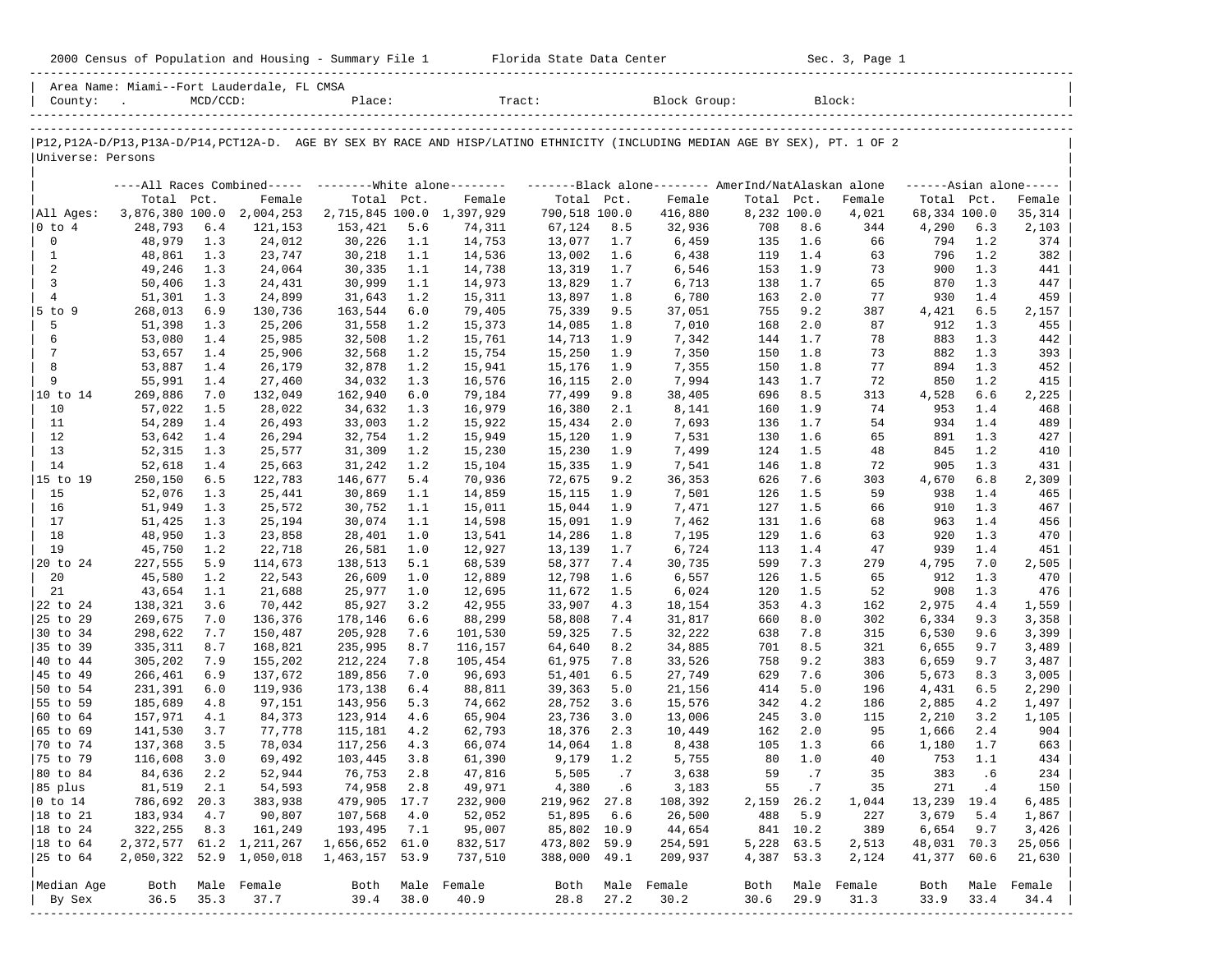|                        | Sec. 3, 2000 Census of Population and Housing - Summary File 1 Florida State Data Center Sec. 3, 2000 Census of Population and Housing - Summary File 1 Florida State Data Center                                                                                                                                                                                 |                |             |                 |            |                                   |                 |            |                                 |                    |            | Sec. 3, Page 2                       |                                           |            |                  |
|------------------------|-------------------------------------------------------------------------------------------------------------------------------------------------------------------------------------------------------------------------------------------------------------------------------------------------------------------------------------------------------------------|----------------|-------------|-----------------|------------|-----------------------------------|-----------------|------------|---------------------------------|--------------------|------------|--------------------------------------|-------------------------------------------|------------|------------------|
|                        | Area Name: Miami--Fort Lauderdale, FL CMSA<br>$\begin{tabular}{ l } \hline \multicolumn{1}{c}{\text{County:}} & \multicolumn{1}{c}{\text{MCD/CCD:}} & \multicolumn{1}{c}{\text{Place:}} & \multicolumn{1}{c}{\text{Trace}} \\ & & \multicolumn{1}{c}{\text{Trace}} & \multicolumn{1}{c}{\text{Trace}} & \multicolumn{1}{c}{\text{Trace}} \\ \hline \end{tabular}$ |                |             |                 |            |                                   |                 |            |                                 |                    |            |                                      |                                           |            |                  |
|                        |                                                                                                                                                                                                                                                                                                                                                                   |                |             |                 |            |                                   |                 |            |                                 |                    |            |                                      |                                           |            |                  |
| Universe: Persons      | P12E-I/P13E-I/PCT12E-I. AGE BY SEX BY RACE AND HISP/LATINO ETHNICITY (INCLUDING MEDIAN AGE BY SEX), PT. 2 OF 2                                                                                                                                                                                                                                                    |                |             |                 |            |                                   |                 |            |                                 |                    |            |                                      |                                           |            |                  |
|                        |                                                                                                                                                                                                                                                                                                                                                                   |                |             |                 |            |                                   |                 |            |                                 |                    |            |                                      |                                           |            |                  |
|                        | Hawaiian/OthPacifIsl alone<br>Total Pct.                                                                                                                                                                                                                                                                                                                          |                | Female      | Total Pct.      |            | -Some Other Race alone-<br>Female | Total Pct.      |            | --Two or More Races--<br>Female | Total Pct.         |            | --Hisp/Latino (any race)--<br>Female | --White alone, Not Latino--<br>Total Pct. |            | Female           |
| All Ages:              | 1,715 100.0                                                                                                                                                                                                                                                                                                                                                       |                | 820         | 151,893 100.0   |            | 78,283                            | 139,843 100.0   |            | 71,006                          | 1,563,389 100.0    |            | 808,921                              | 1,407,446 100.0                           |            | 719,252          |
| $ 0 \t{to} 4$          | 107                                                                                                                                                                                                                                                                                                                                                               | 6.2            | 41          | 11,383          | 7.5        | 5,603                             | 11,760          | 8.4        | 5,815                           | 91,933             | 5.9        | 44,883                               | 79,864                                    | 5.7        | 38,474           |
| 0                      | 17                                                                                                                                                                                                                                                                                                                                                                | 1.0            | 6           | 2,262           | 1.5        | 1,141                             | 2,468           | 1.8        | 1,213                           | 18,035             | 1.2        | 8,797                                | 15,913                                    | 1.1        | 7,765            |
| $\mathbf{1}$           | 24                                                                                                                                                                                                                                                                                                                                                                | 1.4            | 13          | 2,281           | 1.5        | 1,135                             | 2,421           | 1.7        | 1,180                           | 18,152             | 1.2        | 8,839                                | 15,784                                    | 1.1        | 7,564            |
| 2<br>$\overline{3}$    | 21<br>19                                                                                                                                                                                                                                                                                                                                                          | 1.2            | 10<br>5     | 2,261           | 1.5        | 1,090                             | 2,257           | 1.6        | 1,166                           | 18,198             | 1.2        | 8,908                                | 15,704                                    | 1.1        | 7,605            |
| $\overline{4}$         | 26                                                                                                                                                                                                                                                                                                                                                                | 1.1<br>1.5     | 7           | 2,264<br>2,315  | 1.5<br>1.5 | 1,106<br>1,131                    | 2,287<br>2,327  | 1.6<br>1.7 | 1,122<br>1,134                  | 18,624<br>18,924   | 1.2<br>1.2 | 9,113<br>9,226                       | 16,029<br>16,434                          | 1.1<br>1.2 | 7,652<br>7,888   |
| $5$ to $9$             | 142                                                                                                                                                                                                                                                                                                                                                               | 8.3            | 68          | 12,239          | 8.1        | 5,941                             | 11,573          | 8.3        | 5,727                           | 98,578             | 6.3        | 48,163                               | 84,406                                    | 6.0        | 40,765           |
| 5                      | 35                                                                                                                                                                                                                                                                                                                                                                | 2.0            | 21          | 2,330           | 1.5        | 1,098                             | 2,310           | 1.7        | 1,162                           | 18,838             | 1.2        | 9,155                                | 16,434                                    | 1.2        | 8,008            |
| 6                      | 28                                                                                                                                                                                                                                                                                                                                                                | 1.6            | 13          | 2,464           | 1.6        | 1,190                             | 2,340           | 1.7        | 1,159                           | 19,617             | 1.3        | 9,585                                | 16,830                                    | 1.2        | 8,118            |
| 7                      | 27                                                                                                                                                                                                                                                                                                                                                                | 1.6            | 11          | 2,449           | 1.6        | 1,191                             | 2,331           | 1.7        | 1,134                           | 19,672             | 1.3        | 9,589                                | 16,813                                    | 1.2        | 8,071            |
| 8<br>9                 | 25<br>27                                                                                                                                                                                                                                                                                                                                                          | 1.5<br>1.6     | 9<br>14     | 2,460           | 1.6        | 1,193                             | 2,304           | 1.6        | 1,152                           | 19,863<br>20,588   | 1.3        | 9,667                                | 16,881                                    | 1.2        | 8,156            |
| 10 to 14               | 126                                                                                                                                                                                                                                                                                                                                                               | 7.3            | 58          | 2,536<br>12,983 | 1.7<br>8.5 | 1,269<br>6,518                    | 2,288<br>11,114 | 1.6<br>7.9 | 1,120<br>5,346                  | 101,997            | 1.3<br>6.5 | 10,167<br>49,980                     | 17,448<br>81,276                          | 1.2<br>5.8 | 8,412<br>39,244  |
| 10                     | 24                                                                                                                                                                                                                                                                                                                                                                | 1.4            | 11          | 2,597           | 1.7        | 1,279                             | 2,276           | 1.6        | 1,070                           | 21,166             | 1.4        | 10,350                               | 17,548                                    | 1.2        | 8,615            |
| 11                     | 29                                                                                                                                                                                                                                                                                                                                                                | 1.7            | 14          | 2,528           | 1.7        | 1,247                             | 2,225           | 1.6        | 1,074                           | 20,581             | 1.3        | 10,046                               | 16,372                                    | 1.2        | 7,783            |
| 12                     | 18                                                                                                                                                                                                                                                                                                                                                                | 1.0            | 8           | 2,502           | 1.6        | 1,245                             | 2,227           | 1.6        | 1,069                           | 20,320             | 1.3        | 10,013                               | 16,394                                    | 1.2        | 7,884            |
| 13                     | 24                                                                                                                                                                                                                                                                                                                                                                | 1.4            | 11          | 2,596           | 1.7        | 1,332                             | 2,187           | 1.6        | 1,047                           | 19,704             | 1.3        | 9,634                                | 15,679                                    | 1.1        | 7,632            |
| 14<br>15 to 19         | 31<br>156                                                                                                                                                                                                                                                                                                                                                         | 1.8<br>9.1     | 14<br>67    | 2,760<br>14,330 | 1.8<br>9.4 | 1,415<br>7,401                    | 2,199<br>11,016 | 1.6<br>7.9 | 1,086<br>5,414                  | 20,226<br>100,173  | 1.3<br>6.4 | 9,937<br>48,814                      | 15,283<br>68,370                          | 1.1<br>4.9 | 7,330<br>33,133  |
| 15                     | 29                                                                                                                                                                                                                                                                                                                                                                | 1.7            | 12          | 2,808           | 1.8        | 1,491                             | 2,191           | 1.6        | 1,054                           | 20,281             | 1.3        | 9,945                                | 14,909                                    | 1.1        | 7,128            |
| 16                     | 33                                                                                                                                                                                                                                                                                                                                                                | 1.9            | 13          | 2,842           | 1.9        | 1,435                             | 2,241           | 1.6        | 1,109                           | 20,475             | 1.3        | 9,971                                | 14,580                                    | 1.0        | 7,166            |
| 17                     | 30                                                                                                                                                                                                                                                                                                                                                                | 1.7            | 13          | 2,915           | 1.9        | 1,510                             | 2,221           | 1.6        | 1,087                           | 20,360             | 1.3        | 9,945                                | 14,132                                    | 1.0        | 6,873            |
| 18                     | 36                                                                                                                                                                                                                                                                                                                                                                | 2.1            | 15          | 2,946           | 1.9        | 1,500                             | 2,232           | 1.6        | 1,074                           | 19,855             | 1.3        | 9,560                                | 13,037                                    | . 9        | 6,239            |
| 19                     | 28                                                                                                                                                                                                                                                                                                                                                                | 1.6            | 14          | 2,819           | 1.9        | 1,465                             | 2,131           | 1.5        | 1,090                           | 19,202             | 1.2        | 9,393                                | 11,712                                    | .8         | 5,727            |
| 20 to 24<br>20         | 164<br>31                                                                                                                                                                                                                                                                                                                                                         | 9.6<br>1.8     | 92<br>20    | 14,685<br>2,971 | 9.7<br>2.0 | 7,314<br>1,483                    | 10,422<br>2,133 | 7.5<br>1.5 | 5,209<br>1,059                  | 102,506<br>19,819  | 6.6<br>1.3 | 50,283<br>9,541                      | 58,257<br>11,235                          | 4.1<br>.8  | 29,270<br>5,541  |
| 21                     | 30                                                                                                                                                                                                                                                                                                                                                                | 1.7            | 13          | 2,881           | 1.9        | 1,431                             | 2,066           | 1.5        | 997                             | 19,389             | 1.2        | 9,315                                | 10,921                                    | .8         | 5,497            |
| 22 to 24               | 103                                                                                                                                                                                                                                                                                                                                                               | 6.0            | 59          | 8,833           | 5.8        | 4,400                             | 6,223           | 4.4        | 3,153                           | 63,298             | 4.0        | 31,427                               | 36,101                                    | 2.6        | 18,232           |
| 25 to 29               | 148                                                                                                                                                                                                                                                                                                                                                               | 8.6            | 63          | 14,389          | 9.5        | 6,965                             | 11,190          | 8.0        | 5,572                           | 122,987            | 7.9        | 60,963                               | 77,978                                    | 5.5        | 38,291           |
| 30 to 34               | 162                                                                                                                                                                                                                                                                                                                                                               | 9.4            | 70          | 14,026          | 9.2        | 6,934                             | 12,013          | 8.6        | 6,017                           | 134,815            | 8.6        | 67,157                               | 94,374                                    | 6.7        | 45,786           |
| 35 to 39               | 151                                                                                                                                                                                                                                                                                                                                                               | 8.8            | 76          | 14,049          | 9.2        | 7,245                             | 13,120          | 9.4        | 6,648                           | 149,670            | 9.6        | 75,549                               | 110,465                                   | 7.8        | 52,877           |
| 40 to 44<br>45 to 49   | 145<br>100                                                                                                                                                                                                                                                                                                                                                        | 8.5<br>5.8     | 78<br>52    | 12,044<br>9,294 | 7.9<br>6.1 | 6,448<br>5,059                    | 11,397<br>9,508 | 8.1<br>6.8 | 5,826<br>4,808                  | 122,528<br>103,365 | 7.8<br>6.6 | 63,001<br>54,599                     | 110,208<br>102,880                        | 7.8<br>7.3 | 53,179<br>50,765 |
| 50 to 54               | 91                                                                                                                                                                                                                                                                                                                                                                | 5.3            | 47          | 6,793           | 4.5        | 3,741                             | 7,161           | 5.1        | 3,695                           | 86,987             | 5.6        | 46,513                               | 98,380                                    | 7.0        | 48,883           |
| 55 to 59               | 60                                                                                                                                                                                                                                                                                                                                                                | 3.5            | 26          | 4,499           | 3.0        | 2,457                             | 5,195           | 3.7        | 2,747                           | 74,454             | 4.8        | 40,116                               | 78,353                                    | 5.6        | 39,292           |
| $ 60 \t\t\t to \t64$   | 46                                                                                                                                                                                                                                                                                                                                                                | 2.7            | 23          | 3,494           | 2.3        | 1,918                             | 4,326           | 3.1        | 2,302                           | 70,113             | 4.5        | 38,595                               | 61,263                                    | 4.4        | 31,321           |
| 65 to 69               | 33                                                                                                                                                                                                                                                                                                                                                                | 1.9            | 20          | 2,768           | 1.8        | 1,649                             | 3,344           | 2.4        | 1,868                           | 61,394             | 3.9        | 34,192                               | 59,696                                    | 4.2        | 32,008           |
| $ 70 \text{ to } 74$   |                                                                                                                                                                                                                                                                                                                                                                   | $27 \quad 1.6$ | 12          |                 | 2,064 1.4  | 1,267                             | $2,672$ 1.9     |            | 1,514                           | 54,810             | 3.5        | 31,018                               | 67,212                                    | 4.8        | 37,863           |
| 75 to 79<br>80 to 84   | 22<br>16                                                                                                                                                                                                                                                                                                                                                          | 1.3<br>.9      | 11<br>6     | 1,297<br>819    | .9<br>.5   | 785<br>523                        | 1,832<br>1,101  | 1.3<br>.8  | 1,077<br>692                    | 39,546<br>24,969   | 2.5<br>1.6 | 23,474<br>15,886                     | 66,914<br>53,586                          | 4.8<br>3.8 | 39,688<br>33,080 |
| 85 plus                | 19                                                                                                                                                                                                                                                                                                                                                                | 1.1            | 10          | 737             | .5         | 515                               | 1,099           | .8         | 729                             | 22,564             | 1.4        | 15,735                               | 53,964                                    | 3.8        | 35,333           |
| $ 0 \t\t \text{to} 14$ | 375                                                                                                                                                                                                                                                                                                                                                               | 21.9           | 167         | 36,605          | 24.1       | 18,062                            | 34,447          | 24.6       | 16,888                          | 292,508            | 18.7       | 143,026                              | 245,546 17.4                              |            | 118,483          |
| 18 to 21               | 125                                                                                                                                                                                                                                                                                                                                                               | 7.3            | 62          | 11,617          | 7.6        | 5,879                             | 8,562           | 6.1        | 4,220                           | 78,265             | 5.0        | 37,809                               | 46,905                                    | 3.3        | 23,004           |
| 18 to 24               | 228                                                                                                                                                                                                                                                                                                                                                               | 13.3           | 121         | 20,450          | 13.5       | 10,279                            | 14,785 10.6     |            | 7,373                           | 141,563            | 9.1        | 69,236                               | 83,006                                    | 5.9        | 41,236           |
| $ 18$ to $64$          | 1,131 65.9                                                                                                                                                                                                                                                                                                                                                        |                | 556         | 99,038          | 65.2       | 51,046                            | 88,695          | 63.4       | 44,988                          | 1,006,482 64.4     |            | 515,729                              | 816,907 58.0                              |            | 401,630          |
| 25 to 64               |                                                                                                                                                                                                                                                                                                                                                                   | 903 52.7       | 435         | 78,588          | 51.7       | 40,767                            | 73,910 52.9     |            | 37,615                          | 864,919            | 55.3       | 446,493                              | 733,901 52.1                              |            | 360,394          |
| Median Age             | Both                                                                                                                                                                                                                                                                                                                                                              |                | Male Female | Both            | Male       | Female                            | Both            |            | Male Female                     | Both               |            | Male Female                          | Both                                      |            | Male Female      |
| By Sex                 | 30.6                                                                                                                                                                                                                                                                                                                                                              | 29.7           | 31.5        | 28.6            | 27.6       | 29.6                              | 31.2            | 30.4       | 32.1                            | 35.9               | 34.6       | 37.2                                 | 42.2                                      | 40.6       | 43.9             |
|                        |                                                                                                                                                                                                                                                                                                                                                                   |                |             |                 |            |                                   |                 |            |                                 |                    |            |                                      |                                           |            |                  |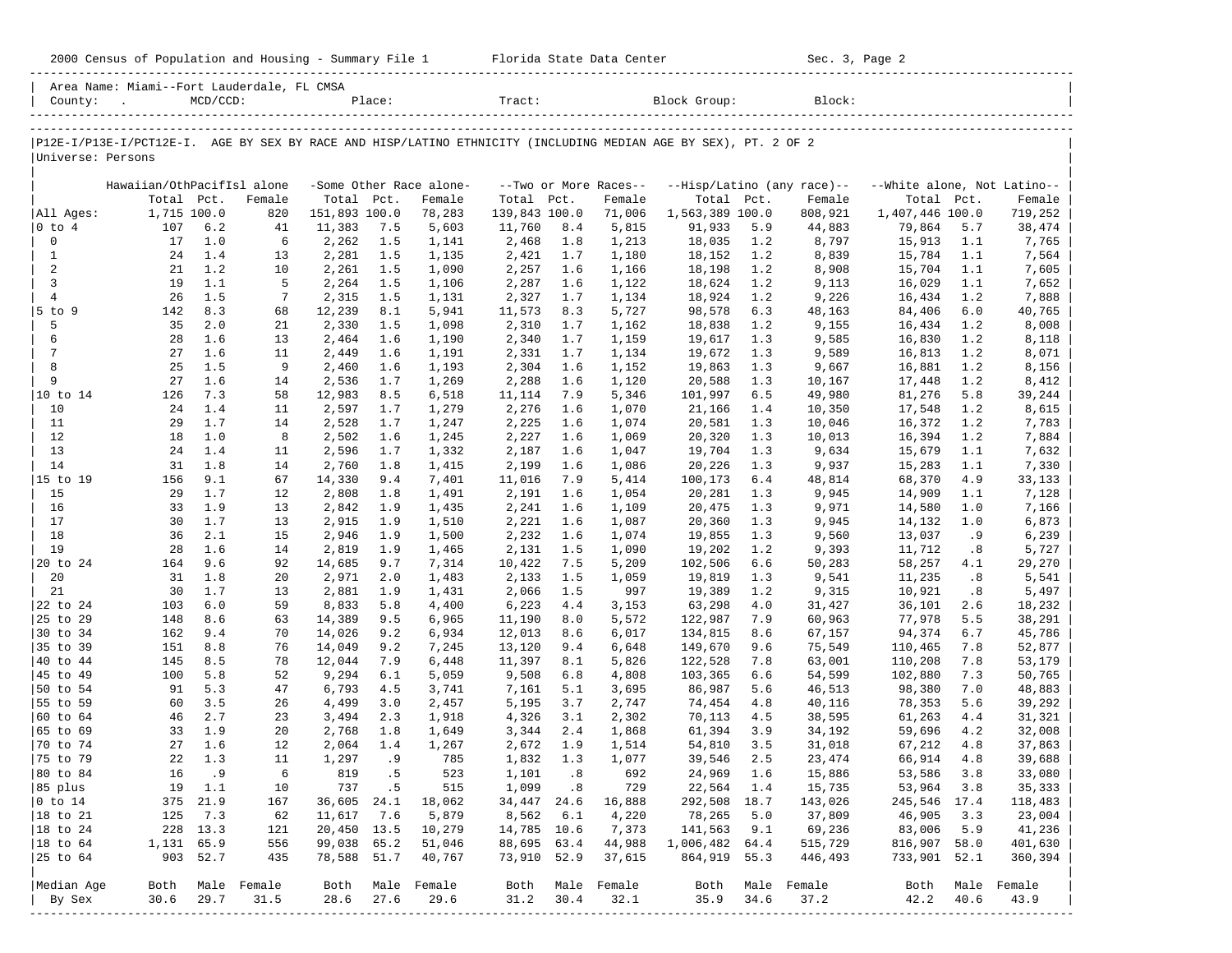|  |  |  | 2000 Census of Population and Housing - Summary File 1 |  |  |  |  |  |  |
|--|--|--|--------------------------------------------------------|--|--|--|--|--|--|
|--|--|--|--------------------------------------------------------|--|--|--|--|--|--|

2000 Florida State Data Center - Sec. 3, Page 1 -----------------------------------------------------------------------------------------------------------------------------------------------------

| Area Name: Naples, FL MSA<br>County: | $\sim 100$       | $MCD/CCD$ : |                | Place:           |                  | Tract:                                                                                                                        |              |            | Block Group: |              |            | Block:         |             |            |                     |
|--------------------------------------|------------------|-------------|----------------|------------------|------------------|-------------------------------------------------------------------------------------------------------------------------------|--------------|------------|--------------|--------------|------------|----------------|-------------|------------|---------------------|
| Universe: Persons                    |                  |             |                |                  |                  | P12, P12A-D/P13, P13A-D/P14, PCT12A-D. AGE BY SEX BY RACE AND HISP/LATINO ETHNICITY (INCLUDING MEDIAN AGE BY SEX), PT. 1 OF 2 |              |            |              |              |            |                |             |            |                     |
|                                      |                  |             |                |                  |                  | ----All Races Combined----- --------White alone-------- ---------Black alone-------- AmerInd/NatAlaskan alone                 |              |            |              |              |            |                |             |            | $---Asian alone---$ |
|                                      | Total Pct.       |             | Female         | Total Pct.       |                  | Female                                                                                                                        | Total Pct.   |            | Female       | Total Pct.   |            | Female         | Total Pct.  |            | Female              |
| All Ages:                            | 251,377 100.0    |             | 125,521        | 216,345 100.0    |                  | 109,626                                                                                                                       | 11,419 100.0 |            | 5,749        |              | 733 100.0  | 372            | 1,569 100.0 |            | 878                 |
| $ 0 \t{to} 4$                        | 13,441           | 5.3         | 6,481          | 9,840            | 4.5              | 4,718                                                                                                                         | 1,089        | 9.5        | 552          | 72           | 9.8        | 42             | 121         | 7.7        | 80                  |
| $\mathbf 0$                          | 2,726            | 1.1         | 1,306          | 1,945            | . 9              | 918                                                                                                                           | 202          | 1.8        | 108          | 18           | 2.5        | 11             | 23          | 1.5        | 14                  |
| $\mathbf{1}$                         | 2,646            | 1.1         | 1,257          | 1,945            | . 9              | 926                                                                                                                           | 224          | 2.0        | 112          | 7            | 1.0        | 5              | 19          | 1.2        | 11                  |
| 2                                    | 2,672            | 1.1         | 1,312          | 1,939            | . 9              | 951                                                                                                                           | 235          | 2.1        | 121          | 14           | 1.9        | 7              | 28          | 1.8        | 18                  |
| 3                                    | 2,663            | 1.1         | 1,306          | 1,943            | .9               | 932                                                                                                                           | 216          | 1.9        | 116          | 25           | 3.4        | 14             | 25          | 1.6        | 19                  |
| $\overline{4}$                       | 2,734            | 1.1         | 1,300          | 2,068            | 1.0              | 991                                                                                                                           | 212          | 1.9        | 95           | 8            | 1.1        | 5              | 26          | 1.7        | 18                  |
| $5$ to $9$                           | 14,444           | 5.7         | 7,155          | 10,936           | 5.1              | 5,400                                                                                                                         | 1,233        | 10.8       | 613          | 76           | 10.4       | 35             | 96          | 6.1        | 59                  |
| 5                                    | 2,795            | 1.1         | 1,372          | 2,085            | 1.0              | 1,006                                                                                                                         | 270          | 2.4        | 133          | 18           | 2.5        | 9              | 21          | 1.3        | 13                  |
| 6                                    | 2,880            | 1.1         | 1,401          | 2,159            | 1.0              | 1,045                                                                                                                         | 238          | 2.1        | 107          | 11           | 1.5        | 5              | 16          | 1.0        | 10                  |
| 7                                    | 2,805            | 1.1         | 1,421          | 2,117            | 1.0              | 1,082                                                                                                                         | 229          | 2.0        | 124          | 18           | 2.5        | 7              | 19          | 1.2        | 10                  |
| 8                                    | 2,957            | 1.2         | 1,453          | 2,282            | 1.1              | 1,106                                                                                                                         | 235          | 2.1        | 122          | 12           | 1.6        | 8              | 22          | 1.4        | 14                  |
| 9                                    | 3,007            | 1.2         | 1,508          | 2,293            | 1.1              | 1,161                                                                                                                         | 261          | 2.3        | 127          | 17           | 2.3        | 6              | 18          | 1.1        | 12                  |
| 10 to 14                             | 13,677           | 5.4         | 6,768          | 10,761           | 5.0              | 5,288                                                                                                                         | 1,091        | 9.6        | 552          | 61           | 8.3        | 31             | 72          | 4.6        | 38                  |
| 10                                   | 2,837            | 1.1         | 1,384          | 2,220            | 1.0              | 1,080                                                                                                                         | 228          | 2.0        | 120          | 14           | 1.9        | 7              | 18          | 1.1        | 9                   |
| 11                                   | 2,770            | 1.1         | 1,365          | 2,158            | 1.0              | 1,064                                                                                                                         | 247          | 2.2        | 116          | 14           | 1.9        | 9              | 14          | . 9        | 8                   |
| 12                                   | 2,730            | 1.1         | 1,417          | 2,181            | 1.0              | 1,114                                                                                                                         | 201          | 1.8        | 105          | 12           | 1.6        | 6              | 13          | . 8        | 8                   |
| 13                                   | 2,690            | 1.1         | 1,321          | 2,109            | 1.0              | 1,038                                                                                                                         | 207          | 1.8        | 107          | 12           | 1.6        | 5              | 15          | 1.0        | 6                   |
| 14                                   | 2,650            | 1.1         | 1,281          | 2,093            | 1.0              | 992                                                                                                                           | 208          | 1.8        | 104          | 9            | 1.2        | $\overline{4}$ | 12          | . 8        | 7                   |
| 15 to 19                             | 13,382           | 5.3         | 6,112          | 9,856            | 4.6              | 4,596                                                                                                                         | 1,103        | 9.7        | 580          | 43           | 5.9        | 22             | 79          | 5.0        | 42                  |
| 15                                   | 2,802            | 1.1         | 1,410          | 2,129            | 1.0              | 1,079                                                                                                                         | 237          | 2.1        | 129          | 13           | 1.8        | 8              | 18          | 1.1        | 7                   |
| 16                                   | 2,739            | 1.1         | 1,320          | 2,082            | 1.0              | 1,012                                                                                                                         | 222          | 1.9        | 116          | 7            | 1.0        | 5              | 14          | . 9        | 8                   |
| 17                                   | 2,838            | 1.1         | 1,276          | 2,130            | 1.0              | 968                                                                                                                           | 235          | 2.1        | 111          | 11           | 1.5        | 5              | 22          | 1.4        | 14                  |
| 18                                   | 2,669            | 1.1         | 1,120          | 1,915            | . 9              | 833                                                                                                                           | 196          | 1.7        | 103          | 5            | .7         | 2              | 16          | 1.0        | 7                   |
| 19                                   | 2,334            | . 9         | 986            | 1,600            | $\cdot$ 7        | 704                                                                                                                           | 213          | 1.9        | 121          | 7            | 1.0        | 2              | 9           | . 6        | 6                   |
| 20 to 24                             | 11,708           | 4.7         | 4,931          | 8,150            | 3.8              | 3,570                                                                                                                         | 794          | 7.0        | 393          | 61           | 8.3        | 30             | 86          | 5.5        | 49                  |
| 20                                   | 2,316            | . 9         | 901            | 1,608            | .7               | 631                                                                                                                           | 175          | 1.5        | 96           | 10           | 1.4        | 3              | 12          | . 8        | 6                   |
| 21                                   | 2,294            | .9          | 933            | 1,581            | .7               | 683                                                                                                                           | 157          | 1.4        | 70           | 13           | 1.8        | $\overline{4}$ | 13          | .8         | 6                   |
| 22 to 24                             | 7,098            | 2.8         | 3,097          | 4,961            | 2.3              | 2,256                                                                                                                         | 462          | 4.0        | 227          | 38           | 5.2        | 23             | 61          | 3.9        | 37                  |
| 25 to 29                             | 13,361           | 5.3         | 6,071          | 10,083           | 4.7              | 4,753                                                                                                                         | 821          | 7.2        | 413          | 64           | 8.7        | 31             | 159         | 10.1       | 84                  |
| 30 to 34                             | 14,901           | 5.9         | 6,949          | 11,835           | 5.5              | 5,658                                                                                                                         | 827          | 7.2        | 406          | 69           | 9.4        | 29             | 193         | 12.3       | 98                  |
| 35 to 39                             | 17,181           | 6.8         | 8,301          | 14,307           | 6.6              | 7,037                                                                                                                         | 943          | 8.3        | 452          | 78           | 10.6       | 43             | 157         | 10.0       | 90                  |
| 40 to 44                             | 16,277           | 6.5         | 8,047          | 13,828           | 6.4              | 6,935                                                                                                                         | 903          | 7.9        | 459          | 53           | 7.2        | 32             | 117         | 7.5        | 67                  |
| 45 to 49                             | 14,755           | 5.9         | 7,459          | 12,924           | 6.0              | 6,620                                                                                                                         | 733          | 6.4        | 349          | 37           | 5.0        | 16             | 103         | 6.6        | 58                  |
| 50 to 54                             | 14,760           | 5.9         | 7,985          | 13,423           | 6.2              | 7,338                                                                                                                         | 562          | 4.9        | 297          | 33           | 4.5        | 16             | 104         | 6.6        | 58                  |
| 55 to 59                             | 15,518           | 6.2         | 8,521          | 14,554           | 6.7              | 8,055                                                                                                                         | 406          | 3.6        | 206          | 25           | 3.4<br>3.1 | 9              | 91          | 5.8        | 57                  |
| 60 to 64                             | 16,459           | 6.5<br>7.1  | 8,761          | 15,749           | 7.3<br>7.9       | 8,424                                                                                                                         | 305<br>242   | 2.7<br>2.1 | 151          | 23<br>12     | 1.6        | 13<br>9        | 57<br>57    | 3.6<br>3.6 | 32<br>29            |
| 65 to 69<br>70 to 74                 | 17,755<br>17,333 | 6.9         | 8,987<br>8,764 | 17,182<br>16,964 | 7.8              | 8,697<br>8,579                                                                                                                | 162          | 1.4        | 120<br>82    | 13           | 1.8        | 4              | 38          | 2.4        | 19                  |
| 75 to 79                             | 13,298           | 5.3         | 6,835          | 13,042           | 6.0              | 6,686                                                                                                                         | 115          | 1.0        | 68           | 10           | 1.4        | 8              | 17          | 1.1        | 9                   |
| 80 to 84                             | 7,762            | 3.1         | 4,124          | 7,642            | 3.5              | 4,058                                                                                                                         | 52           | . 5        | 33           | $\mathbf{1}$ | $\cdot$ 1  | $\Omega$       | 12          | .8         | 6                   |
| 85 plus                              | 5,365            | 2.1         | 3,270          | 5,269 2.4        |                  | 3,214                                                                                                                         |              | 38 .3      | 23           | $\mathbf{2}$ | $\cdot$ 3  | 2              | 10          | .6         | $\mathbf{3}$        |
| $ 0 \t{to} 14$                       | 41,562 16.5      |             | 20,404         | 31,537 14.6      |                  | 15,406                                                                                                                        | 3,413 29.9   |            | 1,717        |              | 209 28.5   | 108            |             | 289 18.4   | 177                 |
| 18 to 21                             | 9,613            | 3.8         | 3,940          | 6,704            | 3.1              | 2,851                                                                                                                         | 741          | 6.5        | 390          | 35           | 4.8        | 11             | 50          | 3.2        | 25                  |
| 18 to 24                             | 16,711           | 6.6         | 7,037          | 11,665           | 5.4              | 5,107                                                                                                                         | 1,203 10.5   |            | 617          |              | 73 10.0    | 34             | 111         | 7.1        | 62                  |
| 18 to 64                             | 139,923 55.7     |             | 69,131         | 118,368 54.7     |                  | 59,927                                                                                                                        | 6,703 58.7   |            | 3,350        |              | 455 62.1   | 223            | 1,092 69.6  |            | 606                 |
| 25 to 64                             | 123,212 49.0     |             | 62,094         | 106,703 49.3     |                  | 54,820                                                                                                                        | 5,500 48.2   |            | 2,733        |              | 382 52.1   | 189            |             | 981 62.5   | 544                 |
|                                      |                  |             |                |                  |                  |                                                                                                                               |              |            |              |              |            |                |             |            |                     |
| Median Age                           | Both             |             | Male Female    |                  | Both Male Female |                                                                                                                               | Both         |            | Male Female  | Both         |            | Male Female    | Both        | Male       | Female              |
| By Sex                               | 44.1             | 42.1        | 46.3           | 48.3             | 46.3             | 50.2                                                                                                                          | 27.7         | 27.9       | 27.4         | 28.9         | 28.9       | 29.0           | 34.3        | 34.0       | 34.4                |
|                                      |                  |             |                |                  |                  |                                                                                                                               |              |            |              |              |            |                |             |            |                     |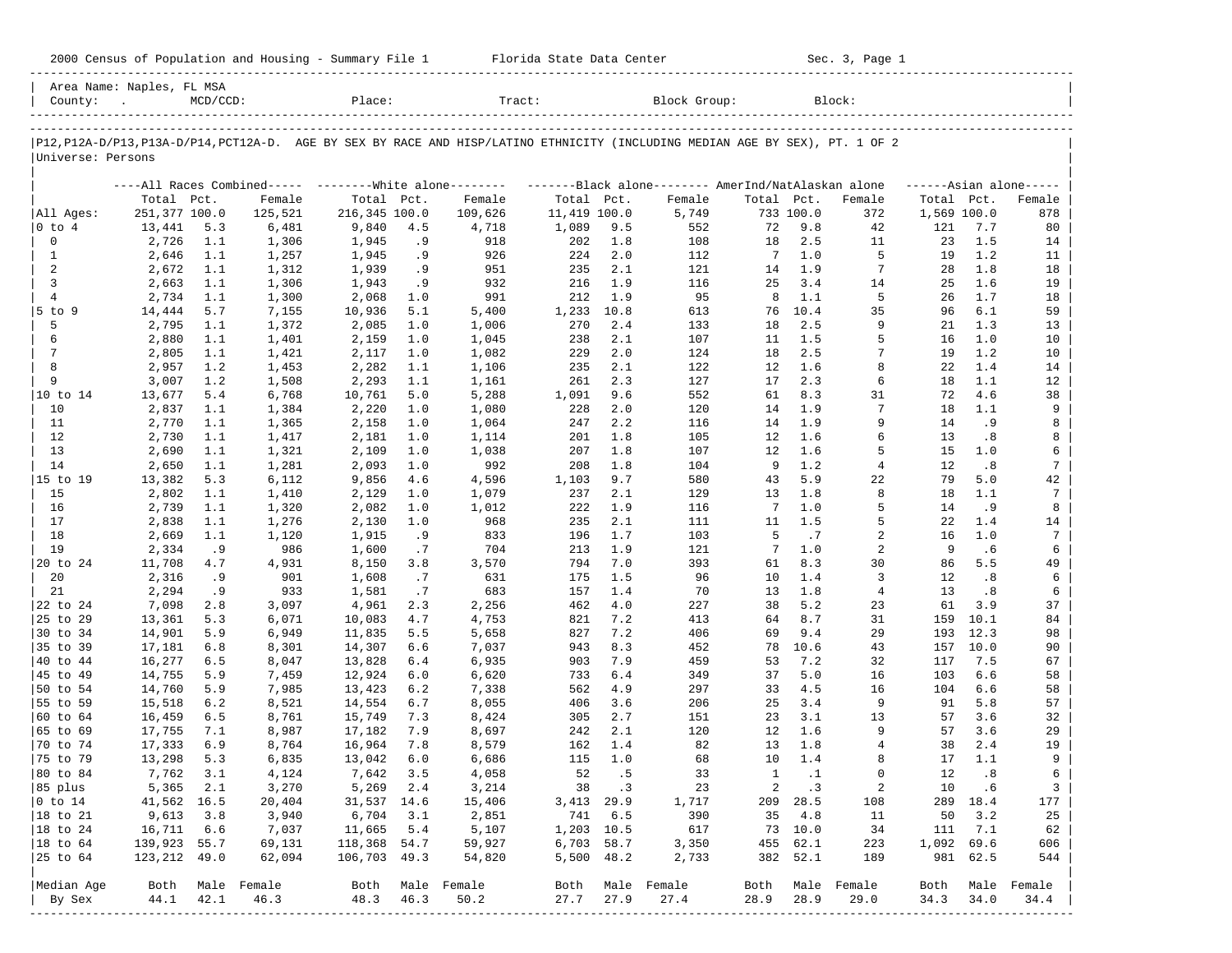|  |  |  | 2000 Census of Population and Housing - Summary File 1 |  |  |  |  |  |  |
|--|--|--|--------------------------------------------------------|--|--|--|--|--|--|
|--|--|--|--------------------------------------------------------|--|--|--|--|--|--|

2000 Florida State Data Center - Sec. 3, Page 2

|                      | Area Name: Naples, FL MSA  |               |                              |                |            |                         |             |            |                       |                                                                                                                |             |                            |                             |           |                  |
|----------------------|----------------------------|---------------|------------------------------|----------------|------------|-------------------------|-------------|------------|-----------------------|----------------------------------------------------------------------------------------------------------------|-------------|----------------------------|-----------------------------|-----------|------------------|
| County:              | $\sim$                     | $MCD/CCD$ :   |                              |                | Place:     |                         | Tract:      |            |                       | Block Group:                                                                                                   |             | Block:                     |                             |           |                  |
|                      |                            |               |                              |                |            |                         |             |            |                       |                                                                                                                |             |                            |                             |           |                  |
| Universe: Persons    |                            |               |                              |                |            |                         |             |            |                       | P12E-I/P13E-I/PCT12E-I. AGE BY SEX BY RACE AND HISP/LATINO ETHNICITY (INCLUDING MEDIAN AGE BY SEX), PT. 2 OF 2 |             |                            |                             |           |                  |
|                      | Hawaiian/OthPacifIsl alone |               |                              |                |            | -Some Other Race alone- |             |            | --Two or More Races-- |                                                                                                                |             | --Hisp/Latino (any race)-- | --White alone, Not Latino-- |           |                  |
|                      | Total                      | Pct.          | Female                       | Total Pct.     |            | Female                  | Total       | Pct.       | Female                | Total Pct.                                                                                                     |             | Female                     | Total                       | Pct.      | Female           |
| All Ages:            |                            | 153 100.0     | 69                           | 15,554 100.0   |            | 6,228                   | 5,604 100.0 |            | 2,599                 | 49,296 100.0                                                                                                   |             | 20,937                     | 185,517 100.0               |           | 96,120           |
| 0 to 4               | 12                         | 7.8           | 4                            | 1,725          | 11.1       | 800                     | 582         | 10.4       | 285                   | 4,918                                                                                                          | 10.0        | 2,284                      | 6,941                       | 3.7       | 3,348            |
| $\mathbf 0$          | 3                          | 2.0           | 0                            | 405            | 2.6        | 188                     | 130         | 2.3        | 67                    | 1,088                                                                                                          | 2.2         | 488                        | 1,332                       | .7        | 647              |
| $\mathbf{1}$         | $\overline{4}$             | 2.6           | 2                            | 333            | 2.1        | 149                     | 114         | 2.0        | 52                    | 1,001                                                                                                          | 2.0         | 462                        | 1,343                       | .7        | 637              |
| 2                    | $\overline{4}$             | 2.6           | 2                            | 327            | 2.1        | 162                     | 125         | 2.2        | 51                    | 990                                                                                                            | 2.0         | 479                        | 1,340                       | .7        | 654              |
| 3                    | 1                          | .7            | 0                            | 340            | 2.2        | 167                     | 113         | 2.0        | 58                    | 914                                                                                                            | 1.9         | 442                        | 1,417                       | .8        | 679              |
| $\overline{4}$       | $\mathbf 0$                | $\cdot$ 0     | 0                            | 320            | 2.1        | 134                     | 100         | 1.8        | 57                    | 925                                                                                                            | 1.9         | 413                        | 1,509                       | .8        | 731              |
| 5 to 9<br>5          | 13<br>2                    | 8.5<br>1.3    | 5                            | 1,536          | 9.9        | 758                     | 554         | 9.9<br>2.1 | 285                   | 4,502                                                                                                          | 9.1<br>1.8  | 2,212<br>454               | 8,230                       | 4.4       | 4,070            |
| 6                    | 3                          | 2.0           | $\mathbf{1}$<br>$\mathbf{1}$ | 283<br>334     | 1.8<br>2.1 | 145<br>181              | 116<br>119  | 2.1        | 65<br>52              | 898<br>932                                                                                                     | 1.9         | 445                        | 1,519<br>1,615              | .8<br>.9  | 720<br>801       |
| 7                    | $\overline{4}$             | 2.6           | 2                            | 311            | 2.0        | 140                     | 107         | 1.9        | 56                    | 877                                                                                                            | 1.8         | 436                        | 1,604                       | .9        | 813              |
| 8                    | $\mathbf{1}$               | .7            | $\mathbf 0$                  | 303            | 1.9        | 143                     | 102         | 1.8        | 60                    | 916                                                                                                            | 1.9         | 440                        | 1,722                       | .9        | 842              |
| 9                    | 3                          | 2.0           | 1                            | 305            | 2.0        | 149                     | 110         | 2.0        | 52                    | 879                                                                                                            | 1.8         | 437                        | 1,770                       | 1.0       | 894              |
| 10 to 14             | 12                         | 7.8           | 10                           | 1,177          | 7.6        | 601                     | 503         | 9.0        | 248                   | 3,739                                                                                                          | 7.6         | 1,885                      | 8,430                       | 4.5       | 4,126            |
| 10                   | 2                          | 1.3           | 2                            | 260            | 1.7        | 121                     | 95          | 1.7        | 45                    | 808                                                                                                            | 1.6         | 392                        | 1,718                       | .9        | 832              |
| 11                   | 3                          | 2.0           | 3                            | 229            | 1.5        | 119                     | 105         | 1.9        | 46                    | 743                                                                                                            | 1.5         | 376                        | 1,694                       | .9        | 835              |
| 12                   | 3                          | 2.0           | 2                            | 212            | 1.4        | 115                     | 108         | 1.9        | 67                    | 734                                                                                                            | 1.5         | 396                        | 1,711                       | .9        | 864              |
| 13                   | $\mathbf 0$                | $\cdot$ 0     | 0                            | 234            | 1.5        | 116                     | 113         | 2.0        | 49                    | 694                                                                                                            | 1.4         | 339                        | 1,691                       | .9        | 837              |
| 14                   | $\overline{4}$             | 2.6           | 3                            | 242            | 1.6        | 130                     | 82          | 1.5        | 41                    | 760                                                                                                            | 1.5         | 382                        | 1,616                       | .9        | 758              |
| 15 to 19             | 14                         | 9.2           | 6                            | 1,770          | 11.4       | 648                     | 517         | 9.2        | 218                   | 4,732                                                                                                          | 9.6         | 1,793                      | 7,158                       | 3.9       | 3,542            |
| 15                   | 3                          | 2.0           | 2                            | 298            | 1.9        | 136                     | 104         | 1.9        | 49                    | 785                                                                                                            | 1.6         | 361                        | 1,682                       | .9        | 873              |
| 16                   | $\overline{4}$             | 2.6           | 2                            | 309            | 2.0        | 130                     | 101         | 1.8        | 47                    | 860                                                                                                            | 1.7         | 388                        | 1,573                       | .8        | 770              |
| 17                   | $\overline{a}$             | 1.3           | 1                            | 331            | 2.1        | 127                     | 107         | 1.9        | 50                    | 937                                                                                                            | 1.9         | 346                        | 1,587                       | .9        | 771              |
| 18                   | 3                          | 2.0           | 0                            | 422            | 2.7        | 135                     | 112         | 2.0        | 40                    | 1,082                                                                                                          | 2.2         | 362                        | 1,318                       | .7        | 628              |
| 19                   | 2                          | 1.3           | 1                            | 410            | 2.6        | 120                     | 93          | 1.7        | 32                    | 1,068                                                                                                          | 2.2         | 336                        | 998                         | .5        | 500              |
| 20 to 24             | 22                         | 14.4          | 6                            | 2,073          | 13.3       | 670                     | 522         | 9.3        | 213                   | 5,749                                                                                                          | 11.7        | 1,992                      | 4,874                       | 2.6       | 2,391            |
| 20                   | 6<br>5                     | 3.9           | 2                            | 383            | 2.5        | 119                     | 122         | 2.2        | 44                    | 1,088                                                                                                          | 2.2         | 334                        | 990                         | .5        | 446              |
| 21<br>22 to 24       | 11                         | 3.3<br>7.2    | $\mathbf{1}$<br>3            | 421            | 2.7<br>8.2 | 130<br>421              | 104<br>296  | 1.9<br>5.3 | 39                    | 1,143                                                                                                          | 2.3         | 379<br>1,279               | 935                         | .5<br>1.6 | 454              |
| 25 to 29             | 19                         | 12.4          | 9                            | 1,269<br>1,789 | 11.5       | 623                     | 426         | 7.6        | 130<br>158            | 3,518<br>5,537                                                                                                 | 7.1<br>11.2 | 2,051                      | 2,949<br>6,666              | 3.6       | 1,491<br>3,435   |
| 30 to 34             | 12                         | 7.8           | 8                            | 1,500          | 9.6        | 544                     | 465         | 8.3        | 206                   | 4,781                                                                                                          | 9.7         | 1,856                      | 8,835                       | 4.8       | 4,460            |
| 35 to 39             | 8                          | 5.2           | 2                            | 1,221          | 7.9        | 459                     | 467         | 8.3        | 218                   | 4,195                                                                                                          | 8.5         | 1,733                      | 11,598                      | 6.3       | 5,881            |
| 40 to 44             | 10                         | 6.5           | 3                            | 952            | 6.1        | 352                     | 414         | 7.4        | 199                   | 3,046                                                                                                          | 6.2         | 1,262                      | 11,912                      | 6.4       | 6,098            |
| 45 to 49             | 8                          | 5.2           | $\overline{4}$               | 642            | 4.1        | 266                     | 308         | 5.5        | 146                   | 2,246                                                                                                          | 4.6         | 997                        | 11,461                      | 6.2       | 5,953            |
| 50 to 54             | $\overline{4}$             | 2.6           | 2                            | 403            | 2.6        | 171                     | 231         | 4.1        | 103                   | 1,604                                                                                                          | 3.3         | 756                        | 12,302                      | 6.6       | 6,785            |
| 55 to 59             | 6                          | 3.9           | 3                            | 258            | 1.7        | 101                     | 178         | 3.2        | 90                    | 1,178                                                                                                          | 2.4         | 564                        | 13,698                      | 7.4       | 7,625            |
| 60 to 64             | 4                          | 2.6           | $\mathbf{1}$                 | 186            | 1.2        | 76                      | 135         | 2.4        | 64                    | 1,027                                                                                                          | 2.1         | 493                        | 14,956                      | 8.1       | 8,028            |
| 65 to 69             | 2                          | 1.3           | $\mathbf{1}$                 | 139            | .9         | 64                      | 121         | 2.2        | 67                    | 816                                                                                                            | 1.7         | 401                        | 16,538                      | 8.9       | 8,380            |
| 70 to 74             | 4                          | 2.6           | 2                            | 77             | . 5        | 38                      | 75          | 1.3        | 40                    | 564                                                                                                            | 1.1         | 292                        | 16,497                      | 8.9       | 8,336            |
| 75 to 79             | $\mathbf 0$                | $\cdot$ 0     | $\mathbf 0$                  | 61             | .4         | 35                      | 53          | .9         | 29                    | 350                                                                                                            | .7          | 182                        | 12,766                      | 6.9       | 6,543            |
| 80 to 84             | $\mathbf{1}$               | .7            | $\mathbf{1}$                 | 23             | $\cdot$ 1  | 10                      | 31          | .6         | 16                    | 173                                                                                                            | .4          | 94                         | 7,499                       | 4.0       | 3,980            |
| 85 plus              |                            | $2 \quad 1.3$ | 2                            |                | 22.1       | 12                      |             | 22. 4      | 14                    |                                                                                                                | 139 .3      | 90                         | 5,156 2.8                   |           | 3,139            |
| $ 0 \t{to} 14$       |                            | 37 24.2       | 19                           | 4,438 28.5     |            | 2,159                   | 1,639 29.2  |            | 818                   | 13,159 26.7                                                                                                    |             | 6,381                      | 23,601 12.7                 |           | 11,544           |
| $ 18 \text{ to } 21$ |                            | 16 10.5       | 4                            | 1,636 10.5     |            | 504                     |             | 431 7.7    | 155                   |                                                                                                                | 4,381 8.9   | 1,411                      | 4,241 2.3                   |           | 2,028            |
| $ 18 \text{ to } 24$ |                            | 27 17.6       | 7                            | 2,905 18.7     |            | 925                     |             | 727 13.0   | 285                   | 7,899 16.0                                                                                                     |             | 2,690                      | 7,190 3.9                   |           | 3,519            |
| $ 18 \text{ to } 64$ |                            | 98 64.1       | 39                           | 9,856 63.4     |            | 3,517                   | 3,351 59.8  |            | 1,469                 | 31,513 63.9                                                                                                    |             | 12,402                     | 98,618 53.2                 |           | 51,784           |
| 25 to 64             |                            | 71 46.4       | 32                           |                | 6,951 44.7 | 2,592                   | 2,624 46.8  |            | 1,184                 | 23,614 47.9                                                                                                    |             | 9,712                      | 91,428 49.3                 |           | 48,265           |
| Median Age           |                            |               | Both Male Female             |                |            | Both Male Female        |             |            | Both Male Female      |                                                                                                                |             | Both Male Female           |                             |           | Both Male Female |
| By Sex               | 26.1                       | 25.0          | 26.6                         | 23.8 24.5      |            | 22.5                    | 26.5        | 26.2       | 27.1                  | 25.9                                                                                                           | 26.0        | 25.8                       | 52.7                        | 51.7      | 53.4             |
|                      |                            |               |                              |                |            |                         |             |            |                       |                                                                                                                |             |                            |                             |           |                  |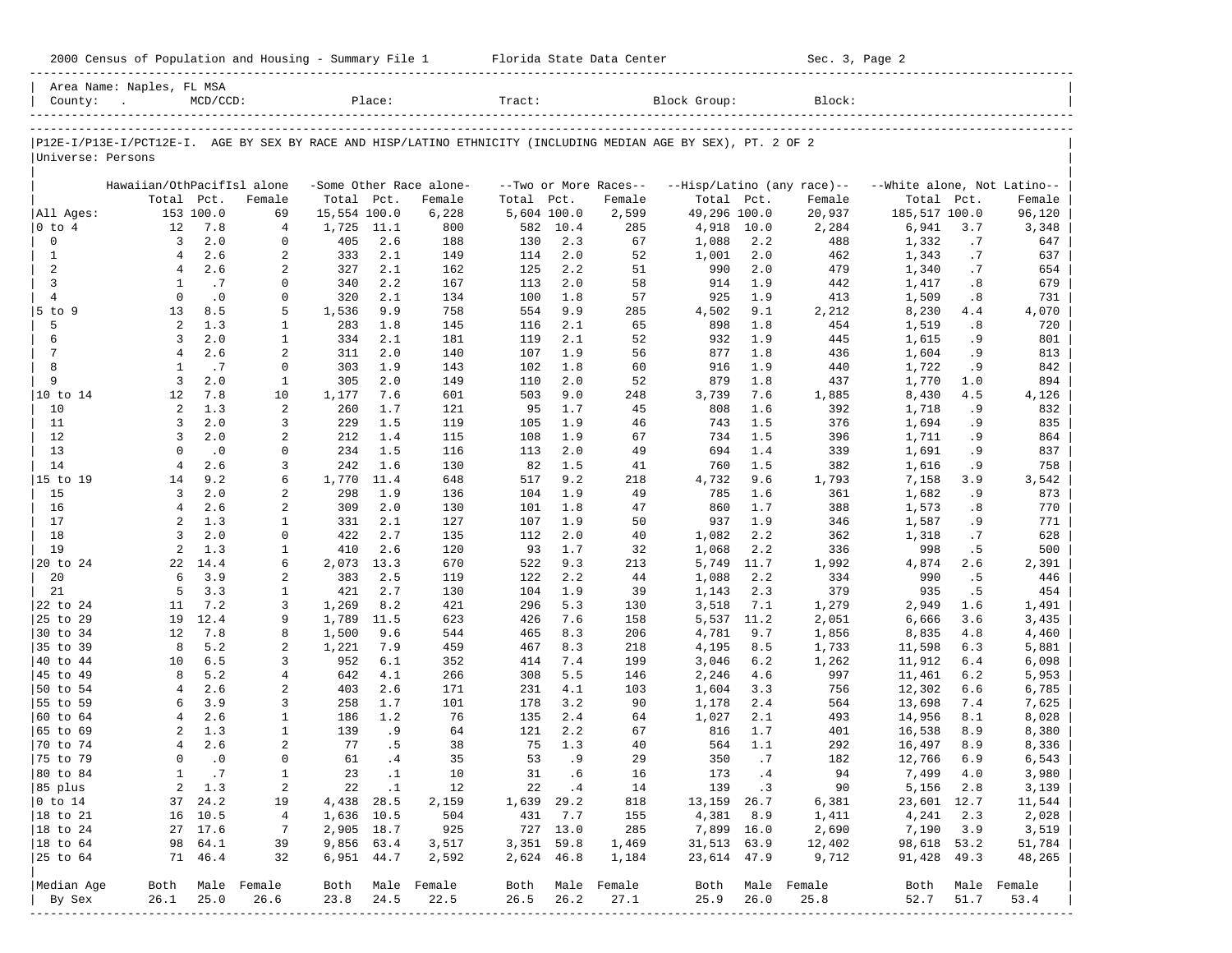|  |  |  | 2000 Census of Population and Housing - Summary File 1 |  |  |  |  |  |  |
|--|--|--|--------------------------------------------------------|--|--|--|--|--|--|
|--|--|--|--------------------------------------------------------|--|--|--|--|--|--|

2000 Florida State Data Center - Sec. 3, Page 1 -----------------------------------------------------------------------------------------------------------------------------------------------------

| County:              | Area Name: Ocala, FL MSA<br>$MCD/CCD$ :<br>Place: |            |                | Tract:         |           |                                                            |              | Block Group:<br>Block: |                                                                                                                               |             |           |                  |             |            |                     |
|----------------------|---------------------------------------------------|------------|----------------|----------------|-----------|------------------------------------------------------------|--------------|------------------------|-------------------------------------------------------------------------------------------------------------------------------|-------------|-----------|------------------|-------------|------------|---------------------|
|                      |                                                   |            |                |                |           |                                                            |              |                        |                                                                                                                               |             |           |                  |             |            |                     |
| Universe: Persons    |                                                   |            |                |                |           |                                                            |              |                        | P12, P12A-D/P13, P13A-D/P14, PCT12A-D. AGE BY SEX BY RACE AND HISP/LATINO ETHNICITY (INCLUDING MEDIAN AGE BY SEX), PT. 1 OF 2 |             |           |                  |             |            |                     |
|                      |                                                   |            |                |                |           |                                                            |              |                        |                                                                                                                               |             |           |                  |             |            |                     |
|                      |                                                   |            |                |                |           | ----All Races Combined-----    --------White alone-------- |              |                        | -------Black alone-------- AmerInd/NatAlaskan alone                                                                           |             |           |                  |             |            | $---Asian alone---$ |
|                      | Total Pct.                                        |            | Female         | Total Pct.     |           | Female                                                     | Total Pct.   |                        | Female                                                                                                                        | Total Pct.  |           | Female           | Total Pct.  |            | Female              |
| All Ages:            | 258,916 100.0                                     |            | 133,971        | 217,909 100.0  |           | 112,665                                                    | 29,900 100.0 |                        | 15,700                                                                                                                        | 1,158 100.0 | 4.8       | 570              | 1,806 100.0 |            | 1,068               |
| $ 0 \tto 4$<br>0     | 13,488                                            | 5.2        | 6,522          | 10,005         | 4.6       | 4,858<br>968                                               | 2,344        | 7.8                    | 1,124<br>218                                                                                                                  | 56<br>10    | . 9       | 25<br>5          | 119<br>19   | 6.6        | 68                  |
| $\mathbf{1}$         | 2,602<br>2,661                                    | 1.0<br>1.0 | 1,297          | 1,917<br>1,996 | . 9<br>.9 | 937                                                        | 457<br>455   | 1.5<br>1.5             | 211                                                                                                                           | 13          | 1.1       | 5                | 20          | 1.1<br>1.1 | 14<br>11            |
| 2                    | 2,689                                             | 1.0        | 1,234<br>1,297 | 2,002          | .9        | 959                                                        | 450          | 1.5                    | 219                                                                                                                           | 12          | 1.0       | 6                | 30          | 1.7        | 16                  |
| 3                    | 2,759                                             | 1.1        | 1,337          | 1,988          | .9        | 958                                                        | 519          | 1.7                    | 250                                                                                                                           | 8           | .7        | 4                | 26          | 1.4        | 12                  |
| $\overline{4}$       | 2,777                                             | 1.1        | 1,357          | 2,102          | 1.0       | 1,036                                                      | 463          | 1.5                    | 226                                                                                                                           | 13          | 1.1       | 5                | 24          | 1.3        | 15                  |
| $5$ to 9             | 15,313                                            | 5.9        | 7,414          | 11,420         | 5.2       | 5,562                                                      | 2,823        | 9.4                    | 1,348                                                                                                                         | 91          | 7.9       | 40               | 105         | 5.8        | 49                  |
| 5                    | 2,928                                             | 1.1        | 1,439          | 2,212          | 1.0       | 1,099                                                      | 514          | 1.7                    | 251                                                                                                                           | 17          | 1.5       | 10               | 22          | 1.2        | 9                   |
| 6                    | 2,902                                             | 1.1        | 1,381          | 2,172          | 1.0       | 1,034                                                      | 518          | 1.7                    | 240                                                                                                                           | 19          | 1.6       | 7                | 16          | . 9        | 9                   |
| 7                    | 2,985                                             | 1.2        | 1,426          | 2,209          | 1.0       | 1,063                                                      | 559          | 1.9                    | 260                                                                                                                           | 13          | 1.1       | 4                | 18          | 1.0        | 10                  |
| 8                    | 3,229                                             | 1.2        | 1,587          | 2,422          | 1.1       | 1,198                                                      | 611          | 2.0                    | 306                                                                                                                           | 21          | 1.8       | 9                | 21          | 1.2        | 10                  |
| 9                    | 3,269                                             | 1.3        | 1,581          | 2,405          | 1.1       | 1,168                                                      | 621          | 2.1                    | 291                                                                                                                           | 21          | 1.8       | 10               | 28          | 1.6        | 11                  |
|                      | 16,756                                            | 6.5        | 8,153          | 12,682         | 5.8       | 6,144                                                      | 3,015        | 10.1                   | 1,463                                                                                                                         | 113         | 9.8       | 58               | 121         | 6.7        | 67                  |
| 10                   | 3,483                                             | 1.3        | 1,728          | 2,627          | 1.2       | 1,322                                                      | 637          | 2.1                    | 284                                                                                                                           | 29          | 2.5       | 17               | 22          | 1.2        | 12                  |
| 11                   | 3,377                                             | 1.3        | 1,617          | 2,577          | 1.2       | 1,231                                                      | 587          | 2.0                    | 283                                                                                                                           | 15          | 1.3       | $\overline{4}$   | 27          | 1.5        | 16                  |
| 12                   | 3,299                                             | 1.3        | 1,579          | 2,431          | 1.1       | 1,152                                                      | 656          | 2.2                    | 320                                                                                                                           | 20          | 1.7       | 10               | 21          | 1.2        | 11                  |
| 13                   | 3,301                                             | 1.3        | 1,612          | 2,560          | 1.2       | 1,224                                                      | 546          | 1.8                    | 285                                                                                                                           | 21          | 1.8       | 12               | 19          | 1.1        | 13                  |
| 14                   | 3,296                                             | 1.3        | 1,617          | 2,487          | 1.1       | 1,215                                                      | 589          | 2.0                    | 291                                                                                                                           | 28          | 2.4       | 15               | 32          | 1.8        | 15                  |
| 15 to 19             | 15,419                                            | 6.0        | 7,504          | 11,708         | 5.4       | 5,631                                                      | 2,730        | 9.1                    | 1,382                                                                                                                         | 87          | 7.5       | 42               | 104         | 5.8        | 59                  |
| 15                   | 3,336                                             | 1.3        | 1,602          | 2,593          | 1.2       | 1,244                                                      | 559          | 1.9                    | 268                                                                                                                           | 19          | 1.6       | 11               | 17          | . 9        | 7                   |
| 16                   | 3,315                                             | 1.3        | 1,621          | 2,510          | 1.2       | 1,202                                                      | 608          | 2.0                    | 320                                                                                                                           | 17          | 1.5       | 9                | 28          | 1.6        | 14                  |
| 17                   | 3,217                                             | 1.2        | 1,519          | 2,390          | 1.1       | 1,118                                                      | 590          | 2.0                    | 280                                                                                                                           | 20          | 1.7       | 11               | 31          | 1.7        | 22                  |
| 18                   | 2,938                                             | 1.1        | 1,465          | 2,251          | 1.0       | 1,120                                                      | 513          | 1.7                    | 259                                                                                                                           | 13          | 1.1       | 6                | 12          | .7         | 6                   |
| 19                   | 2,613                                             | 1.0        | 1,297          | 1,964          | . 9       | 947                                                        | 460          | 1.5                    | 255                                                                                                                           | 18          | 1.6       | 5                | 16          | . 9        | 10                  |
| 20 to 24             | 10,941                                            | 4.2        | 5,441          | 8,291          | 3.8       | 4,082                                                      | 1,888        | 6.3                    | 1,022                                                                                                                         | 48          | 4.1       | 17               | 104         | 5.8        | 49                  |
| 20                   | 2,393                                             | . 9        | 1,144          | 1,787          | .8        | 828                                                        | 448          | 1.5                    | 244                                                                                                                           | 10          | . 9       | $\overline{4}$   | 19          | 1.1        | 7                   |
| 21                   | 2,225                                             | .9         | 1,111          | 1,692          | .8        | 827                                                        | 376          | 1.3                    | 209                                                                                                                           | 11          | . 9       | 4                | 23          | 1.3        | 15                  |
| 22 to 24             | 6,323                                             | 2.4        | 3,186          | 4,812          | 2.2       | 2,427                                                      | 1,064        | 3.6                    | 569                                                                                                                           | 27          | 2.3       | 9                | 62          | 3.4        | 27                  |
| 25 to 29             | 12,349                                            | 4.8        | 6,319          | 9,708          | 4.5       | 4,901                                                      | 1,866        | 6.2                    | 1,026                                                                                                                         | 79          | 6.8       | 45               | 117         | 6.5        | 65                  |
| 30 to 34             | 14,086                                            | 5.4        | 7,197          | 11,396         | 5.2       | 5,747                                                      | 1,911        | 6.4                    | 1,063                                                                                                                         | 91          | 7.9       | 37               | 153         | 8.5        | 94                  |
| 35 to 39             | 17,298                                            | 6.7        | 8,786          | 14,167         | 6.5       | 7,222                                                      | 2,294        | 7.7                    | 1,167                                                                                                                         | 109         | 9.4       | 52               | 157         | 8.7        | 97                  |
| 40 to 44             | 17,954                                            | 6.9        | 9,253          | 14,966         | 6.9       | 7,683                                                      | 2,188        | 7.3                    | 1,135                                                                                                                         | 96          | 8.3       | 58               | 137         | 7.6        | 79                  |
| 45 to 49             | 15,831                                            | 6.1        | 8,253          | 13,475         | 6.2       | 7,021                                                      | 1,701        | 5.7                    | 885                                                                                                                           | 90          | 7.8       | 47               | 165         | 9.1        | 105                 |
| 50 to 54             | 15,431                                            | 6.0        | 8,201          | 13,497         | 6.2       | 7,154                                                      | 1,360        | 4.5                    | 740                                                                                                                           | 88          | 7.6       | 53               | 141         | 7.8        | 86                  |
| 55 to 59             | 14,908                                            | 5.8        | 8,231          | 13,293         | 6.1       | 7,335                                                      | 1,162        | 3.9                    | 656                                                                                                                           | 65          | 5.6       | 28               | 112         | 6.2        | 70                  |
| 60 to 64             | 15,654                                            | 6.0        | 8,488          | 14,204         | 6.5       | 7,679                                                      | 1,096        | 3.7                    | 603                                                                                                                           | 44          | 3.8       | 21               | 80          | 4.4        | 55                  |
| 65 to 69             | 17,303                                            | 6.7        | 9,047          | 15,958         | 7.3       | 8,310                                                      | 1,036        | 3.5                    | 582                                                                                                                           | 37          | 3.2       | 13               | 70          | 3.9        | 43                  |
| 70 to 74             | 17,986                                            | 6.9        | 9,343          | 16,779         | 7.7       | 8,673                                                      | 926          | 3.1                    | 521                                                                                                                           | 28          | 2.4       | 13               | 72          | 4.0        | 48                  |
| 75 to 79             | 14,400                                            | 5.6        | 7,729          | 13,554         | 6.2       | 7,218                                                      | 704          | 2.4                    | 420                                                                                                                           | 20          | 1.7       | 11               | 27          | 1.5        | 21                  |
| $ 80 \text{ to } 84$ | 8,356                                             | 3.2        | 4,603          | 7,809          | 3.6       | 4,254                                                      | 473          | 1.6                    | 303                                                                                                                           | 8           | .7        | 5                | 12          | .7         | $7^{\circ}$         |
| 85 plus              | 5,443                                             | 2.1        | 3,487          | 4,997 2.3      |           | 3,191                                                      |              | 383 1.3                | 260                                                                                                                           | 8           | $\cdot$ 7 | 5                | 10          | .6         | 6                   |
| $ 0 \t{to} 14$       | 45,557 17.6                                       |            | 22,089         | 34,107 15.7    |           | 16,564                                                     | 8,182 27.4   |                        | 3,935                                                                                                                         |             | 260 22.5  | 123              |             | 345 19.1   | 184                 |
| $ 18 \text{ to } 21$ | 10,169                                            | 3.9        | 5,017          | 7,694          | 3.5       | 3,722                                                      | 1,797 6.0    |                        | 967                                                                                                                           | 52          | 4.5       | 19               | 70          | 3.9        | 38                  |
| $ 18 \text{ to } 24$ | 16,492                                            | 6.4        | 8,203          | 12,506         | 5.7       | 6,149                                                      | 2,861        | 9.6                    | 1,536                                                                                                                         |             | 79 6.8    | 28               | 132         | 7.3        | 65                  |
| $ 18 \text{ to } 64$ | 140,003 54.1                                      |            | 72,931         | 117,212 53.8   |           | 60,891                                                     | 16,439 55.0  |                        | 8,811                                                                                                                         |             | 741 64.0  | 369              | 1,194 66.1  |            | 716                 |
| 25 to 64             | 123,511 47.7                                      |            | 64,728         | 104,706 48.1   |           | 54,742                                                     | 13,578 45.4  |                        | 7,275                                                                                                                         |             | 662 57.2  | 341              | 1,062 58.8  |            | 651                 |
|                      |                                                   |            |                |                |           |                                                            |              |                        |                                                                                                                               |             |           |                  |             |            |                     |
| Median Age           | Both                                              |            | Male Female    | Both           |           | Male Female                                                |              |                        | Both Male Female                                                                                                              |             |           | Both Male Female | Both        |            | Male Female         |
| By Sex               | 43.8                                              | 42.3       | 45.2           | 46.6           | 45.1      | 48.2                                                       | 30.7         | 29.0                   | 32.4                                                                                                                          | 35.5        | 34.3      | 36.7             | 37.6        | 34.7       | 39.2                |
|                      |                                                   |            |                |                |           |                                                            |              |                        |                                                                                                                               |             |           |                  |             |            |                     |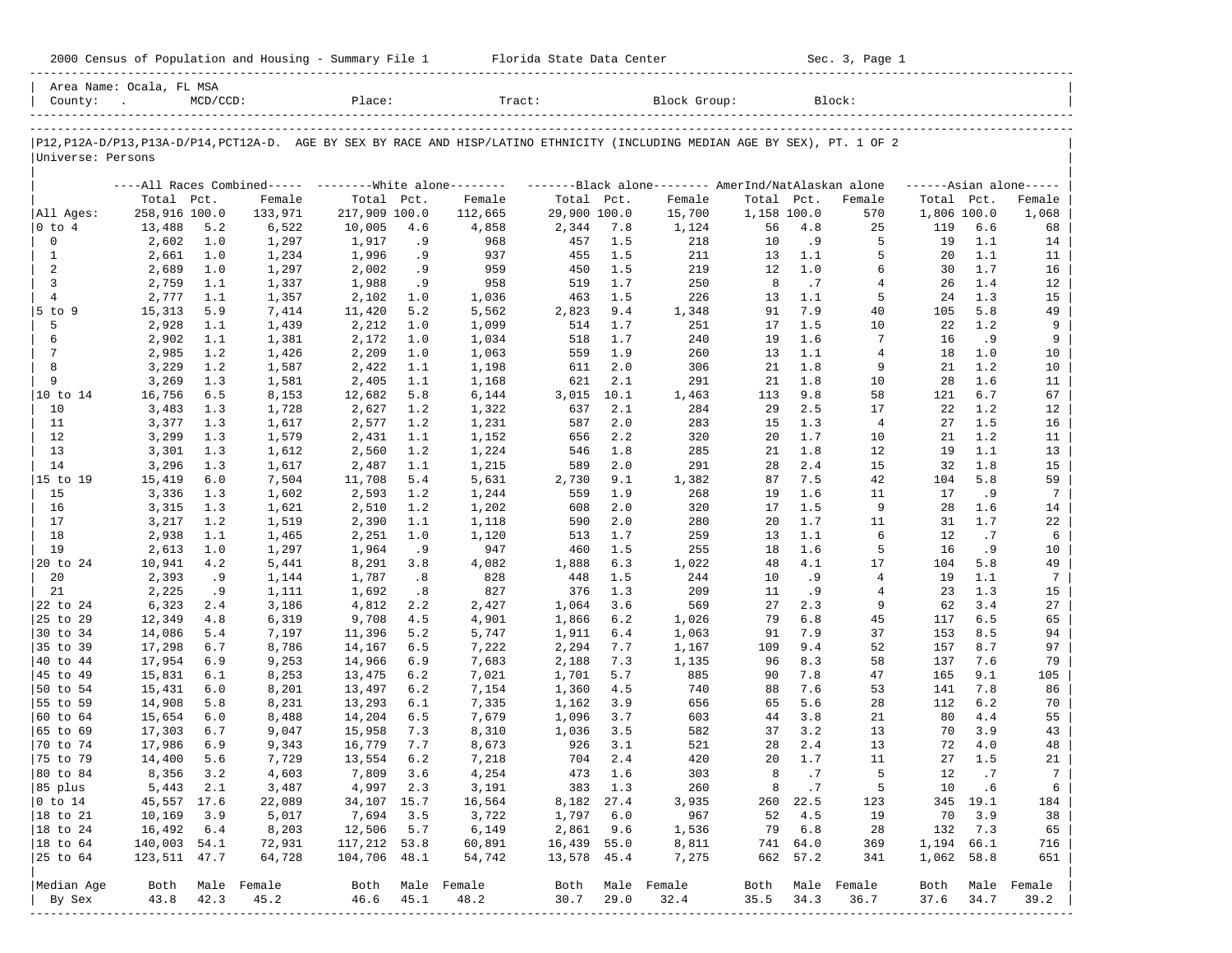| Block Group:<br>County:<br>$MCD/CCD$ :<br>Place:<br>Tract:<br>Block:<br>P12E-I/P13E-I/PCT12E-I. AGE BY SEX BY RACE AND HISP/LATINO ETHNICITY (INCLUDING MEDIAN AGE BY SEX), PT. 2 OF 2<br>Universe: Persons<br>Hawaiian/OthPacifIsl alone<br>-Some Other Race alone-<br>--Two or More Races--<br>--Hisp/Latino (any race)--<br>--White alone, Not Latino--<br>Total<br>Total<br>Total<br>Pct.<br>Female<br>Total<br>Pct.<br>Female<br>Total<br>Pct.<br>Female<br>Pct.<br>Female<br>Pct.<br>Female<br>57 100.0<br>208,232 100.0<br>32<br>4,363 100.0<br>2,065<br>3,723 100.0<br>1,871<br>15,616 100.0<br>7,610<br>107,910<br>9,214<br>6<br>10.5<br>5<br>1,473<br>0 to 4<br>488<br>11.2<br>226<br>470<br>12.6<br>216<br>9.4<br>713<br>4.4<br>4,458<br>$\mathbf 0$<br>$\cdot$ 0<br>2.4<br>51<br>41<br>169<br>.8<br>$\mathbf 0$<br>0<br>106<br>93<br>2.5<br>308<br>2.0<br>1,747<br>868<br>$\mathbf{1}$<br>1.8<br>$\mathbf{1}$<br>1.8<br>28<br>2.6<br>41<br>119<br>. 9<br>1<br>78<br>98<br>276<br>1.8<br>1,845<br>866<br>2<br>1.8<br>2.2<br>47<br>99<br>2.7<br>50<br>297<br>1.9<br>151<br>1<br>0<br>95<br>1,847<br>. 9<br>870<br>$\overline{3}$<br>$\mathbf{1}$<br>1.8<br>$\mathbf{1}$<br>2.7<br>58<br>2.6<br>54<br>2.0<br>141<br>. 9<br>119<br>98<br>305<br>1,833<br>894<br>$\overline{4}$<br>3<br>5.3<br>2.1<br>42<br>82<br>2.2<br>30<br>287<br>133<br>3<br>90<br>1.8<br>1,942<br>. 9<br>960<br>8<br>14.0<br>10.3<br>11.1<br>9.0<br>675<br>10,654<br>5 to 9<br>4<br>451<br>215<br>415<br>196<br>1,409<br>5.1<br>5,205<br>5<br>$\cdot$ 0<br>1.7<br>28<br>2.4<br>42<br>1.0<br>$\mathbf 0$<br>0<br>75<br>88<br>284<br>1.8<br>138<br>2,044<br>1,012<br>$\cdot$ 0<br>2.0<br>6<br>$\mathbf 0$<br>2.3<br>53<br>38<br>1.0<br>$\mathbf 0$<br>101<br>76<br>267<br>1.7<br>136<br>2,039<br>970<br>$7\phantom{.0}$<br>3<br>5.3<br>$\overline{\mathbf{c}}$<br>95<br>2.2<br>44<br>2.4<br>43<br>1.9<br>993<br>88<br>290<br>136<br>2,049<br>1.0<br>8<br>2<br>3.5<br>1.6<br>$\mathbf{1}$<br>27<br>2.2<br>36<br>255<br>1.6<br>101<br>2,281<br>1.1<br>69<br>83<br>1,143<br>9<br>3<br>5.3<br>$\mathbf{1}$<br>2.5<br>63<br>2.1<br>37<br>2.0<br>1.1<br>111<br>80<br>313<br>164<br>2,241<br>1,087<br>$\overline{4}$<br>7.0<br>$\mathbf{1}$<br>10.6<br>9.6<br>9.1<br>702<br>11,869<br>5.7<br>10 to 14<br>462<br>217<br>359<br>203<br>1,426<br>5,745<br>3.5<br>10<br>2<br>2.0<br>47<br>2.1<br>46<br>2.0<br>0<br>86<br>80<br>310<br>166<br>2,440<br>1.2<br>1,225<br>2.3<br>$\mathbf{1}$<br>1.8<br>$\mathbf{1}$<br>45<br>1.9<br>37<br>1.8<br>11<br>99<br>71<br>284<br>130<br>2,417<br>1.2<br>1,158<br>12<br>$\cdot$ 0<br>2.0<br>38<br>82<br>2.2<br>48<br>1.8<br>$\mathbf 0$<br>0<br>89<br>276<br>137<br>2,278<br>1.1<br>1,075<br>13<br>$\mathbf{1}$<br>1.8<br>$\mathbf 0$<br>2.1<br>38<br>1.7<br>40<br>289<br>1.9<br>2,393<br>1.1<br>92<br>62<br>130<br>1,150<br>14<br>$\cdot$ 0<br>2.2<br>49<br>1.7<br>32<br>$\Omega$<br>0<br>96<br>64<br>267<br>1.7<br>139<br>2,341<br>1.1<br>1,137<br>1.8<br>$\mathbf 0$<br>10.2<br>221<br>9.2<br>594<br>5.3<br>15 to 19<br>1<br>447<br>342<br>169<br>1,354<br>8.7<br>10,934<br>5,317<br>15<br>$\cdot$ 0<br>1.9<br>40<br>32<br>$\mathbf 0$<br>0<br>83<br>65<br>1.7<br>249<br>1.6<br>101<br>2,448<br>1.2<br>1,196<br>$\cdot$ 0<br>2.2<br>1.6<br>30<br>16<br>$\mathbf 0$<br>$\Omega$<br>94<br>46<br>58<br>286<br>1.8<br>129<br>2,339<br>1.1<br>1,132<br>17<br>1.8<br>2.1<br>39<br>2.6<br>49<br>121<br>1.1<br>$\mathbf{1}$<br>0<br>90<br>95<br>283<br>1.8<br>2,226<br>1,049<br>$\cdot$ 0<br>2.0<br>18<br>$\Omega$<br>49<br>1.6<br>25<br>282<br>127<br>1.0<br>$\Omega$<br>88<br>61<br>1.8<br>2,093<br>1,054<br>19<br>$\cdot$ 0<br>2.1<br>33<br>$\mathbf 0$<br>0<br>92<br>47<br>63<br>1.7<br>254<br>1.6<br>116<br>1,828<br>.9<br>886<br>6<br>10.5<br>8.6<br>6.1<br>7.5<br>491<br>20 to 24<br>4<br>377<br>157<br>227<br>110<br>1,175<br>7,617<br>3.7<br>3,799<br>20<br>2<br>3.5<br>37<br>22<br>97<br>2<br>80<br>1.8<br>47<br>1.3<br>248<br>1.6<br>1,650<br>.8<br>779<br>$\cdot$ 0<br>21<br>$\mathbf 0$<br>$\mathbf 0$<br>1.7<br>32<br>1.3<br>234<br>1.5<br>92<br>.7<br>75<br>48<br>24<br>1,551<br>775<br>7.0<br>$\overline{\mathbf{c}}$<br>222<br>5.1<br>88<br>3.5<br>693<br>4.4<br>302<br>22 to 24<br>4<br>132<br>64<br>4,416<br>2.1<br>2,245<br>25 to 29<br>$\mathbf{1}$<br>1.8<br>$\Omega$<br>392<br>9.0<br>5.0<br>99<br>7.4<br>4.4<br>183<br>186<br>1,153<br>542<br>9,066<br>4,608<br>30 to 34<br>5<br>8.8<br>330<br>3<br>7.6<br>144<br>200<br>5.4<br>109<br>1,087<br>7.0<br>516<br>10,757<br>5.2<br>5,433<br>35 to 39<br>3<br>5.3<br>$\mathbf{1}$<br>7.7<br>149<br>6.3<br>98<br>7.5<br>6.5<br>335<br>233<br>1,170<br>539<br>13,452<br>6,886<br>40 to 44<br>2<br>3.5<br>$\mathbf{1}$<br>312<br>7.2<br>253<br>163<br>6.8<br>134<br>1,029<br>6.6<br>508<br>14,348<br>6.9<br>7,387<br>3<br>2<br>5.3<br>4.3<br>97<br>5.6<br>96<br>5.2<br>6.2<br>45 to 49<br>187<br>210<br>814<br>453<br>12,922<br>6,700<br>50 to 54<br>5<br>8.8<br>82<br>83<br>697<br>4.5<br>3<br>175<br>4.0<br>165<br>4.4<br>375<br>13,027<br>6.3<br>6,889<br>55 to 59<br>$\mathbf{1}$<br>1.8<br>$\mathbf{1}$<br>2.7<br>61<br>4.2<br>80<br>6.2<br>119<br>156<br>619<br>4.0<br>336<br>12,837<br>7,084<br>60 to 64<br>7.0<br>2<br>2.2<br>48<br>3.5<br>80<br>3.9<br>4<br>94<br>132<br>611<br>309<br>13,731<br>6.6<br>7,445<br>65 to 69<br>3<br>5.3<br>2<br>1.7<br>39<br>3.4<br>58<br>3.6<br>72<br>127<br>557<br>300<br>15,514<br>7.5<br>8,067<br>70 to 74<br>3<br>5.3<br>1.3<br>29<br>3.3<br>58<br>7.9<br>1<br>57<br>121<br>461<br>3.0<br>228<br>16,416<br>8,493<br>$\cdot$ 0<br>75 to 79<br>$\mathbf 0$<br>$\mathbf 0$<br>35<br>.8<br>21<br>1.6<br>38<br>281<br>1.8<br>$6.4$<br>60<br>155<br>13,324<br>7,099<br>2<br>2<br>1.0<br>80 to 84<br>3.5<br>15<br>. 3<br>6<br>37<br>26<br>162<br>1.0<br>93<br>3.7<br>7,667<br>4,173<br>$7\phantom{.0}$<br>3,122<br>85 plus<br>0<br>$\cdot$ 0<br>0<br>15 .3<br>.8<br>18<br>138<br>.9<br>81<br>4,883 2.3<br>30<br>$0$ to $14$<br>18 31.6<br>10<br>1,401 32.1<br>658<br>1,244<br>33.4<br>615<br>4,308 27.6<br>2,090<br>31,737 15.2<br>15,408<br>$\overline{a}$<br>7.7<br>5.9<br>7,122<br>18 to 21<br>3.5<br>2<br>335<br>165<br>219<br>104<br>1,018<br>6.5<br>432<br>3.4<br>3,494<br>557 12.8<br>351<br>11,538<br>18 to 24<br>6<br>10.5<br>4<br>253<br>9.4<br>168<br>1,711 11.0<br>734<br>5.5<br>5,739<br>18 to 64<br>30<br>52.6<br>17<br>2,501 57.3<br>1,180<br>1,886<br>50.7<br>947<br>8,891<br>56.9<br>4,312<br>111,678 53.6<br>58,171<br>25 to 64<br>24 42.1<br>13<br>1,944 44.6<br>927<br>1,535 41.2<br>779<br>7,180 46.0<br>3,578<br>100,140 48.1<br>52,432<br>Male Female<br>Median Age<br>Both<br>Male Female<br>Both<br>Male<br>Female<br>Both<br>Male Female<br>Both<br>Both<br>Male<br>Female<br>By Sex<br>34.2<br>34.3<br>33.0<br>24.3<br>23.9<br>24.9<br>26.3<br>25.4<br>27.2<br>29.2<br>27.9<br>30.9<br>47.3<br>45.8<br>48.8 |           | Area Name: Ocala, FL MSA |  |  |  |  |  |  |  |
|---------------------------------------------------------------------------------------------------------------------------------------------------------------------------------------------------------------------------------------------------------------------------------------------------------------------------------------------------------------------------------------------------------------------------------------------------------------------------------------------------------------------------------------------------------------------------------------------------------------------------------------------------------------------------------------------------------------------------------------------------------------------------------------------------------------------------------------------------------------------------------------------------------------------------------------------------------------------------------------------------------------------------------------------------------------------------------------------------------------------------------------------------------------------------------------------------------------------------------------------------------------------------------------------------------------------------------------------------------------------------------------------------------------------------------------------------------------------------------------------------------------------------------------------------------------------------------------------------------------------------------------------------------------------------------------------------------------------------------------------------------------------------------------------------------------------------------------------------------------------------------------------------------------------------------------------------------------------------------------------------------------------------------------------------------------------------------------------------------------------------------------------------------------------------------------------------------------------------------------------------------------------------------------------------------------------------------------------------------------------------------------------------------------------------------------------------------------------------------------------------------------------------------------------------------------------------------------------------------------------------------------------------------------------------------------------------------------------------------------------------------------------------------------------------------------------------------------------------------------------------------------------------------------------------------------------------------------------------------------------------------------------------------------------------------------------------------------------------------------------------------------------------------------------------------------------------------------------------------------------------------------------------------------------------------------------------------------------------------------------------------------------------------------------------------------------------------------------------------------------------------------------------------------------------------------------------------------------------------------------------------------------------------------------------------------------------------------------------------------------------------------------------------------------------------------------------------------------------------------------------------------------------------------------------------------------------------------------------------------------------------------------------------------------------------------------------------------------------------------------------------------------------------------------------------------------------------------------------------------------------------------------------------------------------------------------------------------------------------------------------------------------------------------------------------------------------------------------------------------------------------------------------------------------------------------------------------------------------------------------------------------------------------------------------------------------------------------------------------------------------------------------------------------------------------------------------------------------------------------------------------------------------------------------------------------------------------------------------------------------------------------------------------------------------------------------------------------------------------------------------------------------------------------------------------------------------------------------------------------------------------------------------------------------------------------------------------------------------------------------------------------------------------------------------------------------------------------------------------------------------------------------------------------------------------------------------------------------------------------------------------------------------------------------------------------------------------------------------------------------------------------------------------------------------------------------------------------------------------------------------------------------------------------------------------------------------------------------------------------------------------------------------------------------------------------------------------------------------------------------------------------------------------------------------------------------------------------------------------------------------------------------------------------------------------------------------------------------------------------------------------------------------------------------------------------------------------------------------------------------------------------------------------------------------------------------------------------------------------------------------------------------------------------------------------------------------------------------------------------------------------------------------------------------------------------------------------------------|-----------|--------------------------|--|--|--|--|--|--|--|
|                                                                                                                                                                                                                                                                                                                                                                                                                                                                                                                                                                                                                                                                                                                                                                                                                                                                                                                                                                                                                                                                                                                                                                                                                                                                                                                                                                                                                                                                                                                                                                                                                                                                                                                                                                                                                                                                                                                                                                                                                                                                                                                                                                                                                                                                                                                                                                                                                                                                                                                                                                                                                                                                                                                                                                                                                                                                                                                                                                                                                                                                                                                                                                                                                                                                                                                                                                                                                                                                                                                                                                                                                                                                                                                                                                                                                                                                                                                                                                                                                                                                                                                                                                                                                                                                                                                                                                                                                                                                                                                                                                                                                                                                                                                                                                                                                                                                                                                                                                                                                                                                                                                                                                                                                                                                                                                                                                                                                                                                                                                                                                                                                                                                                                                                                                                                                                                                                                                                                                                                                                                                                                                                                                                                                                                                                                                                                                                                                                                                                                                                                                                                                                                                                                                                                                                                                                             |           |                          |  |  |  |  |  |  |  |
|                                                                                                                                                                                                                                                                                                                                                                                                                                                                                                                                                                                                                                                                                                                                                                                                                                                                                                                                                                                                                                                                                                                                                                                                                                                                                                                                                                                                                                                                                                                                                                                                                                                                                                                                                                                                                                                                                                                                                                                                                                                                                                                                                                                                                                                                                                                                                                                                                                                                                                                                                                                                                                                                                                                                                                                                                                                                                                                                                                                                                                                                                                                                                                                                                                                                                                                                                                                                                                                                                                                                                                                                                                                                                                                                                                                                                                                                                                                                                                                                                                                                                                                                                                                                                                                                                                                                                                                                                                                                                                                                                                                                                                                                                                                                                                                                                                                                                                                                                                                                                                                                                                                                                                                                                                                                                                                                                                                                                                                                                                                                                                                                                                                                                                                                                                                                                                                                                                                                                                                                                                                                                                                                                                                                                                                                                                                                                                                                                                                                                                                                                                                                                                                                                                                                                                                                                                             |           |                          |  |  |  |  |  |  |  |
|                                                                                                                                                                                                                                                                                                                                                                                                                                                                                                                                                                                                                                                                                                                                                                                                                                                                                                                                                                                                                                                                                                                                                                                                                                                                                                                                                                                                                                                                                                                                                                                                                                                                                                                                                                                                                                                                                                                                                                                                                                                                                                                                                                                                                                                                                                                                                                                                                                                                                                                                                                                                                                                                                                                                                                                                                                                                                                                                                                                                                                                                                                                                                                                                                                                                                                                                                                                                                                                                                                                                                                                                                                                                                                                                                                                                                                                                                                                                                                                                                                                                                                                                                                                                                                                                                                                                                                                                                                                                                                                                                                                                                                                                                                                                                                                                                                                                                                                                                                                                                                                                                                                                                                                                                                                                                                                                                                                                                                                                                                                                                                                                                                                                                                                                                                                                                                                                                                                                                                                                                                                                                                                                                                                                                                                                                                                                                                                                                                                                                                                                                                                                                                                                                                                                                                                                                                             |           |                          |  |  |  |  |  |  |  |
|                                                                                                                                                                                                                                                                                                                                                                                                                                                                                                                                                                                                                                                                                                                                                                                                                                                                                                                                                                                                                                                                                                                                                                                                                                                                                                                                                                                                                                                                                                                                                                                                                                                                                                                                                                                                                                                                                                                                                                                                                                                                                                                                                                                                                                                                                                                                                                                                                                                                                                                                                                                                                                                                                                                                                                                                                                                                                                                                                                                                                                                                                                                                                                                                                                                                                                                                                                                                                                                                                                                                                                                                                                                                                                                                                                                                                                                                                                                                                                                                                                                                                                                                                                                                                                                                                                                                                                                                                                                                                                                                                                                                                                                                                                                                                                                                                                                                                                                                                                                                                                                                                                                                                                                                                                                                                                                                                                                                                                                                                                                                                                                                                                                                                                                                                                                                                                                                                                                                                                                                                                                                                                                                                                                                                                                                                                                                                                                                                                                                                                                                                                                                                                                                                                                                                                                                                                             |           |                          |  |  |  |  |  |  |  |
|                                                                                                                                                                                                                                                                                                                                                                                                                                                                                                                                                                                                                                                                                                                                                                                                                                                                                                                                                                                                                                                                                                                                                                                                                                                                                                                                                                                                                                                                                                                                                                                                                                                                                                                                                                                                                                                                                                                                                                                                                                                                                                                                                                                                                                                                                                                                                                                                                                                                                                                                                                                                                                                                                                                                                                                                                                                                                                                                                                                                                                                                                                                                                                                                                                                                                                                                                                                                                                                                                                                                                                                                                                                                                                                                                                                                                                                                                                                                                                                                                                                                                                                                                                                                                                                                                                                                                                                                                                                                                                                                                                                                                                                                                                                                                                                                                                                                                                                                                                                                                                                                                                                                                                                                                                                                                                                                                                                                                                                                                                                                                                                                                                                                                                                                                                                                                                                                                                                                                                                                                                                                                                                                                                                                                                                                                                                                                                                                                                                                                                                                                                                                                                                                                                                                                                                                                                             |           |                          |  |  |  |  |  |  |  |
|                                                                                                                                                                                                                                                                                                                                                                                                                                                                                                                                                                                                                                                                                                                                                                                                                                                                                                                                                                                                                                                                                                                                                                                                                                                                                                                                                                                                                                                                                                                                                                                                                                                                                                                                                                                                                                                                                                                                                                                                                                                                                                                                                                                                                                                                                                                                                                                                                                                                                                                                                                                                                                                                                                                                                                                                                                                                                                                                                                                                                                                                                                                                                                                                                                                                                                                                                                                                                                                                                                                                                                                                                                                                                                                                                                                                                                                                                                                                                                                                                                                                                                                                                                                                                                                                                                                                                                                                                                                                                                                                                                                                                                                                                                                                                                                                                                                                                                                                                                                                                                                                                                                                                                                                                                                                                                                                                                                                                                                                                                                                                                                                                                                                                                                                                                                                                                                                                                                                                                                                                                                                                                                                                                                                                                                                                                                                                                                                                                                                                                                                                                                                                                                                                                                                                                                                                                             |           |                          |  |  |  |  |  |  |  |
|                                                                                                                                                                                                                                                                                                                                                                                                                                                                                                                                                                                                                                                                                                                                                                                                                                                                                                                                                                                                                                                                                                                                                                                                                                                                                                                                                                                                                                                                                                                                                                                                                                                                                                                                                                                                                                                                                                                                                                                                                                                                                                                                                                                                                                                                                                                                                                                                                                                                                                                                                                                                                                                                                                                                                                                                                                                                                                                                                                                                                                                                                                                                                                                                                                                                                                                                                                                                                                                                                                                                                                                                                                                                                                                                                                                                                                                                                                                                                                                                                                                                                                                                                                                                                                                                                                                                                                                                                                                                                                                                                                                                                                                                                                                                                                                                                                                                                                                                                                                                                                                                                                                                                                                                                                                                                                                                                                                                                                                                                                                                                                                                                                                                                                                                                                                                                                                                                                                                                                                                                                                                                                                                                                                                                                                                                                                                                                                                                                                                                                                                                                                                                                                                                                                                                                                                                                             |           |                          |  |  |  |  |  |  |  |
|                                                                                                                                                                                                                                                                                                                                                                                                                                                                                                                                                                                                                                                                                                                                                                                                                                                                                                                                                                                                                                                                                                                                                                                                                                                                                                                                                                                                                                                                                                                                                                                                                                                                                                                                                                                                                                                                                                                                                                                                                                                                                                                                                                                                                                                                                                                                                                                                                                                                                                                                                                                                                                                                                                                                                                                                                                                                                                                                                                                                                                                                                                                                                                                                                                                                                                                                                                                                                                                                                                                                                                                                                                                                                                                                                                                                                                                                                                                                                                                                                                                                                                                                                                                                                                                                                                                                                                                                                                                                                                                                                                                                                                                                                                                                                                                                                                                                                                                                                                                                                                                                                                                                                                                                                                                                                                                                                                                                                                                                                                                                                                                                                                                                                                                                                                                                                                                                                                                                                                                                                                                                                                                                                                                                                                                                                                                                                                                                                                                                                                                                                                                                                                                                                                                                                                                                                                             |           |                          |  |  |  |  |  |  |  |
|                                                                                                                                                                                                                                                                                                                                                                                                                                                                                                                                                                                                                                                                                                                                                                                                                                                                                                                                                                                                                                                                                                                                                                                                                                                                                                                                                                                                                                                                                                                                                                                                                                                                                                                                                                                                                                                                                                                                                                                                                                                                                                                                                                                                                                                                                                                                                                                                                                                                                                                                                                                                                                                                                                                                                                                                                                                                                                                                                                                                                                                                                                                                                                                                                                                                                                                                                                                                                                                                                                                                                                                                                                                                                                                                                                                                                                                                                                                                                                                                                                                                                                                                                                                                                                                                                                                                                                                                                                                                                                                                                                                                                                                                                                                                                                                                                                                                                                                                                                                                                                                                                                                                                                                                                                                                                                                                                                                                                                                                                                                                                                                                                                                                                                                                                                                                                                                                                                                                                                                                                                                                                                                                                                                                                                                                                                                                                                                                                                                                                                                                                                                                                                                                                                                                                                                                                                             | All Ages: |                          |  |  |  |  |  |  |  |
|                                                                                                                                                                                                                                                                                                                                                                                                                                                                                                                                                                                                                                                                                                                                                                                                                                                                                                                                                                                                                                                                                                                                                                                                                                                                                                                                                                                                                                                                                                                                                                                                                                                                                                                                                                                                                                                                                                                                                                                                                                                                                                                                                                                                                                                                                                                                                                                                                                                                                                                                                                                                                                                                                                                                                                                                                                                                                                                                                                                                                                                                                                                                                                                                                                                                                                                                                                                                                                                                                                                                                                                                                                                                                                                                                                                                                                                                                                                                                                                                                                                                                                                                                                                                                                                                                                                                                                                                                                                                                                                                                                                                                                                                                                                                                                                                                                                                                                                                                                                                                                                                                                                                                                                                                                                                                                                                                                                                                                                                                                                                                                                                                                                                                                                                                                                                                                                                                                                                                                                                                                                                                                                                                                                                                                                                                                                                                                                                                                                                                                                                                                                                                                                                                                                                                                                                                                             |           |                          |  |  |  |  |  |  |  |
|                                                                                                                                                                                                                                                                                                                                                                                                                                                                                                                                                                                                                                                                                                                                                                                                                                                                                                                                                                                                                                                                                                                                                                                                                                                                                                                                                                                                                                                                                                                                                                                                                                                                                                                                                                                                                                                                                                                                                                                                                                                                                                                                                                                                                                                                                                                                                                                                                                                                                                                                                                                                                                                                                                                                                                                                                                                                                                                                                                                                                                                                                                                                                                                                                                                                                                                                                                                                                                                                                                                                                                                                                                                                                                                                                                                                                                                                                                                                                                                                                                                                                                                                                                                                                                                                                                                                                                                                                                                                                                                                                                                                                                                                                                                                                                                                                                                                                                                                                                                                                                                                                                                                                                                                                                                                                                                                                                                                                                                                                                                                                                                                                                                                                                                                                                                                                                                                                                                                                                                                                                                                                                                                                                                                                                                                                                                                                                                                                                                                                                                                                                                                                                                                                                                                                                                                                                             |           |                          |  |  |  |  |  |  |  |
|                                                                                                                                                                                                                                                                                                                                                                                                                                                                                                                                                                                                                                                                                                                                                                                                                                                                                                                                                                                                                                                                                                                                                                                                                                                                                                                                                                                                                                                                                                                                                                                                                                                                                                                                                                                                                                                                                                                                                                                                                                                                                                                                                                                                                                                                                                                                                                                                                                                                                                                                                                                                                                                                                                                                                                                                                                                                                                                                                                                                                                                                                                                                                                                                                                                                                                                                                                                                                                                                                                                                                                                                                                                                                                                                                                                                                                                                                                                                                                                                                                                                                                                                                                                                                                                                                                                                                                                                                                                                                                                                                                                                                                                                                                                                                                                                                                                                                                                                                                                                                                                                                                                                                                                                                                                                                                                                                                                                                                                                                                                                                                                                                                                                                                                                                                                                                                                                                                                                                                                                                                                                                                                                                                                                                                                                                                                                                                                                                                                                                                                                                                                                                                                                                                                                                                                                                                             |           |                          |  |  |  |  |  |  |  |
|                                                                                                                                                                                                                                                                                                                                                                                                                                                                                                                                                                                                                                                                                                                                                                                                                                                                                                                                                                                                                                                                                                                                                                                                                                                                                                                                                                                                                                                                                                                                                                                                                                                                                                                                                                                                                                                                                                                                                                                                                                                                                                                                                                                                                                                                                                                                                                                                                                                                                                                                                                                                                                                                                                                                                                                                                                                                                                                                                                                                                                                                                                                                                                                                                                                                                                                                                                                                                                                                                                                                                                                                                                                                                                                                                                                                                                                                                                                                                                                                                                                                                                                                                                                                                                                                                                                                                                                                                                                                                                                                                                                                                                                                                                                                                                                                                                                                                                                                                                                                                                                                                                                                                                                                                                                                                                                                                                                                                                                                                                                                                                                                                                                                                                                                                                                                                                                                                                                                                                                                                                                                                                                                                                                                                                                                                                                                                                                                                                                                                                                                                                                                                                                                                                                                                                                                                                             |           |                          |  |  |  |  |  |  |  |
|                                                                                                                                                                                                                                                                                                                                                                                                                                                                                                                                                                                                                                                                                                                                                                                                                                                                                                                                                                                                                                                                                                                                                                                                                                                                                                                                                                                                                                                                                                                                                                                                                                                                                                                                                                                                                                                                                                                                                                                                                                                                                                                                                                                                                                                                                                                                                                                                                                                                                                                                                                                                                                                                                                                                                                                                                                                                                                                                                                                                                                                                                                                                                                                                                                                                                                                                                                                                                                                                                                                                                                                                                                                                                                                                                                                                                                                                                                                                                                                                                                                                                                                                                                                                                                                                                                                                                                                                                                                                                                                                                                                                                                                                                                                                                                                                                                                                                                                                                                                                                                                                                                                                                                                                                                                                                                                                                                                                                                                                                                                                                                                                                                                                                                                                                                                                                                                                                                                                                                                                                                                                                                                                                                                                                                                                                                                                                                                                                                                                                                                                                                                                                                                                                                                                                                                                                                             |           |                          |  |  |  |  |  |  |  |
|                                                                                                                                                                                                                                                                                                                                                                                                                                                                                                                                                                                                                                                                                                                                                                                                                                                                                                                                                                                                                                                                                                                                                                                                                                                                                                                                                                                                                                                                                                                                                                                                                                                                                                                                                                                                                                                                                                                                                                                                                                                                                                                                                                                                                                                                                                                                                                                                                                                                                                                                                                                                                                                                                                                                                                                                                                                                                                                                                                                                                                                                                                                                                                                                                                                                                                                                                                                                                                                                                                                                                                                                                                                                                                                                                                                                                                                                                                                                                                                                                                                                                                                                                                                                                                                                                                                                                                                                                                                                                                                                                                                                                                                                                                                                                                                                                                                                                                                                                                                                                                                                                                                                                                                                                                                                                                                                                                                                                                                                                                                                                                                                                                                                                                                                                                                                                                                                                                                                                                                                                                                                                                                                                                                                                                                                                                                                                                                                                                                                                                                                                                                                                                                                                                                                                                                                                                             |           |                          |  |  |  |  |  |  |  |
|                                                                                                                                                                                                                                                                                                                                                                                                                                                                                                                                                                                                                                                                                                                                                                                                                                                                                                                                                                                                                                                                                                                                                                                                                                                                                                                                                                                                                                                                                                                                                                                                                                                                                                                                                                                                                                                                                                                                                                                                                                                                                                                                                                                                                                                                                                                                                                                                                                                                                                                                                                                                                                                                                                                                                                                                                                                                                                                                                                                                                                                                                                                                                                                                                                                                                                                                                                                                                                                                                                                                                                                                                                                                                                                                                                                                                                                                                                                                                                                                                                                                                                                                                                                                                                                                                                                                                                                                                                                                                                                                                                                                                                                                                                                                                                                                                                                                                                                                                                                                                                                                                                                                                                                                                                                                                                                                                                                                                                                                                                                                                                                                                                                                                                                                                                                                                                                                                                                                                                                                                                                                                                                                                                                                                                                                                                                                                                                                                                                                                                                                                                                                                                                                                                                                                                                                                                             |           |                          |  |  |  |  |  |  |  |
|                                                                                                                                                                                                                                                                                                                                                                                                                                                                                                                                                                                                                                                                                                                                                                                                                                                                                                                                                                                                                                                                                                                                                                                                                                                                                                                                                                                                                                                                                                                                                                                                                                                                                                                                                                                                                                                                                                                                                                                                                                                                                                                                                                                                                                                                                                                                                                                                                                                                                                                                                                                                                                                                                                                                                                                                                                                                                                                                                                                                                                                                                                                                                                                                                                                                                                                                                                                                                                                                                                                                                                                                                                                                                                                                                                                                                                                                                                                                                                                                                                                                                                                                                                                                                                                                                                                                                                                                                                                                                                                                                                                                                                                                                                                                                                                                                                                                                                                                                                                                                                                                                                                                                                                                                                                                                                                                                                                                                                                                                                                                                                                                                                                                                                                                                                                                                                                                                                                                                                                                                                                                                                                                                                                                                                                                                                                                                                                                                                                                                                                                                                                                                                                                                                                                                                                                                                             |           |                          |  |  |  |  |  |  |  |
|                                                                                                                                                                                                                                                                                                                                                                                                                                                                                                                                                                                                                                                                                                                                                                                                                                                                                                                                                                                                                                                                                                                                                                                                                                                                                                                                                                                                                                                                                                                                                                                                                                                                                                                                                                                                                                                                                                                                                                                                                                                                                                                                                                                                                                                                                                                                                                                                                                                                                                                                                                                                                                                                                                                                                                                                                                                                                                                                                                                                                                                                                                                                                                                                                                                                                                                                                                                                                                                                                                                                                                                                                                                                                                                                                                                                                                                                                                                                                                                                                                                                                                                                                                                                                                                                                                                                                                                                                                                                                                                                                                                                                                                                                                                                                                                                                                                                                                                                                                                                                                                                                                                                                                                                                                                                                                                                                                                                                                                                                                                                                                                                                                                                                                                                                                                                                                                                                                                                                                                                                                                                                                                                                                                                                                                                                                                                                                                                                                                                                                                                                                                                                                                                                                                                                                                                                                             |           |                          |  |  |  |  |  |  |  |
|                                                                                                                                                                                                                                                                                                                                                                                                                                                                                                                                                                                                                                                                                                                                                                                                                                                                                                                                                                                                                                                                                                                                                                                                                                                                                                                                                                                                                                                                                                                                                                                                                                                                                                                                                                                                                                                                                                                                                                                                                                                                                                                                                                                                                                                                                                                                                                                                                                                                                                                                                                                                                                                                                                                                                                                                                                                                                                                                                                                                                                                                                                                                                                                                                                                                                                                                                                                                                                                                                                                                                                                                                                                                                                                                                                                                                                                                                                                                                                                                                                                                                                                                                                                                                                                                                                                                                                                                                                                                                                                                                                                                                                                                                                                                                                                                                                                                                                                                                                                                                                                                                                                                                                                                                                                                                                                                                                                                                                                                                                                                                                                                                                                                                                                                                                                                                                                                                                                                                                                                                                                                                                                                                                                                                                                                                                                                                                                                                                                                                                                                                                                                                                                                                                                                                                                                                                             |           |                          |  |  |  |  |  |  |  |
|                                                                                                                                                                                                                                                                                                                                                                                                                                                                                                                                                                                                                                                                                                                                                                                                                                                                                                                                                                                                                                                                                                                                                                                                                                                                                                                                                                                                                                                                                                                                                                                                                                                                                                                                                                                                                                                                                                                                                                                                                                                                                                                                                                                                                                                                                                                                                                                                                                                                                                                                                                                                                                                                                                                                                                                                                                                                                                                                                                                                                                                                                                                                                                                                                                                                                                                                                                                                                                                                                                                                                                                                                                                                                                                                                                                                                                                                                                                                                                                                                                                                                                                                                                                                                                                                                                                                                                                                                                                                                                                                                                                                                                                                                                                                                                                                                                                                                                                                                                                                                                                                                                                                                                                                                                                                                                                                                                                                                                                                                                                                                                                                                                                                                                                                                                                                                                                                                                                                                                                                                                                                                                                                                                                                                                                                                                                                                                                                                                                                                                                                                                                                                                                                                                                                                                                                                                             |           |                          |  |  |  |  |  |  |  |
|                                                                                                                                                                                                                                                                                                                                                                                                                                                                                                                                                                                                                                                                                                                                                                                                                                                                                                                                                                                                                                                                                                                                                                                                                                                                                                                                                                                                                                                                                                                                                                                                                                                                                                                                                                                                                                                                                                                                                                                                                                                                                                                                                                                                                                                                                                                                                                                                                                                                                                                                                                                                                                                                                                                                                                                                                                                                                                                                                                                                                                                                                                                                                                                                                                                                                                                                                                                                                                                                                                                                                                                                                                                                                                                                                                                                                                                                                                                                                                                                                                                                                                                                                                                                                                                                                                                                                                                                                                                                                                                                                                                                                                                                                                                                                                                                                                                                                                                                                                                                                                                                                                                                                                                                                                                                                                                                                                                                                                                                                                                                                                                                                                                                                                                                                                                                                                                                                                                                                                                                                                                                                                                                                                                                                                                                                                                                                                                                                                                                                                                                                                                                                                                                                                                                                                                                                                             |           |                          |  |  |  |  |  |  |  |
|                                                                                                                                                                                                                                                                                                                                                                                                                                                                                                                                                                                                                                                                                                                                                                                                                                                                                                                                                                                                                                                                                                                                                                                                                                                                                                                                                                                                                                                                                                                                                                                                                                                                                                                                                                                                                                                                                                                                                                                                                                                                                                                                                                                                                                                                                                                                                                                                                                                                                                                                                                                                                                                                                                                                                                                                                                                                                                                                                                                                                                                                                                                                                                                                                                                                                                                                                                                                                                                                                                                                                                                                                                                                                                                                                                                                                                                                                                                                                                                                                                                                                                                                                                                                                                                                                                                                                                                                                                                                                                                                                                                                                                                                                                                                                                                                                                                                                                                                                                                                                                                                                                                                                                                                                                                                                                                                                                                                                                                                                                                                                                                                                                                                                                                                                                                                                                                                                                                                                                                                                                                                                                                                                                                                                                                                                                                                                                                                                                                                                                                                                                                                                                                                                                                                                                                                                                             |           |                          |  |  |  |  |  |  |  |
|                                                                                                                                                                                                                                                                                                                                                                                                                                                                                                                                                                                                                                                                                                                                                                                                                                                                                                                                                                                                                                                                                                                                                                                                                                                                                                                                                                                                                                                                                                                                                                                                                                                                                                                                                                                                                                                                                                                                                                                                                                                                                                                                                                                                                                                                                                                                                                                                                                                                                                                                                                                                                                                                                                                                                                                                                                                                                                                                                                                                                                                                                                                                                                                                                                                                                                                                                                                                                                                                                                                                                                                                                                                                                                                                                                                                                                                                                                                                                                                                                                                                                                                                                                                                                                                                                                                                                                                                                                                                                                                                                                                                                                                                                                                                                                                                                                                                                                                                                                                                                                                                                                                                                                                                                                                                                                                                                                                                                                                                                                                                                                                                                                                                                                                                                                                                                                                                                                                                                                                                                                                                                                                                                                                                                                                                                                                                                                                                                                                                                                                                                                                                                                                                                                                                                                                                                                             |           |                          |  |  |  |  |  |  |  |
|                                                                                                                                                                                                                                                                                                                                                                                                                                                                                                                                                                                                                                                                                                                                                                                                                                                                                                                                                                                                                                                                                                                                                                                                                                                                                                                                                                                                                                                                                                                                                                                                                                                                                                                                                                                                                                                                                                                                                                                                                                                                                                                                                                                                                                                                                                                                                                                                                                                                                                                                                                                                                                                                                                                                                                                                                                                                                                                                                                                                                                                                                                                                                                                                                                                                                                                                                                                                                                                                                                                                                                                                                                                                                                                                                                                                                                                                                                                                                                                                                                                                                                                                                                                                                                                                                                                                                                                                                                                                                                                                                                                                                                                                                                                                                                                                                                                                                                                                                                                                                                                                                                                                                                                                                                                                                                                                                                                                                                                                                                                                                                                                                                                                                                                                                                                                                                                                                                                                                                                                                                                                                                                                                                                                                                                                                                                                                                                                                                                                                                                                                                                                                                                                                                                                                                                                                                             |           |                          |  |  |  |  |  |  |  |
|                                                                                                                                                                                                                                                                                                                                                                                                                                                                                                                                                                                                                                                                                                                                                                                                                                                                                                                                                                                                                                                                                                                                                                                                                                                                                                                                                                                                                                                                                                                                                                                                                                                                                                                                                                                                                                                                                                                                                                                                                                                                                                                                                                                                                                                                                                                                                                                                                                                                                                                                                                                                                                                                                                                                                                                                                                                                                                                                                                                                                                                                                                                                                                                                                                                                                                                                                                                                                                                                                                                                                                                                                                                                                                                                                                                                                                                                                                                                                                                                                                                                                                                                                                                                                                                                                                                                                                                                                                                                                                                                                                                                                                                                                                                                                                                                                                                                                                                                                                                                                                                                                                                                                                                                                                                                                                                                                                                                                                                                                                                                                                                                                                                                                                                                                                                                                                                                                                                                                                                                                                                                                                                                                                                                                                                                                                                                                                                                                                                                                                                                                                                                                                                                                                                                                                                                                                             |           |                          |  |  |  |  |  |  |  |
|                                                                                                                                                                                                                                                                                                                                                                                                                                                                                                                                                                                                                                                                                                                                                                                                                                                                                                                                                                                                                                                                                                                                                                                                                                                                                                                                                                                                                                                                                                                                                                                                                                                                                                                                                                                                                                                                                                                                                                                                                                                                                                                                                                                                                                                                                                                                                                                                                                                                                                                                                                                                                                                                                                                                                                                                                                                                                                                                                                                                                                                                                                                                                                                                                                                                                                                                                                                                                                                                                                                                                                                                                                                                                                                                                                                                                                                                                                                                                                                                                                                                                                                                                                                                                                                                                                                                                                                                                                                                                                                                                                                                                                                                                                                                                                                                                                                                                                                                                                                                                                                                                                                                                                                                                                                                                                                                                                                                                                                                                                                                                                                                                                                                                                                                                                                                                                                                                                                                                                                                                                                                                                                                                                                                                                                                                                                                                                                                                                                                                                                                                                                                                                                                                                                                                                                                                                             |           |                          |  |  |  |  |  |  |  |
|                                                                                                                                                                                                                                                                                                                                                                                                                                                                                                                                                                                                                                                                                                                                                                                                                                                                                                                                                                                                                                                                                                                                                                                                                                                                                                                                                                                                                                                                                                                                                                                                                                                                                                                                                                                                                                                                                                                                                                                                                                                                                                                                                                                                                                                                                                                                                                                                                                                                                                                                                                                                                                                                                                                                                                                                                                                                                                                                                                                                                                                                                                                                                                                                                                                                                                                                                                                                                                                                                                                                                                                                                                                                                                                                                                                                                                                                                                                                                                                                                                                                                                                                                                                                                                                                                                                                                                                                                                                                                                                                                                                                                                                                                                                                                                                                                                                                                                                                                                                                                                                                                                                                                                                                                                                                                                                                                                                                                                                                                                                                                                                                                                                                                                                                                                                                                                                                                                                                                                                                                                                                                                                                                                                                                                                                                                                                                                                                                                                                                                                                                                                                                                                                                                                                                                                                                                             |           |                          |  |  |  |  |  |  |  |
|                                                                                                                                                                                                                                                                                                                                                                                                                                                                                                                                                                                                                                                                                                                                                                                                                                                                                                                                                                                                                                                                                                                                                                                                                                                                                                                                                                                                                                                                                                                                                                                                                                                                                                                                                                                                                                                                                                                                                                                                                                                                                                                                                                                                                                                                                                                                                                                                                                                                                                                                                                                                                                                                                                                                                                                                                                                                                                                                                                                                                                                                                                                                                                                                                                                                                                                                                                                                                                                                                                                                                                                                                                                                                                                                                                                                                                                                                                                                                                                                                                                                                                                                                                                                                                                                                                                                                                                                                                                                                                                                                                                                                                                                                                                                                                                                                                                                                                                                                                                                                                                                                                                                                                                                                                                                                                                                                                                                                                                                                                                                                                                                                                                                                                                                                                                                                                                                                                                                                                                                                                                                                                                                                                                                                                                                                                                                                                                                                                                                                                                                                                                                                                                                                                                                                                                                                                             |           |                          |  |  |  |  |  |  |  |
|                                                                                                                                                                                                                                                                                                                                                                                                                                                                                                                                                                                                                                                                                                                                                                                                                                                                                                                                                                                                                                                                                                                                                                                                                                                                                                                                                                                                                                                                                                                                                                                                                                                                                                                                                                                                                                                                                                                                                                                                                                                                                                                                                                                                                                                                                                                                                                                                                                                                                                                                                                                                                                                                                                                                                                                                                                                                                                                                                                                                                                                                                                                                                                                                                                                                                                                                                                                                                                                                                                                                                                                                                                                                                                                                                                                                                                                                                                                                                                                                                                                                                                                                                                                                                                                                                                                                                                                                                                                                                                                                                                                                                                                                                                                                                                                                                                                                                                                                                                                                                                                                                                                                                                                                                                                                                                                                                                                                                                                                                                                                                                                                                                                                                                                                                                                                                                                                                                                                                                                                                                                                                                                                                                                                                                                                                                                                                                                                                                                                                                                                                                                                                                                                                                                                                                                                                                             |           |                          |  |  |  |  |  |  |  |
|                                                                                                                                                                                                                                                                                                                                                                                                                                                                                                                                                                                                                                                                                                                                                                                                                                                                                                                                                                                                                                                                                                                                                                                                                                                                                                                                                                                                                                                                                                                                                                                                                                                                                                                                                                                                                                                                                                                                                                                                                                                                                                                                                                                                                                                                                                                                                                                                                                                                                                                                                                                                                                                                                                                                                                                                                                                                                                                                                                                                                                                                                                                                                                                                                                                                                                                                                                                                                                                                                                                                                                                                                                                                                                                                                                                                                                                                                                                                                                                                                                                                                                                                                                                                                                                                                                                                                                                                                                                                                                                                                                                                                                                                                                                                                                                                                                                                                                                                                                                                                                                                                                                                                                                                                                                                                                                                                                                                                                                                                                                                                                                                                                                                                                                                                                                                                                                                                                                                                                                                                                                                                                                                                                                                                                                                                                                                                                                                                                                                                                                                                                                                                                                                                                                                                                                                                                             |           |                          |  |  |  |  |  |  |  |
|                                                                                                                                                                                                                                                                                                                                                                                                                                                                                                                                                                                                                                                                                                                                                                                                                                                                                                                                                                                                                                                                                                                                                                                                                                                                                                                                                                                                                                                                                                                                                                                                                                                                                                                                                                                                                                                                                                                                                                                                                                                                                                                                                                                                                                                                                                                                                                                                                                                                                                                                                                                                                                                                                                                                                                                                                                                                                                                                                                                                                                                                                                                                                                                                                                                                                                                                                                                                                                                                                                                                                                                                                                                                                                                                                                                                                                                                                                                                                                                                                                                                                                                                                                                                                                                                                                                                                                                                                                                                                                                                                                                                                                                                                                                                                                                                                                                                                                                                                                                                                                                                                                                                                                                                                                                                                                                                                                                                                                                                                                                                                                                                                                                                                                                                                                                                                                                                                                                                                                                                                                                                                                                                                                                                                                                                                                                                                                                                                                                                                                                                                                                                                                                                                                                                                                                                                                             |           |                          |  |  |  |  |  |  |  |
|                                                                                                                                                                                                                                                                                                                                                                                                                                                                                                                                                                                                                                                                                                                                                                                                                                                                                                                                                                                                                                                                                                                                                                                                                                                                                                                                                                                                                                                                                                                                                                                                                                                                                                                                                                                                                                                                                                                                                                                                                                                                                                                                                                                                                                                                                                                                                                                                                                                                                                                                                                                                                                                                                                                                                                                                                                                                                                                                                                                                                                                                                                                                                                                                                                                                                                                                                                                                                                                                                                                                                                                                                                                                                                                                                                                                                                                                                                                                                                                                                                                                                                                                                                                                                                                                                                                                                                                                                                                                                                                                                                                                                                                                                                                                                                                                                                                                                                                                                                                                                                                                                                                                                                                                                                                                                                                                                                                                                                                                                                                                                                                                                                                                                                                                                                                                                                                                                                                                                                                                                                                                                                                                                                                                                                                                                                                                                                                                                                                                                                                                                                                                                                                                                                                                                                                                                                             |           |                          |  |  |  |  |  |  |  |
|                                                                                                                                                                                                                                                                                                                                                                                                                                                                                                                                                                                                                                                                                                                                                                                                                                                                                                                                                                                                                                                                                                                                                                                                                                                                                                                                                                                                                                                                                                                                                                                                                                                                                                                                                                                                                                                                                                                                                                                                                                                                                                                                                                                                                                                                                                                                                                                                                                                                                                                                                                                                                                                                                                                                                                                                                                                                                                                                                                                                                                                                                                                                                                                                                                                                                                                                                                                                                                                                                                                                                                                                                                                                                                                                                                                                                                                                                                                                                                                                                                                                                                                                                                                                                                                                                                                                                                                                                                                                                                                                                                                                                                                                                                                                                                                                                                                                                                                                                                                                                                                                                                                                                                                                                                                                                                                                                                                                                                                                                                                                                                                                                                                                                                                                                                                                                                                                                                                                                                                                                                                                                                                                                                                                                                                                                                                                                                                                                                                                                                                                                                                                                                                                                                                                                                                                                                             |           |                          |  |  |  |  |  |  |  |
|                                                                                                                                                                                                                                                                                                                                                                                                                                                                                                                                                                                                                                                                                                                                                                                                                                                                                                                                                                                                                                                                                                                                                                                                                                                                                                                                                                                                                                                                                                                                                                                                                                                                                                                                                                                                                                                                                                                                                                                                                                                                                                                                                                                                                                                                                                                                                                                                                                                                                                                                                                                                                                                                                                                                                                                                                                                                                                                                                                                                                                                                                                                                                                                                                                                                                                                                                                                                                                                                                                                                                                                                                                                                                                                                                                                                                                                                                                                                                                                                                                                                                                                                                                                                                                                                                                                                                                                                                                                                                                                                                                                                                                                                                                                                                                                                                                                                                                                                                                                                                                                                                                                                                                                                                                                                                                                                                                                                                                                                                                                                                                                                                                                                                                                                                                                                                                                                                                                                                                                                                                                                                                                                                                                                                                                                                                                                                                                                                                                                                                                                                                                                                                                                                                                                                                                                                                             |           |                          |  |  |  |  |  |  |  |
|                                                                                                                                                                                                                                                                                                                                                                                                                                                                                                                                                                                                                                                                                                                                                                                                                                                                                                                                                                                                                                                                                                                                                                                                                                                                                                                                                                                                                                                                                                                                                                                                                                                                                                                                                                                                                                                                                                                                                                                                                                                                                                                                                                                                                                                                                                                                                                                                                                                                                                                                                                                                                                                                                                                                                                                                                                                                                                                                                                                                                                                                                                                                                                                                                                                                                                                                                                                                                                                                                                                                                                                                                                                                                                                                                                                                                                                                                                                                                                                                                                                                                                                                                                                                                                                                                                                                                                                                                                                                                                                                                                                                                                                                                                                                                                                                                                                                                                                                                                                                                                                                                                                                                                                                                                                                                                                                                                                                                                                                                                                                                                                                                                                                                                                                                                                                                                                                                                                                                                                                                                                                                                                                                                                                                                                                                                                                                                                                                                                                                                                                                                                                                                                                                                                                                                                                                                             |           |                          |  |  |  |  |  |  |  |
|                                                                                                                                                                                                                                                                                                                                                                                                                                                                                                                                                                                                                                                                                                                                                                                                                                                                                                                                                                                                                                                                                                                                                                                                                                                                                                                                                                                                                                                                                                                                                                                                                                                                                                                                                                                                                                                                                                                                                                                                                                                                                                                                                                                                                                                                                                                                                                                                                                                                                                                                                                                                                                                                                                                                                                                                                                                                                                                                                                                                                                                                                                                                                                                                                                                                                                                                                                                                                                                                                                                                                                                                                                                                                                                                                                                                                                                                                                                                                                                                                                                                                                                                                                                                                                                                                                                                                                                                                                                                                                                                                                                                                                                                                                                                                                                                                                                                                                                                                                                                                                                                                                                                                                                                                                                                                                                                                                                                                                                                                                                                                                                                                                                                                                                                                                                                                                                                                                                                                                                                                                                                                                                                                                                                                                                                                                                                                                                                                                                                                                                                                                                                                                                                                                                                                                                                                                             |           |                          |  |  |  |  |  |  |  |
|                                                                                                                                                                                                                                                                                                                                                                                                                                                                                                                                                                                                                                                                                                                                                                                                                                                                                                                                                                                                                                                                                                                                                                                                                                                                                                                                                                                                                                                                                                                                                                                                                                                                                                                                                                                                                                                                                                                                                                                                                                                                                                                                                                                                                                                                                                                                                                                                                                                                                                                                                                                                                                                                                                                                                                                                                                                                                                                                                                                                                                                                                                                                                                                                                                                                                                                                                                                                                                                                                                                                                                                                                                                                                                                                                                                                                                                                                                                                                                                                                                                                                                                                                                                                                                                                                                                                                                                                                                                                                                                                                                                                                                                                                                                                                                                                                                                                                                                                                                                                                                                                                                                                                                                                                                                                                                                                                                                                                                                                                                                                                                                                                                                                                                                                                                                                                                                                                                                                                                                                                                                                                                                                                                                                                                                                                                                                                                                                                                                                                                                                                                                                                                                                                                                                                                                                                                             |           |                          |  |  |  |  |  |  |  |
|                                                                                                                                                                                                                                                                                                                                                                                                                                                                                                                                                                                                                                                                                                                                                                                                                                                                                                                                                                                                                                                                                                                                                                                                                                                                                                                                                                                                                                                                                                                                                                                                                                                                                                                                                                                                                                                                                                                                                                                                                                                                                                                                                                                                                                                                                                                                                                                                                                                                                                                                                                                                                                                                                                                                                                                                                                                                                                                                                                                                                                                                                                                                                                                                                                                                                                                                                                                                                                                                                                                                                                                                                                                                                                                                                                                                                                                                                                                                                                                                                                                                                                                                                                                                                                                                                                                                                                                                                                                                                                                                                                                                                                                                                                                                                                                                                                                                                                                                                                                                                                                                                                                                                                                                                                                                                                                                                                                                                                                                                                                                                                                                                                                                                                                                                                                                                                                                                                                                                                                                                                                                                                                                                                                                                                                                                                                                                                                                                                                                                                                                                                                                                                                                                                                                                                                                                                             |           |                          |  |  |  |  |  |  |  |
|                                                                                                                                                                                                                                                                                                                                                                                                                                                                                                                                                                                                                                                                                                                                                                                                                                                                                                                                                                                                                                                                                                                                                                                                                                                                                                                                                                                                                                                                                                                                                                                                                                                                                                                                                                                                                                                                                                                                                                                                                                                                                                                                                                                                                                                                                                                                                                                                                                                                                                                                                                                                                                                                                                                                                                                                                                                                                                                                                                                                                                                                                                                                                                                                                                                                                                                                                                                                                                                                                                                                                                                                                                                                                                                                                                                                                                                                                                                                                                                                                                                                                                                                                                                                                                                                                                                                                                                                                                                                                                                                                                                                                                                                                                                                                                                                                                                                                                                                                                                                                                                                                                                                                                                                                                                                                                                                                                                                                                                                                                                                                                                                                                                                                                                                                                                                                                                                                                                                                                                                                                                                                                                                                                                                                                                                                                                                                                                                                                                                                                                                                                                                                                                                                                                                                                                                                                             |           |                          |  |  |  |  |  |  |  |
|                                                                                                                                                                                                                                                                                                                                                                                                                                                                                                                                                                                                                                                                                                                                                                                                                                                                                                                                                                                                                                                                                                                                                                                                                                                                                                                                                                                                                                                                                                                                                                                                                                                                                                                                                                                                                                                                                                                                                                                                                                                                                                                                                                                                                                                                                                                                                                                                                                                                                                                                                                                                                                                                                                                                                                                                                                                                                                                                                                                                                                                                                                                                                                                                                                                                                                                                                                                                                                                                                                                                                                                                                                                                                                                                                                                                                                                                                                                                                                                                                                                                                                                                                                                                                                                                                                                                                                                                                                                                                                                                                                                                                                                                                                                                                                                                                                                                                                                                                                                                                                                                                                                                                                                                                                                                                                                                                                                                                                                                                                                                                                                                                                                                                                                                                                                                                                                                                                                                                                                                                                                                                                                                                                                                                                                                                                                                                                                                                                                                                                                                                                                                                                                                                                                                                                                                                                             |           |                          |  |  |  |  |  |  |  |
|                                                                                                                                                                                                                                                                                                                                                                                                                                                                                                                                                                                                                                                                                                                                                                                                                                                                                                                                                                                                                                                                                                                                                                                                                                                                                                                                                                                                                                                                                                                                                                                                                                                                                                                                                                                                                                                                                                                                                                                                                                                                                                                                                                                                                                                                                                                                                                                                                                                                                                                                                                                                                                                                                                                                                                                                                                                                                                                                                                                                                                                                                                                                                                                                                                                                                                                                                                                                                                                                                                                                                                                                                                                                                                                                                                                                                                                                                                                                                                                                                                                                                                                                                                                                                                                                                                                                                                                                                                                                                                                                                                                                                                                                                                                                                                                                                                                                                                                                                                                                                                                                                                                                                                                                                                                                                                                                                                                                                                                                                                                                                                                                                                                                                                                                                                                                                                                                                                                                                                                                                                                                                                                                                                                                                                                                                                                                                                                                                                                                                                                                                                                                                                                                                                                                                                                                                                             |           |                          |  |  |  |  |  |  |  |
|                                                                                                                                                                                                                                                                                                                                                                                                                                                                                                                                                                                                                                                                                                                                                                                                                                                                                                                                                                                                                                                                                                                                                                                                                                                                                                                                                                                                                                                                                                                                                                                                                                                                                                                                                                                                                                                                                                                                                                                                                                                                                                                                                                                                                                                                                                                                                                                                                                                                                                                                                                                                                                                                                                                                                                                                                                                                                                                                                                                                                                                                                                                                                                                                                                                                                                                                                                                                                                                                                                                                                                                                                                                                                                                                                                                                                                                                                                                                                                                                                                                                                                                                                                                                                                                                                                                                                                                                                                                                                                                                                                                                                                                                                                                                                                                                                                                                                                                                                                                                                                                                                                                                                                                                                                                                                                                                                                                                                                                                                                                                                                                                                                                                                                                                                                                                                                                                                                                                                                                                                                                                                                                                                                                                                                                                                                                                                                                                                                                                                                                                                                                                                                                                                                                                                                                                                                             |           |                          |  |  |  |  |  |  |  |
|                                                                                                                                                                                                                                                                                                                                                                                                                                                                                                                                                                                                                                                                                                                                                                                                                                                                                                                                                                                                                                                                                                                                                                                                                                                                                                                                                                                                                                                                                                                                                                                                                                                                                                                                                                                                                                                                                                                                                                                                                                                                                                                                                                                                                                                                                                                                                                                                                                                                                                                                                                                                                                                                                                                                                                                                                                                                                                                                                                                                                                                                                                                                                                                                                                                                                                                                                                                                                                                                                                                                                                                                                                                                                                                                                                                                                                                                                                                                                                                                                                                                                                                                                                                                                                                                                                                                                                                                                                                                                                                                                                                                                                                                                                                                                                                                                                                                                                                                                                                                                                                                                                                                                                                                                                                                                                                                                                                                                                                                                                                                                                                                                                                                                                                                                                                                                                                                                                                                                                                                                                                                                                                                                                                                                                                                                                                                                                                                                                                                                                                                                                                                                                                                                                                                                                                                                                             |           |                          |  |  |  |  |  |  |  |
|                                                                                                                                                                                                                                                                                                                                                                                                                                                                                                                                                                                                                                                                                                                                                                                                                                                                                                                                                                                                                                                                                                                                                                                                                                                                                                                                                                                                                                                                                                                                                                                                                                                                                                                                                                                                                                                                                                                                                                                                                                                                                                                                                                                                                                                                                                                                                                                                                                                                                                                                                                                                                                                                                                                                                                                                                                                                                                                                                                                                                                                                                                                                                                                                                                                                                                                                                                                                                                                                                                                                                                                                                                                                                                                                                                                                                                                                                                                                                                                                                                                                                                                                                                                                                                                                                                                                                                                                                                                                                                                                                                                                                                                                                                                                                                                                                                                                                                                                                                                                                                                                                                                                                                                                                                                                                                                                                                                                                                                                                                                                                                                                                                                                                                                                                                                                                                                                                                                                                                                                                                                                                                                                                                                                                                                                                                                                                                                                                                                                                                                                                                                                                                                                                                                                                                                                                                             |           |                          |  |  |  |  |  |  |  |
|                                                                                                                                                                                                                                                                                                                                                                                                                                                                                                                                                                                                                                                                                                                                                                                                                                                                                                                                                                                                                                                                                                                                                                                                                                                                                                                                                                                                                                                                                                                                                                                                                                                                                                                                                                                                                                                                                                                                                                                                                                                                                                                                                                                                                                                                                                                                                                                                                                                                                                                                                                                                                                                                                                                                                                                                                                                                                                                                                                                                                                                                                                                                                                                                                                                                                                                                                                                                                                                                                                                                                                                                                                                                                                                                                                                                                                                                                                                                                                                                                                                                                                                                                                                                                                                                                                                                                                                                                                                                                                                                                                                                                                                                                                                                                                                                                                                                                                                                                                                                                                                                                                                                                                                                                                                                                                                                                                                                                                                                                                                                                                                                                                                                                                                                                                                                                                                                                                                                                                                                                                                                                                                                                                                                                                                                                                                                                                                                                                                                                                                                                                                                                                                                                                                                                                                                                                             |           |                          |  |  |  |  |  |  |  |
|                                                                                                                                                                                                                                                                                                                                                                                                                                                                                                                                                                                                                                                                                                                                                                                                                                                                                                                                                                                                                                                                                                                                                                                                                                                                                                                                                                                                                                                                                                                                                                                                                                                                                                                                                                                                                                                                                                                                                                                                                                                                                                                                                                                                                                                                                                                                                                                                                                                                                                                                                                                                                                                                                                                                                                                                                                                                                                                                                                                                                                                                                                                                                                                                                                                                                                                                                                                                                                                                                                                                                                                                                                                                                                                                                                                                                                                                                                                                                                                                                                                                                                                                                                                                                                                                                                                                                                                                                                                                                                                                                                                                                                                                                                                                                                                                                                                                                                                                                                                                                                                                                                                                                                                                                                                                                                                                                                                                                                                                                                                                                                                                                                                                                                                                                                                                                                                                                                                                                                                                                                                                                                                                                                                                                                                                                                                                                                                                                                                                                                                                                                                                                                                                                                                                                                                                                                             |           |                          |  |  |  |  |  |  |  |
|                                                                                                                                                                                                                                                                                                                                                                                                                                                                                                                                                                                                                                                                                                                                                                                                                                                                                                                                                                                                                                                                                                                                                                                                                                                                                                                                                                                                                                                                                                                                                                                                                                                                                                                                                                                                                                                                                                                                                                                                                                                                                                                                                                                                                                                                                                                                                                                                                                                                                                                                                                                                                                                                                                                                                                                                                                                                                                                                                                                                                                                                                                                                                                                                                                                                                                                                                                                                                                                                                                                                                                                                                                                                                                                                                                                                                                                                                                                                                                                                                                                                                                                                                                                                                                                                                                                                                                                                                                                                                                                                                                                                                                                                                                                                                                                                                                                                                                                                                                                                                                                                                                                                                                                                                                                                                                                                                                                                                                                                                                                                                                                                                                                                                                                                                                                                                                                                                                                                                                                                                                                                                                                                                                                                                                                                                                                                                                                                                                                                                                                                                                                                                                                                                                                                                                                                                                             |           |                          |  |  |  |  |  |  |  |
|                                                                                                                                                                                                                                                                                                                                                                                                                                                                                                                                                                                                                                                                                                                                                                                                                                                                                                                                                                                                                                                                                                                                                                                                                                                                                                                                                                                                                                                                                                                                                                                                                                                                                                                                                                                                                                                                                                                                                                                                                                                                                                                                                                                                                                                                                                                                                                                                                                                                                                                                                                                                                                                                                                                                                                                                                                                                                                                                                                                                                                                                                                                                                                                                                                                                                                                                                                                                                                                                                                                                                                                                                                                                                                                                                                                                                                                                                                                                                                                                                                                                                                                                                                                                                                                                                                                                                                                                                                                                                                                                                                                                                                                                                                                                                                                                                                                                                                                                                                                                                                                                                                                                                                                                                                                                                                                                                                                                                                                                                                                                                                                                                                                                                                                                                                                                                                                                                                                                                                                                                                                                                                                                                                                                                                                                                                                                                                                                                                                                                                                                                                                                                                                                                                                                                                                                                                             |           |                          |  |  |  |  |  |  |  |
|                                                                                                                                                                                                                                                                                                                                                                                                                                                                                                                                                                                                                                                                                                                                                                                                                                                                                                                                                                                                                                                                                                                                                                                                                                                                                                                                                                                                                                                                                                                                                                                                                                                                                                                                                                                                                                                                                                                                                                                                                                                                                                                                                                                                                                                                                                                                                                                                                                                                                                                                                                                                                                                                                                                                                                                                                                                                                                                                                                                                                                                                                                                                                                                                                                                                                                                                                                                                                                                                                                                                                                                                                                                                                                                                                                                                                                                                                                                                                                                                                                                                                                                                                                                                                                                                                                                                                                                                                                                                                                                                                                                                                                                                                                                                                                                                                                                                                                                                                                                                                                                                                                                                                                                                                                                                                                                                                                                                                                                                                                                                                                                                                                                                                                                                                                                                                                                                                                                                                                                                                                                                                                                                                                                                                                                                                                                                                                                                                                                                                                                                                                                                                                                                                                                                                                                                                                             |           |                          |  |  |  |  |  |  |  |
|                                                                                                                                                                                                                                                                                                                                                                                                                                                                                                                                                                                                                                                                                                                                                                                                                                                                                                                                                                                                                                                                                                                                                                                                                                                                                                                                                                                                                                                                                                                                                                                                                                                                                                                                                                                                                                                                                                                                                                                                                                                                                                                                                                                                                                                                                                                                                                                                                                                                                                                                                                                                                                                                                                                                                                                                                                                                                                                                                                                                                                                                                                                                                                                                                                                                                                                                                                                                                                                                                                                                                                                                                                                                                                                                                                                                                                                                                                                                                                                                                                                                                                                                                                                                                                                                                                                                                                                                                                                                                                                                                                                                                                                                                                                                                                                                                                                                                                                                                                                                                                                                                                                                                                                                                                                                                                                                                                                                                                                                                                                                                                                                                                                                                                                                                                                                                                                                                                                                                                                                                                                                                                                                                                                                                                                                                                                                                                                                                                                                                                                                                                                                                                                                                                                                                                                                                                             |           |                          |  |  |  |  |  |  |  |
|                                                                                                                                                                                                                                                                                                                                                                                                                                                                                                                                                                                                                                                                                                                                                                                                                                                                                                                                                                                                                                                                                                                                                                                                                                                                                                                                                                                                                                                                                                                                                                                                                                                                                                                                                                                                                                                                                                                                                                                                                                                                                                                                                                                                                                                                                                                                                                                                                                                                                                                                                                                                                                                                                                                                                                                                                                                                                                                                                                                                                                                                                                                                                                                                                                                                                                                                                                                                                                                                                                                                                                                                                                                                                                                                                                                                                                                                                                                                                                                                                                                                                                                                                                                                                                                                                                                                                                                                                                                                                                                                                                                                                                                                                                                                                                                                                                                                                                                                                                                                                                                                                                                                                                                                                                                                                                                                                                                                                                                                                                                                                                                                                                                                                                                                                                                                                                                                                                                                                                                                                                                                                                                                                                                                                                                                                                                                                                                                                                                                                                                                                                                                                                                                                                                                                                                                                                             |           |                          |  |  |  |  |  |  |  |
|                                                                                                                                                                                                                                                                                                                                                                                                                                                                                                                                                                                                                                                                                                                                                                                                                                                                                                                                                                                                                                                                                                                                                                                                                                                                                                                                                                                                                                                                                                                                                                                                                                                                                                                                                                                                                                                                                                                                                                                                                                                                                                                                                                                                                                                                                                                                                                                                                                                                                                                                                                                                                                                                                                                                                                                                                                                                                                                                                                                                                                                                                                                                                                                                                                                                                                                                                                                                                                                                                                                                                                                                                                                                                                                                                                                                                                                                                                                                                                                                                                                                                                                                                                                                                                                                                                                                                                                                                                                                                                                                                                                                                                                                                                                                                                                                                                                                                                                                                                                                                                                                                                                                                                                                                                                                                                                                                                                                                                                                                                                                                                                                                                                                                                                                                                                                                                                                                                                                                                                                                                                                                                                                                                                                                                                                                                                                                                                                                                                                                                                                                                                                                                                                                                                                                                                                                                             |           |                          |  |  |  |  |  |  |  |
|                                                                                                                                                                                                                                                                                                                                                                                                                                                                                                                                                                                                                                                                                                                                                                                                                                                                                                                                                                                                                                                                                                                                                                                                                                                                                                                                                                                                                                                                                                                                                                                                                                                                                                                                                                                                                                                                                                                                                                                                                                                                                                                                                                                                                                                                                                                                                                                                                                                                                                                                                                                                                                                                                                                                                                                                                                                                                                                                                                                                                                                                                                                                                                                                                                                                                                                                                                                                                                                                                                                                                                                                                                                                                                                                                                                                                                                                                                                                                                                                                                                                                                                                                                                                                                                                                                                                                                                                                                                                                                                                                                                                                                                                                                                                                                                                                                                                                                                                                                                                                                                                                                                                                                                                                                                                                                                                                                                                                                                                                                                                                                                                                                                                                                                                                                                                                                                                                                                                                                                                                                                                                                                                                                                                                                                                                                                                                                                                                                                                                                                                                                                                                                                                                                                                                                                                                                             |           |                          |  |  |  |  |  |  |  |
|                                                                                                                                                                                                                                                                                                                                                                                                                                                                                                                                                                                                                                                                                                                                                                                                                                                                                                                                                                                                                                                                                                                                                                                                                                                                                                                                                                                                                                                                                                                                                                                                                                                                                                                                                                                                                                                                                                                                                                                                                                                                                                                                                                                                                                                                                                                                                                                                                                                                                                                                                                                                                                                                                                                                                                                                                                                                                                                                                                                                                                                                                                                                                                                                                                                                                                                                                                                                                                                                                                                                                                                                                                                                                                                                                                                                                                                                                                                                                                                                                                                                                                                                                                                                                                                                                                                                                                                                                                                                                                                                                                                                                                                                                                                                                                                                                                                                                                                                                                                                                                                                                                                                                                                                                                                                                                                                                                                                                                                                                                                                                                                                                                                                                                                                                                                                                                                                                                                                                                                                                                                                                                                                                                                                                                                                                                                                                                                                                                                                                                                                                                                                                                                                                                                                                                                                                                             |           |                          |  |  |  |  |  |  |  |
|                                                                                                                                                                                                                                                                                                                                                                                                                                                                                                                                                                                                                                                                                                                                                                                                                                                                                                                                                                                                                                                                                                                                                                                                                                                                                                                                                                                                                                                                                                                                                                                                                                                                                                                                                                                                                                                                                                                                                                                                                                                                                                                                                                                                                                                                                                                                                                                                                                                                                                                                                                                                                                                                                                                                                                                                                                                                                                                                                                                                                                                                                                                                                                                                                                                                                                                                                                                                                                                                                                                                                                                                                                                                                                                                                                                                                                                                                                                                                                                                                                                                                                                                                                                                                                                                                                                                                                                                                                                                                                                                                                                                                                                                                                                                                                                                                                                                                                                                                                                                                                                                                                                                                                                                                                                                                                                                                                                                                                                                                                                                                                                                                                                                                                                                                                                                                                                                                                                                                                                                                                                                                                                                                                                                                                                                                                                                                                                                                                                                                                                                                                                                                                                                                                                                                                                                                                             |           |                          |  |  |  |  |  |  |  |
|                                                                                                                                                                                                                                                                                                                                                                                                                                                                                                                                                                                                                                                                                                                                                                                                                                                                                                                                                                                                                                                                                                                                                                                                                                                                                                                                                                                                                                                                                                                                                                                                                                                                                                                                                                                                                                                                                                                                                                                                                                                                                                                                                                                                                                                                                                                                                                                                                                                                                                                                                                                                                                                                                                                                                                                                                                                                                                                                                                                                                                                                                                                                                                                                                                                                                                                                                                                                                                                                                                                                                                                                                                                                                                                                                                                                                                                                                                                                                                                                                                                                                                                                                                                                                                                                                                                                                                                                                                                                                                                                                                                                                                                                                                                                                                                                                                                                                                                                                                                                                                                                                                                                                                                                                                                                                                                                                                                                                                                                                                                                                                                                                                                                                                                                                                                                                                                                                                                                                                                                                                                                                                                                                                                                                                                                                                                                                                                                                                                                                                                                                                                                                                                                                                                                                                                                                                             |           |                          |  |  |  |  |  |  |  |
|                                                                                                                                                                                                                                                                                                                                                                                                                                                                                                                                                                                                                                                                                                                                                                                                                                                                                                                                                                                                                                                                                                                                                                                                                                                                                                                                                                                                                                                                                                                                                                                                                                                                                                                                                                                                                                                                                                                                                                                                                                                                                                                                                                                                                                                                                                                                                                                                                                                                                                                                                                                                                                                                                                                                                                                                                                                                                                                                                                                                                                                                                                                                                                                                                                                                                                                                                                                                                                                                                                                                                                                                                                                                                                                                                                                                                                                                                                                                                                                                                                                                                                                                                                                                                                                                                                                                                                                                                                                                                                                                                                                                                                                                                                                                                                                                                                                                                                                                                                                                                                                                                                                                                                                                                                                                                                                                                                                                                                                                                                                                                                                                                                                                                                                                                                                                                                                                                                                                                                                                                                                                                                                                                                                                                                                                                                                                                                                                                                                                                                                                                                                                                                                                                                                                                                                                                                             |           |                          |  |  |  |  |  |  |  |
|                                                                                                                                                                                                                                                                                                                                                                                                                                                                                                                                                                                                                                                                                                                                                                                                                                                                                                                                                                                                                                                                                                                                                                                                                                                                                                                                                                                                                                                                                                                                                                                                                                                                                                                                                                                                                                                                                                                                                                                                                                                                                                                                                                                                                                                                                                                                                                                                                                                                                                                                                                                                                                                                                                                                                                                                                                                                                                                                                                                                                                                                                                                                                                                                                                                                                                                                                                                                                                                                                                                                                                                                                                                                                                                                                                                                                                                                                                                                                                                                                                                                                                                                                                                                                                                                                                                                                                                                                                                                                                                                                                                                                                                                                                                                                                                                                                                                                                                                                                                                                                                                                                                                                                                                                                                                                                                                                                                                                                                                                                                                                                                                                                                                                                                                                                                                                                                                                                                                                                                                                                                                                                                                                                                                                                                                                                                                                                                                                                                                                                                                                                                                                                                                                                                                                                                                                                             |           |                          |  |  |  |  |  |  |  |
|                                                                                                                                                                                                                                                                                                                                                                                                                                                                                                                                                                                                                                                                                                                                                                                                                                                                                                                                                                                                                                                                                                                                                                                                                                                                                                                                                                                                                                                                                                                                                                                                                                                                                                                                                                                                                                                                                                                                                                                                                                                                                                                                                                                                                                                                                                                                                                                                                                                                                                                                                                                                                                                                                                                                                                                                                                                                                                                                                                                                                                                                                                                                                                                                                                                                                                                                                                                                                                                                                                                                                                                                                                                                                                                                                                                                                                                                                                                                                                                                                                                                                                                                                                                                                                                                                                                                                                                                                                                                                                                                                                                                                                                                                                                                                                                                                                                                                                                                                                                                                                                                                                                                                                                                                                                                                                                                                                                                                                                                                                                                                                                                                                                                                                                                                                                                                                                                                                                                                                                                                                                                                                                                                                                                                                                                                                                                                                                                                                                                                                                                                                                                                                                                                                                                                                                                                                             |           |                          |  |  |  |  |  |  |  |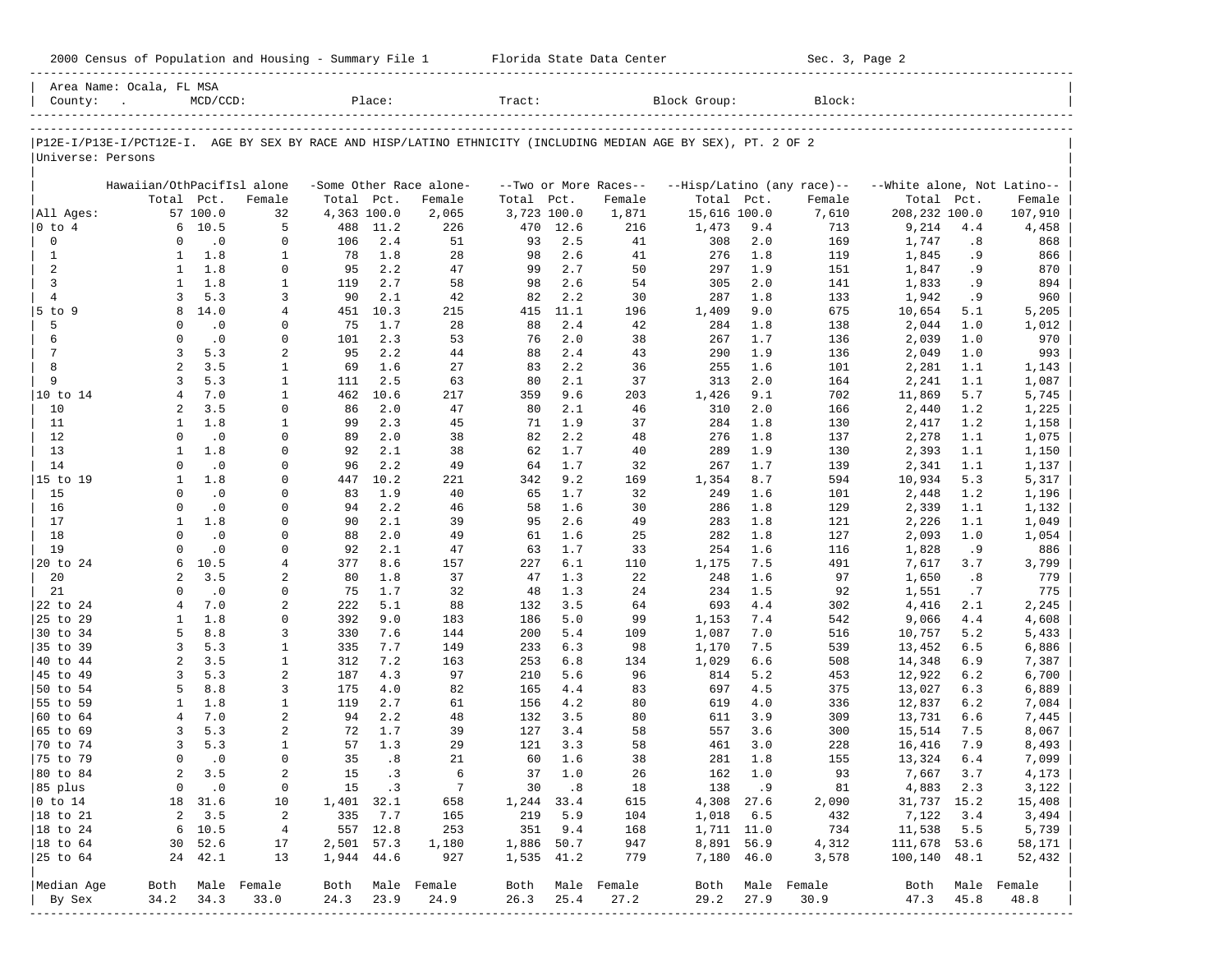| 2000<br>and<br>Population<br>Housing<br>.summa<br>Census | Center<br>lorida:<br>- Data<br>blale | Sec<br>Page |
|----------------------------------------------------------|--------------------------------------|-------------|
|                                                          |                                      |             |

2000 Florida State Data Center - Sec. 3, Page 1

|                      | Area Name: Orlando, FL MSA |             |                  |                   |            |                                                           |                  |            |                                                                                                                               |             |            |                  |                |            |                     |
|----------------------|----------------------------|-------------|------------------|-------------------|------------|-----------------------------------------------------------|------------------|------------|-------------------------------------------------------------------------------------------------------------------------------|-------------|------------|------------------|----------------|------------|---------------------|
| County:              |                            | $MCD/CCD$ : |                  | Place:            |            | Tract:                                                    |                  |            | Block Group:                                                                                                                  |             |            | Block:           |                |            |                     |
|                      |                            |             |                  |                   |            |                                                           |                  |            |                                                                                                                               |             |            |                  |                |            |                     |
| Universe: Persons    |                            |             |                  |                   |            |                                                           |                  |            | P12, P12A-D/P13, P13A-D/P14, PCT12A-D. AGE BY SEX BY RACE AND HISP/LATINO ETHNICITY (INCLUDING MEDIAN AGE BY SEX), PT. 1 OF 2 |             |            |                  |                |            |                     |
|                      |                            |             |                  |                   |            | ----All Races Combined----- --------- White alone-------- |                  |            | -------Black alone-------- AmerInd/NatAlaskan alone                                                                           |             |            |                  |                |            | $---Asian alone---$ |
|                      | Total Pct.                 |             | Female           | Total Pct.        |            | Female                                                    | Total Pct.       |            | Female                                                                                                                        | Total Pct.  |            | Female           | Total Pct.     |            | Female              |
| All Ages:            | 1,644,561 100.0            |             | 835,181          | 1,233,085 100.0   |            | 624,398                                                   | 227,868 100.0    |            | 118,349                                                                                                                       | 5,657 100.0 |            | 2,809            | 44,617 100.0   |            | 23,177              |
| $ 0 \tto 4$          | 107,150                    | 6.5         | 52,049           | 71,056            | 5.8        | 34,309                                                    | 19,366           | 8.5        | 9,524                                                                                                                         | 325         | 5.7        | 155              | 2,817          | 6.3        | 1,378               |
| 0                    | 21,229                     | 1.3         | 10,328           | 13,901            | 1.1        | 6,716                                                     | 3,922            | 1.7        | 1,893                                                                                                                         | 59          | 1.0        | 31               | 519            | 1.2        | 236                 |
| $\mathbf{1}$         | 21,332                     | 1.3         | 10,451           | 14,200            | 1.2        | 6,877                                                     | 3,790            | 1.7        | 1,927                                                                                                                         | 69          | 1.2        | 27               | 550            | 1.2        | 273                 |
| 2<br>3               | 21,090                     | 1.3         | 10,317           | 14,056            | 1.1        | 6,862                                                     | 3,734            | 1.6        | 1,852                                                                                                                         | 66          | 1.2        | 27               | 569            | 1.3<br>1.3 | 262                 |
| $\overline{4}$       | 21,438<br>22,061           | 1.3<br>1.3  | 10,311<br>10,642 | 14,263<br>14,636  | 1.2<br>1.2 | 6,805<br>7,049                                            | 3,875<br>4,045   | 1.7<br>1.8 | 1,882<br>1,970                                                                                                                | 62<br>69    | 1.1<br>1.2 | 30<br>40         | 578<br>601     | 1.3        | 309<br>298          |
| $5$ to 9             | 116,939                    | 7.1         | 56,997           | 77,868            | 6.3        | 37,625                                                    | 22,559           | 9.9        | 11,181                                                                                                                        | 409         | 7.2        | 204              | 2,952          | 6.6        | 1,462               |
| 5                    | 22,680                     | 1.4         | 11,139           | 15,135            | 1.2        | 7,399                                                     | 4,154            | 1.8        | 2,062                                                                                                                         | 65          | 1.1        | 33               | 602            | 1.3        | 294                 |
| 6                    | 22,983                     | 1.4         | 11,107           | 15,160            | 1.2        | 7,247                                                     | 4,573            | 2.0        | 2,281                                                                                                                         | 68          | 1.2        | 37               | 550            | 1.2        | 267                 |
| 7                    | 23,657                     | 1.4         | 11,435           | 15,707            | 1.3        | 7,514                                                     | 4,640            | 2.0        | 2,269                                                                                                                         | 96          | 1.7        | 43               | 575            | 1.3        | 279                 |
| 8                    | 23,490                     | 1.4         | 11,569           | 15,663            | 1.3        | 7,690                                                     | 4,558            | 2.0        | 2,271                                                                                                                         | 82          | 1.4        | 40               | 615            | 1.4        | 318                 |
| 9                    | 24,129                     | 1.5         | 11,747           | 16,203            | 1.3        | 7,775                                                     | 4,634            | 2.0        | 2,298                                                                                                                         | 98          | 1.7        | 51               | 610            | 1.4        | 304                 |
|                      | 117,169                    | 7.1         | 57,169           | 78,793            | 6.4        | 38,263                                                    | 22,280           | 9.8        | 10,954                                                                                                                        | 474         | 8.4        | 245              | 3,122          | 7.0        | 1,530               |
| 10                   | 24,318                     | 1.5         | 11,855           | 16,222            | 1.3        | 7,845                                                     | 4,807            | 2.1        | 2,375                                                                                                                         | 76          | 1.3        | 34               | 627            | 1.4        | 312                 |
| 11                   | 23,801                     | 1.4         | 11,545           | 15,979            | 1.3        | 7,712                                                     | 4,552            | 2.0        | 2,248                                                                                                                         | 100         | 1.8        | 50               | 624            | 1.4        | 278                 |
| 12                   | 23,327                     | 1.4         | 11,446           | 15,609            | 1.3        | 7,589                                                     | 4,459            | 2.0        | 2,183                                                                                                                         | 99          | 1.8        | 58               | 632            | 1.4        | 335                 |
| 13                   | 22,718                     | 1.4         | 11,115           | 15,420            | 1.3        | 7,571                                                     | 4,197            | 1.8        | 2,021                                                                                                                         | 107         | 1.9        | 56               | 618            | 1.4        | 308                 |
| 14                   | 23,005                     | 1.4         | 11,208           | 15,563            | 1.3        | 7,546                                                     | 4,265            | 1.9        | 2,127                                                                                                                         | 92          | 1.6        | 47               | 621            | 1.4        | 297                 |
| 15 to 19             | 111,485                    | 6.8         | 54,628           | 75,259            | 6.1        | 36,946                                                    | 20,245           | 8.9        | 10,028                                                                                                                        | 449         | 7.9        | 204              | 3,316          | 7.4        | 1,592               |
| 15                   | 22,524                     | 1.4         | 10,974           | 15,132            | 1.2        | 7,350                                                     | 4,193            | 1.8        | 2,069                                                                                                                         | 85          | 1.5        | 39               | 672            | 1.5        | 333                 |
| 16                   | 21,967                     | 1.3         | 10,711           | 14,704            | 1.2        | 7,174                                                     | 4,198            | 1.8        | 2,068                                                                                                                         | 85          | 1.5        | 41               | 659            | 1.5        | 300                 |
| 17                   | 22,130                     | 1.3         | 10,716           | 14,761            | 1.2        | 7,133                                                     | 4,175            | 1.8        | 2,047                                                                                                                         | 94          | 1.7        | 45               | 718            | 1.6        | 353                 |
| 18                   | 22,231                     | 1.4         | 11,034           | 15,049            | 1.2        | 7,533                                                     | 3,893            | 1.7        | 1,917                                                                                                                         | 103         | 1.8        | 42               | 626            | 1.4        | 305                 |
| 19                   | 22,633                     | 1.4         | 11,193           | 15,613            | 1.3        | 7,756                                                     | 3,786            | 1.7        | 1,927                                                                                                                         | 82          | 1.4        | 37               | 641            | 1.4        | 301                 |
| 20 to 24             | 111,922                    | 6.8         | 55,114           | 77,308            | 6.3        | 37,794                                                    | 17,231           | 7.6        | 8,987                                                                                                                         | 459         | 8.1        | 222              | 3,373          | 7.6        | 1,665               |
| 20                   | 23,036                     | 1.4         | 11,296           | 15,851            | 1.3        | 7,743                                                     | 3,672            | 1.6        | 1,849                                                                                                                         | 93          | 1.6        | 48               | 678            | 1.5        | 342                 |
| 21                   | 21,920                     | 1.3         | 10,819           | 15,089            | 1.2        | 7,403                                                     | 3,514            | 1.5        | 1,829                                                                                                                         | 92          | 1.6        | 43               | 618            | 1.4        | 304                 |
| 22 to 24             | 66,966                     | 4.1         | 32,999           | 46,368            | 3.8        | 22,648                                                    | 10,045           | 4.4        | 5,309                                                                                                                         | 274         | 4.8        | 131              | 2,077          | 4.7        | 1,019               |
| 25 to 29             | 120,183                    | 7.3         | 59,573           | 84,957            | 6.9        | 41,685                                                    | 17,653           | 7.7        | 9,325                                                                                                                         | 453         | 8.0        | 224              | 4,194          | 9.4        | 2,157               |
| 30 to 34             | 127,553                    | 7.8         | 62,701           | 93,032            | 7.5        | 45,284                                                    | 18,102           | 7.9        | 9,219                                                                                                                         | 491         | 8.7        | 236              | 4,217          | 9.5        | 2,201               |
| 35 to 39             | 141,561                    | 8.6         | 70,297           | 107,254           | 8.7        | 52,418                                                    | 18,494           | 8.1        | 9,740                                                                                                                         | 567         | 10.0       | 295              | 4,182          | 9.4        | 2,229               |
| 40 to 44<br>45 to 49 | 133,678<br>114,224         | 8.1<br>6.9  | 67,205<br>58,415 | 102,726<br>89,303 | 8.3<br>7.2 | 51,024<br>45,315                                          | 17,083<br>13,911 | 7.5<br>6.1 | 8,970<br>7,386                                                                                                                | 517<br>434  | 9.1<br>7.7 | 265<br>206       | 3,961<br>3,574 | 8.9<br>8.0 | 2,177<br>1,922      |
| 50 to 54             | 99,507                     | 6.1         | 51,245           | 80,262            | 6.5        | 41,011                                                    | 10,704           | 4.7        | 5,724                                                                                                                         | 351         | 6.2        | 183              | 2,890          | 6.5        | 1,577               |
| 55 to 59             | 76,250                     | 4.6         | 39,907           | 62,735            | 5.1        | 32,726                                                    | 7,815            | 3.4        | 4,170                                                                                                                         | 240         | 4.2        | 112              | 2,025          | 4.5        | 1,072               |
| 60 to 64             | 62,816                     | 3.8         | 33,366           | 52,333            | 4.2        | 27,717                                                    | 6,371            | 2.8        | 3,482                                                                                                                         | 142         | 2.5        | 73               | 1,501          | 3.4        | 761                 |
| 65 to 69             | 58,580                     | 3.6         | 31,234           | 50,072            | 4.1        | 26,471                                                    | 5,386            | 2.4        | 3,044                                                                                                                         | 127         | 2.2        | 66               | 1,085          | 2.4        | 613                 |
| 70 to 74             | 53,569                     | 3.3         | 29,364           | 47,251            | 3.8        | 25,739                                                    | 4,223            | 1.9        | 2,417                                                                                                                         | 86          | 1.5        | 40               | 664            | 1.5        | 400                 |
| 75 to 79             | 43,538                     | 2.6         | 25,065           | 39,260            | 3.2        | 22,485                                                    | 2,898            | 1.3        | 1,744                                                                                                                         | 68          | 1.2        | 38               | 412            | .9         | 236                 |
| $ 80 \text{ to } 84$ | 27,138                     | 1.7         | 16,244           | 24,562            | 2.0        | 14,542                                                    | 1,856            | .8         | 1,234                                                                                                                         | 40          | .7         | 26               | 207            | . 5        | 135                 |
| 85 plus              | 21,299                     | 1.3         | 14,608           | 19,054 1.5        |            | 13,044                                                    | 1,691            | $\cdot$ 7  | 1,220                                                                                                                         | 25          | $\cdot$ 4  | 15               | 125            | $\cdot$ 3  | 70                  |
| $ 0 \t{to} 14$       | 341,258 20.8               |             | 166,215          | 227, 717 18.5     |            | 110,197                                                   | 64,205 28.2      |            | 31,659                                                                                                                        | 1,208 21.4  |            | 604              | 8,891 19.9     |            | 4,370               |
| $ 18 \text{ to } 21$ | 89,820                     | 5.5         | 44,342           | 61,602            | 5.0        | 30,435                                                    | 14,865           | 6.5        | 7,522                                                                                                                         | 370         | 6.5        | 170              | 2,563          | 5.7        | 1,252               |
| $ 18 \text{ to } 24$ | 156,786                    | 9.5         | 77,341           | 107,970           | 8.8        | 53,083                                                    | 24,910 10.9      |            | 12,831                                                                                                                        |             | 644 11.4   | 301              | 4,640 10.4     |            | 2,271               |
| $ 18 \text{ to } 64$ | 1,032,558 62.8             |             | 520,050          | 780,572 63.3      |            | 390,263                                                   | 135,043 59.3     |            | 70,847                                                                                                                        | 3,839 67.9  |            | 1,895            | 31,184 69.9    |            | 16,367              |
| 25 to 64             | 875,772 53.3               |             | 442,709          | 672,602 54.5      |            | 337,180                                                   | 110,133 48.3     |            | 58,016                                                                                                                        | 3,195 56.5  |            | 1,594            | 26,544 59.5    |            | 14,096              |
|                      |                            |             |                  |                   |            |                                                           |                  |            |                                                                                                                               |             |            |                  |                |            |                     |
| Median Age           | Both                       |             | Male Female      |                   |            | Both Male Female                                          |                  |            | Both Male Female                                                                                                              |             |            | Both Male Female | Both           | Male       | Female              |
| By Sex               | 35.3                       | 34.3        | 36.4             | 37.7              | 36.6       | 38.9                                                      | 28.5             | 27.3       | 29.6                                                                                                                          | 32.7        | 32.1       | 33.4             | 32.9           | 31.8       | 34.0                |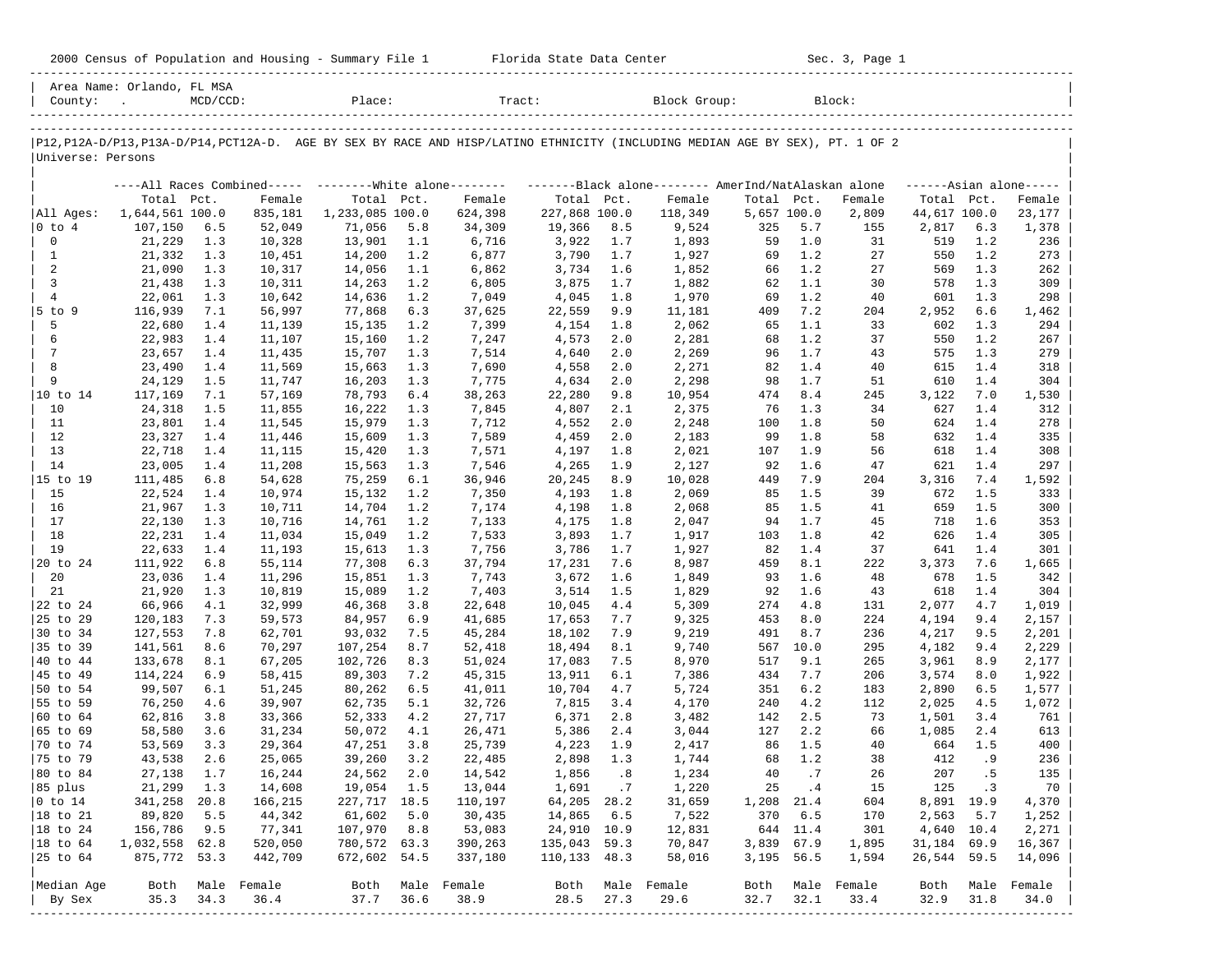|  |  |  | 2000 Census of Population and Housing - Summary File 1 |  |  |  |  |  |  |
|--|--|--|--------------------------------------------------------|--|--|--|--|--|--|
|--|--|--|--------------------------------------------------------|--|--|--|--|--|--|

2000 Florida State Data Center - Sec. 3, Page 2

| Place:<br>Block Group:<br>$MCD/CCD$ :<br>P12E-I/P13E-I/PCT12E-I. AGE BY SEX BY RACE AND HISP/LATINO ETHNICITY (INCLUDING MEDIAN AGE BY SEX), PT. 2 OF 2<br>Universe: Persons<br>Hawaiian/OthPacifIsl alone<br>--Hisp/Latino (any race)--<br>--White alone, Not Latino--<br>-Some Other Race alone-<br>--Two or More Races--<br>Total Pct.<br>Total Pct.<br>Total Pct.<br>Total Pct.<br>Total<br>Pct.<br>Female<br>Female<br>Female<br>Female<br>All Ages:<br>1,224 100.0<br>84,661 100.0<br>47,449 100.0<br>271,627 100.0<br>136,524<br>1,070,460 100.0<br>596<br>42,311<br>23,541<br>$0$ to $4$<br>80<br>6.5<br>7,786<br>9.2<br>3,820<br>5,720<br>12.1<br>23,358<br>8.6<br>11,480<br>58,189<br>5.4<br>42<br>2,821<br>$\mathbb O$<br>1.6<br>1.9<br>1,233<br>2.6<br>19<br>6<br>1,576<br>820<br>626<br>4,733<br>1.7<br>2,400<br>11,333<br>1.1<br>1.5<br>$\mathbf{1}$<br>1.8<br>1,166<br>2.5<br>4,665<br>1.1<br>18<br>11<br>1,539<br>752<br>584<br>1.7<br>2,285<br>11,635<br>$\overline{a}$<br>1.1<br>1.8<br>2.3<br>1.1<br>14<br>8<br>1,548<br>751<br>1,103<br>555<br>4,728<br>1.7<br>2,338<br>11,390<br>$\mathbf{3}$<br>.7<br>9<br>1.8<br>2.3<br>2,209<br>1.1<br>5<br>1,546<br>723<br>1,105<br>557<br>4,575<br>1.7<br>11,757<br>$\overline{4}$<br>20<br>1.6<br>1.9<br>2.3<br>2,248<br>1.1<br>12<br>1,577<br>774<br>1,113<br>499<br>4,657<br>1.7<br>12,074<br>7.5<br>92<br>47<br>9.5<br>5,025<br>10.6<br>11,748<br>6.0<br>5 to 9<br>8,034<br>3,993<br>2,485<br>24,007<br>8.8<br>64,377<br>5<br>1.6<br>19<br>1.9<br>1,056<br>2.2<br>1.2<br>15<br>1,649<br>825<br>511<br>4,742<br>1.7<br>2,296<br>12,522<br>1.3<br>6<br>1.9<br>1,034<br>2.2<br>496<br>4,737<br>2,319<br>12,495<br>1.2<br>16<br>6<br>1,582<br>773<br>1.7<br>$7\phantom{.0}$<br>20<br>1.6<br>1.9<br>2.1<br>507<br>1.2<br>9<br>1,618<br>814<br>1,001<br>4,854<br>1.8<br>2,350<br>13,006<br>8<br>1.6<br>19<br>7<br>1.9<br>778<br>986<br>2.1<br>465<br>4,745<br>2,334<br>12,951<br>1.2<br>1,567<br>1.7<br>9<br>1.5<br>18<br>1.9<br>803<br>948<br>2.0<br>506<br>2,449<br>1.3<br>10<br>1,618<br>4,929<br>1.8<br>13,403<br>82<br>6.7<br>41<br>9.5<br>4,392<br>9.3<br>65,619<br>6.1<br>10 to 14<br>8,026<br>3,990<br>2,146<br>23,374<br>8.6<br>11,312<br>1.2<br>10<br>1.9<br>960<br>2.0<br>1.3<br>15<br>10<br>1,611<br>806<br>473<br>4,884<br>1.8<br>2,334<br>13,433<br>1.7<br>11<br>21<br>7<br>1.9<br>917<br>1.9<br>474<br>4,699<br>2,244<br>1.2<br>1,608<br>776<br>1.7<br>13,330<br>1.2<br>1.9<br>12<br>15<br>7<br>1.9<br>810<br>899<br>1.2<br>1,614<br>464<br>4,635<br>1.7<br>2,243<br>13,002<br>13<br>1.0<br>12<br>1.9<br>1.7<br>1.2<br>10<br>1,578<br>801<br>786<br>348<br>4,592<br>1.7<br>2,288<br>12,831<br>14<br>1.6<br>19<br>1.9<br>797<br>1.7<br>1.2<br>7<br>1,615<br>830<br>387<br>4,564<br>1.7<br>2,203<br>13,023<br>8.7<br>15 to 19<br>9.6<br>3,963<br>8.4<br>10,929<br>62,344<br>5.8<br>106<br>50<br>8,147<br>3,894<br>1,914<br>23,216<br>8.5<br>15<br>1.5<br>1.9<br>1.7<br>1.2<br>18<br>10<br>1,609<br>790<br>815<br>383<br>4,577<br>1.7<br>2,164<br>12,622<br>1.6<br>16<br>8<br>1.8<br>1.7<br>1.1<br>20<br>1,517<br>746<br>784<br>374<br>4,434<br>1.6<br>2,113<br>12,209<br>2.0<br>17<br>1.9<br>1.6<br>1.1<br>24<br>13<br>1,597<br>756<br>761<br>369<br>4,581<br>1.7<br>2,131<br>12,212<br>18<br>1.6<br>19<br>7<br>2.0<br>821<br>1.7<br>400<br>2,307<br>12,361<br>1.2<br>1,720<br>830<br>4,857<br>1.8<br>19<br>2.0<br>25<br>2.0<br>772<br>782<br>1.6<br>1.2<br>12<br>1,704<br>388<br>4,767<br>1.8<br>2,214<br>12,940<br>13.2<br>20 to 24<br>11.0<br>4,391<br>4,076<br>8.6<br>11,674<br>6.0<br>161<br>79<br>9,314<br>1,976<br>24,898<br>9.2<br>63,800<br>2.4<br>1.7<br>20<br>29<br>2.2<br>898<br>823<br>1.2<br>11<br>1,890<br>405<br>5,023<br>1.8<br>2,367<br>13,123<br>2.4<br>21<br>29<br>18<br>1,776<br>2.1<br>835<br>802<br>1.7<br>387<br>4,778<br>2,273<br>12,466<br>1.2<br>1.8<br>8.4<br>22 to 24<br>6.7<br>5.2<br>7,034<br>103<br>50<br>5,648<br>2,658<br>2,451<br>1,184<br>15,097<br>5.6<br>38,211<br>3.6<br>25 to 29<br>11.9<br>10.4<br>3,992<br>8.4<br>71,372<br>6.7<br>146<br>66<br>8,788<br>4,181<br>1,935<br>24,471<br>9.0<br>11,797<br>30 to 34<br>8.6<br>7.9<br>105<br>44<br>7,877<br>9.3<br>3,851<br>3,729<br>1,866<br>23,416<br>8.6<br>11,484<br>79,554<br>7.4<br>35 to 39<br>8.4<br>8.6<br>3,693<br>93,215<br>8.7<br>103<br>52<br>7,268<br>3,752<br>7.8<br>1,811<br>23,246<br>8.6<br>11,794<br>40 to 44<br>8.4<br>103<br>52<br>5,922<br>7.0<br>3,076<br>3,366<br>7.1<br>1,641<br>19,529<br>7.2<br>10,091<br>90,769<br>8.5<br>45 to 49<br>6.7<br>82<br>37<br>4,253<br>5.0<br>2,179<br>2,667<br>5.6<br>1,370<br>15,240<br>5.6<br>8,168<br>79,667<br>7.4<br>4.9<br>50 to 54<br>60<br>6,774<br>6.7<br>26<br>3,127<br>3.7<br>2,113<br>4.5<br>1,054<br>12,622<br>4.6<br>71,822<br>1,670<br>3.1<br>55 to 59<br>38<br>56,116<br>5.2<br>18<br>1,973<br>2.3<br>1,074<br>1,424<br>3.0<br>735<br>9,312<br>3.4<br>5,106<br>2.0<br>60 to 64<br>25<br>1.6<br>2.2<br>13<br>1,387<br>777<br>1,057<br>543<br>7,518<br>2.8<br>4,170<br>46,784<br>4.4<br>1.2<br>65 to 69<br>1.3<br>15<br>10<br>1,077<br>628<br>818<br>1.7<br>402<br>6,427<br>2.4<br>3,520<br>45,194<br>4.2<br>1.1<br>70 to 74<br>1.3<br>13<br>9<br>733<br>. 9<br>430<br>599<br>329<br>4,833<br>1.8<br>2,692<br>43,513<br>4.1<br>$\cdot$ 2<br>75 to 79<br>3<br>483<br>. 6<br>414<br>.9<br>256<br>3<br>303<br>3,078<br>1.1<br>1,805<br>36,909<br>3.4<br>. 5<br>80 to 84<br>6<br>253<br>. 3<br>214<br>. 5<br>144<br>2.2<br>4<br>159<br>1,714<br>.6<br>1,041<br>23,225<br>143<br>17,991 1.7<br>85 plus<br>$\overline{4}$<br>$\cdot$ 3<br>3<br>213<br>$\cdot$ 3<br>187<br>$\cdot$ 4<br>113<br>1,368<br>.5<br>939<br>$ 0 \t{to} 14$<br>254 20.8<br>130<br>23,846 28.2<br>11,803<br>15, 137 31.9<br>7,452<br>70,739 26.0<br>34,540<br>188, 185 17.6<br>18 to 21<br>8.3<br>8.4<br>3,335<br>3,228<br>6.8<br>50,890<br>102<br>48<br>7,090<br>1,580<br>19,425<br>7.2<br>9,161<br>4.8<br>$ 18$ to 24<br>12,738 15.0<br>5,679 12.0<br>89,101<br>205 16.7<br>98<br>5,993<br>2,764<br>34,522 12.7<br>16,195<br>8.3<br>53,333 63.0<br>27,720 58.4<br>169,876 62.5<br>678,400 63.4<br>$ 18$ to $64$<br>867 70.8<br>406<br>26,553<br>13,719<br>85,579<br>40,595 48.0<br>25 to 64<br>662 54.1<br>308<br>20,560<br>22,041 46.5<br>10,955<br>135, 354 49.8<br>69,384<br>589,299 55.1<br>Median Age<br>Both Male Female<br>Both Male Female<br>Male Female<br>Both Male Female<br>Both<br>Both Male Female |         | Area Name: Orlando, FL MSA |  |  |        |  |  |        |  |         |
|--------------------------------------------------------------------------------------------------------------------------------------------------------------------------------------------------------------------------------------------------------------------------------------------------------------------------------------------------------------------------------------------------------------------------------------------------------------------------------------------------------------------------------------------------------------------------------------------------------------------------------------------------------------------------------------------------------------------------------------------------------------------------------------------------------------------------------------------------------------------------------------------------------------------------------------------------------------------------------------------------------------------------------------------------------------------------------------------------------------------------------------------------------------------------------------------------------------------------------------------------------------------------------------------------------------------------------------------------------------------------------------------------------------------------------------------------------------------------------------------------------------------------------------------------------------------------------------------------------------------------------------------------------------------------------------------------------------------------------------------------------------------------------------------------------------------------------------------------------------------------------------------------------------------------------------------------------------------------------------------------------------------------------------------------------------------------------------------------------------------------------------------------------------------------------------------------------------------------------------------------------------------------------------------------------------------------------------------------------------------------------------------------------------------------------------------------------------------------------------------------------------------------------------------------------------------------------------------------------------------------------------------------------------------------------------------------------------------------------------------------------------------------------------------------------------------------------------------------------------------------------------------------------------------------------------------------------------------------------------------------------------------------------------------------------------------------------------------------------------------------------------------------------------------------------------------------------------------------------------------------------------------------------------------------------------------------------------------------------------------------------------------------------------------------------------------------------------------------------------------------------------------------------------------------------------------------------------------------------------------------------------------------------------------------------------------------------------------------------------------------------------------------------------------------------------------------------------------------------------------------------------------------------------------------------------------------------------------------------------------------------------------------------------------------------------------------------------------------------------------------------------------------------------------------------------------------------------------------------------------------------------------------------------------------------------------------------------------------------------------------------------------------------------------------------------------------------------------------------------------------------------------------------------------------------------------------------------------------------------------------------------------------------------------------------------------------------------------------------------------------------------------------------------------------------------------------------------------------------------------------------------------------------------------------------------------------------------------------------------------------------------------------------------------------------------------------------------------------------------------------------------------------------------------------------------------------------------------------------------------------------------------------------------------------------------------------------------------------------------------------------------------------------------------------------------------------------------------------------------------------------------------------------------------------------------------------------------------------------------------------------------------------------------------------------------------------------------------------------------------------------------------------------------------------------------------------------------------------------------------------------------------------------------------------------------------------------------------------------------------------------------------------------------------------------------------------------------------------------------------------------------------------------------------------------------------------------------------------------------------------------------------------------------------------------------------------------------------------------------------------------------------------------------------|---------|----------------------------|--|--|--------|--|--|--------|--|---------|
|                                                                                                                                                                                                                                                                                                                                                                                                                                                                                                                                                                                                                                                                                                                                                                                                                                                                                                                                                                                                                                                                                                                                                                                                                                                                                                                                                                                                                                                                                                                                                                                                                                                                                                                                                                                                                                                                                                                                                                                                                                                                                                                                                                                                                                                                                                                                                                                                                                                                                                                                                                                                                                                                                                                                                                                                                                                                                                                                                                                                                                                                                                                                                                                                                                                                                                                                                                                                                                                                                                                                                                                                                                                                                                                                                                                                                                                                                                                                                                                                                                                                                                                                                                                                                                                                                                                                                                                                                                                                                                                                                                                                                                                                                                                                                                                                                                                                                                                                                                                                                                                                                                                                                                                                                                                                                                                                                                                                                                                                                                                                                                                                                                                                                                                                                                                                                                                                                                                                                                                                                                                                                                                                                                                                                                                                                                                                                                                                                    | County: |                            |  |  | Tract: |  |  | Block: |  |         |
|                                                                                                                                                                                                                                                                                                                                                                                                                                                                                                                                                                                                                                                                                                                                                                                                                                                                                                                                                                                                                                                                                                                                                                                                                                                                                                                                                                                                                                                                                                                                                                                                                                                                                                                                                                                                                                                                                                                                                                                                                                                                                                                                                                                                                                                                                                                                                                                                                                                                                                                                                                                                                                                                                                                                                                                                                                                                                                                                                                                                                                                                                                                                                                                                                                                                                                                                                                                                                                                                                                                                                                                                                                                                                                                                                                                                                                                                                                                                                                                                                                                                                                                                                                                                                                                                                                                                                                                                                                                                                                                                                                                                                                                                                                                                                                                                                                                                                                                                                                                                                                                                                                                                                                                                                                                                                                                                                                                                                                                                                                                                                                                                                                                                                                                                                                                                                                                                                                                                                                                                                                                                                                                                                                                                                                                                                                                                                                                                                    |         |                            |  |  |        |  |  |        |  |         |
|                                                                                                                                                                                                                                                                                                                                                                                                                                                                                                                                                                                                                                                                                                                                                                                                                                                                                                                                                                                                                                                                                                                                                                                                                                                                                                                                                                                                                                                                                                                                                                                                                                                                                                                                                                                                                                                                                                                                                                                                                                                                                                                                                                                                                                                                                                                                                                                                                                                                                                                                                                                                                                                                                                                                                                                                                                                                                                                                                                                                                                                                                                                                                                                                                                                                                                                                                                                                                                                                                                                                                                                                                                                                                                                                                                                                                                                                                                                                                                                                                                                                                                                                                                                                                                                                                                                                                                                                                                                                                                                                                                                                                                                                                                                                                                                                                                                                                                                                                                                                                                                                                                                                                                                                                                                                                                                                                                                                                                                                                                                                                                                                                                                                                                                                                                                                                                                                                                                                                                                                                                                                                                                                                                                                                                                                                                                                                                                                                    |         |                            |  |  |        |  |  |        |  |         |
|                                                                                                                                                                                                                                                                                                                                                                                                                                                                                                                                                                                                                                                                                                                                                                                                                                                                                                                                                                                                                                                                                                                                                                                                                                                                                                                                                                                                                                                                                                                                                                                                                                                                                                                                                                                                                                                                                                                                                                                                                                                                                                                                                                                                                                                                                                                                                                                                                                                                                                                                                                                                                                                                                                                                                                                                                                                                                                                                                                                                                                                                                                                                                                                                                                                                                                                                                                                                                                                                                                                                                                                                                                                                                                                                                                                                                                                                                                                                                                                                                                                                                                                                                                                                                                                                                                                                                                                                                                                                                                                                                                                                                                                                                                                                                                                                                                                                                                                                                                                                                                                                                                                                                                                                                                                                                                                                                                                                                                                                                                                                                                                                                                                                                                                                                                                                                                                                                                                                                                                                                                                                                                                                                                                                                                                                                                                                                                                                                    |         |                            |  |  |        |  |  |        |  |         |
|                                                                                                                                                                                                                                                                                                                                                                                                                                                                                                                                                                                                                                                                                                                                                                                                                                                                                                                                                                                                                                                                                                                                                                                                                                                                                                                                                                                                                                                                                                                                                                                                                                                                                                                                                                                                                                                                                                                                                                                                                                                                                                                                                                                                                                                                                                                                                                                                                                                                                                                                                                                                                                                                                                                                                                                                                                                                                                                                                                                                                                                                                                                                                                                                                                                                                                                                                                                                                                                                                                                                                                                                                                                                                                                                                                                                                                                                                                                                                                                                                                                                                                                                                                                                                                                                                                                                                                                                                                                                                                                                                                                                                                                                                                                                                                                                                                                                                                                                                                                                                                                                                                                                                                                                                                                                                                                                                                                                                                                                                                                                                                                                                                                                                                                                                                                                                                                                                                                                                                                                                                                                                                                                                                                                                                                                                                                                                                                                                    |         |                            |  |  |        |  |  |        |  | Female  |
|                                                                                                                                                                                                                                                                                                                                                                                                                                                                                                                                                                                                                                                                                                                                                                                                                                                                                                                                                                                                                                                                                                                                                                                                                                                                                                                                                                                                                                                                                                                                                                                                                                                                                                                                                                                                                                                                                                                                                                                                                                                                                                                                                                                                                                                                                                                                                                                                                                                                                                                                                                                                                                                                                                                                                                                                                                                                                                                                                                                                                                                                                                                                                                                                                                                                                                                                                                                                                                                                                                                                                                                                                                                                                                                                                                                                                                                                                                                                                                                                                                                                                                                                                                                                                                                                                                                                                                                                                                                                                                                                                                                                                                                                                                                                                                                                                                                                                                                                                                                                                                                                                                                                                                                                                                                                                                                                                                                                                                                                                                                                                                                                                                                                                                                                                                                                                                                                                                                                                                                                                                                                                                                                                                                                                                                                                                                                                                                                                    |         |                            |  |  |        |  |  |        |  | 542,349 |
|                                                                                                                                                                                                                                                                                                                                                                                                                                                                                                                                                                                                                                                                                                                                                                                                                                                                                                                                                                                                                                                                                                                                                                                                                                                                                                                                                                                                                                                                                                                                                                                                                                                                                                                                                                                                                                                                                                                                                                                                                                                                                                                                                                                                                                                                                                                                                                                                                                                                                                                                                                                                                                                                                                                                                                                                                                                                                                                                                                                                                                                                                                                                                                                                                                                                                                                                                                                                                                                                                                                                                                                                                                                                                                                                                                                                                                                                                                                                                                                                                                                                                                                                                                                                                                                                                                                                                                                                                                                                                                                                                                                                                                                                                                                                                                                                                                                                                                                                                                                                                                                                                                                                                                                                                                                                                                                                                                                                                                                                                                                                                                                                                                                                                                                                                                                                                                                                                                                                                                                                                                                                                                                                                                                                                                                                                                                                                                                                                    |         |                            |  |  |        |  |  |        |  | 28,017  |
|                                                                                                                                                                                                                                                                                                                                                                                                                                                                                                                                                                                                                                                                                                                                                                                                                                                                                                                                                                                                                                                                                                                                                                                                                                                                                                                                                                                                                                                                                                                                                                                                                                                                                                                                                                                                                                                                                                                                                                                                                                                                                                                                                                                                                                                                                                                                                                                                                                                                                                                                                                                                                                                                                                                                                                                                                                                                                                                                                                                                                                                                                                                                                                                                                                                                                                                                                                                                                                                                                                                                                                                                                                                                                                                                                                                                                                                                                                                                                                                                                                                                                                                                                                                                                                                                                                                                                                                                                                                                                                                                                                                                                                                                                                                                                                                                                                                                                                                                                                                                                                                                                                                                                                                                                                                                                                                                                                                                                                                                                                                                                                                                                                                                                                                                                                                                                                                                                                                                                                                                                                                                                                                                                                                                                                                                                                                                                                                                                    |         |                            |  |  |        |  |  |        |  | 5,429   |
|                                                                                                                                                                                                                                                                                                                                                                                                                                                                                                                                                                                                                                                                                                                                                                                                                                                                                                                                                                                                                                                                                                                                                                                                                                                                                                                                                                                                                                                                                                                                                                                                                                                                                                                                                                                                                                                                                                                                                                                                                                                                                                                                                                                                                                                                                                                                                                                                                                                                                                                                                                                                                                                                                                                                                                                                                                                                                                                                                                                                                                                                                                                                                                                                                                                                                                                                                                                                                                                                                                                                                                                                                                                                                                                                                                                                                                                                                                                                                                                                                                                                                                                                                                                                                                                                                                                                                                                                                                                                                                                                                                                                                                                                                                                                                                                                                                                                                                                                                                                                                                                                                                                                                                                                                                                                                                                                                                                                                                                                                                                                                                                                                                                                                                                                                                                                                                                                                                                                                                                                                                                                                                                                                                                                                                                                                                                                                                                                                    |         |                            |  |  |        |  |  |        |  | 5,641   |
|                                                                                                                                                                                                                                                                                                                                                                                                                                                                                                                                                                                                                                                                                                                                                                                                                                                                                                                                                                                                                                                                                                                                                                                                                                                                                                                                                                                                                                                                                                                                                                                                                                                                                                                                                                                                                                                                                                                                                                                                                                                                                                                                                                                                                                                                                                                                                                                                                                                                                                                                                                                                                                                                                                                                                                                                                                                                                                                                                                                                                                                                                                                                                                                                                                                                                                                                                                                                                                                                                                                                                                                                                                                                                                                                                                                                                                                                                                                                                                                                                                                                                                                                                                                                                                                                                                                                                                                                                                                                                                                                                                                                                                                                                                                                                                                                                                                                                                                                                                                                                                                                                                                                                                                                                                                                                                                                                                                                                                                                                                                                                                                                                                                                                                                                                                                                                                                                                                                                                                                                                                                                                                                                                                                                                                                                                                                                                                                                                    |         |                            |  |  |        |  |  |        |  | 5,538   |
|                                                                                                                                                                                                                                                                                                                                                                                                                                                                                                                                                                                                                                                                                                                                                                                                                                                                                                                                                                                                                                                                                                                                                                                                                                                                                                                                                                                                                                                                                                                                                                                                                                                                                                                                                                                                                                                                                                                                                                                                                                                                                                                                                                                                                                                                                                                                                                                                                                                                                                                                                                                                                                                                                                                                                                                                                                                                                                                                                                                                                                                                                                                                                                                                                                                                                                                                                                                                                                                                                                                                                                                                                                                                                                                                                                                                                                                                                                                                                                                                                                                                                                                                                                                                                                                                                                                                                                                                                                                                                                                                                                                                                                                                                                                                                                                                                                                                                                                                                                                                                                                                                                                                                                                                                                                                                                                                                                                                                                                                                                                                                                                                                                                                                                                                                                                                                                                                                                                                                                                                                                                                                                                                                                                                                                                                                                                                                                                                                    |         |                            |  |  |        |  |  |        |  | 5,582   |
|                                                                                                                                                                                                                                                                                                                                                                                                                                                                                                                                                                                                                                                                                                                                                                                                                                                                                                                                                                                                                                                                                                                                                                                                                                                                                                                                                                                                                                                                                                                                                                                                                                                                                                                                                                                                                                                                                                                                                                                                                                                                                                                                                                                                                                                                                                                                                                                                                                                                                                                                                                                                                                                                                                                                                                                                                                                                                                                                                                                                                                                                                                                                                                                                                                                                                                                                                                                                                                                                                                                                                                                                                                                                                                                                                                                                                                                                                                                                                                                                                                                                                                                                                                                                                                                                                                                                                                                                                                                                                                                                                                                                                                                                                                                                                                                                                                                                                                                                                                                                                                                                                                                                                                                                                                                                                                                                                                                                                                                                                                                                                                                                                                                                                                                                                                                                                                                                                                                                                                                                                                                                                                                                                                                                                                                                                                                                                                                                                    |         |                            |  |  |        |  |  |        |  | 5,827   |
|                                                                                                                                                                                                                                                                                                                                                                                                                                                                                                                                                                                                                                                                                                                                                                                                                                                                                                                                                                                                                                                                                                                                                                                                                                                                                                                                                                                                                                                                                                                                                                                                                                                                                                                                                                                                                                                                                                                                                                                                                                                                                                                                                                                                                                                                                                                                                                                                                                                                                                                                                                                                                                                                                                                                                                                                                                                                                                                                                                                                                                                                                                                                                                                                                                                                                                                                                                                                                                                                                                                                                                                                                                                                                                                                                                                                                                                                                                                                                                                                                                                                                                                                                                                                                                                                                                                                                                                                                                                                                                                                                                                                                                                                                                                                                                                                                                                                                                                                                                                                                                                                                                                                                                                                                                                                                                                                                                                                                                                                                                                                                                                                                                                                                                                                                                                                                                                                                                                                                                                                                                                                                                                                                                                                                                                                                                                                                                                                                    |         |                            |  |  |        |  |  |        |  | 31,077  |
|                                                                                                                                                                                                                                                                                                                                                                                                                                                                                                                                                                                                                                                                                                                                                                                                                                                                                                                                                                                                                                                                                                                                                                                                                                                                                                                                                                                                                                                                                                                                                                                                                                                                                                                                                                                                                                                                                                                                                                                                                                                                                                                                                                                                                                                                                                                                                                                                                                                                                                                                                                                                                                                                                                                                                                                                                                                                                                                                                                                                                                                                                                                                                                                                                                                                                                                                                                                                                                                                                                                                                                                                                                                                                                                                                                                                                                                                                                                                                                                                                                                                                                                                                                                                                                                                                                                                                                                                                                                                                                                                                                                                                                                                                                                                                                                                                                                                                                                                                                                                                                                                                                                                                                                                                                                                                                                                                                                                                                                                                                                                                                                                                                                                                                                                                                                                                                                                                                                                                                                                                                                                                                                                                                                                                                                                                                                                                                                                                    |         |                            |  |  |        |  |  |        |  | 6,142   |
|                                                                                                                                                                                                                                                                                                                                                                                                                                                                                                                                                                                                                                                                                                                                                                                                                                                                                                                                                                                                                                                                                                                                                                                                                                                                                                                                                                                                                                                                                                                                                                                                                                                                                                                                                                                                                                                                                                                                                                                                                                                                                                                                                                                                                                                                                                                                                                                                                                                                                                                                                                                                                                                                                                                                                                                                                                                                                                                                                                                                                                                                                                                                                                                                                                                                                                                                                                                                                                                                                                                                                                                                                                                                                                                                                                                                                                                                                                                                                                                                                                                                                                                                                                                                                                                                                                                                                                                                                                                                                                                                                                                                                                                                                                                                                                                                                                                                                                                                                                                                                                                                                                                                                                                                                                                                                                                                                                                                                                                                                                                                                                                                                                                                                                                                                                                                                                                                                                                                                                                                                                                                                                                                                                                                                                                                                                                                                                                                                    |         |                            |  |  |        |  |  |        |  | 5,956   |
|                                                                                                                                                                                                                                                                                                                                                                                                                                                                                                                                                                                                                                                                                                                                                                                                                                                                                                                                                                                                                                                                                                                                                                                                                                                                                                                                                                                                                                                                                                                                                                                                                                                                                                                                                                                                                                                                                                                                                                                                                                                                                                                                                                                                                                                                                                                                                                                                                                                                                                                                                                                                                                                                                                                                                                                                                                                                                                                                                                                                                                                                                                                                                                                                                                                                                                                                                                                                                                                                                                                                                                                                                                                                                                                                                                                                                                                                                                                                                                                                                                                                                                                                                                                                                                                                                                                                                                                                                                                                                                                                                                                                                                                                                                                                                                                                                                                                                                                                                                                                                                                                                                                                                                                                                                                                                                                                                                                                                                                                                                                                                                                                                                                                                                                                                                                                                                                                                                                                                                                                                                                                                                                                                                                                                                                                                                                                                                                                                    |         |                            |  |  |        |  |  |        |  | 6,240   |
|                                                                                                                                                                                                                                                                                                                                                                                                                                                                                                                                                                                                                                                                                                                                                                                                                                                                                                                                                                                                                                                                                                                                                                                                                                                                                                                                                                                                                                                                                                                                                                                                                                                                                                                                                                                                                                                                                                                                                                                                                                                                                                                                                                                                                                                                                                                                                                                                                                                                                                                                                                                                                                                                                                                                                                                                                                                                                                                                                                                                                                                                                                                                                                                                                                                                                                                                                                                                                                                                                                                                                                                                                                                                                                                                                                                                                                                                                                                                                                                                                                                                                                                                                                                                                                                                                                                                                                                                                                                                                                                                                                                                                                                                                                                                                                                                                                                                                                                                                                                                                                                                                                                                                                                                                                                                                                                                                                                                                                                                                                                                                                                                                                                                                                                                                                                                                                                                                                                                                                                                                                                                                                                                                                                                                                                                                                                                                                                                                    |         |                            |  |  |        |  |  |        |  | 6,338   |
|                                                                                                                                                                                                                                                                                                                                                                                                                                                                                                                                                                                                                                                                                                                                                                                                                                                                                                                                                                                                                                                                                                                                                                                                                                                                                                                                                                                                                                                                                                                                                                                                                                                                                                                                                                                                                                                                                                                                                                                                                                                                                                                                                                                                                                                                                                                                                                                                                                                                                                                                                                                                                                                                                                                                                                                                                                                                                                                                                                                                                                                                                                                                                                                                                                                                                                                                                                                                                                                                                                                                                                                                                                                                                                                                                                                                                                                                                                                                                                                                                                                                                                                                                                                                                                                                                                                                                                                                                                                                                                                                                                                                                                                                                                                                                                                                                                                                                                                                                                                                                                                                                                                                                                                                                                                                                                                                                                                                                                                                                                                                                                                                                                                                                                                                                                                                                                                                                                                                                                                                                                                                                                                                                                                                                                                                                                                                                                                                                    |         |                            |  |  |        |  |  |        |  | 6,401   |
|                                                                                                                                                                                                                                                                                                                                                                                                                                                                                                                                                                                                                                                                                                                                                                                                                                                                                                                                                                                                                                                                                                                                                                                                                                                                                                                                                                                                                                                                                                                                                                                                                                                                                                                                                                                                                                                                                                                                                                                                                                                                                                                                                                                                                                                                                                                                                                                                                                                                                                                                                                                                                                                                                                                                                                                                                                                                                                                                                                                                                                                                                                                                                                                                                                                                                                                                                                                                                                                                                                                                                                                                                                                                                                                                                                                                                                                                                                                                                                                                                                                                                                                                                                                                                                                                                                                                                                                                                                                                                                                                                                                                                                                                                                                                                                                                                                                                                                                                                                                                                                                                                                                                                                                                                                                                                                                                                                                                                                                                                                                                                                                                                                                                                                                                                                                                                                                                                                                                                                                                                                                                                                                                                                                                                                                                                                                                                                                                                    |         |                            |  |  |        |  |  |        |  | 31,993  |
|                                                                                                                                                                                                                                                                                                                                                                                                                                                                                                                                                                                                                                                                                                                                                                                                                                                                                                                                                                                                                                                                                                                                                                                                                                                                                                                                                                                                                                                                                                                                                                                                                                                                                                                                                                                                                                                                                                                                                                                                                                                                                                                                                                                                                                                                                                                                                                                                                                                                                                                                                                                                                                                                                                                                                                                                                                                                                                                                                                                                                                                                                                                                                                                                                                                                                                                                                                                                                                                                                                                                                                                                                                                                                                                                                                                                                                                                                                                                                                                                                                                                                                                                                                                                                                                                                                                                                                                                                                                                                                                                                                                                                                                                                                                                                                                                                                                                                                                                                                                                                                                                                                                                                                                                                                                                                                                                                                                                                                                                                                                                                                                                                                                                                                                                                                                                                                                                                                                                                                                                                                                                                                                                                                                                                                                                                                                                                                                                                    |         |                            |  |  |        |  |  |        |  | 6,540   |
|                                                                                                                                                                                                                                                                                                                                                                                                                                                                                                                                                                                                                                                                                                                                                                                                                                                                                                                                                                                                                                                                                                                                                                                                                                                                                                                                                                                                                                                                                                                                                                                                                                                                                                                                                                                                                                                                                                                                                                                                                                                                                                                                                                                                                                                                                                                                                                                                                                                                                                                                                                                                                                                                                                                                                                                                                                                                                                                                                                                                                                                                                                                                                                                                                                                                                                                                                                                                                                                                                                                                                                                                                                                                                                                                                                                                                                                                                                                                                                                                                                                                                                                                                                                                                                                                                                                                                                                                                                                                                                                                                                                                                                                                                                                                                                                                                                                                                                                                                                                                                                                                                                                                                                                                                                                                                                                                                                                                                                                                                                                                                                                                                                                                                                                                                                                                                                                                                                                                                                                                                                                                                                                                                                                                                                                                                                                                                                                                                    |         |                            |  |  |        |  |  |        |  | 6,491   |
|                                                                                                                                                                                                                                                                                                                                                                                                                                                                                                                                                                                                                                                                                                                                                                                                                                                                                                                                                                                                                                                                                                                                                                                                                                                                                                                                                                                                                                                                                                                                                                                                                                                                                                                                                                                                                                                                                                                                                                                                                                                                                                                                                                                                                                                                                                                                                                                                                                                                                                                                                                                                                                                                                                                                                                                                                                                                                                                                                                                                                                                                                                                                                                                                                                                                                                                                                                                                                                                                                                                                                                                                                                                                                                                                                                                                                                                                                                                                                                                                                                                                                                                                                                                                                                                                                                                                                                                                                                                                                                                                                                                                                                                                                                                                                                                                                                                                                                                                                                                                                                                                                                                                                                                                                                                                                                                                                                                                                                                                                                                                                                                                                                                                                                                                                                                                                                                                                                                                                                                                                                                                                                                                                                                                                                                                                                                                                                                                                    |         |                            |  |  |        |  |  |        |  | 6,359   |
|                                                                                                                                                                                                                                                                                                                                                                                                                                                                                                                                                                                                                                                                                                                                                                                                                                                                                                                                                                                                                                                                                                                                                                                                                                                                                                                                                                                                                                                                                                                                                                                                                                                                                                                                                                                                                                                                                                                                                                                                                                                                                                                                                                                                                                                                                                                                                                                                                                                                                                                                                                                                                                                                                                                                                                                                                                                                                                                                                                                                                                                                                                                                                                                                                                                                                                                                                                                                                                                                                                                                                                                                                                                                                                                                                                                                                                                                                                                                                                                                                                                                                                                                                                                                                                                                                                                                                                                                                                                                                                                                                                                                                                                                                                                                                                                                                                                                                                                                                                                                                                                                                                                                                                                                                                                                                                                                                                                                                                                                                                                                                                                                                                                                                                                                                                                                                                                                                                                                                                                                                                                                                                                                                                                                                                                                                                                                                                                                                    |         |                            |  |  |        |  |  |        |  | 6,274   |
|                                                                                                                                                                                                                                                                                                                                                                                                                                                                                                                                                                                                                                                                                                                                                                                                                                                                                                                                                                                                                                                                                                                                                                                                                                                                                                                                                                                                                                                                                                                                                                                                                                                                                                                                                                                                                                                                                                                                                                                                                                                                                                                                                                                                                                                                                                                                                                                                                                                                                                                                                                                                                                                                                                                                                                                                                                                                                                                                                                                                                                                                                                                                                                                                                                                                                                                                                                                                                                                                                                                                                                                                                                                                                                                                                                                                                                                                                                                                                                                                                                                                                                                                                                                                                                                                                                                                                                                                                                                                                                                                                                                                                                                                                                                                                                                                                                                                                                                                                                                                                                                                                                                                                                                                                                                                                                                                                                                                                                                                                                                                                                                                                                                                                                                                                                                                                                                                                                                                                                                                                                                                                                                                                                                                                                                                                                                                                                                                                    |         |                            |  |  |        |  |  |        |  | 6,329   |
|                                                                                                                                                                                                                                                                                                                                                                                                                                                                                                                                                                                                                                                                                                                                                                                                                                                                                                                                                                                                                                                                                                                                                                                                                                                                                                                                                                                                                                                                                                                                                                                                                                                                                                                                                                                                                                                                                                                                                                                                                                                                                                                                                                                                                                                                                                                                                                                                                                                                                                                                                                                                                                                                                                                                                                                                                                                                                                                                                                                                                                                                                                                                                                                                                                                                                                                                                                                                                                                                                                                                                                                                                                                                                                                                                                                                                                                                                                                                                                                                                                                                                                                                                                                                                                                                                                                                                                                                                                                                                                                                                                                                                                                                                                                                                                                                                                                                                                                                                                                                                                                                                                                                                                                                                                                                                                                                                                                                                                                                                                                                                                                                                                                                                                                                                                                                                                                                                                                                                                                                                                                                                                                                                                                                                                                                                                                                                                                                                    |         |                            |  |  |        |  |  |        |  | 30,905  |
|                                                                                                                                                                                                                                                                                                                                                                                                                                                                                                                                                                                                                                                                                                                                                                                                                                                                                                                                                                                                                                                                                                                                                                                                                                                                                                                                                                                                                                                                                                                                                                                                                                                                                                                                                                                                                                                                                                                                                                                                                                                                                                                                                                                                                                                                                                                                                                                                                                                                                                                                                                                                                                                                                                                                                                                                                                                                                                                                                                                                                                                                                                                                                                                                                                                                                                                                                                                                                                                                                                                                                                                                                                                                                                                                                                                                                                                                                                                                                                                                                                                                                                                                                                                                                                                                                                                                                                                                                                                                                                                                                                                                                                                                                                                                                                                                                                                                                                                                                                                                                                                                                                                                                                                                                                                                                                                                                                                                                                                                                                                                                                                                                                                                                                                                                                                                                                                                                                                                                                                                                                                                                                                                                                                                                                                                                                                                                                                                                    |         |                            |  |  |        |  |  |        |  | 6,175   |
|                                                                                                                                                                                                                                                                                                                                                                                                                                                                                                                                                                                                                                                                                                                                                                                                                                                                                                                                                                                                                                                                                                                                                                                                                                                                                                                                                                                                                                                                                                                                                                                                                                                                                                                                                                                                                                                                                                                                                                                                                                                                                                                                                                                                                                                                                                                                                                                                                                                                                                                                                                                                                                                                                                                                                                                                                                                                                                                                                                                                                                                                                                                                                                                                                                                                                                                                                                                                                                                                                                                                                                                                                                                                                                                                                                                                                                                                                                                                                                                                                                                                                                                                                                                                                                                                                                                                                                                                                                                                                                                                                                                                                                                                                                                                                                                                                                                                                                                                                                                                                                                                                                                                                                                                                                                                                                                                                                                                                                                                                                                                                                                                                                                                                                                                                                                                                                                                                                                                                                                                                                                                                                                                                                                                                                                                                                                                                                                                                    |         |                            |  |  |        |  |  |        |  | 6,001   |
|                                                                                                                                                                                                                                                                                                                                                                                                                                                                                                                                                                                                                                                                                                                                                                                                                                                                                                                                                                                                                                                                                                                                                                                                                                                                                                                                                                                                                                                                                                                                                                                                                                                                                                                                                                                                                                                                                                                                                                                                                                                                                                                                                                                                                                                                                                                                                                                                                                                                                                                                                                                                                                                                                                                                                                                                                                                                                                                                                                                                                                                                                                                                                                                                                                                                                                                                                                                                                                                                                                                                                                                                                                                                                                                                                                                                                                                                                                                                                                                                                                                                                                                                                                                                                                                                                                                                                                                                                                                                                                                                                                                                                                                                                                                                                                                                                                                                                                                                                                                                                                                                                                                                                                                                                                                                                                                                                                                                                                                                                                                                                                                                                                                                                                                                                                                                                                                                                                                                                                                                                                                                                                                                                                                                                                                                                                                                                                                                                    |         |                            |  |  |        |  |  |        |  | 5,963   |
|                                                                                                                                                                                                                                                                                                                                                                                                                                                                                                                                                                                                                                                                                                                                                                                                                                                                                                                                                                                                                                                                                                                                                                                                                                                                                                                                                                                                                                                                                                                                                                                                                                                                                                                                                                                                                                                                                                                                                                                                                                                                                                                                                                                                                                                                                                                                                                                                                                                                                                                                                                                                                                                                                                                                                                                                                                                                                                                                                                                                                                                                                                                                                                                                                                                                                                                                                                                                                                                                                                                                                                                                                                                                                                                                                                                                                                                                                                                                                                                                                                                                                                                                                                                                                                                                                                                                                                                                                                                                                                                                                                                                                                                                                                                                                                                                                                                                                                                                                                                                                                                                                                                                                                                                                                                                                                                                                                                                                                                                                                                                                                                                                                                                                                                                                                                                                                                                                                                                                                                                                                                                                                                                                                                                                                                                                                                                                                                                                    |         |                            |  |  |        |  |  |        |  | 6,266   |
|                                                                                                                                                                                                                                                                                                                                                                                                                                                                                                                                                                                                                                                                                                                                                                                                                                                                                                                                                                                                                                                                                                                                                                                                                                                                                                                                                                                                                                                                                                                                                                                                                                                                                                                                                                                                                                                                                                                                                                                                                                                                                                                                                                                                                                                                                                                                                                                                                                                                                                                                                                                                                                                                                                                                                                                                                                                                                                                                                                                                                                                                                                                                                                                                                                                                                                                                                                                                                                                                                                                                                                                                                                                                                                                                                                                                                                                                                                                                                                                                                                                                                                                                                                                                                                                                                                                                                                                                                                                                                                                                                                                                                                                                                                                                                                                                                                                                                                                                                                                                                                                                                                                                                                                                                                                                                                                                                                                                                                                                                                                                                                                                                                                                                                                                                                                                                                                                                                                                                                                                                                                                                                                                                                                                                                                                                                                                                                                                                    |         |                            |  |  |        |  |  |        |  | 6,500   |
|                                                                                                                                                                                                                                                                                                                                                                                                                                                                                                                                                                                                                                                                                                                                                                                                                                                                                                                                                                                                                                                                                                                                                                                                                                                                                                                                                                                                                                                                                                                                                                                                                                                                                                                                                                                                                                                                                                                                                                                                                                                                                                                                                                                                                                                                                                                                                                                                                                                                                                                                                                                                                                                                                                                                                                                                                                                                                                                                                                                                                                                                                                                                                                                                                                                                                                                                                                                                                                                                                                                                                                                                                                                                                                                                                                                                                                                                                                                                                                                                                                                                                                                                                                                                                                                                                                                                                                                                                                                                                                                                                                                                                                                                                                                                                                                                                                                                                                                                                                                                                                                                                                                                                                                                                                                                                                                                                                                                                                                                                                                                                                                                                                                                                                                                                                                                                                                                                                                                                                                                                                                                                                                                                                                                                                                                                                                                                                                                                    |         |                            |  |  |        |  |  |        |  | 31,508  |
|                                                                                                                                                                                                                                                                                                                                                                                                                                                                                                                                                                                                                                                                                                                                                                                                                                                                                                                                                                                                                                                                                                                                                                                                                                                                                                                                                                                                                                                                                                                                                                                                                                                                                                                                                                                                                                                                                                                                                                                                                                                                                                                                                                                                                                                                                                                                                                                                                                                                                                                                                                                                                                                                                                                                                                                                                                                                                                                                                                                                                                                                                                                                                                                                                                                                                                                                                                                                                                                                                                                                                                                                                                                                                                                                                                                                                                                                                                                                                                                                                                                                                                                                                                                                                                                                                                                                                                                                                                                                                                                                                                                                                                                                                                                                                                                                                                                                                                                                                                                                                                                                                                                                                                                                                                                                                                                                                                                                                                                                                                                                                                                                                                                                                                                                                                                                                                                                                                                                                                                                                                                                                                                                                                                                                                                                                                                                                                                                                    |         |                            |  |  |        |  |  |        |  | 6,462   |
|                                                                                                                                                                                                                                                                                                                                                                                                                                                                                                                                                                                                                                                                                                                                                                                                                                                                                                                                                                                                                                                                                                                                                                                                                                                                                                                                                                                                                                                                                                                                                                                                                                                                                                                                                                                                                                                                                                                                                                                                                                                                                                                                                                                                                                                                                                                                                                                                                                                                                                                                                                                                                                                                                                                                                                                                                                                                                                                                                                                                                                                                                                                                                                                                                                                                                                                                                                                                                                                                                                                                                                                                                                                                                                                                                                                                                                                                                                                                                                                                                                                                                                                                                                                                                                                                                                                                                                                                                                                                                                                                                                                                                                                                                                                                                                                                                                                                                                                                                                                                                                                                                                                                                                                                                                                                                                                                                                                                                                                                                                                                                                                                                                                                                                                                                                                                                                                                                                                                                                                                                                                                                                                                                                                                                                                                                                                                                                                                                    |         |                            |  |  |        |  |  |        |  | 6,167   |
|                                                                                                                                                                                                                                                                                                                                                                                                                                                                                                                                                                                                                                                                                                                                                                                                                                                                                                                                                                                                                                                                                                                                                                                                                                                                                                                                                                                                                                                                                                                                                                                                                                                                                                                                                                                                                                                                                                                                                                                                                                                                                                                                                                                                                                                                                                                                                                                                                                                                                                                                                                                                                                                                                                                                                                                                                                                                                                                                                                                                                                                                                                                                                                                                                                                                                                                                                                                                                                                                                                                                                                                                                                                                                                                                                                                                                                                                                                                                                                                                                                                                                                                                                                                                                                                                                                                                                                                                                                                                                                                                                                                                                                                                                                                                                                                                                                                                                                                                                                                                                                                                                                                                                                                                                                                                                                                                                                                                                                                                                                                                                                                                                                                                                                                                                                                                                                                                                                                                                                                                                                                                                                                                                                                                                                                                                                                                                                                                                    |         |                            |  |  |        |  |  |        |  | 18,879  |
|                                                                                                                                                                                                                                                                                                                                                                                                                                                                                                                                                                                                                                                                                                                                                                                                                                                                                                                                                                                                                                                                                                                                                                                                                                                                                                                                                                                                                                                                                                                                                                                                                                                                                                                                                                                                                                                                                                                                                                                                                                                                                                                                                                                                                                                                                                                                                                                                                                                                                                                                                                                                                                                                                                                                                                                                                                                                                                                                                                                                                                                                                                                                                                                                                                                                                                                                                                                                                                                                                                                                                                                                                                                                                                                                                                                                                                                                                                                                                                                                                                                                                                                                                                                                                                                                                                                                                                                                                                                                                                                                                                                                                                                                                                                                                                                                                                                                                                                                                                                                                                                                                                                                                                                                                                                                                                                                                                                                                                                                                                                                                                                                                                                                                                                                                                                                                                                                                                                                                                                                                                                                                                                                                                                                                                                                                                                                                                                                                    |         |                            |  |  |        |  |  |        |  | 35,087  |
|                                                                                                                                                                                                                                                                                                                                                                                                                                                                                                                                                                                                                                                                                                                                                                                                                                                                                                                                                                                                                                                                                                                                                                                                                                                                                                                                                                                                                                                                                                                                                                                                                                                                                                                                                                                                                                                                                                                                                                                                                                                                                                                                                                                                                                                                                                                                                                                                                                                                                                                                                                                                                                                                                                                                                                                                                                                                                                                                                                                                                                                                                                                                                                                                                                                                                                                                                                                                                                                                                                                                                                                                                                                                                                                                                                                                                                                                                                                                                                                                                                                                                                                                                                                                                                                                                                                                                                                                                                                                                                                                                                                                                                                                                                                                                                                                                                                                                                                                                                                                                                                                                                                                                                                                                                                                                                                                                                                                                                                                                                                                                                                                                                                                                                                                                                                                                                                                                                                                                                                                                                                                                                                                                                                                                                                                                                                                                                                                                    |         |                            |  |  |        |  |  |        |  | 38,688  |
|                                                                                                                                                                                                                                                                                                                                                                                                                                                                                                                                                                                                                                                                                                                                                                                                                                                                                                                                                                                                                                                                                                                                                                                                                                                                                                                                                                                                                                                                                                                                                                                                                                                                                                                                                                                                                                                                                                                                                                                                                                                                                                                                                                                                                                                                                                                                                                                                                                                                                                                                                                                                                                                                                                                                                                                                                                                                                                                                                                                                                                                                                                                                                                                                                                                                                                                                                                                                                                                                                                                                                                                                                                                                                                                                                                                                                                                                                                                                                                                                                                                                                                                                                                                                                                                                                                                                                                                                                                                                                                                                                                                                                                                                                                                                                                                                                                                                                                                                                                                                                                                                                                                                                                                                                                                                                                                                                                                                                                                                                                                                                                                                                                                                                                                                                                                                                                                                                                                                                                                                                                                                                                                                                                                                                                                                                                                                                                                                                    |         |                            |  |  |        |  |  |        |  | 45,349  |
|                                                                                                                                                                                                                                                                                                                                                                                                                                                                                                                                                                                                                                                                                                                                                                                                                                                                                                                                                                                                                                                                                                                                                                                                                                                                                                                                                                                                                                                                                                                                                                                                                                                                                                                                                                                                                                                                                                                                                                                                                                                                                                                                                                                                                                                                                                                                                                                                                                                                                                                                                                                                                                                                                                                                                                                                                                                                                                                                                                                                                                                                                                                                                                                                                                                                                                                                                                                                                                                                                                                                                                                                                                                                                                                                                                                                                                                                                                                                                                                                                                                                                                                                                                                                                                                                                                                                                                                                                                                                                                                                                                                                                                                                                                                                                                                                                                                                                                                                                                                                                                                                                                                                                                                                                                                                                                                                                                                                                                                                                                                                                                                                                                                                                                                                                                                                                                                                                                                                                                                                                                                                                                                                                                                                                                                                                                                                                                                                                    |         |                            |  |  |        |  |  |        |  | 44,830  |
|                                                                                                                                                                                                                                                                                                                                                                                                                                                                                                                                                                                                                                                                                                                                                                                                                                                                                                                                                                                                                                                                                                                                                                                                                                                                                                                                                                                                                                                                                                                                                                                                                                                                                                                                                                                                                                                                                                                                                                                                                                                                                                                                                                                                                                                                                                                                                                                                                                                                                                                                                                                                                                                                                                                                                                                                                                                                                                                                                                                                                                                                                                                                                                                                                                                                                                                                                                                                                                                                                                                                                                                                                                                                                                                                                                                                                                                                                                                                                                                                                                                                                                                                                                                                                                                                                                                                                                                                                                                                                                                                                                                                                                                                                                                                                                                                                                                                                                                                                                                                                                                                                                                                                                                                                                                                                                                                                                                                                                                                                                                                                                                                                                                                                                                                                                                                                                                                                                                                                                                                                                                                                                                                                                                                                                                                                                                                                                                                                    |         |                            |  |  |        |  |  |        |  | 40,065  |
|                                                                                                                                                                                                                                                                                                                                                                                                                                                                                                                                                                                                                                                                                                                                                                                                                                                                                                                                                                                                                                                                                                                                                                                                                                                                                                                                                                                                                                                                                                                                                                                                                                                                                                                                                                                                                                                                                                                                                                                                                                                                                                                                                                                                                                                                                                                                                                                                                                                                                                                                                                                                                                                                                                                                                                                                                                                                                                                                                                                                                                                                                                                                                                                                                                                                                                                                                                                                                                                                                                                                                                                                                                                                                                                                                                                                                                                                                                                                                                                                                                                                                                                                                                                                                                                                                                                                                                                                                                                                                                                                                                                                                                                                                                                                                                                                                                                                                                                                                                                                                                                                                                                                                                                                                                                                                                                                                                                                                                                                                                                                                                                                                                                                                                                                                                                                                                                                                                                                                                                                                                                                                                                                                                                                                                                                                                                                                                                                                    |         |                            |  |  |        |  |  |        |  | 36,439  |
|                                                                                                                                                                                                                                                                                                                                                                                                                                                                                                                                                                                                                                                                                                                                                                                                                                                                                                                                                                                                                                                                                                                                                                                                                                                                                                                                                                                                                                                                                                                                                                                                                                                                                                                                                                                                                                                                                                                                                                                                                                                                                                                                                                                                                                                                                                                                                                                                                                                                                                                                                                                                                                                                                                                                                                                                                                                                                                                                                                                                                                                                                                                                                                                                                                                                                                                                                                                                                                                                                                                                                                                                                                                                                                                                                                                                                                                                                                                                                                                                                                                                                                                                                                                                                                                                                                                                                                                                                                                                                                                                                                                                                                                                                                                                                                                                                                                                                                                                                                                                                                                                                                                                                                                                                                                                                                                                                                                                                                                                                                                                                                                                                                                                                                                                                                                                                                                                                                                                                                                                                                                                                                                                                                                                                                                                                                                                                                                                                    |         |                            |  |  |        |  |  |        |  | 29,085  |
|                                                                                                                                                                                                                                                                                                                                                                                                                                                                                                                                                                                                                                                                                                                                                                                                                                                                                                                                                                                                                                                                                                                                                                                                                                                                                                                                                                                                                                                                                                                                                                                                                                                                                                                                                                                                                                                                                                                                                                                                                                                                                                                                                                                                                                                                                                                                                                                                                                                                                                                                                                                                                                                                                                                                                                                                                                                                                                                                                                                                                                                                                                                                                                                                                                                                                                                                                                                                                                                                                                                                                                                                                                                                                                                                                                                                                                                                                                                                                                                                                                                                                                                                                                                                                                                                                                                                                                                                                                                                                                                                                                                                                                                                                                                                                                                                                                                                                                                                                                                                                                                                                                                                                                                                                                                                                                                                                                                                                                                                                                                                                                                                                                                                                                                                                                                                                                                                                                                                                                                                                                                                                                                                                                                                                                                                                                                                                                                                                    |         |                            |  |  |        |  |  |        |  | 24,638  |
|                                                                                                                                                                                                                                                                                                                                                                                                                                                                                                                                                                                                                                                                                                                                                                                                                                                                                                                                                                                                                                                                                                                                                                                                                                                                                                                                                                                                                                                                                                                                                                                                                                                                                                                                                                                                                                                                                                                                                                                                                                                                                                                                                                                                                                                                                                                                                                                                                                                                                                                                                                                                                                                                                                                                                                                                                                                                                                                                                                                                                                                                                                                                                                                                                                                                                                                                                                                                                                                                                                                                                                                                                                                                                                                                                                                                                                                                                                                                                                                                                                                                                                                                                                                                                                                                                                                                                                                                                                                                                                                                                                                                                                                                                                                                                                                                                                                                                                                                                                                                                                                                                                                                                                                                                                                                                                                                                                                                                                                                                                                                                                                                                                                                                                                                                                                                                                                                                                                                                                                                                                                                                                                                                                                                                                                                                                                                                                                                                    |         |                            |  |  |        |  |  |        |  | 23,808  |
|                                                                                                                                                                                                                                                                                                                                                                                                                                                                                                                                                                                                                                                                                                                                                                                                                                                                                                                                                                                                                                                                                                                                                                                                                                                                                                                                                                                                                                                                                                                                                                                                                                                                                                                                                                                                                                                                                                                                                                                                                                                                                                                                                                                                                                                                                                                                                                                                                                                                                                                                                                                                                                                                                                                                                                                                                                                                                                                                                                                                                                                                                                                                                                                                                                                                                                                                                                                                                                                                                                                                                                                                                                                                                                                                                                                                                                                                                                                                                                                                                                                                                                                                                                                                                                                                                                                                                                                                                                                                                                                                                                                                                                                                                                                                                                                                                                                                                                                                                                                                                                                                                                                                                                                                                                                                                                                                                                                                                                                                                                                                                                                                                                                                                                                                                                                                                                                                                                                                                                                                                                                                                                                                                                                                                                                                                                                                                                                                                    |         |                            |  |  |        |  |  |        |  | 23,677  |
|                                                                                                                                                                                                                                                                                                                                                                                                                                                                                                                                                                                                                                                                                                                                                                                                                                                                                                                                                                                                                                                                                                                                                                                                                                                                                                                                                                                                                                                                                                                                                                                                                                                                                                                                                                                                                                                                                                                                                                                                                                                                                                                                                                                                                                                                                                                                                                                                                                                                                                                                                                                                                                                                                                                                                                                                                                                                                                                                                                                                                                                                                                                                                                                                                                                                                                                                                                                                                                                                                                                                                                                                                                                                                                                                                                                                                                                                                                                                                                                                                                                                                                                                                                                                                                                                                                                                                                                                                                                                                                                                                                                                                                                                                                                                                                                                                                                                                                                                                                                                                                                                                                                                                                                                                                                                                                                                                                                                                                                                                                                                                                                                                                                                                                                                                                                                                                                                                                                                                                                                                                                                                                                                                                                                                                                                                                                                                                                                                    |         |                            |  |  |        |  |  |        |  | 21,134  |
|                                                                                                                                                                                                                                                                                                                                                                                                                                                                                                                                                                                                                                                                                                                                                                                                                                                                                                                                                                                                                                                                                                                                                                                                                                                                                                                                                                                                                                                                                                                                                                                                                                                                                                                                                                                                                                                                                                                                                                                                                                                                                                                                                                                                                                                                                                                                                                                                                                                                                                                                                                                                                                                                                                                                                                                                                                                                                                                                                                                                                                                                                                                                                                                                                                                                                                                                                                                                                                                                                                                                                                                                                                                                                                                                                                                                                                                                                                                                                                                                                                                                                                                                                                                                                                                                                                                                                                                                                                                                                                                                                                                                                                                                                                                                                                                                                                                                                                                                                                                                                                                                                                                                                                                                                                                                                                                                                                                                                                                                                                                                                                                                                                                                                                                                                                                                                                                                                                                                                                                                                                                                                                                                                                                                                                                                                                                                                                                                                    |         |                            |  |  |        |  |  |        |  | 13,739  |
|                                                                                                                                                                                                                                                                                                                                                                                                                                                                                                                                                                                                                                                                                                                                                                                                                                                                                                                                                                                                                                                                                                                                                                                                                                                                                                                                                                                                                                                                                                                                                                                                                                                                                                                                                                                                                                                                                                                                                                                                                                                                                                                                                                                                                                                                                                                                                                                                                                                                                                                                                                                                                                                                                                                                                                                                                                                                                                                                                                                                                                                                                                                                                                                                                                                                                                                                                                                                                                                                                                                                                                                                                                                                                                                                                                                                                                                                                                                                                                                                                                                                                                                                                                                                                                                                                                                                                                                                                                                                                                                                                                                                                                                                                                                                                                                                                                                                                                                                                                                                                                                                                                                                                                                                                                                                                                                                                                                                                                                                                                                                                                                                                                                                                                                                                                                                                                                                                                                                                                                                                                                                                                                                                                                                                                                                                                                                                                                                                    |         |                            |  |  |        |  |  |        |  |         |
|                                                                                                                                                                                                                                                                                                                                                                                                                                                                                                                                                                                                                                                                                                                                                                                                                                                                                                                                                                                                                                                                                                                                                                                                                                                                                                                                                                                                                                                                                                                                                                                                                                                                                                                                                                                                                                                                                                                                                                                                                                                                                                                                                                                                                                                                                                                                                                                                                                                                                                                                                                                                                                                                                                                                                                                                                                                                                                                                                                                                                                                                                                                                                                                                                                                                                                                                                                                                                                                                                                                                                                                                                                                                                                                                                                                                                                                                                                                                                                                                                                                                                                                                                                                                                                                                                                                                                                                                                                                                                                                                                                                                                                                                                                                                                                                                                                                                                                                                                                                                                                                                                                                                                                                                                                                                                                                                                                                                                                                                                                                                                                                                                                                                                                                                                                                                                                                                                                                                                                                                                                                                                                                                                                                                                                                                                                                                                                                                                    |         |                            |  |  |        |  |  |        |  | 12,310  |
|                                                                                                                                                                                                                                                                                                                                                                                                                                                                                                                                                                                                                                                                                                                                                                                                                                                                                                                                                                                                                                                                                                                                                                                                                                                                                                                                                                                                                                                                                                                                                                                                                                                                                                                                                                                                                                                                                                                                                                                                                                                                                                                                                                                                                                                                                                                                                                                                                                                                                                                                                                                                                                                                                                                                                                                                                                                                                                                                                                                                                                                                                                                                                                                                                                                                                                                                                                                                                                                                                                                                                                                                                                                                                                                                                                                                                                                                                                                                                                                                                                                                                                                                                                                                                                                                                                                                                                                                                                                                                                                                                                                                                                                                                                                                                                                                                                                                                                                                                                                                                                                                                                                                                                                                                                                                                                                                                                                                                                                                                                                                                                                                                                                                                                                                                                                                                                                                                                                                                                                                                                                                                                                                                                                                                                                                                                                                                                                                                    |         |                            |  |  |        |  |  |        |  | 91,087  |
|                                                                                                                                                                                                                                                                                                                                                                                                                                                                                                                                                                                                                                                                                                                                                                                                                                                                                                                                                                                                                                                                                                                                                                                                                                                                                                                                                                                                                                                                                                                                                                                                                                                                                                                                                                                                                                                                                                                                                                                                                                                                                                                                                                                                                                                                                                                                                                                                                                                                                                                                                                                                                                                                                                                                                                                                                                                                                                                                                                                                                                                                                                                                                                                                                                                                                                                                                                                                                                                                                                                                                                                                                                                                                                                                                                                                                                                                                                                                                                                                                                                                                                                                                                                                                                                                                                                                                                                                                                                                                                                                                                                                                                                                                                                                                                                                                                                                                                                                                                                                                                                                                                                                                                                                                                                                                                                                                                                                                                                                                                                                                                                                                                                                                                                                                                                                                                                                                                                                                                                                                                                                                                                                                                                                                                                                                                                                                                                                                    |         |                            |  |  |        |  |  |        |  | 25,395  |
|                                                                                                                                                                                                                                                                                                                                                                                                                                                                                                                                                                                                                                                                                                                                                                                                                                                                                                                                                                                                                                                                                                                                                                                                                                                                                                                                                                                                                                                                                                                                                                                                                                                                                                                                                                                                                                                                                                                                                                                                                                                                                                                                                                                                                                                                                                                                                                                                                                                                                                                                                                                                                                                                                                                                                                                                                                                                                                                                                                                                                                                                                                                                                                                                                                                                                                                                                                                                                                                                                                                                                                                                                                                                                                                                                                                                                                                                                                                                                                                                                                                                                                                                                                                                                                                                                                                                                                                                                                                                                                                                                                                                                                                                                                                                                                                                                                                                                                                                                                                                                                                                                                                                                                                                                                                                                                                                                                                                                                                                                                                                                                                                                                                                                                                                                                                                                                                                                                                                                                                                                                                                                                                                                                                                                                                                                                                                                                                                                    |         |                            |  |  |        |  |  |        |  | 44,274  |
|                                                                                                                                                                                                                                                                                                                                                                                                                                                                                                                                                                                                                                                                                                                                                                                                                                                                                                                                                                                                                                                                                                                                                                                                                                                                                                                                                                                                                                                                                                                                                                                                                                                                                                                                                                                                                                                                                                                                                                                                                                                                                                                                                                                                                                                                                                                                                                                                                                                                                                                                                                                                                                                                                                                                                                                                                                                                                                                                                                                                                                                                                                                                                                                                                                                                                                                                                                                                                                                                                                                                                                                                                                                                                                                                                                                                                                                                                                                                                                                                                                                                                                                                                                                                                                                                                                                                                                                                                                                                                                                                                                                                                                                                                                                                                                                                                                                                                                                                                                                                                                                                                                                                                                                                                                                                                                                                                                                                                                                                                                                                                                                                                                                                                                                                                                                                                                                                                                                                                                                                                                                                                                                                                                                                                                                                                                                                                                                                                    |         |                            |  |  |        |  |  |        |  | 338,455 |
|                                                                                                                                                                                                                                                                                                                                                                                                                                                                                                                                                                                                                                                                                                                                                                                                                                                                                                                                                                                                                                                                                                                                                                                                                                                                                                                                                                                                                                                                                                                                                                                                                                                                                                                                                                                                                                                                                                                                                                                                                                                                                                                                                                                                                                                                                                                                                                                                                                                                                                                                                                                                                                                                                                                                                                                                                                                                                                                                                                                                                                                                                                                                                                                                                                                                                                                                                                                                                                                                                                                                                                                                                                                                                                                                                                                                                                                                                                                                                                                                                                                                                                                                                                                                                                                                                                                                                                                                                                                                                                                                                                                                                                                                                                                                                                                                                                                                                                                                                                                                                                                                                                                                                                                                                                                                                                                                                                                                                                                                                                                                                                                                                                                                                                                                                                                                                                                                                                                                                                                                                                                                                                                                                                                                                                                                                                                                                                                                                    |         |                            |  |  |        |  |  |        |  | 294,181 |
|                                                                                                                                                                                                                                                                                                                                                                                                                                                                                                                                                                                                                                                                                                                                                                                                                                                                                                                                                                                                                                                                                                                                                                                                                                                                                                                                                                                                                                                                                                                                                                                                                                                                                                                                                                                                                                                                                                                                                                                                                                                                                                                                                                                                                                                                                                                                                                                                                                                                                                                                                                                                                                                                                                                                                                                                                                                                                                                                                                                                                                                                                                                                                                                                                                                                                                                                                                                                                                                                                                                                                                                                                                                                                                                                                                                                                                                                                                                                                                                                                                                                                                                                                                                                                                                                                                                                                                                                                                                                                                                                                                                                                                                                                                                                                                                                                                                                                                                                                                                                                                                                                                                                                                                                                                                                                                                                                                                                                                                                                                                                                                                                                                                                                                                                                                                                                                                                                                                                                                                                                                                                                                                                                                                                                                                                                                                                                                                                                    |         |                            |  |  |        |  |  |        |  |         |
|                                                                                                                                                                                                                                                                                                                                                                                                                                                                                                                                                                                                                                                                                                                                                                                                                                                                                                                                                                                                                                                                                                                                                                                                                                                                                                                                                                                                                                                                                                                                                                                                                                                                                                                                                                                                                                                                                                                                                                                                                                                                                                                                                                                                                                                                                                                                                                                                                                                                                                                                                                                                                                                                                                                                                                                                                                                                                                                                                                                                                                                                                                                                                                                                                                                                                                                                                                                                                                                                                                                                                                                                                                                                                                                                                                                                                                                                                                                                                                                                                                                                                                                                                                                                                                                                                                                                                                                                                                                                                                                                                                                                                                                                                                                                                                                                                                                                                                                                                                                                                                                                                                                                                                                                                                                                                                                                                                                                                                                                                                                                                                                                                                                                                                                                                                                                                                                                                                                                                                                                                                                                                                                                                                                                                                                                                                                                                                                                                    |         |                            |  |  |        |  |  |        |  |         |
| 27.9<br>38.8<br>By Sex<br>28.0<br>27.7<br>25.6<br>25.0<br>26.3<br>25.7<br>25.3<br>26.1<br>28.5<br>27.3<br>29.7<br>37.7<br>--------                                                                                                                                                                                                                                                                                                                                                                                                                                                                                                                                                                                                                                                                                                                                                                                                                                                                                                                                                                                                                                                                                                                                                                                                                                                                                                                                                                                                                                                                                                                                                                                                                                                                                                                                                                                                                                                                                                                                                                                                                                                                                                                                                                                                                                                                                                                                                                                                                                                                                                                                                                                                                                                                                                                                                                                                                                                                                                                                                                                                                                                                                                                                                                                                                                                                                                                                                                                                                                                                                                                                                                                                                                                                                                                                                                                                                                                                                                                                                                                                                                                                                                                                                                                                                                                                                                                                                                                                                                                                                                                                                                                                                                                                                                                                                                                                                                                                                                                                                                                                                                                                                                                                                                                                                                                                                                                                                                                                                                                                                                                                                                                                                                                                                                                                                                                                                                                                                                                                                                                                                                                                                                                                                                                                                                                                                 |         |                            |  |  |        |  |  |        |  | 39.8    |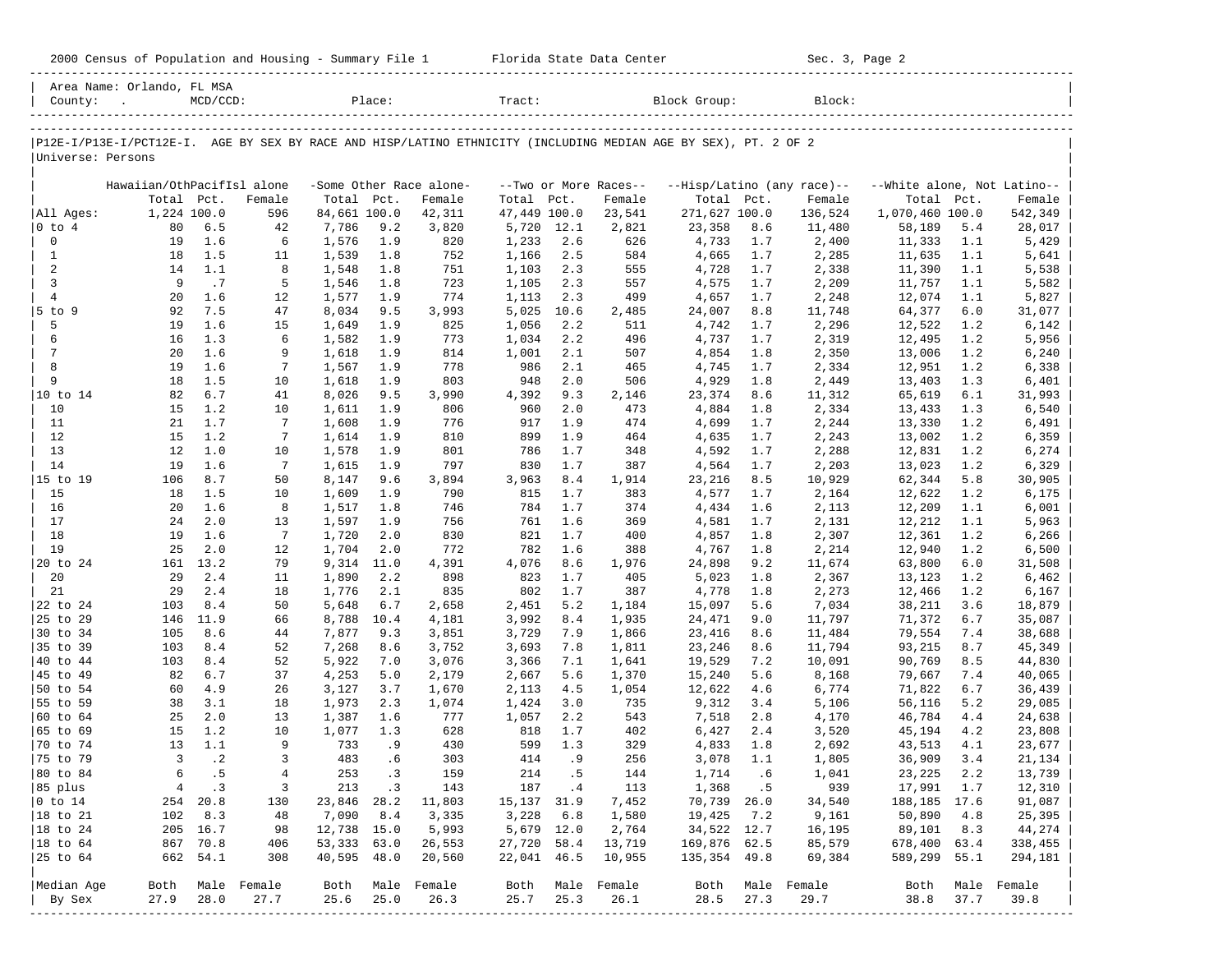| 2000 Census<br>Housing<br>Population and<br>Summary<br>- ot | Tlorida .<br>Center<br>Data<br>State | Page<br>Sec<br>. JUL. |  |
|-------------------------------------------------------------|--------------------------------------|-----------------------|--|
|                                                             |                                      |                       |  |

|                      | Area Name: Panama City, FL MSA |             |                                                            |                |            |                                                                                                                               |              |            |                                                     |                 |            |                     |                 |              |                     |
|----------------------|--------------------------------|-------------|------------------------------------------------------------|----------------|------------|-------------------------------------------------------------------------------------------------------------------------------|--------------|------------|-----------------------------------------------------|-----------------|------------|---------------------|-----------------|--------------|---------------------|
| County:              |                                | $MCD/CCD$ : |                                                            | Place:         |            | Tract:                                                                                                                        |              |            | Block Group:                                        |                 |            | Block:              |                 |              |                     |
|                      |                                |             |                                                            |                |            |                                                                                                                               |              |            |                                                     |                 |            |                     |                 |              |                     |
|                      |                                |             |                                                            |                |            | P12, P12A-D/P13, P13A-D/P14, PCT12A-D. AGE BY SEX BY RACE AND HISP/LATINO ETHNICITY (INCLUDING MEDIAN AGE BY SEX), PT. 1 OF 2 |              |            |                                                     |                 |            |                     |                 |              |                     |
| Universe: Persons    |                                |             |                                                            |                |            |                                                                                                                               |              |            |                                                     |                 |            |                     |                 |              |                     |
|                      |                                |             |                                                            |                |            |                                                                                                                               |              |            |                                                     |                 |            |                     |                 |              |                     |
|                      |                                |             | ----All Races Combined-----    --------White alone-------- |                |            |                                                                                                                               |              |            | -------Black alone-------- AmerInd/NatAlaskan alone |                 |            |                     |                 |              | $---Asian alone---$ |
|                      | Total Pct.                     |             | Female                                                     | Total Pct.     |            | Female                                                                                                                        | Total Pct.   |            | Female                                              | Total Pct.      |            | Female              | Total Pct.      |              | Female              |
| All Ages:            | 148,217 100.0                  |             | 74,811                                                     | 124,761 100.0  |            | 62,612                                                                                                                        | 15,772 100.0 |            | 8,110                                               | 1,159 100.0     |            | 560                 | 2,561 100.0     |              | 1,593               |
| $ 0 \tto 4$<br>0     | 8,979<br>1,785                 | 6.1         | 4,340                                                      | 6,892          | 5.5        | 3,299                                                                                                                         | 1,358<br>270 | 8.6        | 666<br>127                                          | 66              | 5.7<br>.9  | 29<br>5             | 143<br>30       | 5.6          | 84                  |
| 1                    | 1,789                          | 1.2<br>1.2  | 831<br>842                                                 | 1,344<br>1,371 | 1.1<br>1.1 | 616<br>633                                                                                                                    | 261          | 1.7<br>1.7 | 127                                                 | 11<br>15        | 1.3        | 6                   | 33              | 1.2<br>1.3   | 16<br>22            |
| 2                    | 1,768                          | 1.2         | 865                                                        | 1,358          | 1.1        | 672                                                                                                                           | 275          | 1.7        | 130                                                 | 12              | 1.0        | 4                   | 29              | 1.1          | 15                  |
| 3                    | 1,774                          | 1.2         | 888                                                        | 1,386          | 1.1        | 691                                                                                                                           | 261          | 1.7        | 130                                                 | 15              | 1.3        | 6                   | 19              | .7           | 12                  |
| $\overline{4}$       | 1,863                          | 1.3         | 914                                                        | 1,433          | 1.1        | 687                                                                                                                           | 291          | 1.8        | 152                                                 | 13              | 1.1        | 8                   | 32              | 1.2          | 19                  |
| $5$ to $9$           | 10,103                         | 6.8         | 4,893                                                      | 7,857          | 6.3        | 3,798                                                                                                                         | 1,527        | 9.7        | 755                                                 | 72              | 6.2        | 34                  | 154             | 6.0          | 79                  |
| 5                    | 1,878                          | 1.3         | 879                                                        | 1,443          | 1.2        | 674                                                                                                                           | 286          | 1.8        | 139                                                 | 14              | 1.2        | $\overline{4}$      | 30              | 1.2          | 13                  |
| 6                    | 1,991                          | 1.3         | 980                                                        | 1,541          | 1.2        | 758                                                                                                                           | 301          | 1.9        | 162                                                 | 17              | 1.5        | 9                   | 32              | 1.2          | 14                  |
| 7                    | 1,970                          | 1.3         | 949                                                        | 1,569          | 1.3        | 747                                                                                                                           | 282          | 1.8        | 139                                                 | 15              | 1.3        | 9                   | 31              | 1.2          | 17                  |
| 8                    | 2,098                          | 1.4         | 1,018                                                      | 1,615          | 1.3        | 793                                                                                                                           | 342          | 2.2        | 157                                                 | 12              | 1.0        | 5                   | 30              | 1.2          | 16                  |
| 9                    | 2,166                          | 1.5         | 1,067                                                      | 1,689          | 1.4        | 826                                                                                                                           | 316          | 2.0        | 158                                                 | 14              | 1.2        | 7                   | 31              | 1.2          | 19                  |
| 10 to 14             | 10,331                         | 7.0         | 5,056                                                      | 8,202          | 6.6        | 4,020                                                                                                                         | 1,397        | 8.9        | 701                                                 | 85              | 7.3        | 40                  | 200             | 7.8          | 92                  |
| 10                   | 2,098                          | 1.4         | 1,017                                                      | 1,651          | 1.3        | 803                                                                                                                           | 294          | 1.9        | 150                                                 | 19              | 1.6        | 9                   | 44              | 1.7          | 22                  |
| 11                   | 2,094                          | 1.4         | 1,020                                                      | 1,652          | 1.3        | 791                                                                                                                           | 280          | 1.8        | 142                                                 | 17              | 1.5        | 11                  | 38              | 1.5          | 15                  |
| 12                   | 2,050                          | 1.4         | 1,004                                                      | 1,621          | 1.3        | 791                                                                                                                           | 293          | 1.9        | 149                                                 | 22              | 1.9        | 10                  | 40              | 1.6          | 19                  |
| 13<br>14             | 1,993                          | 1.3         | 994                                                        | 1,613          | 1.3        | 815<br>820                                                                                                                    | 247<br>283   | 1.6        | 116                                                 | 6<br>21         | .5<br>1.8  | 2<br>8              | 34<br>44        | 1.3<br>1.7   | 16                  |
| 15 to 19             | 2,096<br>10,117                | 1.4<br>6.8  | 1,021<br>4,913                                             | 1,665<br>8,097 | 1.3<br>6.5 | 3,875                                                                                                                         | 1,361        | 1.8<br>8.6 | 144<br>687                                          | 98              | 8.5        | 49                  | 198             | 7.7          | 20<br>111           |
| 15                   | 2,064                          | 1.4         | 987                                                        | 1,639          | 1.3        | 777                                                                                                                           | 272          | 1.7        | 136                                                 | 21              | 1.8        | 13                  | 38              | 1.5          | 16                  |
| 16                   | 2,122                          | 1.4         | 1,004                                                      | 1,715          | 1.4        | 817                                                                                                                           | 268          | 1.7        | 123                                                 | 20              | 1.7        | 10                  | 43              | 1.7          | 22                  |
| 17                   | 2,043                          | 1.4         | 1,043                                                      | 1,621          | 1.3        | 804                                                                                                                           | 290          | 1.8        | 156                                                 | 19              | 1.6        | 9                   | 36              | 1.4          | 23                  |
| 18                   | 1,935                          | 1.3         | 907                                                        | 1,552          | 1.2        | 711                                                                                                                           | 271          | 1.7        | 137                                                 | 12              | 1.0        | 4                   | 42              | 1.6          | 25                  |
| 19                   | 1,953                          | 1.3         | 972                                                        | 1,570          | 1.3        | 766                                                                                                                           | 260          | 1.6        | 135                                                 | 26              | 2.2        | 13                  | 39              | 1.5          | 25                  |
| 20 to 24             | 8,955                          | 6.0         | 4,296                                                      | 7,144          | 5.7        | 3,359                                                                                                                         | 1,196        | 7.6        | 635                                                 | 81              | 7.0        | 44                  | 183             | 7.1          | 89                  |
| 20                   | 1,921                          | 1.3         | 925                                                        | 1,517          | 1.2        | 718                                                                                                                           | 273          | 1.7        | 143                                                 | 13              | 1.1        | 8                   | 42              | 1.6          | 22                  |
| 21                   | 1,703                          | 1.1         | 809                                                        | 1,350          | 1.1        | 612                                                                                                                           | 237          | 1.5        | 135                                                 | 19              | 1.6        | 13                  | 29              | 1.1          | 15                  |
| 22 to 24             | 5,331                          | 3.6         | 2,562                                                      | 4,277          | 3.4        | 2,029                                                                                                                         | 686          | 4.3        | 357                                                 | 49              | 4.2        | 23                  | 112             | 4.4          | 52                  |
| 25 to 29             | 9,661                          | 6.5         | 4,752                                                      | 7,845          | 6.3        | 3,835                                                                                                                         | 1,267        | 8.0        | 656                                                 | 68              | 5.9        | 36                  | 184             | 7.2          | 92                  |
| 30 to 34             | 10,078                         | 6.8         | 4,952                                                      | 8,472          | 6.8        | 4,142                                                                                                                         | 1,063        | 6.7        | 534                                                 | 101             | 8.7        | 42                  | 194             | 7.6          | 119                 |
| 35 to 39             | 12,604                         | 8.5         | 6,221                                                      | 10,645         | 8.5        | 5,236                                                                                                                         | 1,295        | 8.2        | 623                                                 | 113             | 9.7        | 58                  | 248             | 9.7          | 163                 |
| 40 to 44             | 12,394                         | 8.4         | 6,232                                                      | 10,518         | 8.4        | 5,224                                                                                                                         | 1,281        | 8.1        | 663                                                 | 106             | 9.1        | 52                  | 242             | 9.4          | 173                 |
| 45 to 49<br>50 to 54 | 10,626<br>9,738                | 7.2<br>6.6  | 5,423<br>4,907                                             | 9,056<br>8,594 | 7.3<br>6.9 | 4,587<br>4,301                                                                                                                | 1,048<br>717 | 6.6<br>4.5 | 524<br>335                                          | 105<br>89       | 9.1<br>7.7 | 48<br>45            | 222<br>200      | 8.7<br>7.8   | 170<br>151          |
| 55 to 59             | 7,895                          | 5.3         | 4,033                                                      | 7,114          | 5.7        | 3,592                                                                                                                         | 496          | 3.1        | 270                                                 | 58              | 5.0        | 28                  | 127             | 5.0          | 92                  |
| 60 to 64             | 6,919                          | 4.7         | 3,650                                                      | 6,218          | 5.0        | 3,244                                                                                                                         | 476          | 3.0        | 274                                                 | 38              | 3.3        | 16                  | 105             | 4.1          | 72                  |
| 65 to 69             | 6,188                          | 4.2         | 3,210                                                      | 5,655          | 4.5        | 2,903                                                                                                                         | 379          | 2.4        | 209                                                 | 18              | 1.6        | 8                   | 73              | 2.9          | 52                  |
| 70 to 74             | 5,554                          | 3.7         | 2,993                                                      | 5,080          | 4.1        | 2,707                                                                                                                         | 348          | 2.2        | 215                                                 | 36              | 3.1        | 17                  | 46              | 1.8          | 30                  |
| 75 to 79             | 4,044                          | 2.7         | 2,383                                                      | 3,709          | 3.0        | 2,172                                                                                                                         | 255          | 1.6        | 162                                                 | 14              | 1.2        | 6                   | 20              | .8           | 12                  |
| 80 to 84             | 2,280                          | 1.5         | 1,356                                                      | 2,071          | 1.7        | 1,226                                                                                                                         | 173          | 1.1        | 111                                                 | $7\overline{ }$ | .6         | 6                   | 15              | .6           | 6                   |
| 85 plus              | 1,751 1.2                      |             | 1,201                                                      | 1,592 1.3      |            | 1,092                                                                                                                         |              | 135 .9     | 90                                                  | 4               | $\cdot$ 3  | 2                   | $7\phantom{.0}$ | $\cdot$ 3    | 6                   |
| $ 0 \t{to} 14$       | 29,413 19.8                    |             | 14,289                                                     | 22,951 18.4    |            | 11,117                                                                                                                        | 4,282 27.1   |            | 2,122                                               |                 | 223 19.2   | 103                 |                 | 497 19.4     | 255                 |
| $ 18$ to $21$        | 7,512                          | 5.1         | 3,613                                                      | 5,989          | 4.8        | 2,807                                                                                                                         | 1,041        | 6.6        | 550                                                 | 70              | 6.0        | 38                  | 152             | 5.9          | 87                  |
| $ 18$ to $24$        | 12,843                         | 8.7         | 6,175                                                      | 10,266         | 8.2        | 4,836                                                                                                                         | 1,727 10.9   |            | 907                                                 |                 | 119 10.3   | 61                  |                 | 264 10.3     | 139                 |
| $ 18$ to $64$        | 92,758 62.6                    |             | 46,345                                                     | 78,728 63.1    |            | 38,997                                                                                                                        | 9,370 59.4   |            | 4,786                                               | 797             | 68.8       | 386                 | 1,786 69.7      |              | 1,171               |
| 25 to 64             | 79,915 53.9                    |             | 40,170                                                     | 68,462         | 54.9       | 34,161                                                                                                                        | 7,643 48.5   |            | 3,879                                               | 678             | 58.5       | 325                 | 1,522 59.4      |              | 1,032               |
|                      |                                |             |                                                            |                |            |                                                                                                                               |              |            |                                                     |                 |            |                     |                 |              |                     |
| Median Age           | Both<br>37.4                   | 36.4        | Male Female<br>38.4                                        | Both<br>38.7   | 37.7       | Male Female<br>39.8                                                                                                           | Both<br>29.1 | 28.6       | Male Female<br>29.7                                 | Both<br>35.4    | 35.3       | Male Female<br>35.5 | Both<br>35.5    | Male<br>28.4 | Female<br>38.9      |
| By Sex               |                                |             |                                                            |                |            |                                                                                                                               |              |            | ---------------------------                         |                 |            |                     |                 |              |                     |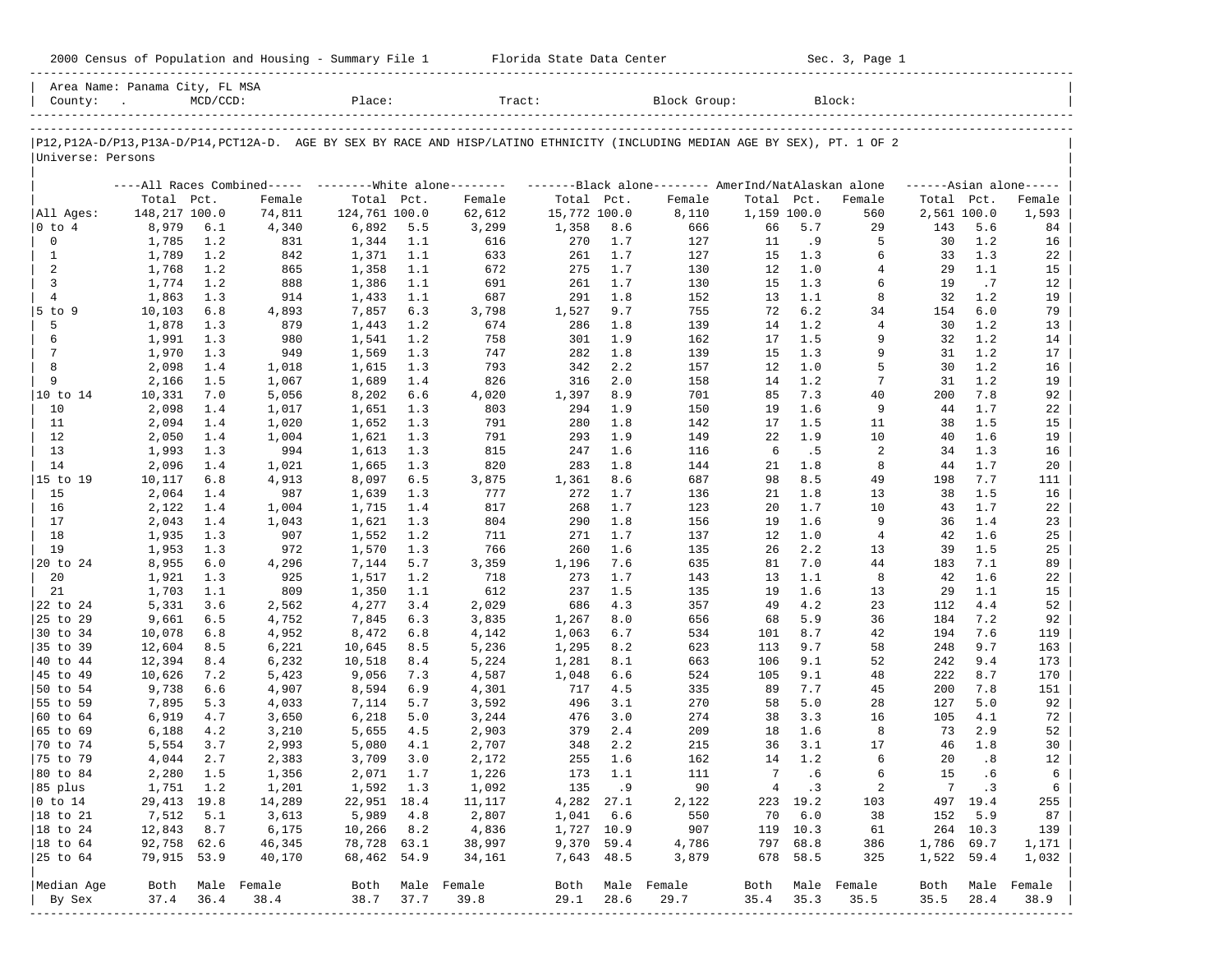2000 Census of Population and Housing - Summary File 1 Florida State Data Center Sec. 3, Page 2 ----------------------------------------------------------------------------------------------------------------------------------------------------- Area Name: Panama City, FL MSA | County: . MCD/CCD: Place: Tract: Block Group: Block: | ----------------------------------------------------------------------------------------------------------------------------------------------------- ----------------------------------------------------------------------------------------------------------------------------------------------------- |P12E-I/P13E-I/PCT12E-I. AGE BY SEX BY RACE AND HISP/LATINO ETHNICITY (INCLUDING MEDIAN AGE BY SEX), PT. 2 OF 2 | |Universe: Persons | | | Hawaiian/OthPacifIsl alone -Some Other Race alone- --Two or More Races-- --Hisp/Latino (any race)-- --White alone, Not Latino--| Total Pct. Female Total Pct. Female Total Pct. Female Total Pct. Female Total Pct. Female | |All Ages: 115 100.0 59 980 100.0 467 2,869 100.0 1,410 3,591 100.0 1,721 122,708 100.0 61,591 | |0 to 4 6 5.2 1 94 9.6 51 420 14.6 210 312 8.7 153 6,740 5.5 3,229 | | 0 2 1.7 0 23 2.3 12 105 3.7 55 70 1.9 31 1,313 1.1 603 | | 1 1 .9 0 25 2.6 14 83 2.9 40 78 2.2 36 1,332 1.1 618 | | 2 2 1.7 1 13 1.3 6 79 2.8 37 57 1.6 32 1,331 1.1 654 | | 3 0 .0 0 14 1.4 7 79 2.8 42 51 1.4 29 1,359 1.1 678 | | 4 1 .9 0 19 1.9 12 74 2.6 36 56 1.6 25 1,405 1.1 676 | |5 to 9 4 3.5 3 108 11.0 42 381 13.3 182 311 8.7 143 7,686 6.3 3,713 | | 5 0 .0 0 24 2.4 12 81 2.8 37 64 1.8 30 1,408 1.1 657 | | 6 1 .9 1 24 2.4 7 75 2.6 29 70 1.9 27 1,499 1.2 739 | | 7 1 .9 1 18 1.8 8 54 1.9 28 44 1.2 23 1,543 1.3 733 | | 8 1 .9 0 17 1.7 7 81 2.8 40 73 2.0 33 1,576 1.3 774 | | 9 1 .9 1 25 2.6 8 90 3.1 48 60 1.7 30 1,660 1.4 810 | |10 to 14 9 7.8 6 105 10.7 55 333 11.6 142 310 8.6 153 8,028 6.5 3,937 | | 10 0 .0 0 22 2.2 11 68 2.4 22 60 1.7 32 1,617 1.3 786 | | 11 1 .9 1 26 2.7 14 80 2.8 46 69 1.9 32 1,616 1.3 777 | | 12 1 .9 1 16 1.6 8 57 2.0 26 54 1.5 30 1,593 1.3 775 | | 13 5 4.3 3 24 2.4 14 64 2.2 28 66 1.8 33 1,573 1.3 795 | | 14 2 1.7 1 17 1.7 8 64 2.2 20 61 1.7 26 1,629 1.3 804 |

|15 to 19 13 11.3 4 77 7.9 38 273 9.5 149 289 8.0 140 7,938 6.5 3,803 | | 15 2 1.7 1 18 1.8 8 74 2.6 36 58 1.6 25 1,610 1.3 765 | | 16 5 4.3 1 17 1.7 6 54 1.9 25 53 1.5 26 1,688 1.4 802 | | 17 3 2.6 1 13 1.3 7 61 2.1 43 51 1.4 27 1,594 1.3 792 | | 18 1 .9 1 11 1.1 3 46 1.6 26 62 1.7 25 1,515 1.2 696 | | 19 2 1.7 0 18 1.8 14 38 1.3 19 65 1.8 37 1,531 1.2 748 | |20 to 24 14 12.2 9 122 12.4 46 215 7.5 114 350 9.7 146 6,975 5.7 3,285 | | 20 3 2.6 2 21 2.1 4 52 1.8 28 65 1.8 21 1,483 1.2 705 | | 21 3 2.6 2 28 2.9 11 37 1.3 21 75 2.1 32 1,314 1.1 597 | |22 to 24 8 7.0 5 73 7.4 31 126 4.4 65 210 5.8 93 4,178 3.4 1,983 | |25 to 29 13 11.3 5 102 10.4 50 182 6.3 78 346 9.6 162 7,663 6.2 3,749 | |30 to 34 8 7.0 4 83 8.5 43 157 5.5 68 264 7.4 132 8,344 6.8 4,066 | |35 to 39 14 12.2 7 100 10.2 48 189 6.6 86 335 9.3 148 10,467 8.5 5,148 | |40 to 44 14 12.2 8 79 8.1 34 154 5.4 78 303 8.4 132 10,329 8.4 5,139 | |45 to 49 6 5.2 3 47 4.8 24 142 4.9 67 206 5.7 101 8,931 7.3 4,523 | |50 to 54 4 3.5 2 22 2.2 13 112 3.9 60 146 4.1 71 8,489 6.9 4,249 | |55 to 59 4 3.5 2 8 .8 3 88 3.1 46 89 2.5 53 7,044 5.7 3,547 | |60 to 64 5 4.3 4 9 .9 6 68 2.4 34 88 2.5 50 6,149 5.0 3,205 | |65 to 69 1 .9 1 13 1.3 8 49 1.7 29 94 2.6 53 5,583 4.5 2,861 | |70 to 74 0 .0 0 5 .5 2 39 1.4 22 74 2.1 43 5,024 4.1 2,676 | |75 to 79 0 .0 0 4 .4 3 42 1.5 28 43 1.2 22 3,677 3.0 2,156 | |80 to 84 0 .0 0 0 .0 0 14 .5 7 15 .4 9 2,062 1.7 1,221 | |85 plus 0 .0 0 2 .2 1 11 .4 10 16 .4 10 1,579 1.3 1,084 | |0 to 14 19 16.5 10 307 31.3 148 1,134 39.5 534 933 26.0 449 22,454 18.3 10,879 | |18 to 21 9 7.8 5 78 8.0 32 173 6.0 94 267 7.4 115 5,843 4.8 2,746 | |18 to 24 17 14.8 10 151 15.4 63 299 10.4 159 477 13.3 208 10,021 8.2 4,729 | |18 to 64 85 73.9 45 601 61.3 284 1,391 48.5 676 2,254 62.8 1,057 77,437 63.1 38,355 | |25 to 64 68 59.1 35 450 45.9 221 1,092 38.1 517 1,777 49.5 849 67,416 54.9 33,626 | | | |Median Age Both Male Female Both Male Female Both Male Female Both Male Female Both Male Female | By Sex 29.6 28.0 32.3 24.4 23.8 25.1 20.5 20.2 20.8 28.2 27.5 28.8 38.8 37.8 39.9 | -----------------------------------------------------------------------------------------------------------------------------------------------------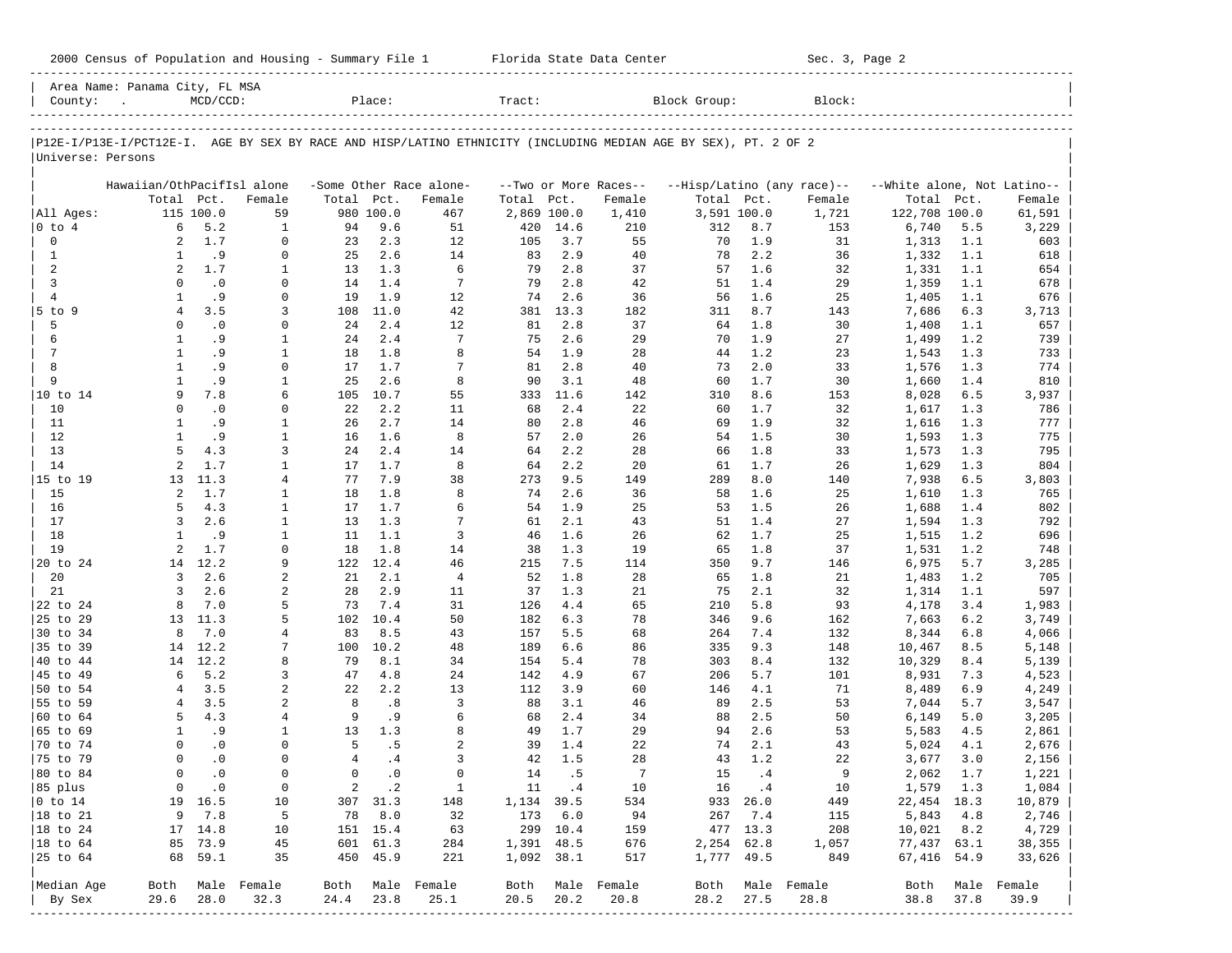|  |  |  | 2000 Census of Population and Housing - Summary File 1 |  |  |  |  |  |  |
|--|--|--|--------------------------------------------------------|--|--|--|--|--|--|
|--|--|--|--------------------------------------------------------|--|--|--|--|--|--|

2000 Florida State Data Center - Sec. 3, Page 1 -----------------------------------------------------------------------------------------------------------------------------------------------------

| Area Name: Pensacola, FL MSA<br>County: |                  | $MCD/CCD$ : |                  | Place:           |            | Tract:                                                                                                                        |                |            | Block Group:   |             |            | Block:           |            |             |                      |
|-----------------------------------------|------------------|-------------|------------------|------------------|------------|-------------------------------------------------------------------------------------------------------------------------------|----------------|------------|----------------|-------------|------------|------------------|------------|-------------|----------------------|
|                                         |                  |             |                  |                  |            |                                                                                                                               |                |            |                |             |            |                  |            |             |                      |
|                                         |                  |             |                  |                  |            | P12, P12A-D/P13, P13A-D/P14, PCT12A-D. AGE BY SEX BY RACE AND HISP/LATINO ETHNICITY (INCLUDING MEDIAN AGE BY SEX), PT. 1 OF 2 |                |            |                |             |            |                  |            |             |                      |
| Universe: Persons                       |                  |             |                  |                  |            |                                                                                                                               |                |            |                |             |            |                  |            |             |                      |
|                                         |                  |             |                  |                  |            | ----All Races Combined----- --------White alone-------- --------Black alone-------- AmerInd/NatAlaskan alone                  |                |            |                |             |            |                  |            |             | $----Asian alone---$ |
|                                         | Total Pct.       |             | Female           | Total Pct.       |            | Female                                                                                                                        | Total Pct.     |            | Female         | Total       | Pct.       | Female           | Total Pct. |             | Female               |
| All Ages:                               | 412,153 100.0    |             | 206,911          | 319,830 100.0    |            | 159,543                                                                                                                       | 68,010 100.0   |            | 34,939         | 3,845 100.0 |            | 1,867            |            | 8,044 100.0 | 4,635                |
| $ 0 \tto 4$                             | 25,613           | 6.2         | 12,529           | 17,757           | 5.6        | 8,706                                                                                                                         | 5,752          | 8.5        | 2,809          | 188         | 4.9        | 94               | 391        | 4.9         | 209                  |
| 0                                       | 5,083            | 1.2         | 2,479            | 3,553            | 1.1        | 1,756                                                                                                                         | 1,113          | 1.6        | 540            | 34          | . 9        | 15               | 64         | .8          | 36                   |
| $\mathbf{1}$                            | 5,088            | 1.2         | 2,497            | 3,521            | 1.1        | 1,735                                                                                                                         | 1,147          | 1.7        | 562            | 45          | 1.2        | 23               | 74         | . 9         | 37                   |
| 2<br>3                                  | 5,206            | 1.3         | 2,595            | 3,572            | 1.1        | 1,785                                                                                                                         | 1,197          | 1.8        | 586            | 31          | .8         | 16               | 70<br>96   | . 9         | 38                   |
| $\overline{4}$                          | 5,100<br>5,136   | 1.2<br>1.2  | 2,429<br>2,529   | 3,533<br>3,578   | 1.1<br>1.1 | 1,654<br>1,776                                                                                                                | 1,166<br>1,129 | 1.7<br>1.7 | 569<br>552     | 37<br>41    | 1.0<br>1.1 | 22<br>18         | 87         | 1.2<br>1.1  | 51<br>47             |
| $5$ to 9                                | 27,902           | 6.8         | 13,551           | 19,381           | 6.1        | 9,397                                                                                                                         | 6,597          | 9.7        | 3,224          | 240         | 6.2        | 122              | 438        | 5.4         | 208                  |
| 5                                       | 5,175            | 1.3         | 2,542            | 3,572            | 1.1        | 1,764                                                                                                                         | 1,217          | 1.8        | 603            | 43          | 1.1        | 20               | 85         | 1.1         | 38                   |
| 6                                       | 5,443            | 1.3         | 2,626            | 3,759            | 1.2        | 1,797                                                                                                                         | 1,291          | 1.9        | 633            | 47          | 1.2        | 24               | 84         | 1.0         | 35                   |
| 7                                       | 5,654            | 1.4         | 2,713            | 3,962            | 1.2        | 1,899                                                                                                                         | 1,310          | 1.9        | 624            | 50          | 1.3        | 28               | 92         | 1.1         | 42                   |
| 8                                       | 5,717            | 1.4         | 2,803            | 3,973            | 1.2        | 1,950                                                                                                                         | 1,370          | 2.0        | 672            | 52          | 1.4        | 26               | 79         | 1.0         | 39                   |
| 9                                       | 5,913            | 1.4         | 2,867            | 4,115            | 1.3        | 1,987                                                                                                                         | 1,409          | 2.1        | 692            | 48          | 1.2        | 24               | 98         | 1.2         | 54                   |
|                                         | 29,612           | 7.2         | 14,445           | 21,009           | 6.6        | 10,192                                                                                                                        | 6,532          | 9.6        | 3,233          | 306         | 8.0        | 148              | 521        | 6.5         | 257                  |
| 10                                      | 6,168            | 1.5         | 3,033            | 4,297            | 1.3        | 2,102                                                                                                                         | 1,405          | 2.1        | 701            | 62          | 1.6        | 25               | 116        | 1.4         | 62                   |
| 11                                      | 6,013            | 1.5         | 2,911            | 4,230            | 1.3        | 2,011                                                                                                                         | 1,351          | 2.0        | 676            | 65          | 1.7        | 34               | 107        | 1.3         | 56                   |
| 12                                      | 5,799            | 1.4         | 2,799            | 4,086            | 1.3        | 1,960                                                                                                                         | 1,311          | 1.9        | 649            | 49          | 1.3        | 22               | 101        | 1.3         | 48                   |
| 13                                      | 5,700            | 1.4         | 2,781            | 4,123            | 1.3        | 2,009                                                                                                                         | 1,206          | 1.8        | 599            | 56          | 1.5        | 22               | 90         | 1.1         | 45                   |
| 14                                      | 5,932            | 1.4         | 2,921            | 4,273            | 1.3        | 2,110                                                                                                                         | 1,259          | 1.9        | 608            | 74          | 1.9        | 45               | 107        | 1.3         | 46                   |
| 15 to 19                                | 32,627           | 7.9         | 15,074           | 23,754           | 7.4        | 10,971                                                                                                                        | 6,248          | 9.2        | 2,918          | 379         | 9.9        | 154              | 777        | 9.7         | 398                  |
| 15                                      | 5,967            | 1.4         | 2,892            | 4,283            | 1.3        | 2,084                                                                                                                         | 1,281          | 1.9        | 599            | 68          | 1.8        | 35               | 125        | 1.6         | 66                   |
| 16                                      | 5,674            | 1.4         | 2,716            | 4,026            | 1.3        | 1,938                                                                                                                         | 1,242          | 1.8        | 591            | 57          | 1.5        | 24               | 149        | 1.9         | 76                   |
| 17                                      | 5,772            | 1.4         | 2,840            | 4,140            | 1.3        | 2,019                                                                                                                         | 1,197          | 1.8        | 591            | 74          | 1.9        | 37               | 128        | 1.6         | 69                   |
| 18                                      | 7,418            | 1.8         | 3,288            | 5,470            | 1.7        | 2,447                                                                                                                         | 1,290          | 1.9        | 573            | 79          | 2.1        | 30               | 193        | 2.4         | 93                   |
| 19                                      | 7,796            | 1.9         | 3,338            | 5,835            | 1.8        | 2,483                                                                                                                         | 1,238          | 1.8        | 564            | 101         | 2.6        | 28               | 182        | 2.3         | 94                   |
| 20 to 24                                | 29,093           | 7.1         | 13,505           | 21,783           | 6.8        | 10,019                                                                                                                        | 4,968          | 7.3        | 2,461          | 291         | 7.6        | 122              | 715        | 8.9         | 326                  |
| 20                                      | 6,654            | 1.6         | 3,110            | 4,963            | 1.6        | 2,323                                                                                                                         | 1,154          | 1.7        | 553            | 74          | 1.9        | 29               | 162        | 2.0         | 72                   |
| 21                                      | 5,687            | 1.4         | 2,773            | 4,251            | 1.3        | 2,056                                                                                                                         | 952            | 1.4        | 500            | 54          | 1.4        | 21               | 160        | 2.0         | 73                   |
| 22 to 24                                | 16,752           | 4.1         | 7,622            | 12,569           | 3.9        | 5,640                                                                                                                         | 2,862          | 4.2        | 1,408          | 163         | 4.2        | 72               | 393        | 4.9         | 181                  |
| 25 to 29                                | 27,343           | 6.6         | 12,720           | 20,744           | 6.5        | 9,593                                                                                                                         | 4,646          | 6.8        | 2,241          | 244         | 6.3        | 123              | 676        | 8.4         | 340                  |
| 30 to 34                                | 28,156           | 6.8         | 13,578           | 21,568           | 6.7        | 10,329                                                                                                                        | 4,838          | 7.1        | 2,382          | 301         | 7.8        | 134              | 650        | 8.1         | 381                  |
| 35 to 39                                | 33,422           | 8.1         | 16,526           | 26,116           | 8.2        | 12,760                                                                                                                        | 5,446          | 8.0        | 2,784          | 338         | 8.8        | 165              | 643        | 8.0         | 391                  |
| 40 to 44                                | 32,978           | 8.0         | 16,502           | 25,973           | 8.1        | 12,747                                                                                                                        | 5,278          | 7.8        | 2,779          | 355         | 9.2        | 173              | 639        | 7.9         | 443                  |
| 45 to 49<br>50 to 54                    | 28,761<br>25,785 | 7.0<br>6.3  | 14,730<br>13,266 | 23,033<br>21,335 | 7.2<br>6.7 | 11,607<br>10,769                                                                                                              | 4,124<br>3,077 | 6.1<br>4.5 | 2,157<br>1,703 | 331<br>309  | 8.6<br>8.0 | 168<br>160       | 680<br>605 | 8.5<br>7.5  | 474<br>395           |
| 55 to 59                                | 20,854           | 5.1         | 11,037           | 17,548           | 5.5        | 9,153                                                                                                                         | 2,383          | 3.5        | 1,337          | 177         | 4.6        | 84               | 440        | 5.5         | 275                  |
| 60 to 64                                | 17,866           | 4.3         | 9,313            | 14,967           | 4.7        | 7,696                                                                                                                         | 2,164          | 3.2        | 1,191          | 130         | 3.4        | 68               | 341        | 4.2         | 216                  |
| 65 to 69                                | 15,731           | 3.8         | 8,406            | 13,319           | 4.2        | 6,980                                                                                                                         | 1,898          | 2.8        | 1,113          | 99          | 2.6        | 59               | 228        | 2.8         | 145                  |
| 70 to 74                                | 13,750           | 3.3         | 7,647            | 11,832           | 3.7        | 6,501                                                                                                                         | 1,526          | 2.2        | 918            | 75          | 2.0        | 41               | 152        | 1.9         | 86                   |
| 75 to 79                                | 10,815           | 2.6         | 6,232            | 9,528            | 3.0        | 5,412                                                                                                                         | 1,079          | 1.6        | 687            | 36          | . 9        | 24               | 74         | . 9         | 44                   |
| $ 80 \text{ to } 84$                    | 6,684            | 1.6         | 4,144            | 5,809            | 1.8        | 3,564                                                                                                                         | 745            | 1.1        | 500            | 32          | .8         | 17               | 40         | . 5         | 23                   |
| 85 plus                                 | 5,161            | 1.3         | 3,706            | 4,374 1.4        |            | 3,147                                                                                                                         |                | 709 1.0    | 502            | 14          | $\cdot$ 4  | 11               | 34         | $\cdot$ 4   | 24                   |
| $ 0 \t{to} 14$                          | 83,127 20.2      |             | 40,525           | 58,147 18.2      |            | 28,295                                                                                                                        | 18,881 27.8    |            | 9,266          |             | 734 19.1   | 364              |            | 1,350 16.8  | 674                  |
| $ 18 \text{ to } 21$                    | 27,555           | 6.7         | 12,509           | 20,519           | 6.4        | 9,309                                                                                                                         | 4,634 6.8      |            | 2,190          | 308         | 8.0        | 108              | 697        | 8.7         | 332                  |
| $ 18 \text{ to } 24$                    | 44,307 10.8      |             | 20,131           | 33,088 10.3      |            | 14,949                                                                                                                        | 7,496 11.0     |            | 3,598          |             | 471 12.2   | 180              |            | 1,090 13.6  | 513                  |
| $ 18 \text{ to } 64$                    | 259,472 63.0     |             | 127,803          | 204,372 63.9     |            | 99,603                                                                                                                        | 39,452 58.0    |            | 20,172         | 2,656 69.1  |            | 1,255            |            | 5,764 71.7  | 3,428                |
| 25 to 64                                | 215, 165 52.2    |             | 107,672          | 171,284 53.6     |            | 84,654                                                                                                                        | 31,956 47.0    |            | 16,574         | 2,185 56.8  |            | 1,075            | 4,674 58.1 |             | 2,915                |
|                                         |                  |             |                  |                  |            |                                                                                                                               |                |            |                |             |            |                  |            |             |                      |
| Median Age                              | Both             |             | Male Female      |                  |            | Both Male Female                                                                                                              | Both           |            | Male Female    |             |            | Both Male Female | Both       | Male        | Female               |
| By Sex                                  | 35.9             | 34.2        | 37.5             | 37.7             | 36.3       | 39.2                                                                                                                          | 29.2           | 27.3       | 31.2           | 34.6        | 33.1       | 36.2             | 33.8       | 28.8        | 37.6                 |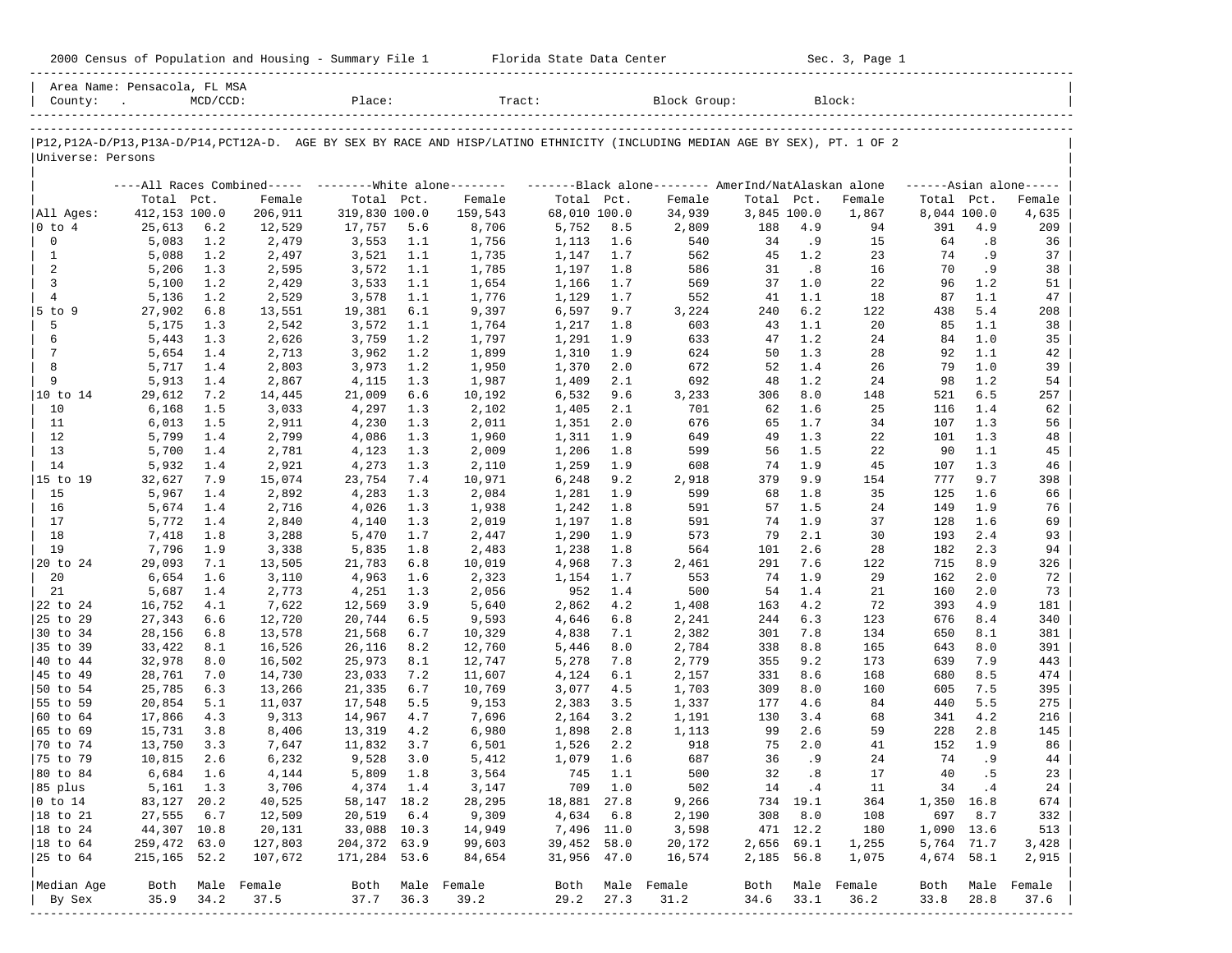2000 Census of Population and Housing - Summary File 1 Florida State Data Center Sec. 3, Page 2 ----------------------------------------------------------------------------------------------------------------------------------------------------- Area Name: Pensacola, FL MSA | County: . MCD/CCD: Place: Tract: Block Group: Block: | ----------------------------------------------------------------------------------------------------------------------------------------------------- ----------------------------------------------------------------------------------------------------------------------------------------------------- |P12E-I/P13E-I/PCT12E-I. AGE BY SEX BY RACE AND HISP/LATINO ETHNICITY (INCLUDING MEDIAN AGE BY SEX), PT. 2 OF 2 | |Universe: Persons | | | | Hawaiian/OthPacifIsl alone -Some Other Race alone- --Two or More Races-- --Hisp/Latino (any race)-- --White alone, Not Latino-- | | Total Pct. Female Total Pct. Female Total Pct. Female Total Pct. Female Total Pct. Female | |All Ages: 439 100.0 208 3,291 100.0 1,385 8,694 100.0 4,334 10,903 100.0 4,903 313,597 100.0 156,691 | |0 to 4 24 5.5 8 294 8.9 140 1,207 13.9 563 963 8.8 472 17,258 5.5 8,457 | | 0 3 .7 1 68 2.1 29 248 2.9 102 195 1.8 85 3,450 1.1 1,710 | | 1 7 1.6 2 50 1.5 18 244 2.8 120 201 1.8 108 3,427 1.1 1,679 | | 2 3 .7 1 64 1.9 31 269 3.1 138 207 1.9 108 3,465 1.1 1,728 | | 3 5 1.1 2 52 1.6 32 211 2.4 99 183 1.7 85 3,430 1.1 1,610 | | 4 6 1.4 2 60 1.8 30 235 2.7 104 177 1.6 86 3,486 1.1 1,730 | |5 to 9 21 4.8 7 285 8.7 144 940 10.8 449 923 8.5 459 18,897 6.0 9,155 | | 5 4 .9 1 57 1.7 31 197 2.3 85 166 1.5 79 3,492 1.1 1,729 | | 6 2 .5 1 75 2.3 41 185 2.1 95 200 1.8 105 3,661 1.2 1,748 | | 7 8 1.8 2 44 1.3 26 188 2.2 92 188 1.7 95 3,855 1.2 1,845 | | 8 2 .5 0 55 1.7 25 186 2.1 91 172 1.6 94 3,878 1.2 1,893 | | 9 5 1.1 3 54 1.6 21 184 2.1 86 197 1.8 86 4,011 1.3 1,940 | |10 to 14 23 5.2 11 247 7.5 126 974 11.2 478 817 7.5 408 20,546 6.6 9,965 | | 10 6 1.4 3 53 1.6 24 229 2.6 116 183 1.7 85 4,190 1.3 2,055 | | 11 4 .9 2 62 1.9 36 194 2.2 96 173 1.6 85 4,135 1.3 1,969 | | 12 1 .2 0 43 1.3 24 208 2.4 96 168 1.5 84 3,995 1.3 1,914 | | 13 6 1.4 2 51 1.5 25 168 1.9 79 144 1.3 82 4,045 1.3 1,967 | | 14 6 1.4 4 38 1.2 17 175 2.0 91 149 1.4 72 4,181 1.3 2,060 | |15 to 19 67 15.3 33 443 13.5 148 959 11.0 452 1,194 11.0 440 23,144 7.4 10,724 | | 15 9 2.1 7 47 1.4 25 154 1.8 76 159 1.5 84 4,183 1.3 2,028 | | 16 6 1.4 3 41 1.2 17 153 1.8 67 158 1.4 67 3,930 1.3 1,895 | | 17 8 1.8 3 36 1.1 22 189 2.2 99 156 1.4 68 4,035 1.3 1,977 | | 18 17 3.9 4 142 4.3 36 227 2.6 105 313 2.9 81 5,332 1.7 2,406 | | 19 27 6.2 16 177 5.4 48 236 2.7 105 408 3.7 140 5,664 1.8 2,418 | |20 to 24 67 15.3 31 511 15.5 171 758 8.7 375 1,242 11.4 465 21,227 6.8 9,793 | | 20 19 4.3 5 101 3.1 34 181 2.1 94 262 2.4 95 4,843 1.5 2,275 | | 21 13 3.0 7 111 3.4 38 146 1.7 78 256 2.3 93 4,144 1.3 2,014 | |22 to 24 35 8.0 19 299 9.1 99 431 5.0 203 724 6.6 277 12,240 3.9 5,504 | |25 to 29 39 8.9 15 412 12.5 134 582 6.7 274 1,031 9.5 385 20,228 6.5 9,402 | |30 to 34 38 8.7 16 299 9.1 121 462 5.3 215 934 8.6 386 21,050 6.7 10,124 | |35 to 39 38 8.7 21 262 8.0 118 579 6.7 287 959 8.8 416 25,534 8.1 12,510 | |40 to 44 36 8.2 18 193 5.9 86 504 5.8 256 750 6.9 342 25,486 8.1 12,529 | |45 to 49 26 5.9 13 126 3.8 70 441 5.1 241 558 5.1 272 22,665 7.2 11,444 | |50 to 54 20 4.6 10 71 2.2 33 368 4.2 196 379 3.5 193 21,072 6.7 10,640 | |55 to 59 15 3.4 10 34 1.0 21 257 3.0 157 277 2.5 156 17,338 5.5 9,038 | |60 to 64 13 3.0 8 29 .9 18 222 2.6 116 236 2.2 131 14,786 4.7 7,599 | |65 to 69 8 1.8 6 29 .9 15 150 1.7 88 216 2.0 124 13,157 4.2 6,885 | |70 to 74 2 .5 1 25 .8 19 138 1.6 81 183 1.7 108 11,695 3.7 6,421 | |75 to 79 1 .2 0 14 .4 9 83 1.0 56 111 1.0 58 9,443 3.0 5,369 | |80 to 84 0 .0 0 12 .4 8 46 .5 32 73 .7 44 5,746 1.8 3,526 |

|85 plus 1 .2 0 5 .2 4 24 .3 18 57 .5 44 4,325 1.4 3,110 | |0 to 14 68 15.5 26 826 25.1 410 3,121 35.9 1,490 2,703 24.8 1,339 56,701 18.1 27,577 | |18 to 21 76 17.3 32 531 16.1 156 790 9.1 382 1,239 11.4 409 19,983 6.4 9,113 | |18 to 24 111 25.3 51 830 25.2 255 1,221 14.0 585 1,963 18.0 686 32,223 10.3 14,617 | |18 to 64 336 76.5 162 2,256 68.6 856 4,636 53.3 2,327 7,087 65.0 2,967 200,382 63.9 97,903 | |25 to 64 225 51.3 111 1,426 43.3 601 3,415 39.3 1,742 5,124 47.0 2,281 168,159 53.6 83,286 | | | |<br>|Median Age Both Male Female Both Male Female Both Male Female Both Male Female | By Sex 27.1 25.5 29.5 23.7 23.6 23.8 21.6 20.5 22.7 26.6 25.8 27.9 37.9 36.5 39.3 | -----------------------------------------------------------------------------------------------------------------------------------------------------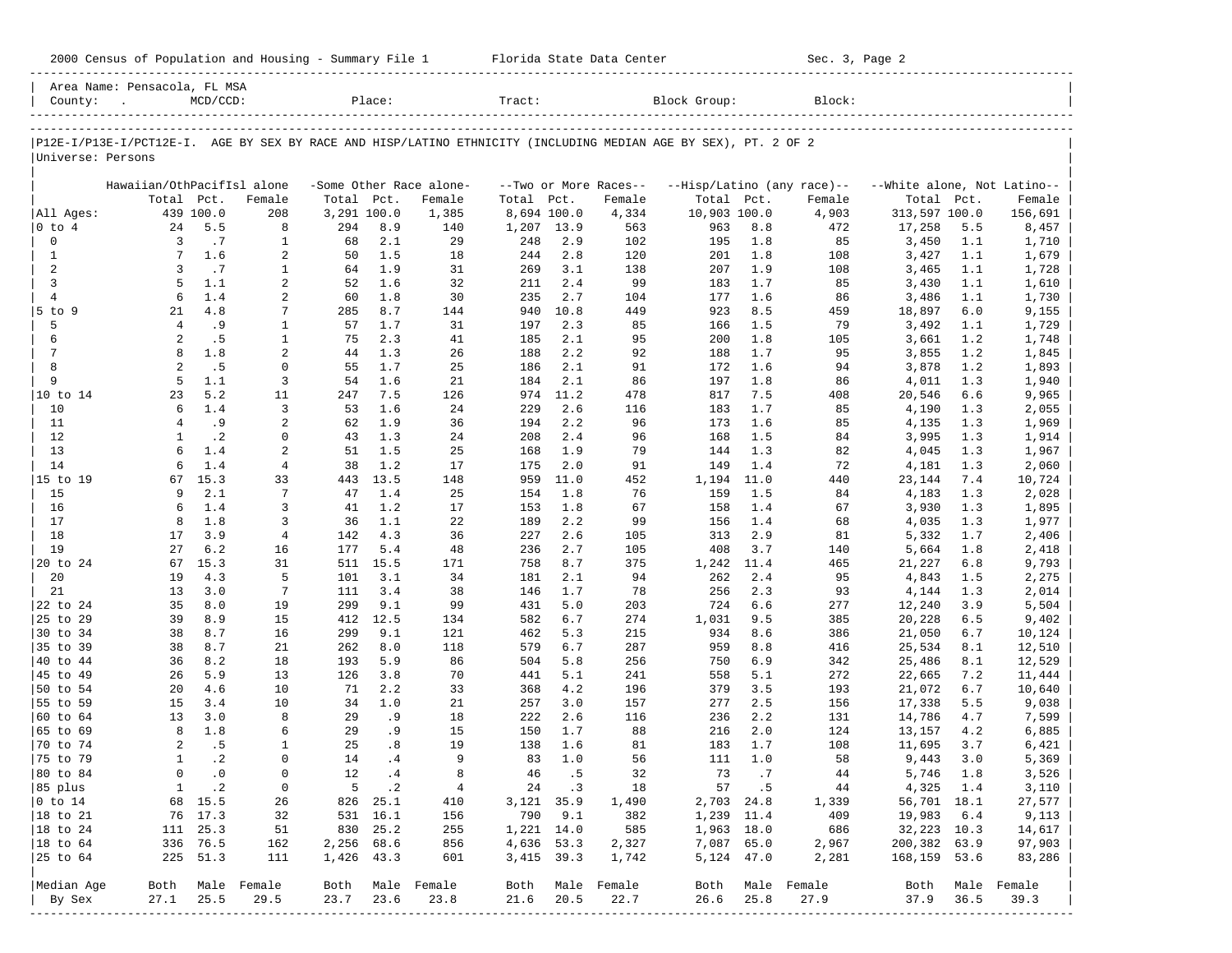|  |  |  | 2000 Census of Population and Housing - Summary File 1 |  |  |  |  |  |  |
|--|--|--|--------------------------------------------------------|--|--|--|--|--|--|
|--|--|--|--------------------------------------------------------|--|--|--|--|--|--|

2000 Florida State Data Center - Sec. 3, Page 1 -----------------------------------------------------------------------------------------------------------------------------------------------------

| Area Name: Punta Gorda, FL MSA<br>County: | $\sim$ $\sim$    | $MCD/CCD$ : |                  | Place:           |            | Tract:                                                                                                                        |             |            | Block Group:     |                |            | Block:               |                |            |                     |
|-------------------------------------------|------------------|-------------|------------------|------------------|------------|-------------------------------------------------------------------------------------------------------------------------------|-------------|------------|------------------|----------------|------------|----------------------|----------------|------------|---------------------|
|                                           |                  |             |                  |                  |            |                                                                                                                               |             |            |                  |                |            |                      |                |            |                     |
| Universe: Persons                         |                  |             |                  |                  |            | P12, P12A-D/P13, P13A-D/P14, PCT12A-D. AGE BY SEX BY RACE AND HISP/LATINO ETHNICITY (INCLUDING MEDIAN AGE BY SEX), PT. 1 OF 2 |             |            |                  |                |            |                      |                |            |                     |
|                                           |                  |             |                  |                  |            | ----All Races Combined----- --------White alone-------- --------Black alone-------- AmerInd/NatAlaskan alone                  |             |            |                  |                |            |                      |                |            | $---Asian alone---$ |
|                                           | Total Pct.       |             | Female           | Total Pct.       |            | Female                                                                                                                        | Total Pct.  |            | Female           | Total Pct.     |            | Female               | Total Pct.     |            | Female              |
| All Ages:                                 | 141,627 100.0    |             | 73,979           | 131,125 100.0    |            | 68,612                                                                                                                        | 6,219 100.0 |            | 3,140            |                | 312 100.0  | 132                  | 1,207 100.0    |            | 709                 |
| 0 to 4                                    | 5,254            | 3.7         | 2,621            | 4,555            | 3.5        | 2,264                                                                                                                         | 328         | 5.3        | 170              | 5              | 1.6        | 1                    | 58             | 4.8        | 32                  |
| 0                                         | 964              | .7          | 499              | 834              | .6         | 428                                                                                                                           | 60          | 1.0        | 33               | 1              | .3         | $\Omega$             | 12             | 1.0        | 8                   |
| $\mathbf{1}$                              | 1,081            | .8          | 544              | 932              | .7         | 457                                                                                                                           | 73          | 1.2        | 39               | $\Omega$       | .0         | $\Omega$             | 10             | .8         | 7                   |
| 2                                         | 1,004            | .7          | 490              | 854              | .7         | 417                                                                                                                           | 75          | 1.2        | 40               | $\Omega$       | $\cdot$ 0  | $\Omega$             | 10             | .8         | 4                   |
| 3                                         | 1,150            | .8          | 563              | 1,009            | .8         | 499                                                                                                                           | 58          | .9         | 30               | 2              | .6         | $\Omega$             | 13             | 1.1        | 4                   |
| $\overline{4}$                            | 1,055            | .7          | 525              | 926              | .7         | 463                                                                                                                           | 62          | 1.0        | 28               | 2              | . 6        | $\mathbf{1}$<br>6    | 13             | 1.1        | 9                   |
| 5 to 9<br>5                               | 6,119            | 4.3         | 3,006<br>584     | 5,350            | 4.1        | 2,622<br>512                                                                                                                  | 406<br>73   | 6.5<br>1.2 | 211<br>35        | 15<br>3        | 4.8<br>1.0 | $\mathbf{1}$         | 63<br>17       | 5.2<br>1.4 | 29<br>7             |
| 6                                         | 1,165<br>1,152   | .8<br>.8    | 552              | 1,017<br>1,002   | .8<br>.8   | 489                                                                                                                           | 74          | 1.2        | 30               | $\overline{4}$ | 1.3        | 3                    | 11             | .9         | 4                   |
| 7                                         | 1,207            | .9          | 606              | 1,077            | .8         | 540                                                                                                                           | 70          | 1.1        | 41               | 2              | . 6        | $\Omega$             | -6             | .5         | 2                   |
| 8                                         | 1,272            | .9          | 635              | 1,099            | .8         | 538                                                                                                                           | 94          | 1.5        | 50               | 2              | . 6        | $\Omega$             | 14             | 1.2        | 9                   |
| 9                                         | 1,323            | .9          | 629              | 1,155            | .9         | 543                                                                                                                           | 95          | 1.5        | 55               | 4              | 1.3        | $\overline{a}$       | 15             | 1.2        | 7                   |
| 10 to 14                                  | 6,761            | 4.8         | 3,352            | 5,879            | 4.5        | 2,924                                                                                                                         | 509         | 8.2        | 255              | 27             | 8.7        | 12                   | 85             | 7.0        | 45                  |
| 10                                        | 1,359            | 1.0         | 669              | 1,200            | .9         | 589                                                                                                                           | 93          | 1.5        | 51               | 9              | 2.9        | 3                    | 16             | 1.3        | 6                   |
| 11                                        | 1,295            | .9          | 630              | 1,133            | .9         | 558                                                                                                                           | 99          | 1.6        | 45               | $\mathbf{1}$   | $\cdot$ 3  | $\Omega$             | 12             | 1.0        | 6                   |
| 12                                        | 1,393            | 1.0         | 718              | 1,202            | . 9        | 630                                                                                                                           | 115         | 1.8        | 54               | 5              | 1.6        | 3                    | 18             | 1.5        | 10                  |
| 13                                        | 1,349            | 1.0         | 625              | 1,160            | .9         | 526                                                                                                                           | 99          | 1.6        | 51               | 6              | 1.9        | 4                    | 18             | 1.5        | 13                  |
| 14                                        | 1,365            | 1.0         | 710              | 1,184            | .9         | 621                                                                                                                           | 103         | 1.7        | 54               | 6              | 1.9        | 2                    | 21             | 1.7        | 10                  |
| 15 to 19                                  | 6,184            | 4.4         | 3,014            | 5,314            | 4.1        | 2,601                                                                                                                         | 515         | 8.3        | 235              | 25             | 8.0        | 11                   | 83             | 6.9        | 39                  |
| 15                                        | 1,356            | 1.0         | 650              | 1,181            | .9         | 571                                                                                                                           | 111         | 1.8        | 55               | 2              | . 6        | $\mathbf{1}$         | 21             | 1.7        | 6                   |
| 16                                        | 1,383            | 1.0         | 656              | 1,187            | .9         | 546                                                                                                                           | 114         | 1.8        | 60               | 5              | 1.6        | 2                    | 21             | 1.7        | 14                  |
| 17                                        | 1,313            | .9          | 644              | 1,113            | .8         | 543                                                                                                                           | 120         | 1.9        | 52               | 6              | 1.9        | $\overline{4}$       | 20             | 1.7        | 10                  |
| 18                                        | 1,199            | .8          | 616              | 1,022            | .8         | 541                                                                                                                           | 100         | 1.6        | 42               | 8              | 2.6        | 4                    | 14             | 1.2        | $7\phantom{.0}$     |
| 19                                        | 933              | .7          | 448              | 811              | .6         | 400                                                                                                                           | 70          | 1.1        | 26               | 4              | 1.3        | $\Omega$             | 7              | .6         | $\overline{a}$      |
| 20 to 24                                  | 4,215            | 3.0         | 1,995            | 3,620            | 2.8        | 1,764                                                                                                                         | 343         | 5.5        | 130              | 16             | 5.1        | 5                    | 36             | 3.0        | 17                  |
| 20                                        | 902              | .6          | 420              | 754              | .6         | 366                                                                                                                           | 87          | 1.4        | 33               | 2              | .6         | $\mathbf{1}$         | 8              | .7         | $\overline{4}$      |
| 21                                        | 860              | .6          | 408              | 745              | .6         | 364                                                                                                                           | 62          | 1.0        | 22               | $\overline{4}$ | 1.3        | 2                    | $\overline{4}$ | $\cdot$ 3  | $\overline{a}$      |
| 22 to 24                                  | 2,453            | 1.7         | 1,167            | 2,121            | 1.6        | 1,034                                                                                                                         | 194         | 3.1        | 75               | 10             | 3.2        | 2                    | 24             | 2.0        | 11                  |
| 25 to 29                                  | 4,834            | 3.4         | 2,406            | 4,275            | 3.3        | 2,184                                                                                                                         | 306         | 4.9        | 101              | 12             | 3.8        | 5                    | 65             | 5.4        | 34                  |
| 30 to 34                                  | 5,945            | 4.2         | 2,925            | 5,314            | 4.1        | 2,646                                                                                                                         | 354         | 5.7        | 131              | 12             | 3.8        | 5                    | 96             | 8.0        | 62                  |
| 35 to 39                                  | 7,590            | 5.4         | 3,864            | 6,897            | 5.3        | 3,531                                                                                                                         | 388         | 6.2        | 170              | 38             | 12.2       | 18                   | 79             | 6.5        | 48                  |
| 40 to 44                                  | 8,233            | 5.8         | 4,223            | 7,511            | 5.7        | 3,856                                                                                                                         | 429         | 6.9        | 198              | 31             | 9.9        | 15                   | 101            | 8.4        | 65                  |
| 45 to 49                                  | 8,141            | 5.7         | 4,380            | 7,500            | 5.7        | 4,022                                                                                                                         | 353         | 5.7        | 194              | 29             | 9.3        | 13                   | 103            | 8.5        | 68                  |
| 50 to 54                                  | 8,618            | 6.1         | 4,756            | 8,038            | 6.1        | 4,419                                                                                                                         | 317         | 5.1        | 196              | 26             | 8.3        | 9                    | 114            | 9.4        | 75                  |
| 55 to 59                                  | 9,575            | 6.8         | 5,343            | 9,104            | 6.9        | 5,076                                                                                                                         | 291         | 4.7        | 174              | 22             | 7.1        | 10<br>$\overline{4}$ | 84             | 7.0        | 44                  |
| 60 to 64<br>65 to 69                      | 10,991           | 7.8         | 5,975            | 10,443           | 8.0<br>9.4 | 5,649                                                                                                                         | 377<br>412  | 6.1        | 227<br>220       | 15<br>15       | 4.8<br>4.8 | 5                    | 59<br>68       | 4.9<br>5.6 | 39<br>39            |
| 70 to 74                                  | 12,862<br>13,214 | 9.1<br>9.3  | 6,497<br>6,891   | 12,277<br>12,713 | 9.7        | 6,180<br>6,593                                                                                                                | 355         | 6.6<br>5.7 | 210              | 9              | 2.9        | 5                    | 48             | 4.0        | 32                  |
| 75 to 79                                  | 11,095           | 7.8         | 5,804            | 10,700           | 8.2        | 5,586                                                                                                                         | 275         | 4.4        | 149              | 7              | 2.2        | 2                    | 44             | 3.6        | 27                  |
| 80 to 84                                  | 6,916            | 4.9         | 3,783            | 6,708            | 5.1        | 3,659                                                                                                                         | 151         | 2.4        | 89               | 6              | 1.9        | 5                    | 12             | 1.0        | 10                  |
| 85 plus                                   | 5,080 3.6        |             | 3,144            | 4,927 3.8        |            | 3,036                                                                                                                         |             | 110 1.8    | 80               |                | 2 .6       | $\mathbf{1}$         | 9              | $\cdot$ 7  | 4                   |
| $ 0 \t\t \text{to} \t\t 14$               | 18,134 12.8      |             | 8,979            | 15,784 12.0      |            | 7,810                                                                                                                         | 1,243 20.0  |            | 636              |                | 47 15.1    | 19                   |                | 206 17.1   | 106                 |
| 18 to 21                                  | 3,894            | 2.7         | 1,892            | 3,332 2.5        |            | 1,671                                                                                                                         |             | 319 5.1    | 123              | 18             | 5.8        | $\overline{7}$       | 33             | 2.7        | 15                  |
| $ 18$ to $24$                             | 6,347            | 4.5         | 3,059            | 5,453 4.2        |            | 2,705                                                                                                                         |             | 513 8.2    | 198              |                | 28 9.0     | 9                    | 57             | 4.7        | 26                  |
| 18 to 64                                  | 70,274 49.6      |             | 36,931           | 64,535 49.2      |            | 34,088                                                                                                                        | 3,328 53.5  |            | 1,589            |                | 213 68.3   | 88                   |                | 758 62.8   | 461                 |
| 25 to 64                                  | 63,927 45.1      |             | 33,872           | 59,082 45.1      |            | 31,383                                                                                                                        | 2,815 45.3  |            | 1,391            |                | 185 59.3   | 79                   |                | 701 58.1   | 435                 |
|                                           |                  |             |                  |                  |            |                                                                                                                               |             |            |                  |                |            |                      |                |            |                     |
| Median Age                                |                  |             | Both Male Female |                  |            | Both Male Female                                                                                                              |             |            | Both Male Female |                |            | Both Male Female     |                |            | Both Male Female    |
| By Sex                                    | 54.3             | 52.9        | 55.5             | 55.8             | 54.7       | 56.6                                                                                                                          | 39.5        | 35.2       | 44.1             | 40.8           | 40.8       | 40.8                 | 42.1           | 38.3       | 43.9                |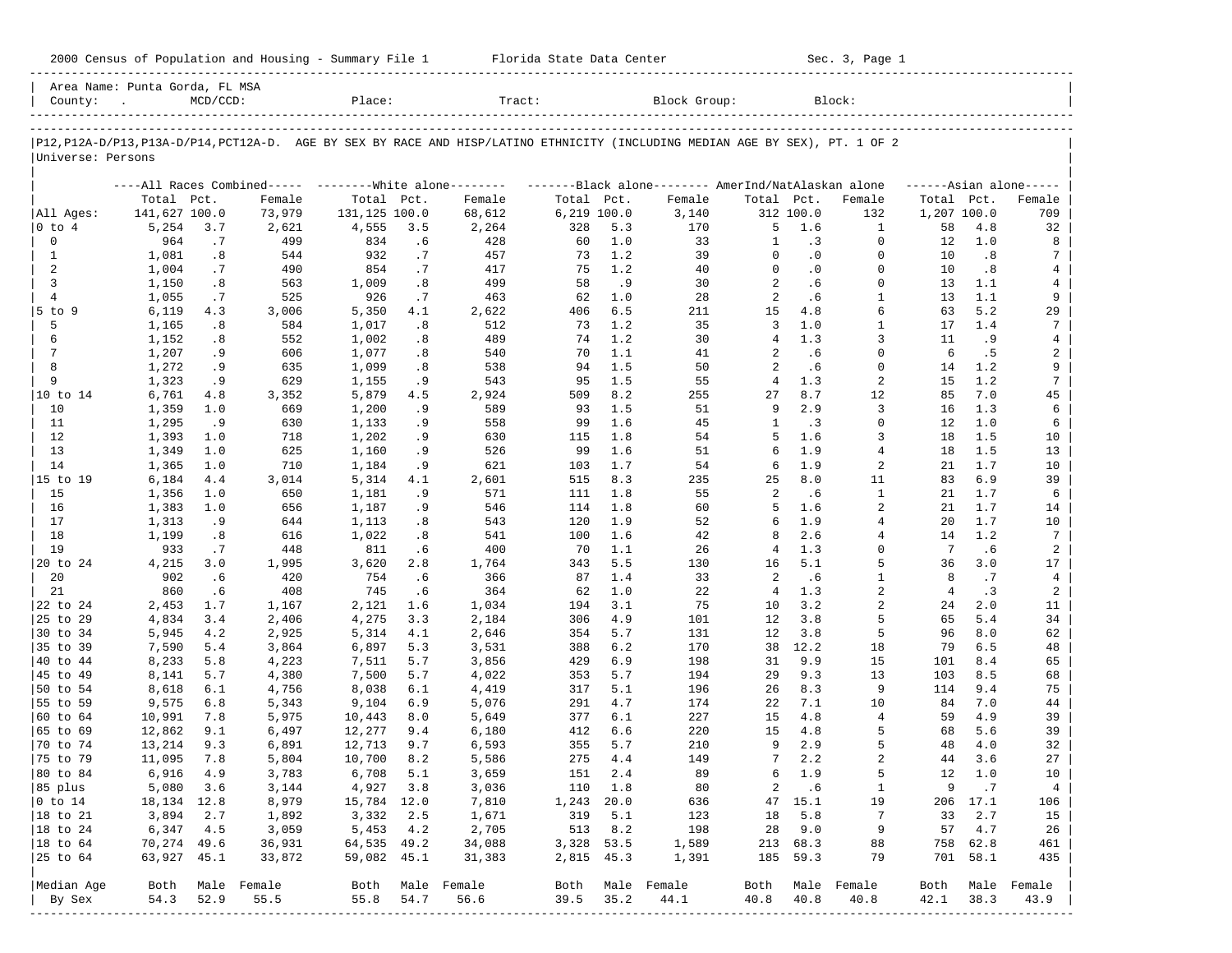| Block Group:<br>$MCD/CCD$ :<br>Place:<br>Tract:<br>Block:<br>County:<br>P12E-I/P13E-I/PCT12E-I. AGE BY SEX BY RACE AND HISP/LATINO ETHNICITY (INCLUDING MEDIAN AGE BY SEX), PT. 2 OF 2<br>Universe: Persons<br>Hawaiian/OthPacifIsl alone<br>-Some Other Race alone-<br>--Two or More Races--<br>--Hisp/Latino (any race)--<br>--White alone, Not Latino--<br>Total<br>Total<br>Total<br>Pct.<br>Female<br>Total<br>Pct.<br>Female<br>Total<br>Pct.<br>Female<br>Pct.<br>Female<br>Pct.<br>40 100.0<br>128,063 100.0<br>All Ages:<br>20<br>1,116 100.0<br>562<br>1,608 100.0<br>804<br>4,667 100.0<br>2,352<br>2.5<br>89<br>4,334<br>0 to 4<br>1<br>1<br>129<br>11.6<br>64<br>178<br>11.1<br>372<br>8.0<br>196<br>3.4<br>$\mathbf 0$<br>2.5<br>19<br>1<br>1<br>19<br>1.7<br>10<br>37<br>2.3<br>65<br>1.4<br>34<br>796<br>$\mathbf{1}$<br>$\cdot$ 0<br>2.5<br>18<br>2.4<br>23<br>1.6<br>48<br>$\mathbf 0$<br>0<br>28<br>38<br>74<br>888<br>2<br>$\cdot$ 0<br>2.8<br>13<br>2.1<br>16<br>1.7<br>$\mathbf 0$<br>0<br>31<br>34<br>80<br>34<br>813<br>$\overline{3}$<br>2.6<br>$\cdot$ 0<br>29<br>12<br>2.4<br>18<br>1.8<br>39<br>955<br>$\Omega$<br>0<br>39<br>83<br>$\overline{4}$<br>$\cdot$ 0<br>2.0<br>11<br>1.9<br>13<br>1.5<br>41<br>882<br>.7<br>$\Omega$<br>0<br>22<br>30<br>70<br>$\Omega$<br>$\cdot$ 0<br>9.9<br>56<br>10.8<br>82<br>7.5<br>4.0<br>5 to 9<br>0<br>111<br>174<br>350<br>174<br>5,137<br>5<br>$\cdot$ 0<br>21<br>1.9<br>8<br>2.1<br>21<br>1.6<br>37<br>.8<br>$\Omega$<br>0<br>34<br>77<br>967<br>6<br>$\Omega$<br>$\cdot$ 0<br>29<br>2.6<br>2.0<br>14<br>28<br>968<br>0<br>12<br>32<br>70<br>1.5<br>7<br>$\cdot$ 0<br>1.5<br>8<br>2.2<br>15<br>1.4<br>33<br>$\Omega$<br>0<br>17<br>35<br>65<br>1,034<br>8<br>$\Omega$<br>$\cdot$ 0<br>$\mathbf 0$<br>25<br>2.2<br>21<br>38<br>2.4<br>17<br>1.4<br>42<br>1,063<br>66<br>9<br>$\cdot$ 0<br>1.7<br>7<br>35<br>2.2<br>15<br>1.5<br>$\Omega$<br>0<br>19<br>72<br>34<br>1,105<br>2<br>5.0<br>$\mathbf{1}$<br>9.4<br>41<br>9.6<br>74<br>7.6<br>10 to 14<br>105<br>154<br>353<br>159<br>5,674<br>4.4<br>10<br>$\cdot$ 0<br>1.8<br>7<br>13<br>1.4<br>29<br>$\mathbf 0$<br>0<br>20<br>21<br>1.3<br>66<br>1,152<br>$7\phantom{.0}$<br>2.5<br>$\mathbf 0$<br>1.2<br>2.2<br>14<br>1.4<br>11<br>1<br>13<br>36<br>64<br>28<br>1,100<br>12<br>2.5<br>2.7<br>13<br>1.4<br>$7\phantom{.0}$<br>1.7<br>1<br>1<br>30<br>22<br>80<br>38<br>1,160 | Female<br>67,053 |
|-----------------------------------------------------------------------------------------------------------------------------------------------------------------------------------------------------------------------------------------------------------------------------------------------------------------------------------------------------------------------------------------------------------------------------------------------------------------------------------------------------------------------------------------------------------------------------------------------------------------------------------------------------------------------------------------------------------------------------------------------------------------------------------------------------------------------------------------------------------------------------------------------------------------------------------------------------------------------------------------------------------------------------------------------------------------------------------------------------------------------------------------------------------------------------------------------------------------------------------------------------------------------------------------------------------------------------------------------------------------------------------------------------------------------------------------------------------------------------------------------------------------------------------------------------------------------------------------------------------------------------------------------------------------------------------------------------------------------------------------------------------------------------------------------------------------------------------------------------------------------------------------------------------------------------------------------------------------------------------------------------------------------------------------------------------------------------------------------------------------------------------------------------------------------------------------------------------------------------------------------------------------------------------------------------------------------------------------------------------------------------------------------|------------------|
|                                                                                                                                                                                                                                                                                                                                                                                                                                                                                                                                                                                                                                                                                                                                                                                                                                                                                                                                                                                                                                                                                                                                                                                                                                                                                                                                                                                                                                                                                                                                                                                                                                                                                                                                                                                                                                                                                                                                                                                                                                                                                                                                                                                                                                                                                                                                                                                               |                  |
|                                                                                                                                                                                                                                                                                                                                                                                                                                                                                                                                                                                                                                                                                                                                                                                                                                                                                                                                                                                                                                                                                                                                                                                                                                                                                                                                                                                                                                                                                                                                                                                                                                                                                                                                                                                                                                                                                                                                                                                                                                                                                                                                                                                                                                                                                                                                                                                               |                  |
|                                                                                                                                                                                                                                                                                                                                                                                                                                                                                                                                                                                                                                                                                                                                                                                                                                                                                                                                                                                                                                                                                                                                                                                                                                                                                                                                                                                                                                                                                                                                                                                                                                                                                                                                                                                                                                                                                                                                                                                                                                                                                                                                                                                                                                                                                                                                                                                               |                  |
|                                                                                                                                                                                                                                                                                                                                                                                                                                                                                                                                                                                                                                                                                                                                                                                                                                                                                                                                                                                                                                                                                                                                                                                                                                                                                                                                                                                                                                                                                                                                                                                                                                                                                                                                                                                                                                                                                                                                                                                                                                                                                                                                                                                                                                                                                                                                                                                               |                  |
|                                                                                                                                                                                                                                                                                                                                                                                                                                                                                                                                                                                                                                                                                                                                                                                                                                                                                                                                                                                                                                                                                                                                                                                                                                                                                                                                                                                                                                                                                                                                                                                                                                                                                                                                                                                                                                                                                                                                                                                                                                                                                                                                                                                                                                                                                                                                                                                               |                  |
|                                                                                                                                                                                                                                                                                                                                                                                                                                                                                                                                                                                                                                                                                                                                                                                                                                                                                                                                                                                                                                                                                                                                                                                                                                                                                                                                                                                                                                                                                                                                                                                                                                                                                                                                                                                                                                                                                                                                                                                                                                                                                                                                                                                                                                                                                                                                                                                               |                  |
|                                                                                                                                                                                                                                                                                                                                                                                                                                                                                                                                                                                                                                                                                                                                                                                                                                                                                                                                                                                                                                                                                                                                                                                                                                                                                                                                                                                                                                                                                                                                                                                                                                                                                                                                                                                                                                                                                                                                                                                                                                                                                                                                                                                                                                                                                                                                                                                               |                  |
|                                                                                                                                                                                                                                                                                                                                                                                                                                                                                                                                                                                                                                                                                                                                                                                                                                                                                                                                                                                                                                                                                                                                                                                                                                                                                                                                                                                                                                                                                                                                                                                                                                                                                                                                                                                                                                                                                                                                                                                                                                                                                                                                                                                                                                                                                                                                                                                               |                  |
|                                                                                                                                                                                                                                                                                                                                                                                                                                                                                                                                                                                                                                                                                                                                                                                                                                                                                                                                                                                                                                                                                                                                                                                                                                                                                                                                                                                                                                                                                                                                                                                                                                                                                                                                                                                                                                                                                                                                                                                                                                                                                                                                                                                                                                                                                                                                                                                               |                  |
|                                                                                                                                                                                                                                                                                                                                                                                                                                                                                                                                                                                                                                                                                                                                                                                                                                                                                                                                                                                                                                                                                                                                                                                                                                                                                                                                                                                                                                                                                                                                                                                                                                                                                                                                                                                                                                                                                                                                                                                                                                                                                                                                                                                                                                                                                                                                                                                               | 2,142            |
|                                                                                                                                                                                                                                                                                                                                                                                                                                                                                                                                                                                                                                                                                                                                                                                                                                                                                                                                                                                                                                                                                                                                                                                                                                                                                                                                                                                                                                                                                                                                                                                                                                                                                                                                                                                                                                                                                                                                                                                                                                                                                                                                                                                                                                                                                                                                                                                               | . 6<br>409       |
|                                                                                                                                                                                                                                                                                                                                                                                                                                                                                                                                                                                                                                                                                                                                                                                                                                                                                                                                                                                                                                                                                                                                                                                                                                                                                                                                                                                                                                                                                                                                                                                                                                                                                                                                                                                                                                                                                                                                                                                                                                                                                                                                                                                                                                                                                                                                                                                               | .7<br>430        |
|                                                                                                                                                                                                                                                                                                                                                                                                                                                                                                                                                                                                                                                                                                                                                                                                                                                                                                                                                                                                                                                                                                                                                                                                                                                                                                                                                                                                                                                                                                                                                                                                                                                                                                                                                                                                                                                                                                                                                                                                                                                                                                                                                                                                                                                                                                                                                                                               | 397<br>. 6       |
|                                                                                                                                                                                                                                                                                                                                                                                                                                                                                                                                                                                                                                                                                                                                                                                                                                                                                                                                                                                                                                                                                                                                                                                                                                                                                                                                                                                                                                                                                                                                                                                                                                                                                                                                                                                                                                                                                                                                                                                                                                                                                                                                                                                                                                                                                                                                                                                               | .7<br>470        |
|                                                                                                                                                                                                                                                                                                                                                                                                                                                                                                                                                                                                                                                                                                                                                                                                                                                                                                                                                                                                                                                                                                                                                                                                                                                                                                                                                                                                                                                                                                                                                                                                                                                                                                                                                                                                                                                                                                                                                                                                                                                                                                                                                                                                                                                                                                                                                                                               | 436              |
|                                                                                                                                                                                                                                                                                                                                                                                                                                                                                                                                                                                                                                                                                                                                                                                                                                                                                                                                                                                                                                                                                                                                                                                                                                                                                                                                                                                                                                                                                                                                                                                                                                                                                                                                                                                                                                                                                                                                                                                                                                                                                                                                                                                                                                                                                                                                                                                               | 2,516<br>486     |
|                                                                                                                                                                                                                                                                                                                                                                                                                                                                                                                                                                                                                                                                                                                                                                                                                                                                                                                                                                                                                                                                                                                                                                                                                                                                                                                                                                                                                                                                                                                                                                                                                                                                                                                                                                                                                                                                                                                                                                                                                                                                                                                                                                                                                                                                                                                                                                                               | .8<br>476        |
|                                                                                                                                                                                                                                                                                                                                                                                                                                                                                                                                                                                                                                                                                                                                                                                                                                                                                                                                                                                                                                                                                                                                                                                                                                                                                                                                                                                                                                                                                                                                                                                                                                                                                                                                                                                                                                                                                                                                                                                                                                                                                                                                                                                                                                                                                                                                                                                               | .8<br>521        |
|                                                                                                                                                                                                                                                                                                                                                                                                                                                                                                                                                                                                                                                                                                                                                                                                                                                                                                                                                                                                                                                                                                                                                                                                                                                                                                                                                                                                                                                                                                                                                                                                                                                                                                                                                                                                                                                                                                                                                                                                                                                                                                                                                                                                                                                                                                                                                                                               | .8<br>516        |
|                                                                                                                                                                                                                                                                                                                                                                                                                                                                                                                                                                                                                                                                                                                                                                                                                                                                                                                                                                                                                                                                                                                                                                                                                                                                                                                                                                                                                                                                                                                                                                                                                                                                                                                                                                                                                                                                                                                                                                                                                                                                                                                                                                                                                                                                                                                                                                                               | .9<br>517        |
|                                                                                                                                                                                                                                                                                                                                                                                                                                                                                                                                                                                                                                                                                                                                                                                                                                                                                                                                                                                                                                                                                                                                                                                                                                                                                                                                                                                                                                                                                                                                                                                                                                                                                                                                                                                                                                                                                                                                                                                                                                                                                                                                                                                                                                                                                                                                                                                               | 2,827            |
|                                                                                                                                                                                                                                                                                                                                                                                                                                                                                                                                                                                                                                                                                                                                                                                                                                                                                                                                                                                                                                                                                                                                                                                                                                                                                                                                                                                                                                                                                                                                                                                                                                                                                                                                                                                                                                                                                                                                                                                                                                                                                                                                                                                                                                                                                                                                                                                               | . 9<br>567       |
|                                                                                                                                                                                                                                                                                                                                                                                                                                                                                                                                                                                                                                                                                                                                                                                                                                                                                                                                                                                                                                                                                                                                                                                                                                                                                                                                                                                                                                                                                                                                                                                                                                                                                                                                                                                                                                                                                                                                                                                                                                                                                                                                                                                                                                                                                                                                                                                               | . 9<br>544       |
|                                                                                                                                                                                                                                                                                                                                                                                                                                                                                                                                                                                                                                                                                                                                                                                                                                                                                                                                                                                                                                                                                                                                                                                                                                                                                                                                                                                                                                                                                                                                                                                                                                                                                                                                                                                                                                                                                                                                                                                                                                                                                                                                                                                                                                                                                                                                                                                               | . 9<br>607       |
| 13<br>$\mathbf 0$<br>$\cdot$ 0<br>$\Omega$<br>25<br>2.2<br>9<br>41<br>2.5<br>22<br>1.6<br>33<br>77<br>1,120                                                                                                                                                                                                                                                                                                                                                                                                                                                                                                                                                                                                                                                                                                                                                                                                                                                                                                                                                                                                                                                                                                                                                                                                                                                                                                                                                                                                                                                                                                                                                                                                                                                                                                                                                                                                                                                                                                                                                                                                                                                                                                                                                                                                                                                                                   | . 9<br>509       |
| 14<br>$\cdot$ 0<br>1.5<br>5<br>18<br>1.4<br>31<br>$\Omega$<br>0<br>17<br>34<br>2.1<br>66<br>1,142                                                                                                                                                                                                                                                                                                                                                                                                                                                                                                                                                                                                                                                                                                                                                                                                                                                                                                                                                                                                                                                                                                                                                                                                                                                                                                                                                                                                                                                                                                                                                                                                                                                                                                                                                                                                                                                                                                                                                                                                                                                                                                                                                                                                                                                                                             | . 9<br>600       |
| 22.5<br>2<br>10.3<br>7.6<br>62<br>8.5<br>15 to 19<br>9<br>115<br>64<br>123<br>395<br>191<br>5,093<br>4.0                                                                                                                                                                                                                                                                                                                                                                                                                                                                                                                                                                                                                                                                                                                                                                                                                                                                                                                                                                                                                                                                                                                                                                                                                                                                                                                                                                                                                                                                                                                                                                                                                                                                                                                                                                                                                                                                                                                                                                                                                                                                                                                                                                                                                                                                                      | 2,501            |
| 15<br>5.0<br>9<br>8<br>1.9<br>2<br>0<br>21<br>1.9<br>18<br>1.1<br>87<br>45<br>1,122                                                                                                                                                                                                                                                                                                                                                                                                                                                                                                                                                                                                                                                                                                                                                                                                                                                                                                                                                                                                                                                                                                                                                                                                                                                                                                                                                                                                                                                                                                                                                                                                                                                                                                                                                                                                                                                                                                                                                                                                                                                                                                                                                                                                                                                                                                           | . 9<br>539       |
| 2<br>5.0<br>1.7<br>2.2<br>16<br>0<br>19<br>14<br>35<br>20<br>70<br>1.5<br>37<br>1,150                                                                                                                                                                                                                                                                                                                                                                                                                                                                                                                                                                                                                                                                                                                                                                                                                                                                                                                                                                                                                                                                                                                                                                                                                                                                                                                                                                                                                                                                                                                                                                                                                                                                                                                                                                                                                                                                                                                                                                                                                                                                                                                                                                                                                                                                                                         | . 9<br>533       |
| 17<br>2.5<br>2.5<br>19<br>1.7<br>35<br>1<br>0<br>28<br>25<br>1.6<br>16<br>81<br>1,066                                                                                                                                                                                                                                                                                                                                                                                                                                                                                                                                                                                                                                                                                                                                                                                                                                                                                                                                                                                                                                                                                                                                                                                                                                                                                                                                                                                                                                                                                                                                                                                                                                                                                                                                                                                                                                                                                                                                                                                                                                                                                                                                                                                                                                                                                                         | .8<br>529        |
| 18<br>$\mathbf 0$<br>$\cdot$ 0<br>2.5<br>12<br>1.7<br>1.9<br>38<br>981<br>$\Omega$<br>28<br>27<br>10<br>87                                                                                                                                                                                                                                                                                                                                                                                                                                                                                                                                                                                                                                                                                                                                                                                                                                                                                                                                                                                                                                                                                                                                                                                                                                                                                                                                                                                                                                                                                                                                                                                                                                                                                                                                                                                                                                                                                                                                                                                                                                                                                                                                                                                                                                                                                    | .8<br>520        |
| 19<br>10.0<br>$\overline{c}$<br>10<br>1.1<br>8<br>774<br>4<br>19<br>1.7<br>18<br>70<br>1.5<br>36                                                                                                                                                                                                                                                                                                                                                                                                                                                                                                                                                                                                                                                                                                                                                                                                                                                                                                                                                                                                                                                                                                                                                                                                                                                                                                                                                                                                                                                                                                                                                                                                                                                                                                                                                                                                                                                                                                                                                                                                                                                                                                                                                                                                                                                                                              | . 6<br>380       |
| 7.5<br>7.9<br>47<br>6.8<br>2.7<br>20 to 24<br>3<br>1<br>88<br>109<br>31<br>323<br>6.9<br>129<br>3,436                                                                                                                                                                                                                                                                                                                                                                                                                                                                                                                                                                                                                                                                                                                                                                                                                                                                                                                                                                                                                                                                                                                                                                                                                                                                                                                                                                                                                                                                                                                                                                                                                                                                                                                                                                                                                                                                                                                                                                                                                                                                                                                                                                                                                                                                                         | 1,690            |
| 20<br>2.5<br>1.9<br>$7\phantom{.0}$<br>9<br>25<br>1<br>0<br>21<br>29<br>1.8<br>66<br>1.4<br>719                                                                                                                                                                                                                                                                                                                                                                                                                                                                                                                                                                                                                                                                                                                                                                                                                                                                                                                                                                                                                                                                                                                                                                                                                                                                                                                                                                                                                                                                                                                                                                                                                                                                                                                                                                                                                                                                                                                                                                                                                                                                                                                                                                                                                                                                                               | . 6<br>350       |
| 21<br>2.5<br>2.2<br>1.2<br>6<br>1.6<br>28<br>702<br>1<br>0<br>24<br>12<br>20<br>77                                                                                                                                                                                                                                                                                                                                                                                                                                                                                                                                                                                                                                                                                                                                                                                                                                                                                                                                                                                                                                                                                                                                                                                                                                                                                                                                                                                                                                                                                                                                                                                                                                                                                                                                                                                                                                                                                                                                                                                                                                                                                                                                                                                                                                                                                                            | .5<br>348        |
| 2.5<br>3.9<br>28<br>3.7<br>16<br>3.9<br>76<br>22 to 24<br>1<br>1<br>43<br>60<br>180<br>2,015<br>1.6                                                                                                                                                                                                                                                                                                                                                                                                                                                                                                                                                                                                                                                                                                                                                                                                                                                                                                                                                                                                                                                                                                                                                                                                                                                                                                                                                                                                                                                                                                                                                                                                                                                                                                                                                                                                                                                                                                                                                                                                                                                                                                                                                                                                                                                                                           | 992              |
| 25 to 29<br>2<br>5.0<br>2<br>9.0<br>44<br>4.6<br>36<br>3.2<br>100<br>74<br>301<br>6.4<br>134<br>4,104                                                                                                                                                                                                                                                                                                                                                                                                                                                                                                                                                                                                                                                                                                                                                                                                                                                                                                                                                                                                                                                                                                                                                                                                                                                                                                                                                                                                                                                                                                                                                                                                                                                                                                                                                                                                                                                                                                                                                                                                                                                                                                                                                                                                                                                                                         | 2,102            |
| 30 to 34<br>2.5<br>8.2<br>38<br>151<br>4.0<br>1<br>0<br>91<br>43<br>77<br>4.8<br>317<br>6.8<br>5,106                                                                                                                                                                                                                                                                                                                                                                                                                                                                                                                                                                                                                                                                                                                                                                                                                                                                                                                                                                                                                                                                                                                                                                                                                                                                                                                                                                                                                                                                                                                                                                                                                                                                                                                                                                                                                                                                                                                                                                                                                                                                                                                                                                                                                                                                                          | 2,546            |
| 35 to 39<br>3<br>7.5<br>2<br>8.4<br>45<br>5.7<br>50<br>7.3<br>5.2<br>94<br>91<br>340<br>164<br>6,686                                                                                                                                                                                                                                                                                                                                                                                                                                                                                                                                                                                                                                                                                                                                                                                                                                                                                                                                                                                                                                                                                                                                                                                                                                                                                                                                                                                                                                                                                                                                                                                                                                                                                                                                                                                                                                                                                                                                                                                                                                                                                                                                                                                                                                                                                          | 3,428            |
| 40 to 44<br>2.5<br>7.4<br>49<br>77<br>39<br>7.0<br>1<br>1<br>83<br>4.8<br>328<br>174<br>7,284<br>5.7                                                                                                                                                                                                                                                                                                                                                                                                                                                                                                                                                                                                                                                                                                                                                                                                                                                                                                                                                                                                                                                                                                                                                                                                                                                                                                                                                                                                                                                                                                                                                                                                                                                                                                                                                                                                                                                                                                                                                                                                                                                                                                                                                                                                                                                                                          | 3,742            |
| $\mathbf{2}$<br>10.0<br>5.4<br>32<br>5.7<br>49<br>6.0<br>45 to 49<br>$4\overline{ }$<br>60<br>92<br>278<br>157<br>7,311<br>5.7                                                                                                                                                                                                                                                                                                                                                                                                                                                                                                                                                                                                                                                                                                                                                                                                                                                                                                                                                                                                                                                                                                                                                                                                                                                                                                                                                                                                                                                                                                                                                                                                                                                                                                                                                                                                                                                                                                                                                                                                                                                                                                                                                                                                                                                                | 3,914            |
| 50 to 54<br>10.0<br>3.9<br>20<br>4.7<br>34<br>4.7<br>$4\overline{ }$<br>3<br>44<br>75<br>220<br>120<br>7,885<br>6.2                                                                                                                                                                                                                                                                                                                                                                                                                                                                                                                                                                                                                                                                                                                                                                                                                                                                                                                                                                                                                                                                                                                                                                                                                                                                                                                                                                                                                                                                                                                                                                                                                                                                                                                                                                                                                                                                                                                                                                                                                                                                                                                                                                                                                                                                           | 4,337            |
| 9<br>55 to 59<br>10.0<br>$\mathbf{1}$<br>1.4<br>3.4<br>29<br>7.0<br>$4\overline{ }$<br>16<br>54<br>205<br>4.4<br>108<br>8,933                                                                                                                                                                                                                                                                                                                                                                                                                                                                                                                                                                                                                                                                                                                                                                                                                                                                                                                                                                                                                                                                                                                                                                                                                                                                                                                                                                                                                                                                                                                                                                                                                                                                                                                                                                                                                                                                                                                                                                                                                                                                                                                                                                                                                                                                 | 4,984            |
| 60 to 64<br>5.0<br>2<br>2.1<br>9<br>72<br>45<br>2<br>23<br>4.5<br>232<br>5.0<br>131<br>10,262<br>8.0                                                                                                                                                                                                                                                                                                                                                                                                                                                                                                                                                                                                                                                                                                                                                                                                                                                                                                                                                                                                                                                                                                                                                                                                                                                                                                                                                                                                                                                                                                                                                                                                                                                                                                                                                                                                                                                                                                                                                                                                                                                                                                                                                                                                                                                                                          | 5,545            |
| 2.5<br>1.3<br>4.6<br>42<br>65 to 69<br>1<br>$\mathbf 0$<br>15<br>11<br>74<br>203<br>4.3<br>101<br>12,118<br>9.5                                                                                                                                                                                                                                                                                                                                                                                                                                                                                                                                                                                                                                                                                                                                                                                                                                                                                                                                                                                                                                                                                                                                                                                                                                                                                                                                                                                                                                                                                                                                                                                                                                                                                                                                                                                                                                                                                                                                                                                                                                                                                                                                                                                                                                                                               | 6,107            |
| 2<br>5.0<br>1.3<br>8<br>42<br>70 to 74<br>1<br>14<br>73<br>4.5<br>187<br>4.0<br>106<br>12,561<br>9.8                                                                                                                                                                                                                                                                                                                                                                                                                                                                                                                                                                                                                                                                                                                                                                                                                                                                                                                                                                                                                                                                                                                                                                                                                                                                                                                                                                                                                                                                                                                                                                                                                                                                                                                                                                                                                                                                                                                                                                                                                                                                                                                                                                                                                                                                                          | 6,510            |
| 75 to 79<br>$\mathbf 0$<br>$\cdot$ 0<br>$\Omega$<br>15<br>1.3<br>3.4<br>30<br>2.7<br>10<br>54<br>126<br>65<br>10,608<br>8.3                                                                                                                                                                                                                                                                                                                                                                                                                                                                                                                                                                                                                                                                                                                                                                                                                                                                                                                                                                                                                                                                                                                                                                                                                                                                                                                                                                                                                                                                                                                                                                                                                                                                                                                                                                                                                                                                                                                                                                                                                                                                                                                                                                                                                                                                   | 5,538            |
| 5<br>80 to 84<br>$\Omega$<br>$\cdot$ 0<br>$\Omega$<br>7<br>.6<br>32<br>2.0<br>15<br>76<br>1.6<br>5.2<br>48<br>6,651                                                                                                                                                                                                                                                                                                                                                                                                                                                                                                                                                                                                                                                                                                                                                                                                                                                                                                                                                                                                                                                                                                                                                                                                                                                                                                                                                                                                                                                                                                                                                                                                                                                                                                                                                                                                                                                                                                                                                                                                                                                                                                                                                                                                                                                                           | 3,623            |
| .5<br>5<br>61 1.3<br>85 plus<br>2.5<br>1<br>1.6<br>17<br>4,880<br>3.8<br>1<br>6<br>25<br>44                                                                                                                                                                                                                                                                                                                                                                                                                                                                                                                                                                                                                                                                                                                                                                                                                                                                                                                                                                                                                                                                                                                                                                                                                                                                                                                                                                                                                                                                                                                                                                                                                                                                                                                                                                                                                                                                                                                                                                                                                                                                                                                                                                                                                                                                                                   | 3,001            |
| 7.5<br>$\boldsymbol{2}$<br>$0$ to $14$<br>3<br>345<br>30.9<br>161<br>506<br>31.5<br>245<br>1,075 23.0<br>529<br>15, 145 11.8                                                                                                                                                                                                                                                                                                                                                                                                                                                                                                                                                                                                                                                                                                                                                                                                                                                                                                                                                                                                                                                                                                                                                                                                                                                                                                                                                                                                                                                                                                                                                                                                                                                                                                                                                                                                                                                                                                                                                                                                                                                                                                                                                                                                                                                                  | 7,485            |
| $\overline{\mathbf{c}}$<br>8.2<br>3,176<br>18 to 21<br>6<br>15.0<br>92<br>41<br>94<br>5.8<br>33<br>300<br>6.4<br>127<br>2.5                                                                                                                                                                                                                                                                                                                                                                                                                                                                                                                                                                                                                                                                                                                                                                                                                                                                                                                                                                                                                                                                                                                                                                                                                                                                                                                                                                                                                                                                                                                                                                                                                                                                                                                                                                                                                                                                                                                                                                                                                                                                                                                                                                                                                                                                   | 1,598            |
| 5,191<br>18 to 24<br>7 17.5<br>3<br>135 12.1<br>69<br>154<br>9.6<br>49<br>480 10.3<br>203<br>4.1                                                                                                                                                                                                                                                                                                                                                                                                                                                                                                                                                                                                                                                                                                                                                                                                                                                                                                                                                                                                                                                                                                                                                                                                                                                                                                                                                                                                                                                                                                                                                                                                                                                                                                                                                                                                                                                                                                                                                                                                                                                                                                                                                                                                                                                                                              | 2,590            |
| 646 57.9<br>18 to 64<br>28<br>70.0<br>16<br>320<br>766 47.6<br>369<br>2,701 57.9<br>1,342<br>62,762 49.0                                                                                                                                                                                                                                                                                                                                                                                                                                                                                                                                                                                                                                                                                                                                                                                                                                                                                                                                                                                                                                                                                                                                                                                                                                                                                                                                                                                                                                                                                                                                                                                                                                                                                                                                                                                                                                                                                                                                                                                                                                                                                                                                                                                                                                                                                      | 33,188           |
| 511 45.8<br>25 to 64<br>21 52.5<br>13<br>251<br>612 38.1<br>320<br>2,221 47.6<br>1,139<br>57,571 45.0                                                                                                                                                                                                                                                                                                                                                                                                                                                                                                                                                                                                                                                                                                                                                                                                                                                                                                                                                                                                                                                                                                                                                                                                                                                                                                                                                                                                                                                                                                                                                                                                                                                                                                                                                                                                                                                                                                                                                                                                                                                                                                                                                                                                                                                                                         |                  |
|                                                                                                                                                                                                                                                                                                                                                                                                                                                                                                                                                                                                                                                                                                                                                                                                                                                                                                                                                                                                                                                                                                                                                                                                                                                                                                                                                                                                                                                                                                                                                                                                                                                                                                                                                                                                                                                                                                                                                                                                                                                                                                                                                                                                                                                                                                                                                                                               | 30,598           |
| Male Female<br>Male Female<br>Median Age<br>Both<br>Both<br>Male Female<br>Both<br>Male Female<br>Both<br>Both<br>Male                                                                                                                                                                                                                                                                                                                                                                                                                                                                                                                                                                                                                                                                                                                                                                                                                                                                                                                                                                                                                                                                                                                                                                                                                                                                                                                                                                                                                                                                                                                                                                                                                                                                                                                                                                                                                                                                                                                                                                                                                                                                                                                                                                                                                                                                        |                  |
| 25.3<br>By Sex<br>39.0<br>27.5<br>43.0<br>26.1<br>25.2<br>26.7<br>29.6<br>32.9<br>33.9<br>31.5<br>36.1<br>56.2<br>55.3                                                                                                                                                                                                                                                                                                                                                                                                                                                                                                                                                                                                                                                                                                                                                                                                                                                                                                                                                                                                                                                                                                                                                                                                                                                                                                                                                                                                                                                                                                                                                                                                                                                                                                                                                                                                                                                                                                                                                                                                                                                                                                                                                                                                                                                                        | Female<br>57.0   |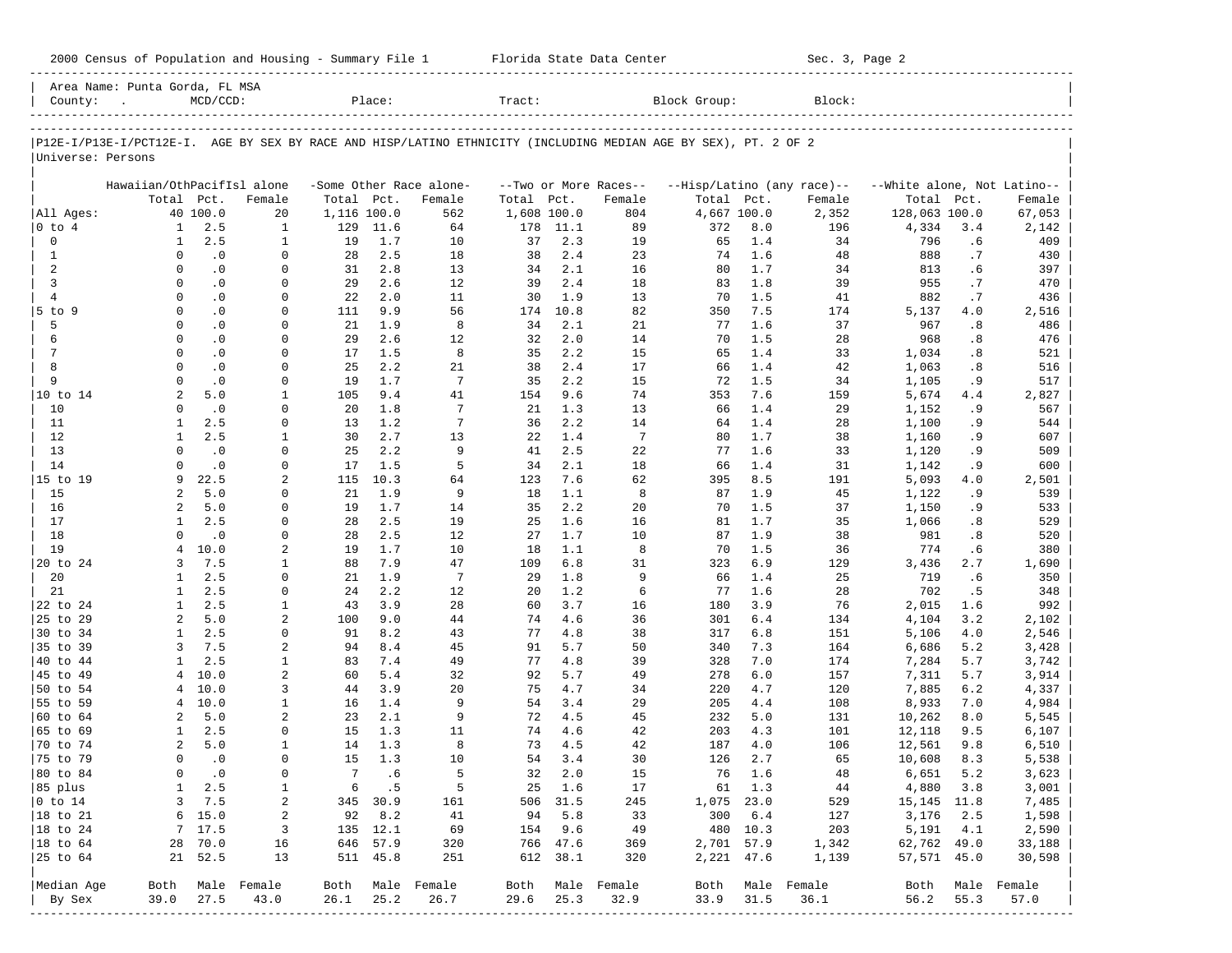| County:                                                                                                                       |                  | $MCD/CCD$ : | Area Name: Sarasota--Bradenton, FL MSA | Place:           |           | Tract:                                                                                                        |                |            | Block Group: |                |            | Block:      |             |            |                      |
|-------------------------------------------------------------------------------------------------------------------------------|------------------|-------------|----------------------------------------|------------------|-----------|---------------------------------------------------------------------------------------------------------------|----------------|------------|--------------|----------------|------------|-------------|-------------|------------|----------------------|
| P12, P12A-D/P13, P13A-D/P14, PCT12A-D. AGE BY SEX BY RACE AND HISP/LATINO ETHNICITY (INCLUDING MEDIAN AGE BY SEX), PT. 1 OF 2 |                  |             |                                        |                  |           |                                                                                                               |                |            |              |                |            |             |             |            |                      |
| Universe: Persons                                                                                                             |                  |             |                                        |                  |           |                                                                                                               |                |            |              |                |            |             |             |            |                      |
|                                                                                                                               |                  |             |                                        |                  |           | ----All Races Combined----- --------White alone-------- ---------Black alone-------- AmerInd/NatAlaskan alone |                |            |              |                |            |             |             |            | $---Asim$ alone----- |
|                                                                                                                               | Total Pct.       |             | Female                                 | Total Pct.       |           | Female                                                                                                        | Total Pct.     |            | Female       | Total          | Pct.       | Female      | Total Pct.  |            | Female               |
| All Ages:                                                                                                                     | 589,959 100.0    |             | 307,992                                | 529,966 100.0    |           | 277,391                                                                                                       | 35,232 100.0   |            | 18,509       | 1,445 100.0    |            | 715         | 4,887 100.0 |            | 2,759                |
| $ 0 \t{to} 4$                                                                                                                 | 27,699           | 4.7         | 13,635                                 | 21,719           | 4.1       | 10,612                                                                                                        | 3,240          | 9.2        | 1,657        | 98             | 6.8        | 61          | 276         | 5.6        | 153                  |
| 0                                                                                                                             | 5,582            | . 9         | 2,724                                  | 4,379            | .8        | 2,126                                                                                                         | 616            | 1.7        | 303          | 19             | 1.3        | 14          | 49          | 1.0        | 23                   |
| 1<br>2                                                                                                                        | 5,524<br>5,380   | .9<br>.9    | 2,734<br>2,659                         | 4,284<br>4,214   | .8<br>.8  | 2,097<br>2,068                                                                                                | 678<br>631     | 1.9<br>1.8 | 353<br>311   | 15<br>22       | 1.0<br>1.5 | 9<br>15     | 56<br>56    | 1.1<br>1.1 | 33<br>31             |
| 3                                                                                                                             | 5,549            | .9          | 2,726                                  | 4,330            | .8        | 2,113                                                                                                         | 678            | 1.9        | 365          | 26             | 1.8        | 14          | 65          | 1.3        | 34                   |
| 4                                                                                                                             | 5,664            | 1.0         | 2,792                                  | 4,512            | . 9       | 2,208                                                                                                         | 637            | 1.8        | 325          | 16             | 1.1        | 9           | 50          | 1.0        | 32                   |
| $5$ to $9$                                                                                                                    | 30,278           | 5.1         | 14,732                                 | 24,257           | 4.6       | 11,792                                                                                                        | 3,679          | 10.4       | 1,794        | 109            | 7.5        | 53          | 247         | 5.1        | 122                  |
| 5                                                                                                                             | 5,683            | 1.0         | 2,755                                  | 4,541            | .9        | 2,194                                                                                                         | 675            | 1.9        | 337          | 20             | 1.4        | 12          | 36          | .7         | 21                   |
| 6                                                                                                                             | 5,812            | 1.0         | 2,829                                  | 4,638            | . 9       | 2,218                                                                                                         | 698            | 2.0        | 376          | 17             | 1.2        | 10          | 53          | 1.1        | 32                   |
| 7                                                                                                                             | 6,073            | 1.0         | 2,952                                  | 4,834            | . 9       | 2,357                                                                                                         | 749            | 2.1        | 351          | 22             | 1.5        | 11          | 53          | 1.1        | 22                   |
| 8                                                                                                                             | 6,252            | 1.1         | 3,015                                  | 5,000            | .9        | 2,433                                                                                                         | 786            | 2.2        | 359          | 31             | 2.1        | 10          | 51          | 1.0        | 23                   |
| 9                                                                                                                             | 6,458            | 1.1         | 3,181                                  | 5,244            | 1.0       | 2,590                                                                                                         | 771            | 2.2        | 371          | 19             | 1.3        | 10          | 54          | 1.1        | 24                   |
| 10 to 14                                                                                                                      | 31,646           | 5.4         | 15,316                                 | 25,932           | 4.9       | 12,500                                                                                                        | 3,507          | 10.0       | 1,705        | 116            | 8.0        | 57          | 341         | 7.0        | 184                  |
| 10                                                                                                                            | 6,610            | 1.1         | 3,215                                  | 5,404            | 1.0       | 2,629                                                                                                         | 717            | 2.0        | 339          | 26             | 1.8        | 12          | 62          | 1.3        | 38                   |
| 11                                                                                                                            | 6,374            | 1.1         | 3,029                                  | 5,190            | 1.0       | 2,455                                                                                                         | 734            | 2.1        | 344          | 28             | 1.9        | 14          | 73          | 1.5        | 37                   |
| 12                                                                                                                            | 6,331            | 1.1         | 3,100                                  | 5,196            | 1.0       | 2,534                                                                                                         | 723            | 2.1        | 348          | 21             | 1.5        | 11          | 69          | 1.4        | 30                   |
| 13                                                                                                                            | 6,154            | 1.0         | 3,000                                  | 5,052            | 1.0       | 2,446                                                                                                         | 664            | 1.9        | 334          | 25             | 1.7        | 12          | 70          | 1.4        | 41                   |
| 14                                                                                                                            | 6,177            | 1.0         | 2,972                                  | 5,090            | 1.0       | 2,436                                                                                                         | 669            | 1.9        | 340          | 16             | 1.1        | 8           | 67          | 1.4        | 38                   |
| 15 to 19                                                                                                                      | 28,359           | 4.8         | 13,503                                 | 22,946           | 4.3       | 10,914                                                                                                        | 3,147          | 8.9        | 1,562        | 97             | 6.7        | 39          | 337         | 6.9        | 180                  |
| 15                                                                                                                            | 6,006            | 1.0         | 2,879                                  | 4,946            | . 9       | 2,334                                                                                                         | 619            | 1.8        | 318          | 17             | 1.2        | 4           | 72          | 1.5        | 39                   |
| 16                                                                                                                            | 5,876            | 1.0         | 2,844                                  | 4,788            | .9        | 2,306                                                                                                         | 662            | 1.9        | 333          | 18             | 1.2        | 11          | 69          | 1.4        | 37                   |
| 17                                                                                                                            | 5,969            | 1.0         | 2,827                                  | 4,864            | .9        | 2,329                                                                                                         | 631            | 1.8        | 281          | 16             | 1.1        | 6           | 77          | 1.6        | 46                   |
| 18                                                                                                                            | 5,497            | .9          | 2,539                                  | 4,408            | .8        | 2,036                                                                                                         | 619            | 1.8        | 303          | 20             | 1.4        | 12          | 62          | 1.3        | 33                   |
| 19                                                                                                                            | 5,011            | .8          | 2,414                                  | 3,940            | .7        | 1,909                                                                                                         | 616            | 1.7        | 327          | 26             | 1.8        | 6           | 57          | 1.2        | 25                   |
| 20 to 24                                                                                                                      | 23,086           | 3.9         | 10,977                                 | 18,490           | 3.5       | 8,773                                                                                                         | 2,331          | 6.6        | 1,189        | 107            | 7.4        | 51          | 312         | 6.4        | 173                  |
| 20                                                                                                                            | 4,670            | .8          | 2,135                                  | 3,710            | .7        | 1,702                                                                                                         | 509            | 1.4        | 241          | 16             | 1.1        | 8           | 64          | 1.3        | 30                   |
| 21<br>22 to 24                                                                                                                | 4,572            | .8<br>2.3   | 2,188                                  | 3,617            | .7<br>2.1 | 1,725                                                                                                         | 495            | 1.4<br>3.8 | 253<br>695   | 26<br>65       | 1.8<br>4.5 | 16<br>27    | 59<br>189   | 1.2<br>3.9 | 32<br>111            |
| 25 to 29                                                                                                                      | 13,844<br>26,789 | 4.5         | 6,654<br>13,301                        | 11,163<br>22,170 | 4.2       | 5,346<br>11,013                                                                                               | 1,327<br>2,371 | 6.7        | 1,291        | 103            | 7.1        | 53          | 410         | 8.4        | 223                  |
| 30 to 34                                                                                                                      | 31,402           | 5.3         | 15,584                                 | 26,984           | 5.1       | 13,409                                                                                                        | 2,334          | 6.6        | 1,222        | 119            | 8.2        | 53          | 444         | 9.1        | 247                  |
| 35 to 39                                                                                                                      | 37,728           | 6.4         | 19,001                                 | 33,244           | 6.3       | 16,675                                                                                                        | 2,536          | 7.2        | 1,394        | 112            | 7.8        | 57          | 457         | 9.4        | 254                  |
| 40 to 44                                                                                                                      | 39,829           | 6.8         | 20,262                                 | 35,380           | 6.7       | 17,873                                                                                                        | 2,740          | 7.8        | 1,489        | 149            | 10.3       | 75          | 405         | 8.3        | 259                  |
| 45 to 49                                                                                                                      | 37,860           | 6.4         | 19,729                                 | 34,296           | 6.5       | 17,874                                                                                                        | 2,163          | 6.1        | 1,156        | 103            | 7.1        | 50          | 447         | 9.1        | 272                  |
| 50 to 54                                                                                                                      | 36,524           | 6.2         | 19,471                                 | 33,899           | 6.4       | 18,077                                                                                                        | 1,611          | 4.6        | 862          | 98             | 6.8        | 48          | 355         | 7.3        | 205                  |
| 55 to 59                                                                                                                      | 35,008           | 5.9         | 19,139                                 | 32,968           | 6.2       | 18,034                                                                                                        | 1,324          | 3.8        | 709          | 73             | 5.1        | 38          | 260         | 5.3        | 159                  |
| 60 to 64                                                                                                                      | 35,521           | 6.0         | 19,396                                 | 33,752           | 6.4       | 18,458                                                                                                        | 1,197          | 3.4        | 642          | 61             | 4.2        | 26          | 199         | 4.1        | 107                  |
| 65 to 69                                                                                                                      | 39,169           | 6.6         | 20,897                                 | 37,791           | 7.1       | 20,121                                                                                                        | 966            | 2.7        | 537          | 37             | 2.6        | 20          | 146         | 3.0        | 84                   |
| 70 to 74                                                                                                                      | 43,433           | 7.4         | 23,470                                 | 42,266           | 8.0       | 22,797                                                                                                        | 829            | 2.4        | 484          | 23             | 1.6        | 11          | 128         | 2.6        | 64                   |
| 75 to 79                                                                                                                      | 38,809           | 6.6         | 21,303                                 | 37,951           | 7.2       | 20,799                                                                                                        | 604            | 1.7        | 366          | 26             | 1.8        | 14          | 64          | 1.3        | 36                   |
| 80 to 84                                                                                                                      | 25,904           | 4.4         | 14,745                                 | 25,412           | 4.8       | 14,419                                                                                                        | 355            | 1.0        | 240          | 10             | .7         | 6           | 38          | .8         | 24                   |
| 85 plus                                                                                                                       | 20,915           | 3.5         | 13,531                                 | 20,509           | 3.9       | 13,251                                                                                                        | 298            | .8         | 210          | $\overline{4}$ | .3         | 3           | 21          | .4         | 13                   |
| $0$ to $14$                                                                                                                   | 89,623           | 15.2        | 43,683                                 | 71,908           | 13.6      | 34,904                                                                                                        | 10,426         | 29.6       | 5,156        | 323            | 22.4       | 171         | 864         | 17.7       | 459                  |
| 18 to 21                                                                                                                      | 19,750           | 3.3         | 9,276                                  | 15,675           | 3.0       | 7,372                                                                                                         | 2,239          | 6.4        | 1,124        | 88             | 6.1        | 42          | 242         | 5.0        | 120                  |
| 18 to 24                                                                                                                      | 33,594           | 5.7         | 15,930                                 | 26,838           | 5.1       | 12,718                                                                                                        | 3,566 10.1     |            | 1,819        | 153            | 10.6       | 69          | 431         | 8.8        | 231                  |
| 18 to 64                                                                                                                      | 314,255          | 53.3        | 161,813                                | 279,531 52.7     |           | 144,131                                                                                                       | 19,842         | 56.3       | 10,584       | 971            | 67.2       | 469         | 3,408       | 69.7       | 1,957                |
| 25 to 64                                                                                                                      | 280,661 47.6     |             | 145,883                                | 252,693 47.7     |           | 131,413                                                                                                       | 16,276 46.2    |            | 8,765        | 818            | 56.6       | 400         | 2,977       | 60.9       | 1,726                |
| Median Age                                                                                                                    | Both             |             | Male Female                            | Both             |           | Male Female                                                                                                   | Both           |            | Male Female  | Both           |            | Male Female | Both        |            | Male Female          |

| By Sex 47.3 45.1 49.5 49.9 47.6 52.0 28.6 26.6 30.2 33.7 33.7 33.7 35.9 34.4 36.9 | -----------------------------------------------------------------------------------------------------------------------------------------------------

2000 Census of Population and Housing - Summary File 1 Florida State Data Center Sec. 3, Page 1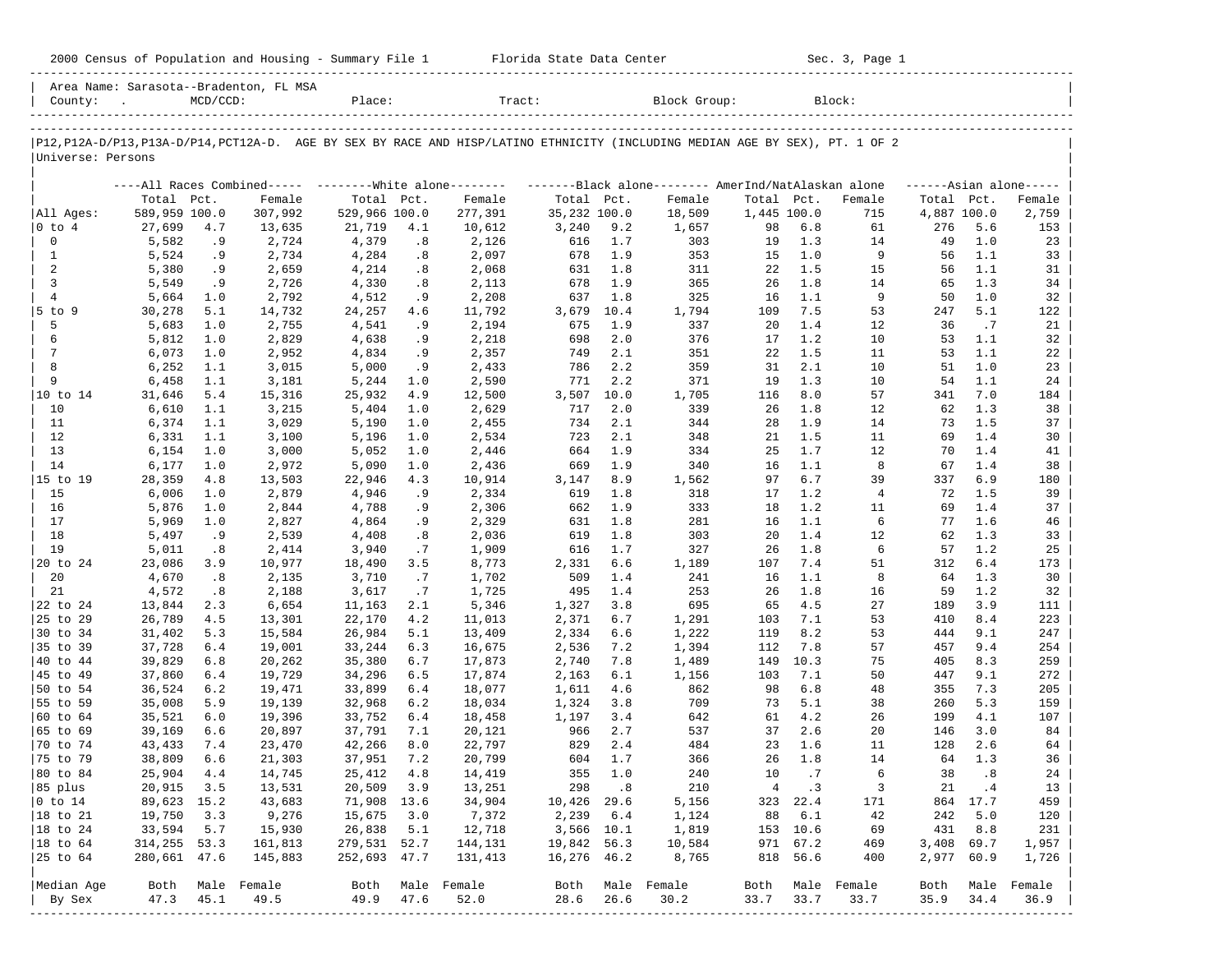| County:              | Area Name: Sarasota--Bradenton, FL MSA<br><b>Contract Contract</b>                                             | $MCD/CCD$ : |                            |              | Place:         |                         | Tract:      |            |                       | Block Group: |             | Block:       |                                                         |            |                  |
|----------------------|----------------------------------------------------------------------------------------------------------------|-------------|----------------------------|--------------|----------------|-------------------------|-------------|------------|-----------------------|--------------|-------------|--------------|---------------------------------------------------------|------------|------------------|
| Universe: Persons    | P12E-I/P13E-I/PCT12E-I. AGE BY SEX BY RACE AND HISP/LATINO ETHNICITY (INCLUDING MEDIAN AGE BY SEX), PT. 2 OF 2 |             |                            |              |                |                         |             |            |                       |              |             |              |                                                         |            |                  |
|                      | Hawaiian/OthPacifIsl alone                                                                                     |             |                            |              |                | -Some Other Race alone- |             |            | --Two or More Races-- |              |             |              | --Hisp/Latino (any race)-- -- White alone, Not Latino-- |            |                  |
|                      | Total Pct.                                                                                                     |             | Female                     | Total Pct.   |                | Female                  | Total Pct.  |            | Female                | Total Pct.   |             | Female       | Total Pct.                                              |            | Female           |
| All Ages:            |                                                                                                                | 226 100.0   | 95                         | 11,214 100.0 |                | 5,037                   | 6,989 100.0 |            | 3,486                 | 38,682 100.0 |             | 17,608       | 505,267 100.0                                           |            | 266,122          |
| $ 0 \t{to} 4$        | 12                                                                                                             | 5.3         | 4                          | 1,328        | 11.8           | 642                     | 1,026       | 14.7       | 506                   | 4,418        | 11.4        | 2,128        | 19,058                                                  | 3.8        | 9,326            |
| $\mathbf 0$          | 2                                                                                                              | .9          | $\mathbf{1}$               | 291          | 2.6            | 137                     | 226         | 3.2        | 120                   | 1,009        | 2.6         | 479          | 3,764                                                   | .7         | 1,833            |
| $\mathbf{1}$<br>2    | $\mathbf{1}$<br>$\overline{3}$                                                                                 | .4<br>1.3   | $\mathbf 0$<br>$\mathbf 0$ | 265<br>262   | 2.4<br>2.3     | 140<br>140              | 225<br>192  | 3.2<br>2.7 | 102<br>94             | 928<br>845   | 2.4<br>2.2  | 439<br>433   | 3,720<br>3,705                                          | .7<br>.7   | 1,832<br>1,815   |
| $\overline{3}$       | 2                                                                                                              | .9          | 1                          | 261          | 2.3            | 106                     | 187         | 2.7        | 93                    | 822          | 2.1         | 389          | 3,840                                                   | .8         | 1,866            |
| $\overline{4}$       | $\overline{4}$                                                                                                 | 1.8         | 2                          | 249          | 2.2            | 119                     | 196         | 2.8        | 97                    | 814          | 2.1         | 388          | 4,029                                                   | .8         | 1,980            |
| $5$ to 9             | 23                                                                                                             | 10.2        | 6                          | 1,179        | 10.5           | 576                     | 784         | 11.2       | 389                   | 3,732        | 9.6         | 1,794        | 21,962                                                  | 4.3        | 10,706           |
| 5                    | 2                                                                                                              | .9          | $\mathbf 0$                | 246          | 2.2            | 109                     | 163         | 2.3        | 82                    | 830          | 2.1         | 389          | 4,021                                                   | .8         | 1,943            |
| 6                    | 7                                                                                                              | 3.1         | $\mathbf{1}$               | 233          | 2.1            | 113                     | 166         | 2.4        | 79                    | 743          | 1.9         | 341          | 4,184                                                   | .8         | 2,020            |
| 7                    | 5                                                                                                              | 2.2         | $\mathbf{1}$               | 243          | 2.2            | 127                     | 167         | 2.4        | 83                    | 733          | 1.9         | 358          | 4,396                                                   | .9         | 2,154            |
| 8                    | 5                                                                                                              | 2.2         | 2                          | 239          | 2.1            | 118                     | 140         | 2.0        | 70                    | 720          | 1.9         | 355          | 4,566                                                   | . 9        | 2,220            |
| 9                    | $\overline{4}$                                                                                                 | 1.8         | 2                          | 218          | 1.9            | 109                     | 148         | 2.1        | 75                    | 706          | 1.8         | 351          | 4,795                                                   | .9         | 2,369            |
| 10 to 14<br>10       | 18<br>2                                                                                                        | 8.0<br>.9   | 10<br>$\mathbf{1}$         | 1,047<br>248 | 9.3<br>2.2     | 536                     | 685<br>151  | 9.8<br>2.2 | 324<br>62             | 3,224<br>699 | 8.3<br>1.8  | 1,556<br>349 | 23,948                                                  | 4.7<br>1.0 | 11,570           |
| 11                   | $\overline{3}$                                                                                                 | 1.3         | 2                          | 191          | 1.7            | 134<br>97               | 155         | 2.2        | 80                    | 643          | 1.7         | 293          | 4,998<br>4,786                                          | .9         | 2,430<br>2,286   |
| 12                   | $7\phantom{.0}$                                                                                                | 3.1         | 4                          | 196          | 1.7            | 106                     | 119         | 1.7        | 67                    | 649          | 1.7         | 335          | 4,770                                                   | .9         | 2,318            |
| 13                   | 2                                                                                                              | .9          | $\mathbf 0$                | 199          | 1.8            | 102                     | 142         | 2.0        | 65                    | 622          | 1.6         | 301          | 4,660                                                   | . 9        | 2,261            |
| 14                   | $\overline{4}$                                                                                                 | 1.8         | 3                          | 213          | 1.9            | 97                      | 118         | 1.7        | 50                    | 611          | 1.6         | 278          | 4,734                                                   | .9         | 2,275            |
| 15 to 19             | 21                                                                                                             | 9.3         | 8                          | 1,192        | 10.6           | 514                     | 619         | 8.9        | 286                   | 3,413        | 8.8         | 1,419        | 20,969                                                  | 4.2        | 10,107           |
| 15                   | 5                                                                                                              | 2.2         | 1                          | 215          | 1.9            | 115                     | 132         | 1.9        | 68                    | 601          | 1.6         | 295          | 4,604                                                   | .9         | 2,171            |
| 16                   | $\Omega$                                                                                                       | $\cdot$ 0   | $\mathbf 0$                | 213          | 1.9            | 94                      | 126         | 1.8        | 63                    | 611          | 1.6         | 264          | 4,432                                                   | . 9        | 2,155            |
| 17                   | 2                                                                                                              | .9          | 2                          | 241          | 2.1            | 99                      | 138         | 2.0        | 64                    | 690          | 1.8         | 280          | 4,465                                                   | . 9        | 2,169            |
| 18                   | $\overline{4}$                                                                                                 | 1.8         | 2                          | 255          | 2.3            | 104                     | 129         | 1.8        | 49                    | 746          | 1.9         | 289          | 3,976                                                   | .8         | 1,872            |
| 19                   | 10<br>21                                                                                                       | 4.4         | 3<br>9                     | 268          | 2.4            | 102                     | 94          | 1.3        | 42                    | 765          | 2.0         | 291          | 3,492                                                   | .7         | 1,740            |
| 20 to 24<br>20       | 2                                                                                                              | 9.3<br>.9   | 2                          | 1,314<br>257 | 11.7<br>2.3    | 523<br>100              | 511<br>112  | 7.3<br>1.6 | 259<br>52             | 4,137<br>760 | 10.7<br>2.0 | 1,641<br>313 | 15,962<br>3,256                                         | 3.2<br>.6  | 7,794<br>1,506   |
| 21                   | $7\phantom{.0}$                                                                                                | 3.1         | 4                          | 263          | 2.3            | 106                     | 105         | 1.5        | 52                    | 814          | 2.1         | 312          | 3,129                                                   | . 6        | 1,550            |
| 22 to 24             | 12                                                                                                             | 5.3         | 3                          | 794          | 7.1            | 317                     | 294         | 4.2        | 155                   | 2,563        | 6.6         | 1,016        | 9,577                                                   | 1.9        | 4,738            |
| 25 to 29             | 15                                                                                                             | 6.6         | 7                          | 1,252        | 11.2           | 509                     | 468         | 6.7        | 205                   | 4,120        | 10.7        | 1,701        | 19,592                                                  | 3.9        | 9,944            |
| 30 to 34             | 18                                                                                                             | 8.0         | 6                          | 1,051        | 9.4            | 429                     | 452         | 6.5        | 218                   | 3,547        | 9.2         | 1,522        | 24,775                                                  | 4.9        | 12,449           |
| 35 to 39             | 25                                                                                                             | 11.1        | 11                         | 899          | 8.0            | 368                     | 455         | 6.5        | 242                   | 2,986        | 7.7         | 1,334        | 31,380                                                  | 6.2        | 15,822           |
| 40 to 44             | 21                                                                                                             | 9.3         | 7                          | 680          | 6.1            | 311                     | 454         | 6.5        | 248                   | 2,382        | 6.2         | 1,089        | 33,852                                                  | 6.7        | 17,180           |
| 45 to 49             | 9                                                                                                              | 4.0         | 5                          | 479          | 4.3            | 202                     | 363         | 5.2        | 170                   | 1,807        | 4.7         | 841          | 33,086                                                  | 6.5        | 17,291           |
| 50 to 54             | 13                                                                                                             | 5.8         | 3                          | 278          | 2.5            | 140                     | 270         | 3.9        | 136                   | 1,324        | 3.4         | 632          | 32,912                                                  | 6.5        | 17,610           |
| 55 to 59<br>60 to 64 | 11<br>2                                                                                                        | 4.9<br>.9   | 10<br>$\mathbf{1}$         | 162<br>123   | 1.4<br>1.1     | 79<br>66                | 210<br>187  | 3.0<br>2.7 | 110<br>96             | 909<br>739   | 2.3<br>1.9  | 452<br>402   | 32,268<br>33,190                                        | 6.4<br>6.6 | 17,679           |
| 65 to 69             | 2                                                                                                              | .9          | $\mathbf{1}$               | 96           | .9             | 55                      | 131         | 1.9        | 79                    | 712          | 1.8         | 391          | 37,208                                                  | 7.4        | 18,154<br>19,806 |
| 70 to 74             | 2                                                                                                              | .9          | $\Omega$                   | 55           | .5             | 38                      | 130         | 1.9        | 76                    | 519          | 1.3         | 285          | 41,830                                                  | 8.3        | 22,564           |
| 75 to 79             | 8                                                                                                              | 3.5         | $\overline{4}$             | 39           | .3             | 20                      | 117         | 1.7        | 64                    | 352          | . 9         | 194          | 37,656                                                  | 7.5        | 20,635           |
| 80 to 84             | 4                                                                                                              | 1.8         | 3                          | 20           | $\cdot$ 2      | 12                      | 65          | .9         | 41                    | 188          | .5          | 113          | 25, 253                                                 | 5.0        | 14,326           |
| 85 plus              | $\mathbf{1}$                                                                                                   | .4          | $\mathsf 0$                | 20           | $\cdot$ 2      | 17                      | 62          | .9         | 37                    | 173          | .4          | 114          | 20,366                                                  | 4.0        | 13,159           |
| $ 0 \t{to} 14$       | 53                                                                                                             | 23.5        | 20                         | 3,554        | 31.7           | 1,754                   | 2,495       | 35.7       | 1,219                 | 11,374       | 29.4        | 5,478        | 64,968                                                  | 12.9       | 31,602           |
| 18 to 21             | 23                                                                                                             | 10.2        | 11                         | 1,043        | 9.3            | 412                     | 440         | 6.3        | 195                   | 3,085        | 8.0         | 1,205        | 13,853                                                  | 2.7        | 6,668            |
| 18 to 24             |                                                                                                                | 35 15.5     | 14                         | 1,837 16.4   |                | 729                     | 734         | 10.5       | 350                   | 5,648 14.6   |             | 2,221        | 23,430                                                  | 4.6        | 11,406           |
| 18 to 64             | 149                                                                                                            | 65.9        | 64                         |              | $6,761$ $60.3$ | 2,833                   | 3,593       | 51.4       | 1,775                 | 23,462 60.7  |             | 10,194       | 264,485                                                 | 52.3       | 137,535          |
| 25 to 64             |                                                                                                                | 114 50.4    | 50                         |              | 4,924 43.9     | 2,104                   | 2,859       | 40.9       | 1,425                 | 17,814 46.1  |             | 7,973        | 241,055 47.7                                            |            | 126,129          |
| Median Age           | Both                                                                                                           |             | Male Female                | Both         | Male           | Female                  | Both        |            | Male Female           | Both         |             | Male Female  | Both                                                    |            | Male Female      |
| By Sex<br>-------    | 31.7                                                                                                           | 29.8        | 33.5                       | 23.3         | 23.9           | 22.5                    | 23.8        | 22.7       | 24.6                  | 25.5         | 25.3        | 25.7         | 51.2                                                    | 49.1       | 53.1             |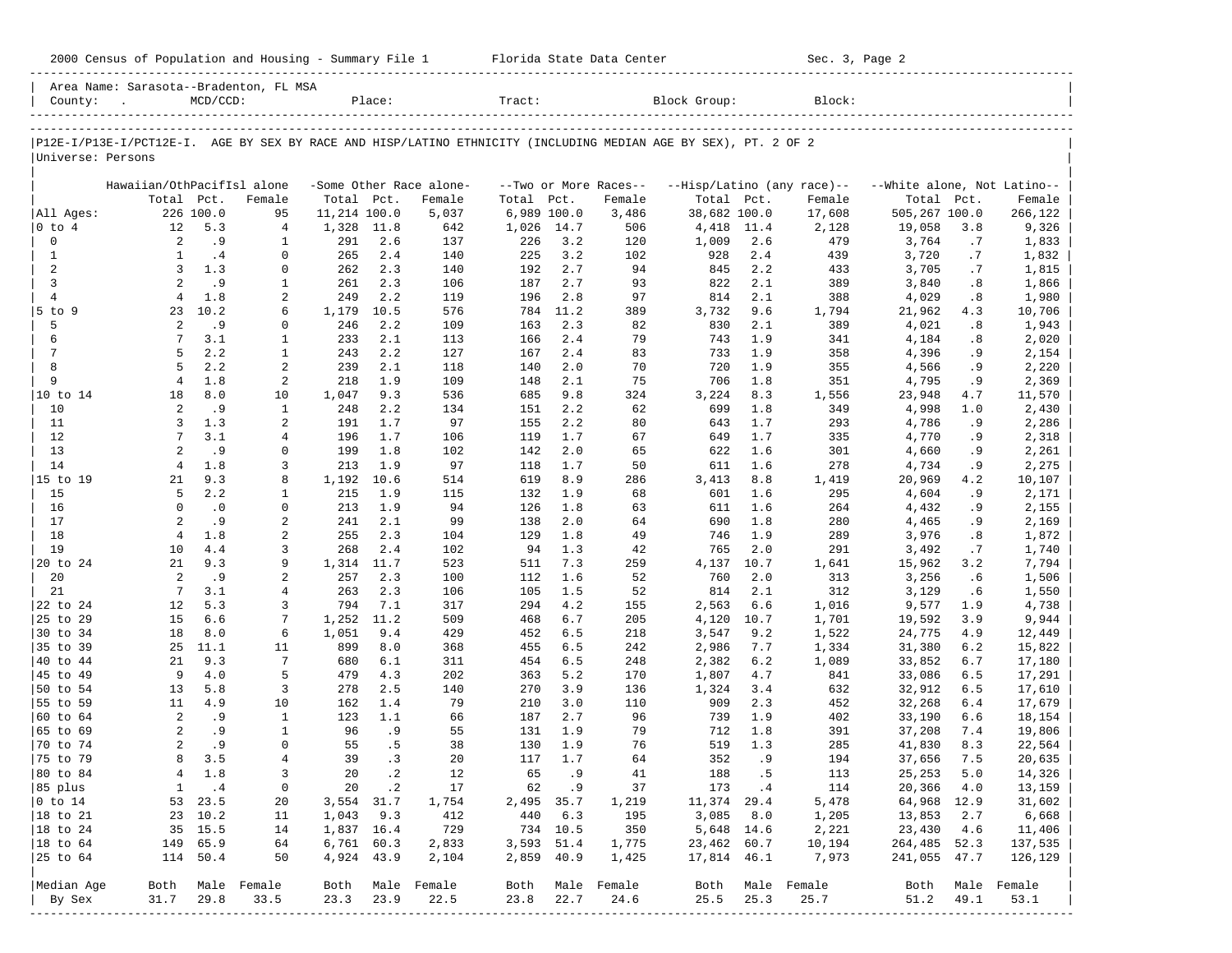|  |  |  | 2000 Census of Population and Housing - Summary File 1 |  |  |  |  |  |  |
|--|--|--|--------------------------------------------------------|--|--|--|--|--|--|
|--|--|--|--------------------------------------------------------|--|--|--|--|--|--|

2000 Florida State Data Center - Sec. 3, Page 1 -----------------------------------------------------------------------------------------------------------------------------------------------------

| Area Name: Tallahassee, FL MSA<br>County: | $\sim$ 100 $\mu$ | $MCD/CCD$ : |             | Place:        |      | Tract:                                                                                                                        |              |        | Block Group: |                |             | Block:         |             |           |                     |
|-------------------------------------------|------------------|-------------|-------------|---------------|------|-------------------------------------------------------------------------------------------------------------------------------|--------------|--------|--------------|----------------|-------------|----------------|-------------|-----------|---------------------|
|                                           |                  |             |             |               |      |                                                                                                                               |              |        |              |                |             |                |             |           |                     |
| Universe: Persons                         |                  |             |             |               |      | P12, P12A-D/P13, P13A-D/P14, PCT12A-D. AGE BY SEX BY RACE AND HISP/LATINO ETHNICITY (INCLUDING MEDIAN AGE BY SEX), PT. 1 OF 2 |              |        |              |                |             |                |             |           |                     |
|                                           |                  |             |             |               |      | ----All Races Combined----- --------White alone-------- --------Black alone-------- AmerInd/NatAlaskan alone                  |              |        |              |                |             |                |             |           | $---Asian alone---$ |
|                                           | Total Pct.       |             | Female      | Total Pct.    |      | Female                                                                                                                        | Total Pct.   |        | Female       | Total Pct.     |             | Female         | Total Pct.  |           | Female              |
| All Ages:                                 | 284,539 100.0    |             | 148,957     | 176,341 100.0 |      | 90,606                                                                                                                        | 95,467 100.0 |        | 51,981       |                | 794 100.0   | 377            | 4,679 100.0 |           | 2,439               |
| $ 0 \t{to} 4$                             | 16,745           | 5.9         | 8,220       | 8,588         | 4.9  | 4,157                                                                                                                         | 6,947        | 7.3    | 3,474        | 41             | 5.2         | 13             | 321         | 6.9       | 160                 |
| $\mathbf 0$                               | 3,355            | 1.2         | 1,642       | 1,714         | 1.0  | 823                                                                                                                           | 1,381        | 1.4    | 688          | 8              | 1.0         | 4              | 68          | 1.5       | 27                  |
| $\mathbf{1}$                              | 3,440            | 1.2         | 1,699       | 1,725         | 1.0  | 843                                                                                                                           | 1,489        | 1.6    | 744          | 7              | .9          | 2              | 64          | 1.4       | 34                  |
| 2                                         | 3,326            | 1.2         | 1,617       | 1,669         | . 9  | 817                                                                                                                           | 1,404        | 1.5    | 682          | 11             | 1.4         | 3              | 68          | 1.5       | 34                  |
| 3                                         | 3,317            | 1.2         | 1,638       | 1,704         | 1.0  | 815                                                                                                                           | 1,344        | 1.4    | 687          | 7              | . 9         | 2              | 63          | 1.3       | 38                  |
| $\overline{4}$                            | 3,307            | 1.2         | 1,624       | 1,776         | 1.0  | 859                                                                                                                           | 1,329        | 1.4    | 673          | 8              | 1.0         | 2              | 58          | 1.2       | 27                  |
| $5$ to $9$                                | 17,481           | 6.1         | 8,608       | 9,213         | 5.2  | 4,483                                                                                                                         | 7,328        | 7.7    | 3,649        | 50             | 6.3         | 28             | 246         | 5.3       | 146                 |
| 5                                         | 3,362            | 1.2         | 1,689       | 1,836         | 1.0  | 919                                                                                                                           | 1,329        | 1.4    | 670          | 8              | 1.0         | 5              | 46          | 1.0       | 26                  |
| 6                                         | 3,388            | 1.2         | 1,674       | 1,782         | 1.0  | 874                                                                                                                           | 1,416        | 1.5    | 694          | 8              | 1.0         | 4              | 40          | .9        | 28                  |
| 7                                         | 3,502            | 1.2         | 1,675       | 1,865         | 1.1  | 887                                                                                                                           | 1,442        | 1.5    | 707          | 8              | 1.0         | 4              | 57          | 1.2       | 29                  |
| 8                                         | 3,568            | 1.3         | 1,732       | 1,817         | 1.0  | 862                                                                                                                           | 1,563        | 1.6    | 770          | 16             | 2.0         | 9              | 53          | 1.1       | 35                  |
| 9                                         | 3,661            | 1.3         | 1,838       | 1,913         | 1.1  | 941                                                                                                                           | 1,578        | 1.7    | 808          | 10             | 1.3         | 6              | 50          | 1.1       | 28                  |
| 10 to 14                                  | 17,847           | 6.3         | 8,690       | 9,743         | 5.5  | 4,725                                                                                                                         | 7,307        | 7.7    | 3,595        | 54             | 6.8         | 22             | 234         | 5.0       | 112                 |
| 10                                        | 3,662            | 1.3         | 1,775       | 1,929         | 1.1  | 937                                                                                                                           | 1,550        | 1.6    | 753          | 10             | 1.3         | 4              | 47          | 1.0       | 22                  |
| 11                                        | 3,483            | 1.2         | 1,686       | 1,891         | 1.1  | 907                                                                                                                           | 1,451        | 1.5    | 713          | 10             | 1.3         | 5              | 43          | .9        | 17                  |
| 12                                        | 3,568            | 1.3         | 1,747       | 1,947         | 1.1  | 919                                                                                                                           | 1,460        | 1.5    | 740          | 14             | 1.8         | 6              | 46          | 1.0       | 24                  |
| 13                                        | 3,553            | 1.2         | 1,762       | 1,975         | 1.1  | 982                                                                                                                           | 1,412        | 1.5    | 707          | 10             | 1.3         | 3              | 53          | 1.1       | 27                  |
| 14                                        | 3,581            | 1.3         | 1,720       | 2,001         | 1.1  | 980                                                                                                                           | 1,434        | 1.5    | 682          | 10             | 1.3         | $\overline{4}$ | 45          | 1.0       | 22                  |
| 15 to 19                                  | 28,098           | 9.9         | 15,017      | 15,675        | 8.9  | 8,295                                                                                                                         | 11,158       | 11.7   | 6,069        | 77             | 9.7         | 42             | 380         | 8.1       | 192                 |
| 15                                        | 3,621            | 1.3         | 1,754       | 2,067         | 1.2  | 999                                                                                                                           | 1,407        | 1.5    | 684          | 17             | 2.1         | 9              | 33          | .7        | 15                  |
| 16                                        | 3,573            | 1.3         | 1,748       | 1,986         | 1.1  | 966                                                                                                                           | 1,446        | 1.5    | 712          | 9              | 1.1         | 3              | 47          | 1.0       | 24                  |
| 17                                        | 3,659            | 1.3         | 1,837       | 1,959         | 1.1  | 968                                                                                                                           | 1,531        | 1.6    | 786          | 13             | 1.6         | 6              | 53          | 1.1       | 26                  |
| 18                                        | 6,766            | 2.4         | 3,792       | 3,704         | 2.1  | 2,068                                                                                                                         | 2,738        | 2.9    | 1,540        | 17             | 2.1         | 11             | 94          | 2.0       | 51                  |
| 19                                        | 10,479           | 3.7         | 5,886       | 5,959         | 3.4  | 3,294                                                                                                                         | 4,036        | 4.2    | 2,347        | 21             | 2.6         | 13             | 153         | 3.3       | 76                  |
| 20 to 24                                  | 38,319           | 13.5        | 19,921      | 22,056        | 12.5 | 11,043                                                                                                                        | 14,186       | 14.9   | 7,841        | 73             | 9.2         | 32             | 648         | 13.8      | 345                 |
| 20                                        | 10,264           | 3.6         | 5,547       | 5,970         | 3.4  | 3,139                                                                                                                         | 3,794        | 4.0    | 2,143        | 14             | 1.8         | 7              | 153         | 3.3       | 73                  |
| 21                                        | 8,956            | 3.1         | 4,775       | 5,291         | 3.0  | 2,775                                                                                                                         | 3,212        | 3.4    | 1,764        | 21             | 2.6         | 6              | 137         | 2.9       | 79                  |
| 22 to 24                                  | 19,099           | 6.7         | 9,599       | 10,795        | 6.1  | 5,129                                                                                                                         | 7,180        | 7.5    | 3,934        | 38             | 4.8         | 19             | 358         | 7.7       | 193                 |
| 25 to 29                                  | 22,304           | 7.8         | 11,279      | 12,717        | 7.2  | 6,154                                                                                                                         | 8,096        | 8.5    | 4,398        | 62             | 7.8         | 35             | 636         | 13.6      | 322                 |
| 30 to 34                                  | 19,017           | 6.7         | 9,732       | 11,517        | 6.5  | 5,668                                                                                                                         | 6,375        | 6.7    | 3,524        | 55             | 6.9         | 19             | 520         | 11.1      | 272                 |
| 35 to 39                                  | 20,179           | 7.1         | 10,668      | 12,739        | 7.2  | 6,498                                                                                                                         | 6,475        | 6.8    | 3,697        | 78             | 9.8         | 35             | 431         | 9.2       | 217                 |
| 40 to 44                                  | 20,821           | 7.3         | 11,022      | 13,487        | 7.6  | 7,008                                                                                                                         | 6,576        | 6.9    | 3,621        | 84             | 10.6        | 46             | 323         | 6.9       | 165                 |
| 45 to 49                                  | 20,164           | 7.1         | 10,657      | 13,895        | 7.9  | 7,213                                                                                                                         | 5,616        | 5.9    | 3,106        | 60             | 7.6         | 32             | 278         | 5.9       | 152                 |
| 50 to 54                                  | 17,396           | 6.1         | 8,984       | 12,882        | 7.3  | 6,486                                                                                                                         | 4,045        | 4.2    | 2,234        | 64             | 8.1         | 30             | 197         | 4.2       | 116                 |
| 55 to 59                                  | 12,085           | 4.2         | 6,306       | 8,948         | 5.1  | 4,561                                                                                                                         | 2,817        | 3.0    | 1,588        | 34             | 4.3         | 14             | 161         | 3.4       | 73                  |
| 60 to 64                                  | 8,705            | 3.1         | 4,637       | 6,190         | 3.5  | 3,184                                                                                                                         | 2,281        | 2.4    | 1,330        | 26             | 3.3         | 14             | 120         | 2.6       | 61                  |
| 65 to 69                                  | 7,097            | 2.5         | 3,813       | 5,010         | 2.8  | 2,663                                                                                                                         | 1,939        | 2.0    | 1,073        | 17             | 2.1         | 5              | 75          | 1.6       | 45                  |
| 70 to 74                                  | 6,381            | 2.2         | 3,675       | 4,725         | 2.7  | 2,676                                                                                                                         | 1,527        | 1.6    | 925          | 10             | 1.3         | 6              | 47          | 1.0       | 29                  |
| 75 to 79                                  | 5,209            | 1.8         | 3,175       | 3,976         | 2.3  | 2,400                                                                                                                         | 1,150        | 1.2    | 733          | $\overline{4}$ | .5          | 2              | 32          | .7        | 16                  |
| 80 to 84                                  | 3,621            | 1.3         | 2,324       | 2,750         | 1.6  | 1,764                                                                                                                         | 832          | . 9    | 537          | 2              | .3          | $\Omega$       | 19          | .4        | 12                  |
| 85 plus                                   | 3,070 1.1        |             | 2,229       | 2,230 1.3     |      | 1,628                                                                                                                         |              | 812 .9 | 587          |                | $3 \cdot 4$ | 2              | 11          | $\cdot$ 2 | $\overline{4}$      |
| $ 0 \t{to} 14$                            | 52,073 18.3      |             | 25,518      | 27,544 15.6   |      | 13,365                                                                                                                        | 21,582 22.6  |        | 10,718       |                | 145 18.3    | 63             |             | 801 17.1  | 418                 |
| 18 to 21                                  | 36,465 12.8      |             | 20,000      | 20,924 11.9   |      | 11,276                                                                                                                        | 13,780 14.4  |        | 7,794        |                | 73 9.2      | 37             |             | 537 11.5  | 279                 |
| 18 to 24                                  | 55,564 19.5      |             | 29,599      | 31,719 18.0   |      | 16,405                                                                                                                        | 20,960 22.0  |        | 11,728       |                | 111 14.0    | 56             |             | 895 19.1  | 472                 |
| 18 to 64                                  | 196,235 69.0     |             | 102,884     | 124,094 70.4  |      | 63,177                                                                                                                        | 63,241 66.2  |        | 35,226       |                | 574 72.3    | 281            | 3,561 76.1  |           | 1,850               |
| 25 to 64                                  | 140,671 49.4     |             | 73,285      | 92,375 52.4   |      | 46,772                                                                                                                        | 42,281 44.3  |        | 23,498       |                | 463 58.3    | 225            | 2,666 57.0  |           | 1,378               |
| Median Age                                | Both             |             | Male Female |               |      | Both Male Female                                                                                                              | Both         |        | Male Female  | Both           |             | Male Female    | Both        | Male      | Female              |
| By Sex                                    | 30.3             | 29.4        | 31.3        | 34.4          | 33.0 | 35.6                                                                                                                          | 25.4         | 24.4   | 26.4         | 34.0           | 33.6        | 34.5           | 29.0        | 28.9      | 29.1                |
|                                           |                  |             |             |               |      |                                                                                                                               |              |        |              |                |             |                |             |           | ------              |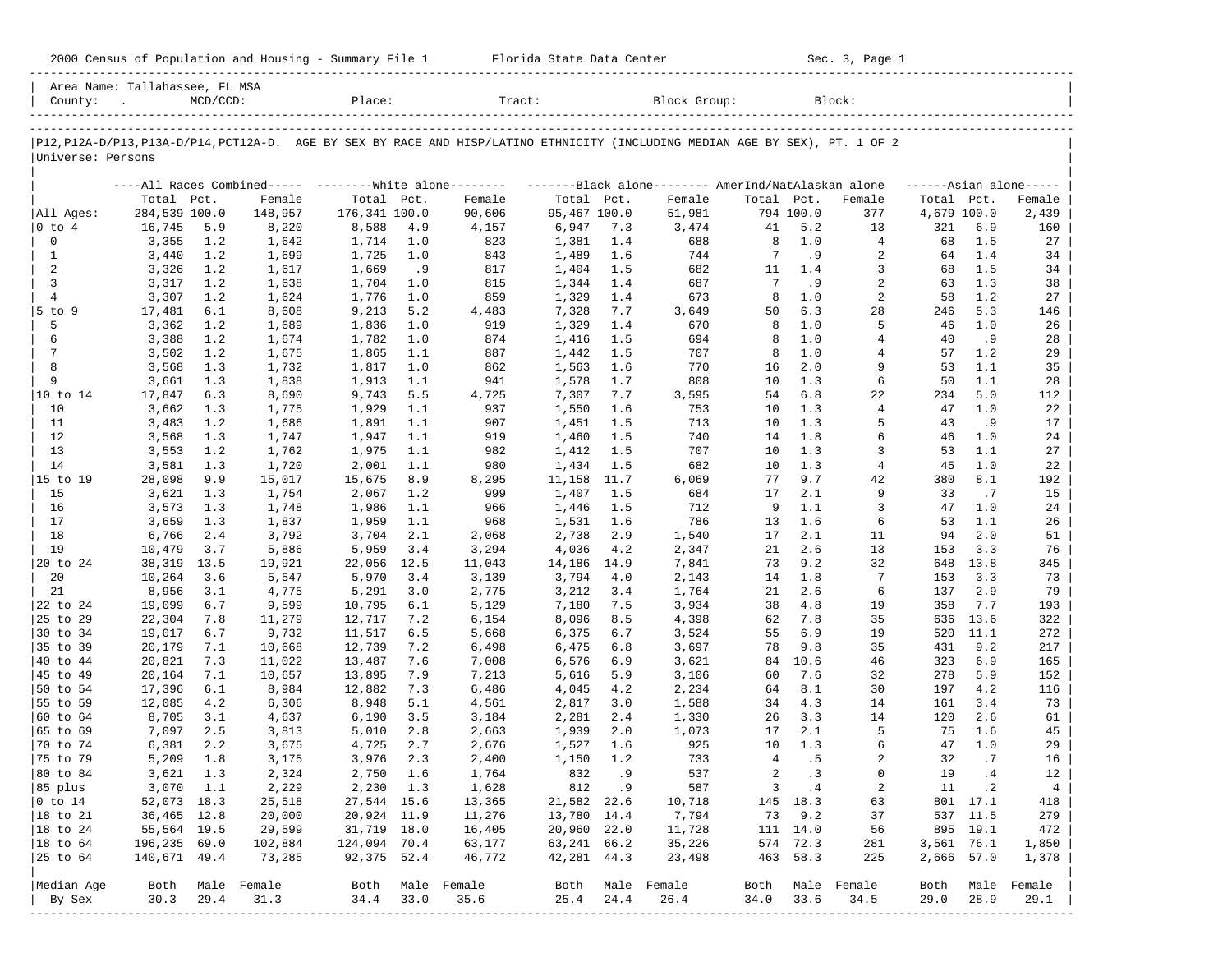|                   | Area Name: Tallahassee, FL MSA |             |                |             |              |                          |             |             |                       |                                                                                                                |             |                            |                             |             |                |
|-------------------|--------------------------------|-------------|----------------|-------------|--------------|--------------------------|-------------|-------------|-----------------------|----------------------------------------------------------------------------------------------------------------|-------------|----------------------------|-----------------------------|-------------|----------------|
| County:           |                                | $MCD/CCD$ : |                |             | Place:       |                          | Tract:      |             |                       | Block Group:                                                                                                   |             | Block:                     |                             |             |                |
|                   |                                |             |                |             |              |                          |             |             |                       |                                                                                                                |             |                            |                             |             |                |
|                   |                                |             |                |             |              |                          |             |             |                       | P12E-I/P13E-I/PCT12E-I. AGE BY SEX BY RACE AND HISP/LATINO ETHNICITY (INCLUDING MEDIAN AGE BY SEX), PT. 2 OF 2 |             |                            |                             |             |                |
| Universe: Persons |                                |             |                |             |              |                          |             |             |                       |                                                                                                                |             |                            |                             |             |                |
|                   | Hawaiian/OthPacifIsl alone     |             |                |             |              | -Some Other Race alone-  |             |             | --Two or More Races-- |                                                                                                                |             | --Hisp/Latino (any race)-- | --White alone, Not Latino-- |             |                |
|                   | Total Pct.                     |             | Female         | Total Pct.  |              | Female                   | Total       | Pct.        | Female                |                                                                                                                | Total Pct.  | Female                     | Total                       | Pct.        | Female         |
| All Ages:         |                                | 115 100.0   | 47             | 3,107 100.0 |              | 1,433                    | 4,036 100.0 |             | $2\,,074$             | 11,189 100.0                                                                                                   |             | 5,460                      | 169,648 100.0               |             | 87,290         |
| $0$ to $4$        | 6                              | 5.2         | 3              | 300         | 9.7          | 141                      | 542         | 13.4        | 272                   | 850                                                                                                            | 7.6         | 416                        | 8,144                       | 4.8         | 3,930          |
| $\mathbf 0$       | 2                              | 1.7         | 0              | 73          | 2.3          | 34                       | 109         | 2.7         | 66                    | 199                                                                                                            | 1.8         | 99                         | 1,612                       | 1.0         | 771            |
| $\mathbf{1}$      | 1                              | .9          | $\mathbf{1}$   | 50          | 1.6          | 22                       | 104         | 2.6         | 53                    | 172                                                                                                            | 1.5         | 83                         | 1,644                       | 1.0         | 798            |
| 2                 | $\mathbf 0$                    | $\cdot$ 0   | $\mathbf 0$    | 58          | 1.9          | 27                       | 116         | 2.9         | 54                    | 164                                                                                                            | 1.5         | 75                         | 1,583                       | .9          | 774            |
| 3                 | 2                              | 1.7         | 2              | 73          | 2.3          | 33                       | 124         | 3.1         | 61                    | 164                                                                                                            | 1.5         | 75                         | 1,621                       | 1.0         | 780            |
| $\overline{4}$    | 1                              | .9          | 0              | 46          | 1.5          | 25                       | 89          | 2.2         | 38                    | 151                                                                                                            | 1.3         | 84                         | 1,684                       | 1.0         | 807            |
| $5$ to $9$        | 9                              | 7.8         | 3              | 227         | 7.3          | 98                       | 408         | 10.1        | 201                   | 770                                                                                                            | 6.9         | 382                        | 8,796                       | 5.2         | 4,275          |
| 5                 | 1                              | . 9         | 0              | 50          | 1.6          | 24                       | 92          | 2.3         | 45                    | 170                                                                                                            | 1.5         | 93                         | 1,748                       | 1.0         | 873            |
| 6                 | $\overline{4}$                 | 3.5         | 2              | 43          | 1.4          | 20                       | 95          | 2.4         | 52                    | 158                                                                                                            | 1.4         | 72                         | 1,691                       | 1.0         | 830            |
| 7                 | 0                              | $\cdot$ 0   | 0              | 48          | 1.5          | 19                       | 82          | 2.0         | 29                    | 164                                                                                                            | 1.5         | 70                         | 1,780                       | 1.0         | 848            |
| 8                 | 3                              | 2.6         | $\mathbf{1}$   | 44          | 1.4          | 18                       | 72          | 1.8         | 37                    | 154                                                                                                            | 1.4         | 83                         | 1,734                       | 1.0         | 819            |
| 9                 | $\mathbf{1}$                   | . 9         | $\mathbf 0$    | 42          | 1.4          | 17                       | 67          | 1.7         | 38                    | 124                                                                                                            | 1.1         | 64                         | 1,843                       | 1.1         | 905            |
| 10 to 14          | 5                              | 4.3         | 2              | 204         | 6.6          | 97                       | 300         | 7.4         | 137                   | 658                                                                                                            | 5.9         | 322                        | 9,367                       | 5.5         | 4,537          |
| 10                | 2                              | 1.7         | 2              | 54          | 1.7          | 25                       | 70          | 1.7         | 32                    | 154                                                                                                            | 1.4         | 75                         | 1,841                       | 1.1         | 891            |
| 11                | 0                              | $\cdot$ 0   | 0              | 34          | 1.1          | 14                       | 54          | 1.3         | 30                    | 110                                                                                                            | 1.0         | 50                         | 1,827                       | 1.1         | 875            |
| 12                | 2                              | 1.7         | 0              | 38          | 1.2          | 22                       | 61          | 1.5         | 36                    | 126                                                                                                            | 1.1         | 66                         | 1,873                       | 1.1         | 882            |
| 13                | 1                              | .9          | $\mathbf 0$    | 44          | 1.4          | 24                       | 58          | 1.4         | 19                    | 142                                                                                                            | 1.3         | 79                         | 1,896                       | 1.1         | 939            |
| 14                | $\mathbf 0$                    | $\cdot$ 0   | 0              | 34          | 1.1          | 12                       | 57          | 1.4         | 20                    | 126                                                                                                            | 1.1         | 52                         | 1,930                       | 1.1         | 950            |
| 15 to 19          | 11                             | 9.6         | 6              | 398         | 12.8         | 185                      | 399         | 9.9         | 228                   | 1,374                                                                                                          | 12.3        | 673                        | 14,893                      | 8.8         | 7,905          |
| 15                | 2                              | 1.7         | 2              | 48          | 1.5          | 20                       | 47          | 1.2         | 25                    | 139                                                                                                            | 1.2         | 61                         | 1,989                       | 1.2         | 965            |
| 16                | $\mathbf 0$                    | $\cdot$ 0   | 0              | 37          | 1.2          | 16                       | 48          | 1.2         | 27                    | 134                                                                                                            | 1.2         | 65                         | 1,907                       | 1.1         | 928            |
| 17                | $\mathbf 0$                    | $\cdot$ 0   | $\mathbf 0$    | 47          | 1.5          | 23                       | 56          | 1.4         | 28                    | 159                                                                                                            | 1.4         | 73                         | 1,875                       | 1.1         | 932            |
| 18<br>19          | 5<br>$\overline{4}$            | 4.3<br>3.5  | 3              | 108         | 3.5          | 54                       | 100         | 2.5         | 65                    | 372                                                                                                            | 3.3         | 190                        | 3,499                       | 2.1         | 1,963          |
| 20 to 24          | 33                             | 28.7        | 1<br>8         | 158         | 5.1<br>21.8  | 72<br>323                | 148<br>645  | 3.7<br>16.0 | 83<br>329             | 570                                                                                                            | 5.1<br>21.7 | 284<br>1,114               | 5,623                       | 3.3<br>12.2 | 3,117          |
| 20                | 10                             | 8.7         | 4              | 678<br>174  | 5.6          | 97                       | 149         | 3.7         | 84                    | 2,424<br>681                                                                                                   | 6.1         | 358                        | 20,638<br>5,553             | 3.3         | 10,412         |
| 21                | 8                              | 7.0         | 3              | 142         | 4.6          | 72                       | 145         | 3.6         | 76                    | 565                                                                                                            | 5.0         | 279                        | 4,950                       | 2.9         | 2,924<br>2,610 |
| 22 to 24          | 15                             | 13.0        | 1              | 362         | 11.7         | 154                      | 351         | 8.7         | 169                   | 1,178                                                                                                          | 10.5        | 477                        | 10,135                      | 6.0         | 4,878          |
| 25 to 29          | 16                             | 13.9        | 6              | 403         | 13.0         | 171                      | 374         | 9.3         | 193                   | 1,231                                                                                                          | 11.0        | 535                        | 12,012                      | 7.1         | 5,843          |
| 30 to 34          | 7                              | 6.1         | 3              | 293         | 9.4          | 126                      | 250         | 6.2         | 120                   | 938                                                                                                            | 8.4         | 436                        | 10,984                      | 6.5         | 5,417          |
| 35 to 39          | 9                              | 7.8         | $\overline{4}$ | 216         | 7.0          | 106                      | 231         | 5.7         | 111                   | 806                                                                                                            | 7.2         | 392                        | 12,235                      | 7.2         | 6,253          |
| 40 to 44          | 2                              | 1.7         | 2              | 145         | 4.7          | 74                       | 204         | 5.1         | 106                   | 625                                                                                                            | 5.6         | 345                        | 13,075                      | 7.7         | 6,772          |
| 45 to 49          | 6                              | 5.2         | 3              | 100         | 3.2          | 40                       | 209         | 5.2         | 111                   | 515                                                                                                            | 4.6         | 286                        | 13,538                      | 8.0         | 7,006          |
| 50 to 54          | 3                              | 2.6         | 3              | 56          | 1.8          | 31                       | 149         | 3.7         | 84                    | 341                                                                                                            | 3.0         | 171                        | 12,629                      | 7.4         | 6,359          |
| 55 to 59          | 3                              | 2.6         | 3              | 32          | 1.0          | 16                       | 90          | 2.2         | 51                    | 211                                                                                                            | 1.9         | 116                        | 8,796                       | 5.2         | 4,474          |
| 60 to 64          | 0                              | $\cdot$ 0   | 0              | 19          | . 6          | 8                        | 69          | 1.7         | 40                    | 125                                                                                                            | 1.1         | 77                         | 6,102                       | 3.6         | 3,131          |
| 65 to 69          | 3                              | 2.6         | 1              | 8           | $\cdot$ 3    | 3                        | 45          | 1.1         | 23                    | 99                                                                                                             | .9          | 60                         | 4,932                       | 2.9         | 2,615          |
| 70 to 74          | 1                              | . 9         | 0              | 17          | .5           | 8                        | 54          | 1.3         | 31                    | 96                                                                                                             | .9          | 53                         | 4,656                       | 2.7         | 2,638          |
| 75 to 79          | $\mathbf 0$                    | $\cdot$ 0   | $\mathbf 0$    | 6           | $\cdot$ 2    | 3                        | 41          | 1.0         | 21                    | 51                                                                                                             | .5          | 31                         | 3,935                       | 2.3         | 2,374          |
| 80 to 84          | $\mathbf 0$                    | $\cdot$ 0   | $\mathbf 0$    | 3           | $\cdot$ 1    | $\overline{3}$           | 15          | .4          | 8                     | 33                                                                                                             | $\cdot$ 3   | 23                         | 2,721                       | 1.6         | 1,745          |
| 85 plus           | $\mathbf{1}$                   | .9          | 0              |             | $2 \quad .1$ | $\overline{\phantom{0}}$ |             | 11 .3       | 8                     |                                                                                                                | 42 .4       | 28                         | 2,195 1.3                   |             | 1,604          |
| $0$ to $14$       |                                | 20 17.4     | 8              |             | 731 23.5     | 336                      | 1,250 31.0  |             | 610                   |                                                                                                                | 2,278 20.4  | 1,120                      | 26,307 15.5                 |             | 12,742         |
| 18 to 21          |                                | 27 23.5     | 11             |             | 582 18.7     | 295                      |             | 542 13.4    | 308                   |                                                                                                                | 2,188 19.6  | 1,111                      | 19,625 11.6                 |             | 10,614         |
| 18 to 24          |                                | 42 36.5     | 12             |             | 944 30.4     | 449                      |             | 893 22.1    | 477                   |                                                                                                                | 3,366 30.1  | 1,588                      | 29,760 17.5                 |             | 15,492         |
| 18 to 64          |                                | 88 76.5     | 36             | 2,208 71.1  |              | 1,021                    | 2,469 61.2  |             | 1,293                 |                                                                                                                | 8,158 72.9  | 3,946                      | 119,131 70.2                |             | 60,747         |
| 25 to 64          |                                | 46 40.0     | 24             | 1,264 40.7  |              | 572                      | 1,576 39.0  |             | 816                   |                                                                                                                | 4,792 42.8  | 2,358                      | 89,371 52.7                 |             | 45,255         |
|                   |                                |             |                |             |              |                          |             |             |                       |                                                                                                                |             |                            |                             |             |                |
| Median Age        | Both                           |             | Male Female    |             |              | Both Male Female         | Both        |             | Male Female           | Both                                                                                                           |             | Male Female                | Both                        |             | Male Female    |
| By Sex            | 22.9                           | 22.8        | 27.1           | 22.8        | 23.1         | 22.4                     | 22.5        | 22.5        | 22.5                  | 23.6                                                                                                           | 23.5        | 23.8                       | 35.0                        | 33.7        | 36.1           |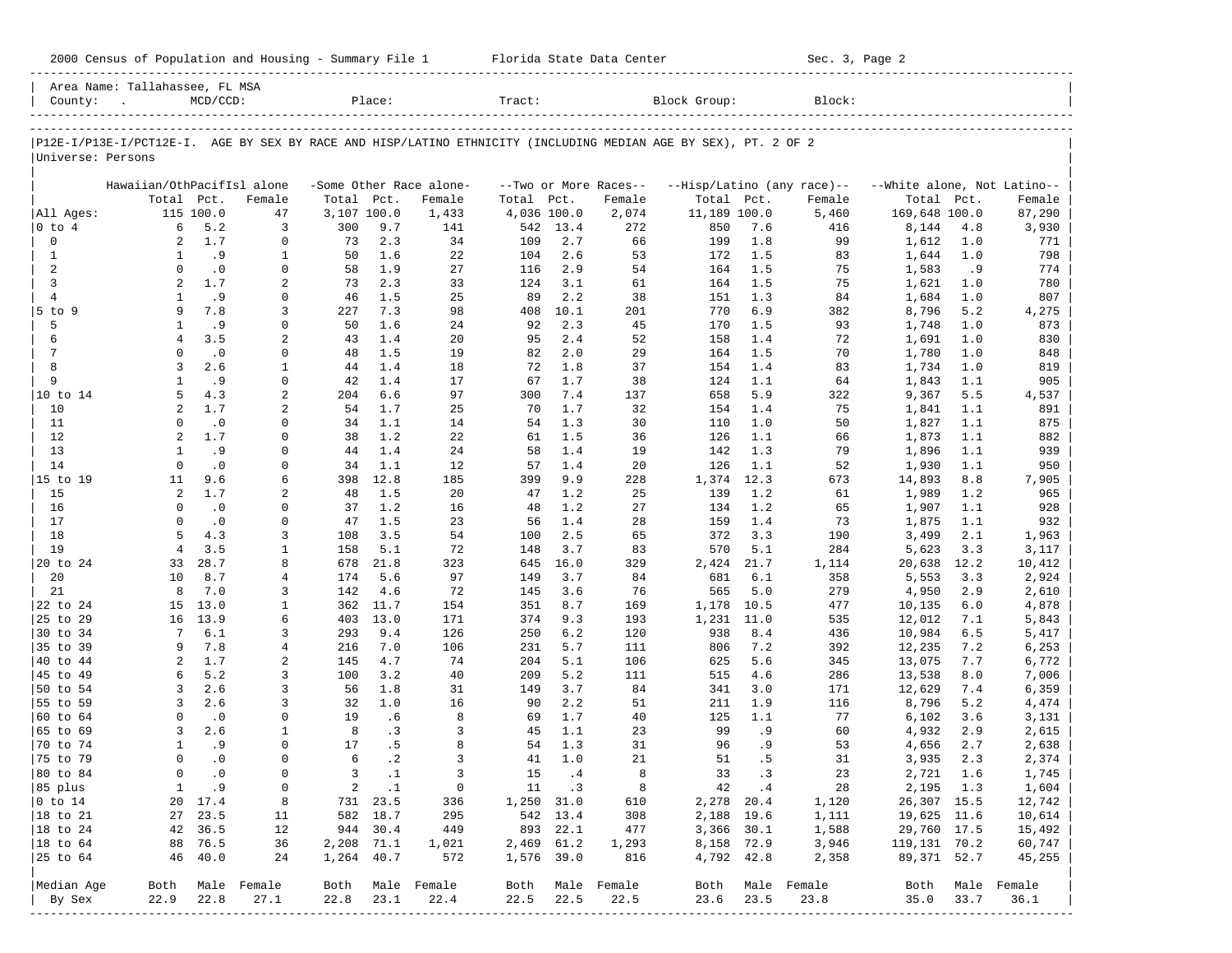|                        |                    |             |                           |                                                                |            |                                                                                                                            |                 |            |                 |             |            | Sec. 3, Page 1 |                |            |                     |
|------------------------|--------------------|-------------|---------------------------|----------------------------------------------------------------|------------|----------------------------------------------------------------------------------------------------------------------------|-----------------|------------|-----------------|-------------|------------|----------------|----------------|------------|---------------------|
|                        | County: .          | $MCD/CCD$ : |                           | Area Name: Tampa--St. Petersburg--Clearwater, FL MSA<br>Place: |            | Tract: Block Group: Block:                                                                                                 |                 |            |                 |             |            |                |                |            |                     |
|                        |                    |             |                           |                                                                |            | P12,P12A-D/P13,P13A-D/P14,PCT12A-D. AGE BY SEX BY RACE AND HISP/LATINO ETHNICITY (INCLUDING MEDIAN AGE BY SEX), PT. 1 OF 2 |                 |            |                 |             |            |                |                |            |                     |
| Universe: Persons      |                    |             |                           |                                                                |            |                                                                                                                            |                 |            |                 |             |            |                |                |            |                     |
|                        |                    |             |                           |                                                                |            | ----All Races Combined----- --------White alone------- ----------Black alone-------- AmerInd/NatAlaskan alone              |                 |            |                 |             |            |                |                |            | $---Asian alone---$ |
|                        | Total Pct.         |             | Female                    | Total Pct.                                                     |            | Female                                                                                                                     | Total Pct.      |            | Female          | Total Pct.  |            | Female         | Total Pct.     |            | Female              |
| All Ages:              |                    |             | 2,395,997 100.0 1,240,719 |                                                                |            | 1,986,503 100.0 1,029,186                                                                                                  | 244,457 100.0   |            | 128,976         | 8,198 100.0 |            | 4,051          | 45,022 100.0   |            | 23,986              |
| $ 0 \t{to} 4$<br>0     | 137,837            | 5.8         | 67,134                    | 99,955                                                         | 5.0        | 48,608                                                                                                                     | 21,562          | 8.8        | 10,525          | 452         | 5.5        | 211            | 3,020          | 6.7        | 1,495               |
| $\mathbf{1}$           | 26,961<br>27,547   | 1.1<br>1.1  | 13,148<br>13,343          | 19,416<br>19,937                                               | 1.0<br>1.0 | 9,411<br>9,652                                                                                                             | 4,159<br>4,236  | 1.7<br>1.7 | 2,081<br>2,008  | 99<br>82    | 1.2<br>1.0 | 45<br>42       | 580<br>553     | 1.3<br>1.2 | 284<br>266          |
| 2                      | 27,289             | 1.1         | 13,308                    | 19,727                                                         | 1.0        | 9,681                                                                                                                      | 4,331           | 1.8        | 2,052           | 72          | .9         | 42             | 609            | 1.4        | 306                 |
| 3                      | 27,635             | 1.2         | 13,519                    | 20,052                                                         | 1.0        | 9,804                                                                                                                      | 4,376           | 1.8        | 2,152           | 101         | 1.2        | 39             | 670            | 1.5        | 345                 |
| $\overline{4}$         | 28,405             | 1.2         | 13,816                    | 20,823                                                         | 1.0        | 10,060                                                                                                                     | 4,460           | 1.8        | 2,232           | 98          | 1.2        | 43             | 608            | 1.4        | 294                 |
| $5$ to 9               | 150,158            | 6.3         | 73,190                    | 109,911                                                        | 5.5        | 53,593                                                                                                                     | 25,002 10.2     |            | 12,236          | 568         | 6.9        | 271            | 2,958          | 6.6        | 1,430               |
| 5                      | 28,766             | 1.2         | 14,017                    | 21,112                                                         | 1.1        | 10,285                                                                                                                     | 4,567           | 1.9        | 2,242           | 99          | 1.2        | 46             | 595            | 1.3        | 301                 |
| 6                      | 29,490             | 1.2         | 14,381                    | 21,638                                                         | 1.1        | 10,536                                                                                                                     | 4,818           | 2.0        | 2,357           | 121         | 1.5        | 59             | 588            | 1.3        | 273                 |
| 7                      | 29,995             | 1.3         | 14,530                    | 21,703                                                         | 1.1        | 10,554                                                                                                                     | 5,225           | 2.1        | 2,509           | 130         | 1.6        | 58             | 564            | 1.3        | 271                 |
| 8                      | 30,325             | 1.3         | 14,800                    | 22,186                                                         | 1.1        | 10,880                                                                                                                     | 5,077           | 2.1        | 2,443           | 113         | 1.4        | 58             | 639            | 1.4        | 315                 |
| 9<br> 10 to 14         | 31,582<br>150,839  | 1.3<br>6.3  | 15,462<br>73,597          | 23,272<br>112,882                                              | 1.2<br>5.7 | 11,338<br>54,781                                                                                                           | 5,315<br>23,904 | 2.2<br>9.8 | 2,685<br>11,848 | 105<br>597  | 1.3<br>7.3 | 50<br>319      | 572<br>3,010   | 1.3<br>6.7 | 270<br>1,509        |
| 10                     | 31,691             | 1.3         | 15,587                    | 23,498                                                         | 1.2        | 11,455                                                                                                                     | 5,176           | 2.1        | 2,621           | 120         | 1.5        | 58             | 601            | 1.3        | 310                 |
| 11                     | 30,676             | 1.3         | 14,781                    | 22,917                                                         | 1.2        | 10,968                                                                                                                     | 4,931           | 2.0        | 2,419           | 110         | 1.3        | 53             | 620            | 1.4        | 311                 |
| 12                     | 29,946             | 1.2         | 14,735                    | 22,434                                                         | 1.1        | 11,040                                                                                                                     | 4,722           | 1.9        | 2,336           | 129         | 1.6        | 65             | 616            | 1.4        | 300                 |
| 13                     | 28,986             | 1.2         | 14,139                    | 21,836                                                         | 1.1        | 10,606                                                                                                                     | 4,540           | 1.9        | 2,201           | 121         | 1.5        | 76             | 565            | 1.3        | 294                 |
| 14                     | 29,540             | 1.2         | 14,355                    | 22,197                                                         | 1.1        | 10,712                                                                                                                     | 4,535           | 1.9        | 2,271           | 117         | 1.4        | 67             | 608            | 1.4        | 294                 |
| 15 to 19               | 139,648            | 5.8         | 68,096                    | 104,240                                                        | 5.2        | 50,802                                                                                                                     | 21,185          | 8.7        | 10,486          | 627         | 7.6        | 295            | 3,268          | 7.3        | 1,657               |
| 15                     | 29,129             | 1.2         | 14,085                    | 21,955                                                         | 1.1        | 10,604                                                                                                                     | 4,398           | 1.8        | 2,115           | 113         | 1.4        | 59             | 654            | 1.5        | 324                 |
| 16                     | 28,400             | 1.2         | 13,823                    | 21,247                                                         | 1.1        | 10,442                                                                                                                     | 4,383           | 1.8        | 2,046           | 121         | 1.5        | 55             | 643            | 1.4        | 327                 |
| 17                     | 28,548             | 1.2         | 13,685                    | 21,344                                                         | 1.1        | 10,208                                                                                                                     | 4,330           | 1.8        | 2,143           | 139         | 1.7        | 54             | 726            | 1.6        | 362                 |
| 18                     | 27,358             | 1.1         | 13,476                    | 20,375                                                         | 1.0        | 10,088                                                                                                                     | 4,092           | 1.7        | 2,044           | 123         | 1.5        | 63             | 610            | 1.4        | 289                 |
| 19<br>20 to 24         | 26,213<br>125,860  | 1.1<br>5.3  | 13,027<br>63,457          | 19,319<br>93,014                                               | 1.0<br>4.7 | 9,460<br>46,801                                                                                                            | 3,982<br>17,816 | 1.6<br>7.3 | 2,138<br>9,666  | 131<br>576  | 1.6<br>7.0 | 64<br>264      | 635<br>3,303   | 1.4<br>7.3 | 355<br>1,628        |
| 20                     | 25,748             | 1.1         | 12,950                    | 19,031                                                         | 1.0        | 9,546                                                                                                                      | 3,745           | 1.5        | 2,026           | 106         | 1.3        | 48             | 612            | 1.4        | 315                 |
| 21                     | 24,533             | 1.0         | 12,382                    | 17,999                                                         | . 9        | 9,057                                                                                                                      | 3,632           | 1.5        | 1,976           | 121         | 1.5        | 54             | 598            | 1.3        | 288                 |
| 22 to 24               | 75,579             | 3.2         | 38,125                    | 55,984                                                         | 2.8        | 28,198                                                                                                                     | 10,439          | 4.3        | 5,664           | 349         | 4.3        | 162            | 2,093          | 4.6        | 1,025               |
| 25 to 29               | 145,037            | 6.1         | 72,789                    | 111,518                                                        | 5.6        | 55,426                                                                                                                     | 18,061          | 7.4        | 9,916           | 618         | 7.5        | 308            | 4,540          | 10.1       | 2,328               |
| 30 to 34               | 161,137            | 6.7         | 80,439                    | 129,002                                                        | 6.5        | 63,857                                                                                                                     | 17,758          | 7.3        | 9,614           | 677         | 8.3        | 311            | 4,386          | 9.7        | 2,261               |
| 35 to 39               | 187,469            | 7.8         | 94,522                    | 154,506                                                        | 7.8        | 77,214                                                                                                                     | 19,518          | 8.0        | 10,536          | 827         | 10.1       | 406            | 4,134          | 9.2        | 2,195               |
| 40 to 44               | 184,676            | 7.7         | 93,821                    | 154,258                                                        | 7.8        | 77,552                                                                                                                     | 18,424          | 7.5        | 10,074          | 831         | 10.1       | 409            | 3,807          | 8.5        | 2,154               |
| 45 to 49               | 165,717            | 6.9         | 85,211                    | 140,858                                                        | 7.1        | 71,898                                                                                                                     | 15,158          | 6.2        | 8,191           | 722         | 8.8        | 353            | 3,424          | 7.6        | 2,018               |
| 50 to 54               | 153,181            | 6.4         | 79,125                    | 133,564                                                        | 6.7        | 68,567                                                                                                                     | 11,896          | 4.9        | 6,371           | 554         | 6.8        | 284            | 2,905          | 6.5        | 1,737               |
| 55 to 59               | 124,904            | 5.2         | 66,031                    | 110,895                                                        | 5.6        | 58,367                                                                                                                     | 8,628           | 3.5        | 4,737           | 400         | 4.9        | 208            | 2,058          | 4.6        | 1,195               |
| 60 to 64<br>65 to 69   | 109,542<br>111,075 | 4.6<br>4.6  | 58,471<br>59,676          | 98,218<br>102,256                                              | 4.9<br>5.1 | 52,477<br>54,846                                                                                                           | 7,475<br>5,952  | 3.1<br>2.4 | 3,933<br>3,251  | 251<br>187  | 3.1<br>2.3 | 127<br>89      | 1,524<br>1,086 | 3.4<br>2.4 | 843<br>621          |
| 70 to 74               | $115,253$ 4.8      |             | 63,747                    | 108,268                                                        | 5.5        | 59,677                                                                                                                     | 4,758 1.9       |            | 2,805           |             | 121 1.5    | 73             | 755            | 1.7        | 439                 |
| 75 to 79               | 103,762            | 4.3         | 59,776                    | 98,874                                                         | 5.0        | 56,847                                                                                                                     | 3,360           | 1.4        | 2,022           | 107         | 1.3        | 68             | 428            | 1.0        | 236                 |
| 80 to 84               | 71,422             | 3.0         | 42,495                    | 68,384                                                         | 3.4        | 40,543                                                                                                                     | 2,154           | .9         | 1,412           | 43          | .5         | 30             | 251            | .6         | 143                 |
| 85 plus                | 58,480             | 2.4         | 39,142                    | 55,900                                                         | 2.8        | 37,330                                                                                                                     | 1,846           | .8         | 1,353           | 40          | . 5        | 25             | 165            | .4         | 97                  |
| $ 0 \t\t \text{to} 14$ | 438,834 18.3       |             | 213,921                   | 322,748                                                        | 16.2       | 156,982                                                                                                                    | 70,468          | 28.8       | 34,609          | 1,617 19.7  |            | 801            |                | 8,988 20.0 | 4,434               |
| 18 to 21               | 103,852            | 4.3         | 51,835                    | 76,724                                                         | 3.9        | 38,151                                                                                                                     | 15,451          | 6.3        | 8,184           | 481         | 5.9        | 229            | 2,455          | 5.5        | 1,247               |
| $ 18$ to $24$          | 179,431            | 7.5         | 89,960                    | 132,708                                                        | 6.7        | 66,349                                                                                                                     | 25,890 10.6     |            | 13,848          |             | 830 10.1   | 391            | 4,548 10.1     |            | 2,272               |
| $ 18 \text{ to } 64$   | 1,411,094 58.9     |             | 720,369                   | 1, 165, 527 58.7                                               |            | 591,707                                                                                                                    | 142,808 58.4    |            | 77,220          | 5,710 69.7  |            | 2,797          | 31,326 69.6    |            | 17,003              |
|                        | 1,231,663 51.4     |             | 630,409                   | 1,032,819 52.0                                                 |            | 525,358                                                                                                                    | 116,918 47.8    |            | 63,372          | 4,880 59.5  |            | 2,406          | 26,778 59.5    |            | 14,731              |
| Median Age             | Both               |             | Male Female               | Both                                                           |            | Male Female                                                                                                                | Both            |            | Male Female     | Both        |            | Male Female    | Both           | Male       | Female              |
| By Sex                 | 40.0               | 38.6        | 41.4                      | 42.5                                                           | 40.9       | 44.1                                                                                                                       | 28.6            | 27.0       | 29.9            | 34.9        | 34.1       | 35.6           | 32.6           | 31.0       | 34.3                |
|                        |                    |             | ------------------------  |                                                                |            |                                                                                                                            |                 |            |                 |             |            |                |                |            | -----------------   |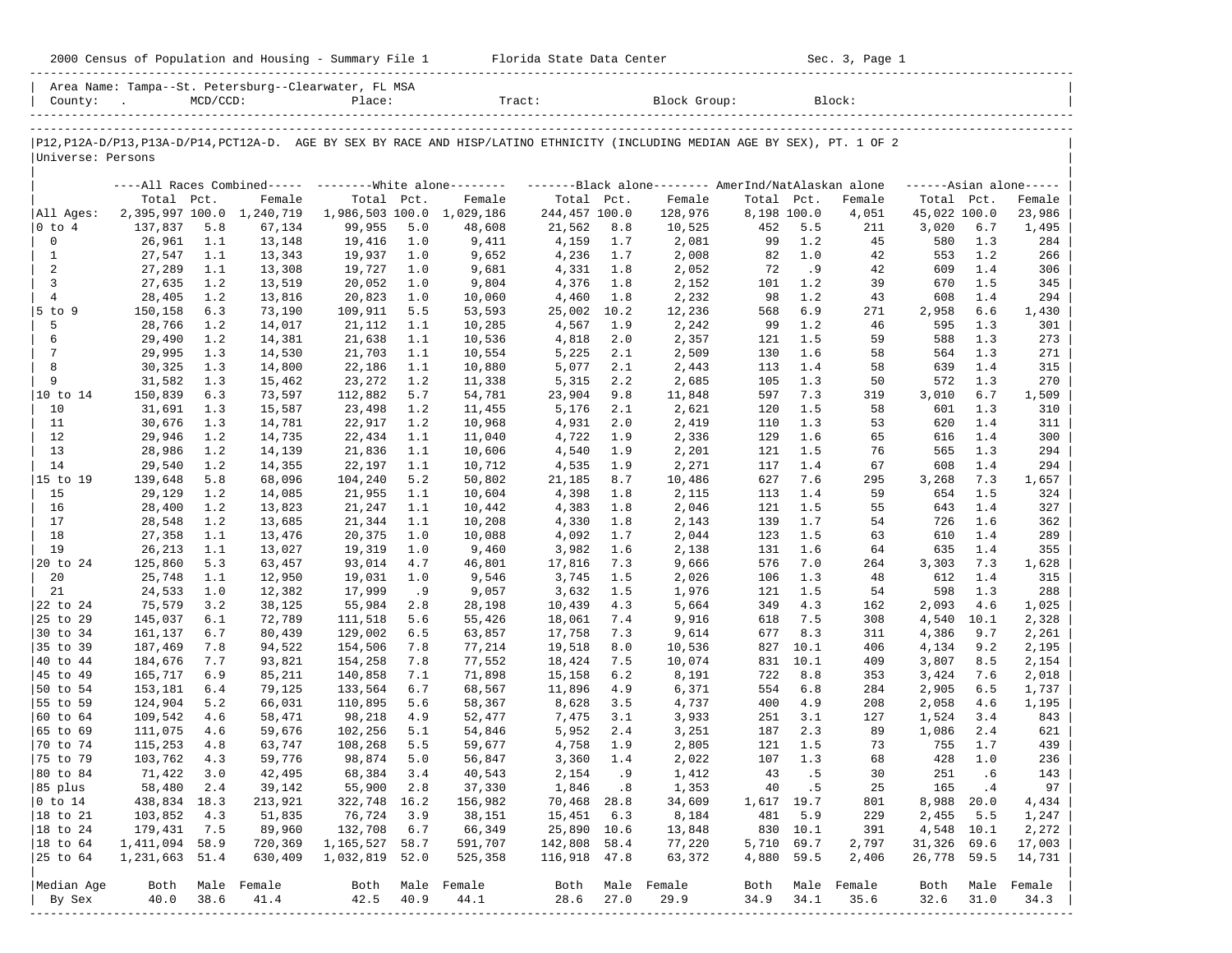| County:                   | Area Name: Tampa--St. Petersburg--Clearwater, FL MSA<br><b>Contract Contract</b>                               | $MCD/CCD$ :  |                      |                  | Place:       |                                   | Tract:               |            |                                 | Block Group:       |              | Block:                               |                                           |              |                    |
|---------------------------|----------------------------------------------------------------------------------------------------------------|--------------|----------------------|------------------|--------------|-----------------------------------|----------------------|------------|---------------------------------|--------------------|--------------|--------------------------------------|-------------------------------------------|--------------|--------------------|
| Universe: Persons         | P12E-I/P13E-I/PCT12E-I. AGE BY SEX BY RACE AND HISP/LATINO ETHNICITY (INCLUDING MEDIAN AGE BY SEX), PT. 2 OF 2 |              |                      |                  |              |                                   |                      |            |                                 |                    |              |                                      |                                           |              |                    |
|                           | Hawaiian/OthPacifIsl alone                                                                                     | Total Pct.   | Female               | Total Pct.       |              | -Some Other Race alone-<br>Female | Total Pct.           |            | --Two or More Races--<br>Female | Total Pct.         |              | --Hisp/Latino (any race)--<br>Female | --White alone, Not Latino--<br>Total Pct. |              | Female             |
| All Ages:                 | 1,351 100.0                                                                                                    |              | 687                  | 63,557 100.0     |              | 30,264                            | 46,909 100.0         |            | 23,569                          | 248,642 100.0      |              | 123,211                              | 1,821,955 100.0                           |              | 946,396            |
| $ 0 \t{to} 4$             | 92                                                                                                             | 6.8          | 41                   | 6,750 10.6       |              | 3,289                             | 6,006                | 12.8       | 2,965                           | 22,108             | 8.9          | 10,832                               | 86,941                                    | 4.8          | 42,228             |
| 0                         | 18                                                                                                             | 1.3          | 7                    | 1,437            | 2.3          | 702                               | 1,252                | 2.7        | 618                             | 4,627              | 1.9          | 2,291                                | 16,732                                    | .9           | 8,089              |
| $\mathbf{1}$              | 18                                                                                                             | 1.3          | 8                    | 1,388            | 2.2          | 688                               | 1,333                | 2.8        | 679                             | 4,580              | 1.8          | 2,277                                | 17,295                                    | .9           | 8,339              |
| 2                         | 12                                                                                                             | .9           | 6                    | 1,311            | 2.1          | 621                               | 1,227                | 2.6        | 600                             | 4,364              | 1.8          | 2,138                                | 17,136                                    | .9           | 8,392              |
| $\overline{3}$            | 22                                                                                                             | 1.6          | 10                   | 1,317            | 2.1          | 632                               | 1,097                | 2.3        | 537                             | 4,280              | 1.7          | 2,034                                | 17,504                                    | 1.0          | 8,589              |
| $\overline{4}$            | 22                                                                                                             | 1.6          | 10                   | 1,297            | 2.0          | 646                               | 1,097                | 2.3        | 531                             | 4,257              | 1.7          | 2,092                                | 18,274                                    | 1.0          | 8,819              |
| $5$ to $9$                | 108                                                                                                            | 8.0          | 51                   | 6,346            | 10.0         | 3,057                             | 5,265                | 11.2       | 2,552                           | 21,585             | 8.7          | 10,561                               | 96,724                                    | 5.3          | 47,100             |
| 5                         | 20                                                                                                             | 1.5          | 8                    | 1,275            | 2.0          | 606                               | 1,098                | 2.3        | 529                             | 4,266              | 1.7          | 2,027                                | 18,522                                    | 1.0          | 9,049              |
| 6                         | 16                                                                                                             | 1.2          | 12                   | 1,249            | 2.0          | 619                               | 1,060                | 2.3        | 525                             | 4,251              | 1.7          | 2,121                                | 19,055                                    | 1.0          | 9,254              |
| 7                         | 22                                                                                                             | 1.6          | 12                   | 1,303            | 2.1          | 620                               | 1,048                | 2.2        | 506                             | 4,358              | 1.8          | 2,112                                | 19,072                                    | 1.0          | 9,258              |
| 8<br>9                    | 27<br>23                                                                                                       | 2.0<br>1.7   | 13                   | 1,291            | 2.0          | 639<br>573                        | 992                  | 2.1        | 452                             | 4,332              | 1.7          | 2,138                                | 19,543                                    | 1.1          | 9,578              |
| 10 to 14                  | 105                                                                                                            | 7.8          | 6<br>48              | 1,228<br>5,899   | 1.9<br>9.3   | 2,833                             | 1,067<br>4,442       | 2.3<br>9.5 | 540<br>2,259                    | 4,378<br>20,453    | 1.8<br>8.2   | 2,163<br>9,909                       | 20,532<br>100,169                         | 1.1<br>5.5   | 9,961<br>48,619    |
| 10                        | 24                                                                                                             | 1.8          | 16                   | 1,263            | 2.0          | 614                               | 1,009                | 2.2        | 513                             | 4,346              | 1.7          | 2,072                                | 20,816                                    | 1.1          | 10,193             |
| 11                        | 22                                                                                                             | 1.6          | 6                    | 1,161            | 1.8          | 554                               | 915                  | 2.0        | 470                             | 4,152              | 1.7          | 1,979                                | 20,290                                    | 1.1          | 9,729              |
| 12                        | 16                                                                                                             | 1.2          | 5                    | 1,158            | 1.8          | 553                               | 871                  | 1.9        | 436                             | 4,096              | 1.6          | 2,006                                | 19,859                                    | 1.1          | 9,758              |
| 13                        | 21                                                                                                             | 1.6          | 10                   | 1,108            | 1.7          | 539                               | 795                  | 1.7        | 413                             | 3,917              | 1.6          | 1,946                                | 19,385                                    | 1.1          | 9,370              |
| 14                        | 22                                                                                                             | 1.6          | 11                   | 1,209            | 1.9          | 573                               | 852                  | 1.8        | 427                             | 3,942              | 1.6          | 1,906                                | 19,819                                    | 1.1          | 9,569              |
| 15 to 19                  | 139                                                                                                            | 10.3         | 70                   | 6,349            | 10.0         | 2,913                             | 3,840                | 8.2        | 1,873                           | 20,388             | 8.2          | 9,491                                | 91,932                                    | 5.0          | 45,013             |
| 15                        | 25                                                                                                             | 1.9          | 12                   | 1,200            | 1.9          | 594                               | 784                  | 1.7        | 377                             | 3,878              | 1.6          | 1,849                                | 19,589                                    | 1.1          | 9,491              |
| 16                        | 26                                                                                                             | 1.9          | 14                   | 1,197            | 1.9          | 552                               | 783                  | 1.7        | 387                             | 4,047              | 1.6          | 1,932                                | 18,741                                    | 1.0          | 9,221              |
| 17                        | 23                                                                                                             | 1.7          | 14                   | 1,239            | 1.9          | 528                               | 747                  | 1.6        | 376                             | 4,118              | 1.7          | 1,852                                | 18,811                                    | 1.0          | 9,049              |
| 18                        | 28                                                                                                             | 2.1          | 12                   | 1,344            | 2.1          | 597                               | 786                  | 1.7        | 383                             | 4,212              | 1.7          | 1,950                                | 17,875                                    | 1.0          | 8,893              |
| 19                        | 37                                                                                                             | 2.7          | 18                   | 1,369            | 2.2          | 642                               | 740                  | 1.6        | 350                             | 4,133              | 1.7          | 1,908                                | 16,916                                    | .9           | 8,359              |
| 20 to 24                  | 155                                                                                                            | 11.5         | 79                   | 7,353            | 11.6         | 3,262                             | 3,643                | 7.8        | 1,757                           | 21,580             | 8.7          | 9,816                                | 80,652                                    | 4.4          | 41,101             |
| 20                        | 28                                                                                                             | 2.1          | 15                   | 1,476            | 2.3          | 646                               | 750                  | 1.6        | 354                             | 4,354              | 1.8          | 1,954                                | 16,513                                    | .9           | 8,389              |
| 21                        | 41<br>86                                                                                                       | 3.0<br>6.4   | 22<br>42             | 1,444            | 2.3<br>7.0   | 638<br>1,978                      | 698<br>2,195         | 1.5<br>4.7 | 347                             | 4,256              | 1.7          | 1,972<br>5,890                       | 15,563<br>48,576                          | . 9<br>2.7   | 7,918              |
| 22 to 24<br>25 to 29      | 136                                                                                                            | 10.1         | 69                   | 4,433<br>6,665   | 10.5         | 3,025                             | 3,499                | 7.5        | 1,056<br>1,717                  | 12,970<br>21,164   | 5.2<br>8.5   | 9,865                                | 98,846                                    | 5.4          | 24,794<br>49,458   |
| 30 to 34                  | 110                                                                                                            | 8.1          | 57                   | 5,893            | 9.3          | 2,731                             | 3,311                | 7.1        | 1,608                           | 20,712             | 8.3          | 9,905                                | 115,879                                   | 6.4          | 57,525             |
| 35 to 39                  | 96                                                                                                             | 7.1          | 47                   | 5,070            | 8.0          | 2,476                             | 3,318                | 7.1        | 1,648                           | 20,403             | 8.2          | 10,102                               | 140,721                                   | 7.7          | 70,317             |
| 40 to 44                  | 116                                                                                                            | 8.6          | 65                   | 4,086            | 6.4          | 1,988                             | 3,154                | 6.7        | 1,579                           | 17,124             | 6.9          | 8,524                                | 142,642                                   | 7.8          | 71,740             |
| 45 to 49                  | 77                                                                                                             | 5.7          | 45                   | 3,002            | 4.7          | 1,476                             | 2,476                | 5.3        | 1,230                           | 13,774             | 5.5          | 6,969                                | 131,157                                   | 7.2          | 66,932             |
| 50 to 54                  | 63                                                                                                             | 4.7          | 31                   | 2,126            | 3.3          | 1,049                             | 2,073                | 4.4        | 1,086                           | 11,508             | 4.6          | 6,059                                | 124,984                                   | 6.9          | 64,000             |
| 55 to 59                  | 45                                                                                                             | 3.3          | 27                   | 1,314            | 2.1          | 659                               | 1,564                | 3.3        | 838                             | 8,803              | 3.5          | 4,673                                | 104,021                                   | 5.7          | 54,665             |
| 60 to 64                  | 27                                                                                                             | 2.0          | 14                   | 908              | 1.4          | 492                               | 1,139                | 2.4        | 585                             | 7,365              | 3.0          | 4,067                                | 92,239                                    | 5.1          | 49,154             |
| 65 to 69                  | 23                                                                                                             | 1.7          | 14                   | 660              | 1.0          | 347                               | 911                  | 1.9        | 508                             | 6,801              | 2.7          | 3,709                                | 96,535                                    | 5.3          | 51,727             |
| 70 to 74                  | 20                                                                                                             | 1.5          | 12                   | 478              | .8           | 270                               | 853                  | 1.8        | 471                             | 5,878              | 2.4          | 3,232                                | 103,224                                   | 5.7          | 56,907             |
| 75 to 79                  | 21                                                                                                             | 1.6          | 9                    | 325              | .5           | 206                               | 647                  | 1.4        | 388                             | 4,316              | 1.7          | 2,515                                | 95,127                                    | 5.2          | 54,687             |
| 80 to 84                  | 6                                                                                                              | .4           | 2                    | 175              | .3           | 108                               | 409                  | .9         | 257                             | 2,531              | 1.0          | 1,536                                | 66,134                                    | 3.6          | 39,179             |
| 85 plus                   | 12                                                                                                             | . 9          | 6                    | 158              | $\cdot$ 2    | 83                                | 359                  | .8         | 248                             | 2,149              | .9           | 1,446                                | 54,028                                    | 3.0          | 36,044             |
| $0$ to $14$               | 305                                                                                                            | 22.6         | 140                  | 18,995           | 29.9         | 9,179                             | 15,713               | 33.5       | 7,776                           | 64,146             | 25.8         | 31,302                               | 283,834 15.6                              |              | 137,947            |
| 18 to 21                  | 134                                                                                                            | 9.9          | 67                   | 5,633            | 8.9          | 2,523                             | 2,974                | 6.3        | 1,434                           | 16,955             | 6.8          | 7,784                                | 66,867                                    | 3.7          | 33,559             |
| 18 to 24                  | 220<br>890                                                                                                     | 16.3         | 109                  | 10,066<br>39,130 | 15.8         | 4,501                             | 5,169 11.0<br>25,703 | 54.8       | 2,490                           | 29,925 12.0        |              | 13,674                               | 115,443<br>1,065,932                      | 6.3          | 58,353             |
| $ 18$ to $64$<br>25 to 64 | 670                                                                                                            | 65.9<br>49.6 | 464<br>355           | 29,064           | 61.6<br>45.7 | 18,397<br>13,896                  | 20,534 43.8          |            | 12,781<br>10,291                | 150,778<br>120,853 | 60.6<br>48.6 | 73,838<br>60,164                     | 950,489                                   | 58.5<br>52.2 | 542,144<br>483,791 |
|                           |                                                                                                                |              |                      |                  |              |                                   |                      |            |                                 |                    |              |                                      |                                           |              |                    |
| Median Age                | Both                                                                                                           |              | Male Female          | Both             |              | Male Female                       | Both                 | Male       | Female                          | Both               |              | Male Female                          | Both                                      |              | Male Female        |
| By Sex                    | 27.9                                                                                                           | 26.1         | 29.2                 | 24.4             | 24.1         | 24.7                              | 25.4                 | 24.7       | 26.1                            | 29.3               | 28.2         | 30.5                                 | 43.4                                      | 41.9         | 45.0               |
| --------                  |                                                                                                                |              | -------------------- |                  |              |                                   |                      |            |                                 |                    |              | --------------------------           |                                           |              |                    |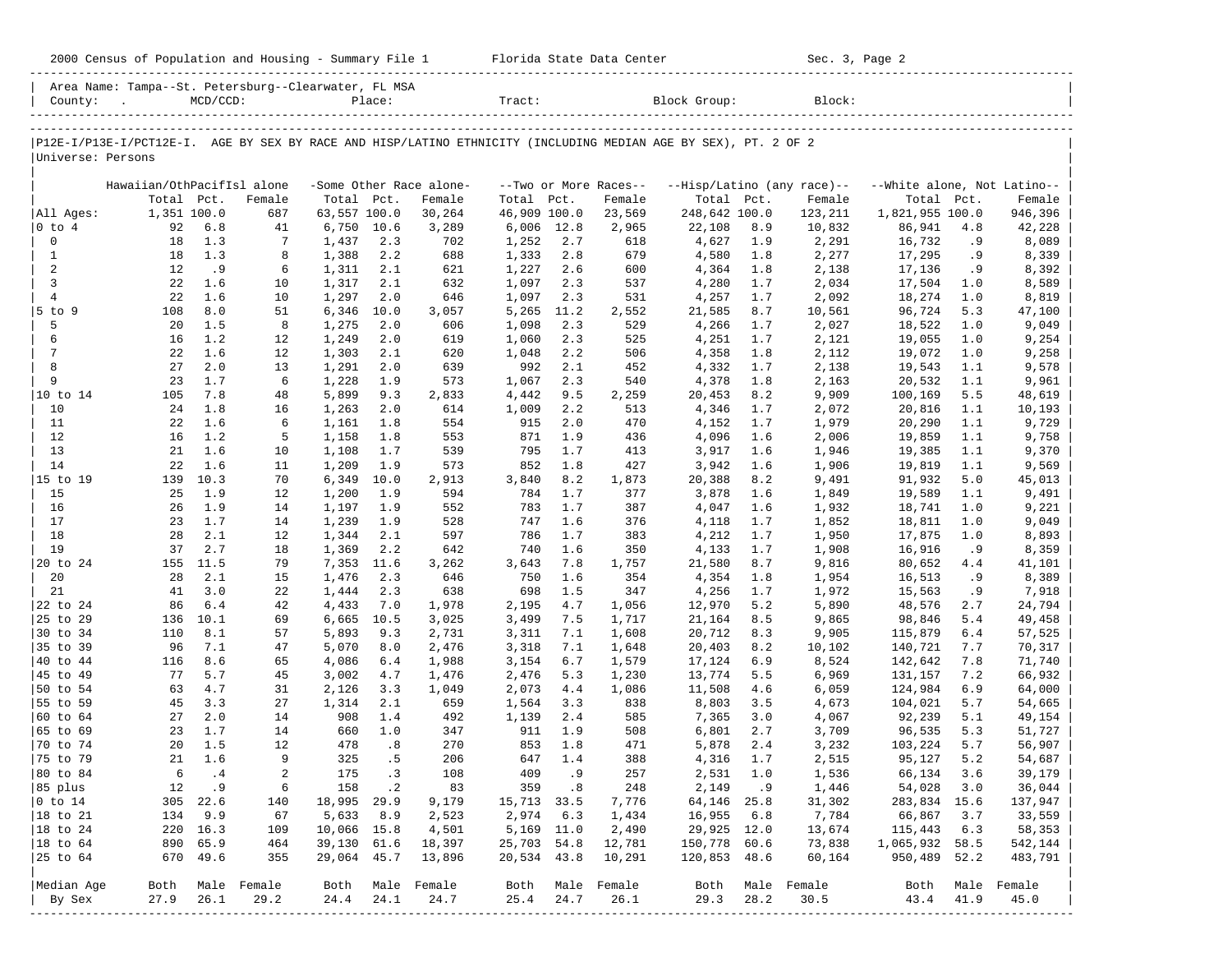|                             |                  |            |                                                                                                                               |                  |            |                  |                      |            |                |             |            | Sec. 3, Page 1 |              |            |                     |
|-----------------------------|------------------|------------|-------------------------------------------------------------------------------------------------------------------------------|------------------|------------|------------------|----------------------|------------|----------------|-------------|------------|----------------|--------------|------------|---------------------|
|                             | County: .        | MCD/CCD:   | Area Name: West Palm Beach--Boca Raton, FL MSA                                                                                | Place:           |            | Tract:           |                      |            | Block Group:   |             |            | Block:         |              |            |                     |
|                             |                  |            | P12, P12A-D/P13, P13A-D/P14, PCT12A-D. AGE BY SEX BY RACE AND HISP/LATINO ETHNICITY (INCLUDING MEDIAN AGE BY SEX), PT. 1 OF 2 |                  |            |                  |                      |            |                |             |            |                |              |            |                     |
| Universe: Persons           |                  |            |                                                                                                                               |                  |            |                  |                      |            |                |             |            |                |              |            |                     |
|                             |                  |            | ----All Races Combined----- ---------White alone-------- ---------Black alone-------- AmerInd/NatAlaskan alone                |                  |            |                  |                      |            |                |             |            |                |              |            | $---Asian alone---$ |
|                             | Total Pct.       |            | Female                                                                                                                        | Total Pct.       |            | Female           | Total Pct.           |            | Female         | Total Pct.  |            | Female         | Total Pct.   |            | Female              |
| All Ages:                   | 1,131,184 100.0  |            | 584,445                                                                                                                       | 894,207 100.0    |            | 464,609          | 156,055 100.0        |            | 80,582         | 2,466 100.0 |            | 1,115          | 17,127 100.0 |            | 8,985               |
| $ 0 \t{to} 4$               | 62,913           | 5.6        | 30,667                                                                                                                        | 41,618           | 4.7        | 20,095           | 13,786               | 8.8        | 6,850          | 205         | 8.3        | 108            | 1,126        | 6.6        | 558                 |
| $\mathbf 0$                 | 12,287           | 1.1        | 6,004                                                                                                                         | 8,016            | .9         | 3,852            | 2,705                | 1.7        | 1,366          | 47          | 1.9        | 19             | 214          | 1.2        | 113                 |
| <sup>1</sup><br>2           | 12,457<br>12,265 | 1.1<br>1.1 | 6,022<br>6,005                                                                                                                | 8,236<br>8,064   | .9<br>.9   | 3,907<br>3,911   | 2,709<br>2,698       | 1.7<br>1.7 | 1,363<br>1,341 | 39<br>40    | 1.6<br>1.6 | 21<br>21       | 203<br>231   | 1.2<br>1.3 | 107<br>119          |
| $\overline{3}$              | 12,826           | 1.1        | 6,182                                                                                                                         | 8,597            | 1.0        | 4,152            | 2,751                | 1.8        | 1,311          | 34          | 1.4        | 23             | 243          | 1.4        | 115                 |
| 4                           | 13,078           | 1.2        | 6,454                                                                                                                         | 8,705            | 1.0        | 4,273            | 2,923                | 1.9        | 1,469          | 45          | 1.8        | 24             | 235          | 1.4        | 104                 |
| $5$ to $9$                  | 68,647           | 6.1        | 33,276                                                                                                                        | 45,507           | 5.1        | 21,976           | 16,007               | 10.3       | 7,784          | 185         | 7.5        | 97             | 1,167        | 6.8        | 577                 |
| 5                           | 13,231           | 1.2        | 6,452                                                                                                                         | 8,802            | 1.0        | 4,262            | 3,022                | 1.9        | 1,498          | 34          | 1.4        | 14             | 212          | 1.2        | 110                 |
| 6                           | 13,443           | 1.2        | 6,436                                                                                                                         | 8,873            | 1.0        | 4,219            | 3,068                | 2.0        | 1,504          | 35          | 1.4        | 20             | 250          | 1.5        | 113                 |
| 7                           | 13,493           | 1.2        | 6,576                                                                                                                         | 8,971            | 1.0        | 4,348            | 3,171                | 2.0        | 1,559          | 32          | 1.3        | 18             | 213          | 1.2        | 115                 |
| 8                           | 13,901           | 1.2        | 6,786                                                                                                                         | 9,142            | 1.0        | 4,468            | 3,309                | 2.1        | 1,593          | 43          | 1.7        | 22             | 250          | 1.5        | 118                 |
| 9                           | 14,579           | 1.3        | 7,026                                                                                                                         | 9,719            | 1.1        | 4,679            | 3,437                | 2.2        | 1,630          | 41          | 1.7        | 23             | 242          | 1.4        | 121                 |
| 10 to 14<br>10              | 70,155<br>14,827 | 6.2<br>1.3 | 34,110<br>7,159                                                                                                               | 46,729<br>9,903  | 5.2<br>1.1 | 22,572<br>4,762  | 16,678 10.7<br>3,454 | 2.2        | 8,180<br>1,690 | 199<br>40   | 8.1<br>1.6 | 83<br>15       | 1,210<br>253 | 7.1<br>1.5 | 590<br>120          |
| 11                          | 14,341           | 1.3        | 6,953                                                                                                                         | 9,483            | 1.1        | 4,545            | 3,507                | 2.2        | 1,731          | 43          | 1.7        | 23             | 259          | 1.5        | 111                 |
| 12                          | 13,853           | 1.2        | 6,761                                                                                                                         | 9,322            | 1.0        | 4,508            | 3,207                | 2.1        | 1,586          | 40          | 1.6        | 15             | 224          | 1.3        | 113                 |
| 13                          | 13,607           | 1.2        | 6,607                                                                                                                         | 9,032            | 1.0        | 4,392            | 3,299                | 2.1        | 1,600          | 26          | 1.1        | 12             | 230          | 1.3        | 108                 |
| 14                          | 13,527           | 1.2        | 6,630                                                                                                                         | 8,989            | 1.0        | 4,365            | 3,211                | 2.1        | 1,573          | 50          | 2.0        | 18             | 244          | 1.4        | 138                 |
| 15 to 19                    | 61,738           | 5.5        | 29,758                                                                                                                        | 40,296           | 4.5        | 19,279           | 14,378               | 9.2        | 7,150          | 195         | 7.9        | 83             | 1,126        | 6.6        | 564                 |
| 15                          | 13,193           | 1.2        | 6,369                                                                                                                         | 8,804            | 1.0        | 4,192            | 3,059                | 2.0        | 1,496          | 37          | 1.5        | 17             | 252          | 1.5        | 134                 |
| 16                          | 12,754           | 1.1        | 6,150                                                                                                                         | 8,437            | . 9        | 4,015            | 2,958                | 1.9        | 1,465          | 36          | 1.5        | 16             | 231          | 1.3        | 119                 |
| 17                          | 12,796           | 1.1        | 6,184                                                                                                                         | 8,443            | .9         | 4,059            | 2,918                | 1.9        | 1,434          | 38          | 1.5        | 18             | 229          | 1.3        | 116                 |
| 18                          | 11,898           | 1.1        | 5,693                                                                                                                         | 7,580            | .8         | 3,608            | 2,868                | 1.8        | 1,440          | 32          | 1.3        | 13             | 238          | 1.4        | 104                 |
| 19<br>20 to 24              | 11,097<br>51,319 | 1.0<br>4.5 | 5,362<br>24,867                                                                                                               | 7,032<br>33,113  | .8<br>3.7  | 3,405<br>15,920  | 2,575<br>11,006      | 1.7<br>7.1 | 1,315<br>5,807 | 52<br>197   | 2.1<br>8.0 | 19<br>81       | 176<br>995   | 1.0<br>5.8 | 91<br>503           |
| 20                          | 10,738           | .9         | 5,140                                                                                                                         | 6,764            | .8         | 3,205            | 2,524                | 1.6        | 1,274          | 42          | 1.7        | 16             | 181          | 1.1        | 94                  |
| 21                          | 9,845            | .9         | 4,729                                                                                                                         | 6,255            | .7         | 2,978            | 2,216                | 1.4        | 1,189          | 41          | 1.7        | 15             | 183          | 1.1        | 87                  |
| 22 to 24                    | 30,736           | 2.7        | 14,998                                                                                                                        | 20,094           | 2.2        | 9,737            | 6,266                | 4.0        | 3,344          | 114         | 4.6        | 50             | 631          | 3.7        | 322                 |
| 25 to 29                    | 60,563           | 5.4        | 30,024                                                                                                                        | 42,014           | 4.7        | 20,785           | 11,019               | 7.1        | 5,856          | 221         | 9.0        | 93             | 1,487        | 8.7        | 787                 |
| 30 to 34                    | 72,457           | 6.4        | 36,571                                                                                                                        | 53,315           | 6.0        | 26,762           | 11,668               | 7.5        | 6,246          | 217         | 8.8        | 89             | 1,723 10.1   |            | 930                 |
| 35 to 39                    | 86,512           | 7.6        | 43,365                                                                                                                        | 66,159           | 7.4        | 32,937           | 12,929               | 8.3        | 6,800          | 214         | 8.7        | 101            | 1,781 10.4   |            | 962                 |
| 40 to 44                    | 85,509           | 7.6        | 42,849                                                                                                                        | 66,781           | 7.5        | 33,357           | 12,240               | 7.8        | 6,332          | 249         | 10.1       | 114            | 1,751 10.2   |            | 949                 |
| 45 to 49                    | 74,361           | 6.6        | 37,708                                                                                                                        | 59,748           | 6.7        | 30,249           | 9,668                | 6.2        | 5,023          | 180         | 7.3        | 71             | 1,447        | 8.4        | 757                 |
| 50 to 54                    | 66,690           | 5.9        | 34,741                                                                                                                        | 55,741           | 6.2        | 29,093           | 7,345                | 4.7        | 3,828          | 129         | 5.2        | 67             | 1,064        | 6.2        | 541                 |
| 55 to 59                    | 56,852           | 5.0        | 30,310                                                                                                                        | 49,021           | 5.5        | 26,248           | 5,416                | 3.5        | 2,849          | 87          | 3.5        | 31             | 671          | 3.9        | 370                 |
| 60 to 64<br>$ 65 \t{to} 69$ | 51,392<br>56,843 | 4.5<br>5.0 | 28,333<br>31,718                                                                                                              | 45,301<br>52,155 | 5.1<br>5.8 | 25,138<br>29,239 | 4,424<br>3,347       | 2.8<br>2.1 | 2,310<br>1,785 | 63<br>36    | 2.6<br>1.5 | 39<br>10       | 513<br>389   | 3.0<br>2.3 | 280<br>221          |
| $ 70 \tto 74$               | 65,886           | 5.8        | 36,480                                                                                                                        | 62,356 7.0       |            | 34,441           | 2,561 1.6            |            | 1,477          |             | 31 1.3     | 19             |              | 310 1.8    | 186                 |
| 75 to 79                    | 61,037           | 5.4        | 33,742                                                                                                                        | 58,715           | 6.6        | 32,369           | $1,681$ $1.1$        |            | 1,000          | 21          | .9         | 11             | 192          | 1.1        | 111                 |
| 80 to 84                    | 43,345           | 3.8        | 24,375                                                                                                                        | 41,885           | 4.7        | 23,423           | 1,045                | .7         | 687            | 17          | .7         | 10             | 96           | .6         | 54                  |
| 85 plus                     | 34,965           | 3.1        | 21,551                                                                                                                        | 33,753           | 3.8        | 20,726           | 857                  | . 5        | 618            | 20          | .8         | 8              | 79           | .5         | 45                  |
| $ 0 \t\t \tto 14$           | 201,715 17.8     |            | 98,053                                                                                                                        | 133,854 15.0     |            | 64,643           | 46, 471 29.8         |            | 22,814         | 589         | 23.9       | 288            | 3,503        | 20.5       | 1,725               |
| 18 to 21                    | 43,578           | 3.9        | 20,924                                                                                                                        | 27,631           | 3.1        | 13,196           | 10,183               | 6.5        | 5,218          | 167         | 6.8        | 63             | 778          | 4.5        | 376                 |
| 18 to 24                    | 74,314           | 6.6        | 35,922                                                                                                                        | 47,725           | 5.3        | 22,933           | 16,449 10.5          |            | 8,562          |             | 281 11.4   | 113            | 1,409        | 8.2        | 698                 |
| 18 to 64                    | 628,650 55.6     |            | 319,823                                                                                                                       | 485,805          | 54.3       | 247,502          | 91,158 58.4          |            | 47,806         | 1,641 66.5  |            | 718            | 11,846 69.2  |            | $\,$ 6 , 274 $\,$   |
| 25 to 64                    | 554,336 49.0     |            | 283,901                                                                                                                       | 438,080          | 49.0       | 224,569          | 74,709 47.9          |            | 39,244         | 1,360 55.2  |            | 605            | 10,437 60.9  |            | 5,576               |
| Median Age                  | Both             |            | Male Female                                                                                                                   | Both             |            | Male Female      | Both                 |            | Male Female    | Both        |            | Male Female    | Both         |            | Male Female         |
| By Sex                      | 41.8             | 40.2       | 43.4                                                                                                                          | 45.9             | 43.9       | 48.0             | 27.9                 | 26.6       | 28.9           | 30.7        | 30.8       | 30.6           | 34.2         | 33.3       | 34.9                |
|                             |                  |            |                                                                                                                               |                  |            |                  |                      |            |                |             |            |                |              |            |                     |